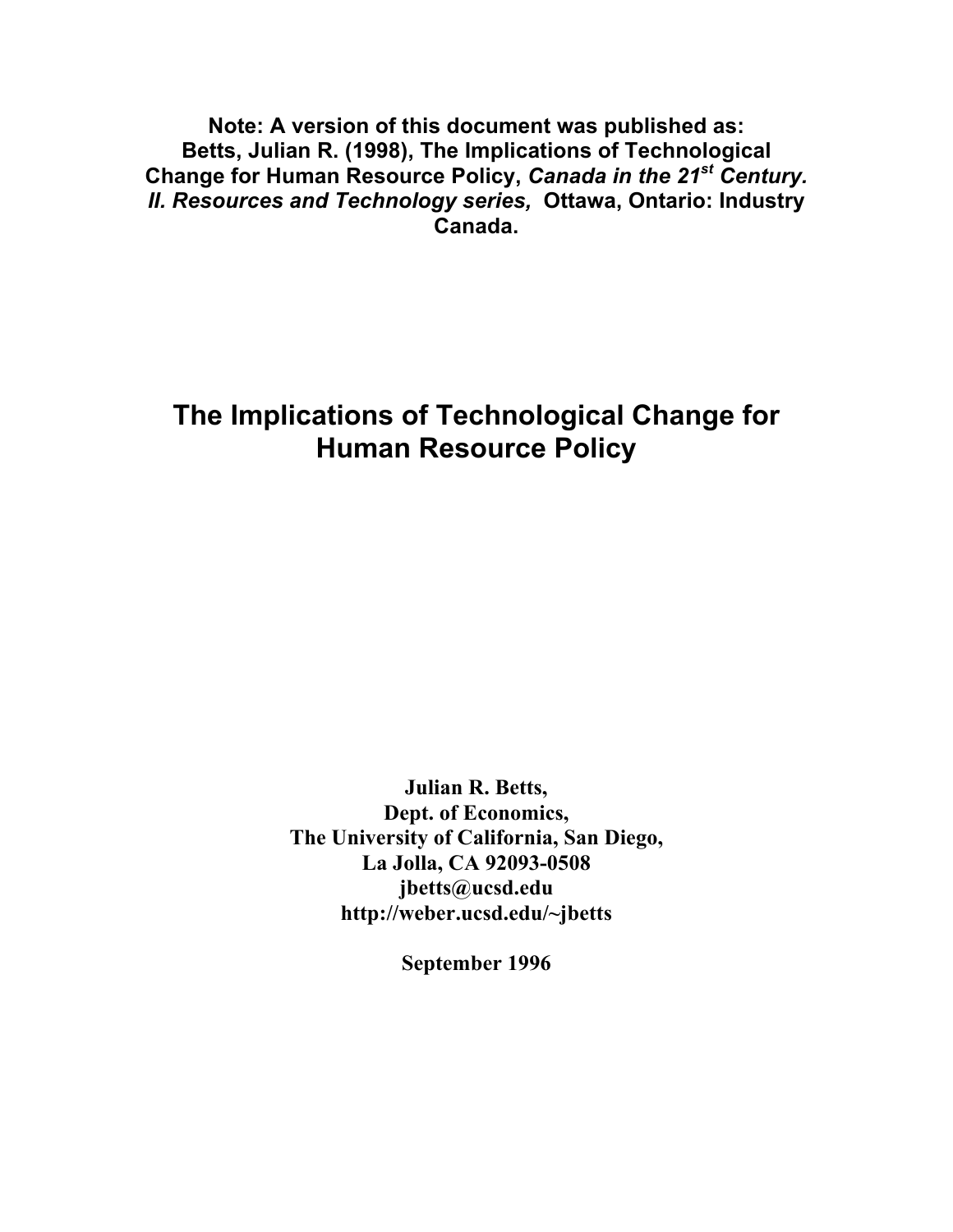This paper was commissioned by Industry Canada. I thank Jamie Shkolnik for helpful assistance. I thank an anonymous referee for helpful comments.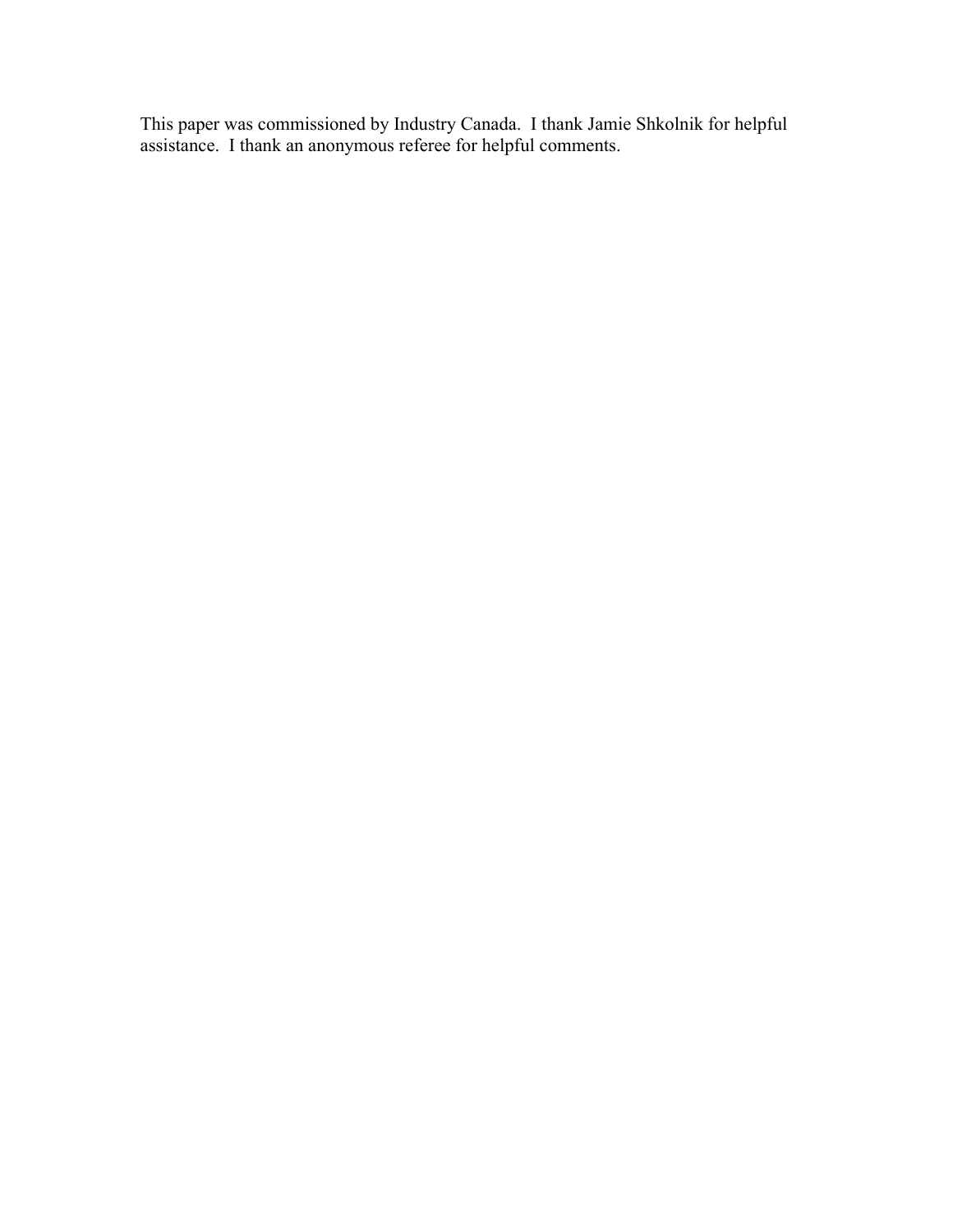### **Executive Summary**

The paper studies the interaction between new technologies and the labour market. The central focus of the paper is an analysis of how new computer-related technologies have changed wages, employment and the demand for skilled workers relative to less skilled workers.

Section 2 provides a non-technical outline of the relevant economic theory. The predictions of theory vary widely depending on the type of technological change considered. To give just one example, a firm which adopts a "labour-saving" technology may in fact increase employment and wages as a result. Any job losses may occur at other firms in the industry which fail to innovate. Employment in other industries could either rise or fall, as the effects of innovation in one industry affect the demand for labour, raw materials, and other inputs across the economy.

Section 3 analyzes the impact of recent computer-based innovations on employment, wages, and the demand for skilled workers relative to unskilled workers. Evidence from a number of sources suggests that technological change has not led to significant declines in employment in Canada. Firms which adopt new technologies seem, if anything, to increase both wages and employment relative to non-innovating firms in the same industry. Researchers have obtained similar results in American and French studies. It appears that recent technological advances related to microelectronics have increased skill requirements, and have thus contributed to a large increase in the wage gap between university-educated and less educated workers in the United States, and a similar but much smaller increase in the wage gap in Canada.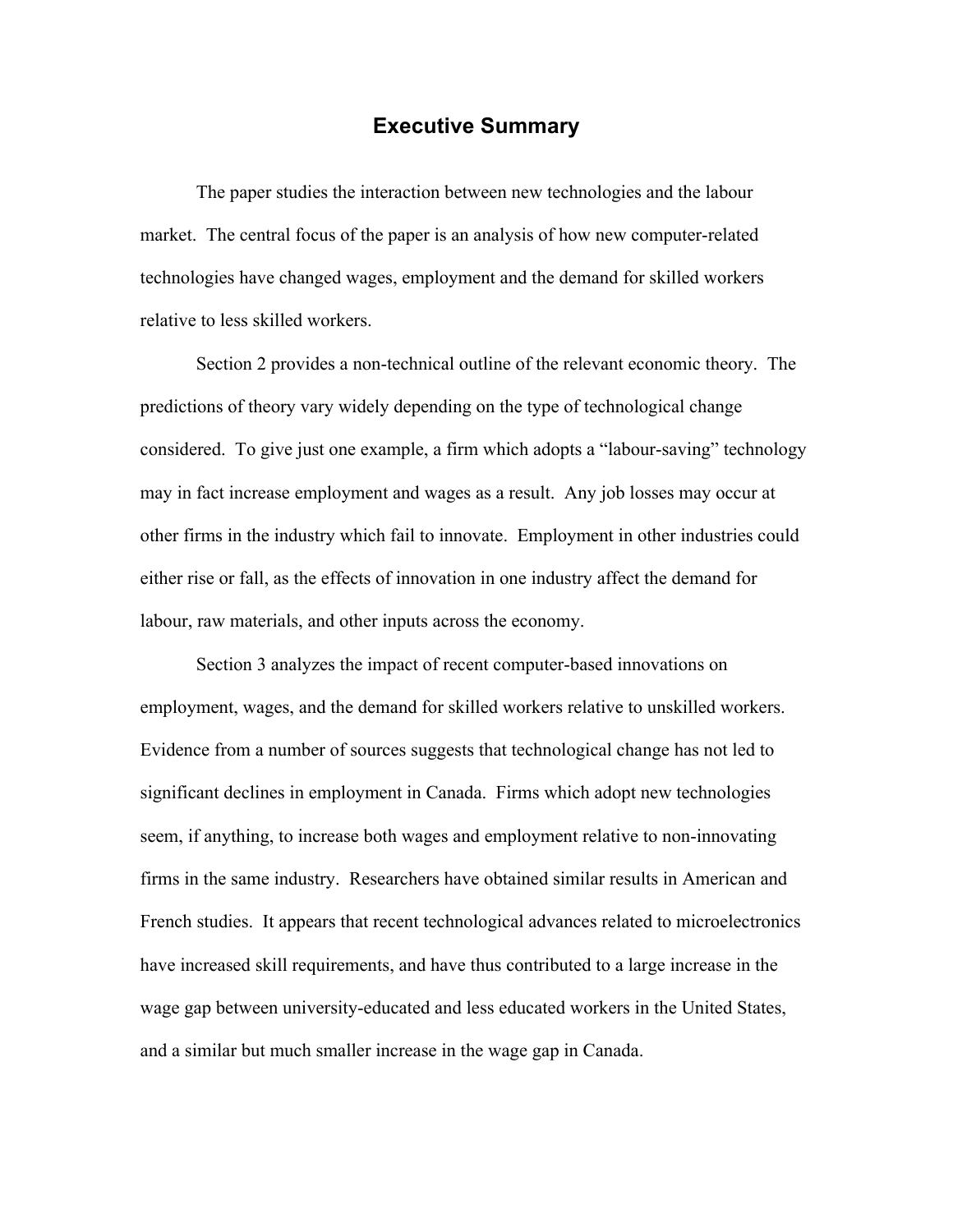Section 4 considers the extent to which the traits of the labour market have impeded the rate of technological change. Several surveys of Canadian firms suggest that a lack of sufficiently trained or educated workers diminished the rate at which firms adopted microelectronics technologies during the 1980's.

Sections 5 and 6 outline likely trends in technology for the next fifteen years, and strategies for coping with these changes. Research suggests that massive unemployment resulting from technological change is very unlikely, given the gradual rate at which micro-electronic technologies have been adopted. But technology will continue to affect the labour market in important ways. In particular, the rate of obsolescence of skills will continue to increase, and the demand for skilled workers is likely to continue to grow.

A number of policies to deal with technological change are presented. For youth, policies are needed to strengthen the school-to-work transition. High and uniform educational standards across Canada could do much to ensure that students are well prepared for the labour market. Other policies likely to help youth are increased expenditures on computer training in high school, an overhaul of vocational education, and improved articulation between community colleges and local businesses. An important role for the federal government in the last of these policies is to encourage the development of national standards in a series of certificate programs.

A number of policies are suggested to reduce the adverse impact of technological change on older workers, including experience-based insurance premiums and expanded support for the community college system.

Cooperation between the private sector, government and postsecondary institutions is likely to produce the most effective responses to changing skills needs and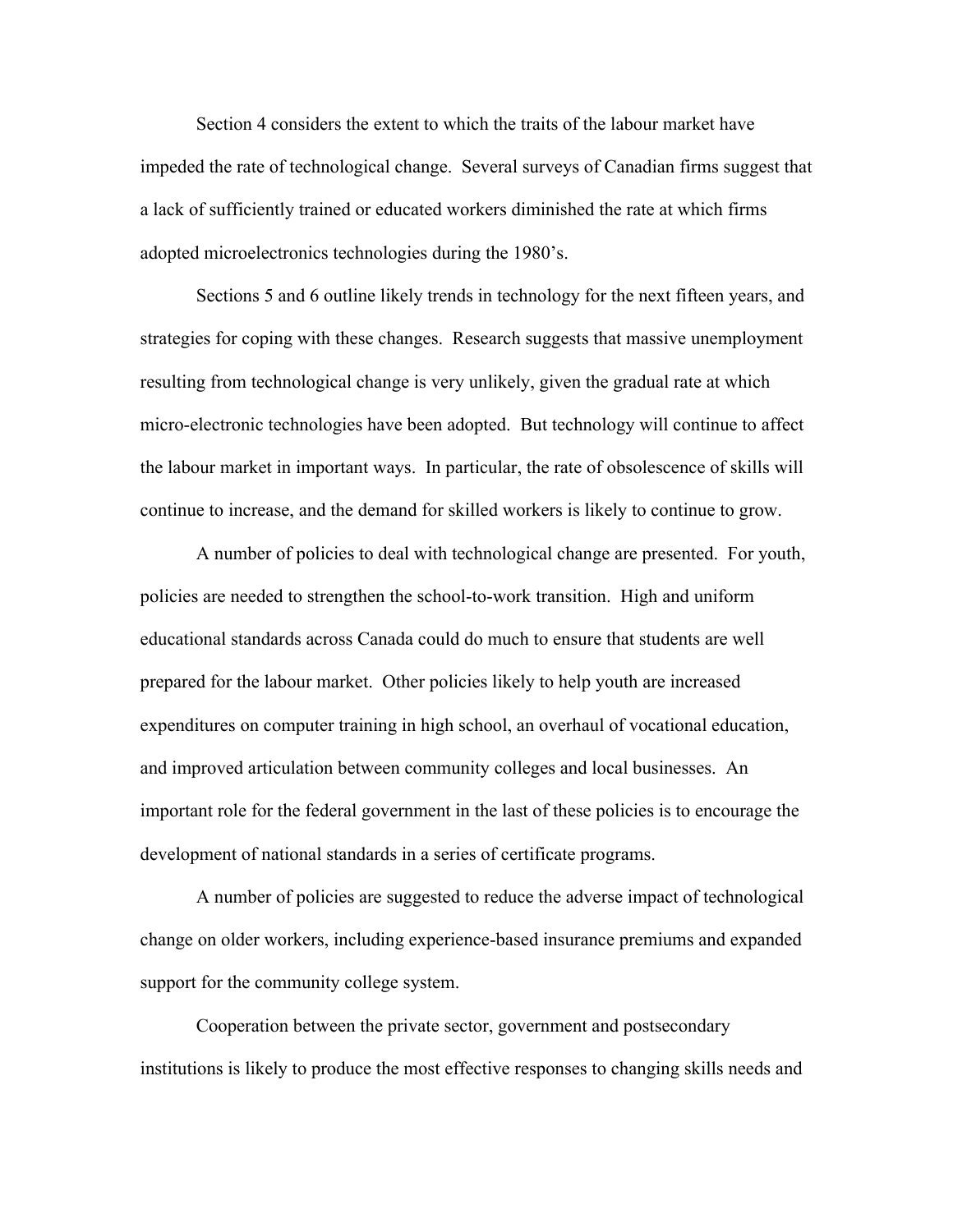structural unemployment. The key to success is that local educational institutions obtain continual feedback from local businesses to ensure that courses and programs evolve with the needs of technology. Given evidence that Canadian industry adopted microelectronics at a slightly slower pace in the 1980's than did other developed countries, and that a lack of skilled workers is often mentioned by Canadian firms as an obstacle to innovation, such tripartite policies can succeed not only in training young workers and re-training older workers with the skills most in demand, but might also increase the overall rate of innovation and productivity growth in the Canadian economy.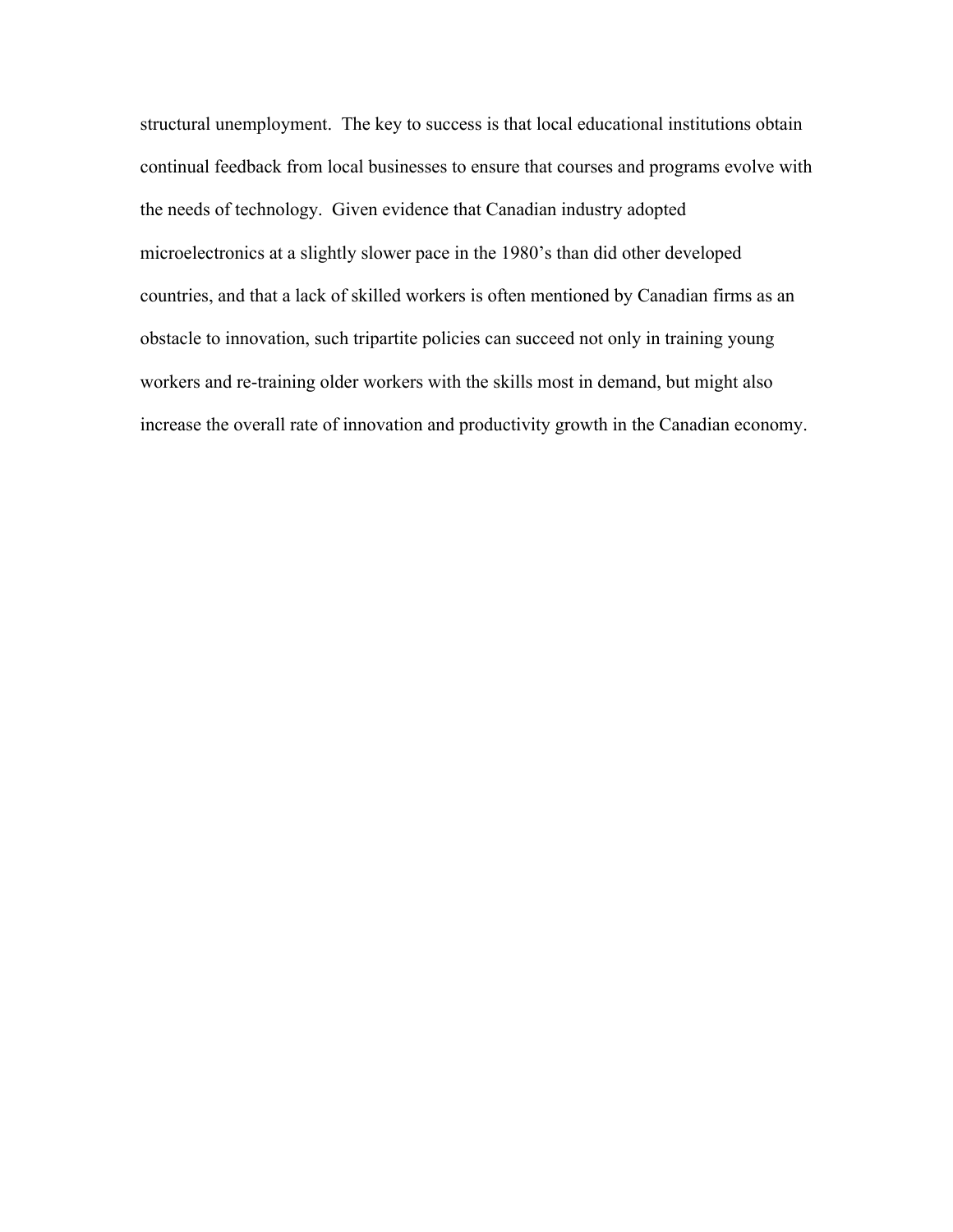### **1. Introduction**

Technological change has long been a key contributor to economic development. The Industrial Revolution, which spurred the massive economic expansion of Europe, derived in large part from a number of key inventions, such as Watt's development of the steam engine in  $1785$ .<sup>1</sup> While technological change has always been with us, there is a widespread perception that over the last 15 to 20 years the microelectronics revolution has increased the rate of innovation -- and the severity of structural changes ongoing in the economy.

A second widespread perception holds that the current wave of computer-related innovations might severely affect the labour market, perhaps by causing mass unemployment, perhaps by deskilling jobs and thereby reducing wages, or perhaps by increasing skill requirements, which would increase income inequality between workers with different levels of education and training. These concerns each represent valid hypotheses. But again, many of these concerns are not new to our age. In the early 1800's, the Luddite movement in England violently protested the mechanization of the textile industry, over fears that traditional craftsmen would be thrown out of work. More recently, the move towards automation in American factories caused many to speculate that massive unemployment was likely to ensue. At least in this instance, the record is clear: ongoing automation in the 1950's and 1960's did not coincide with high and increasing rates of unemployment in North America.

<sup>&</sup>lt;sup>1</sup> For a pithy summary of the history of technological progress up to 1900, see Chapter 4 of Heertje (1973).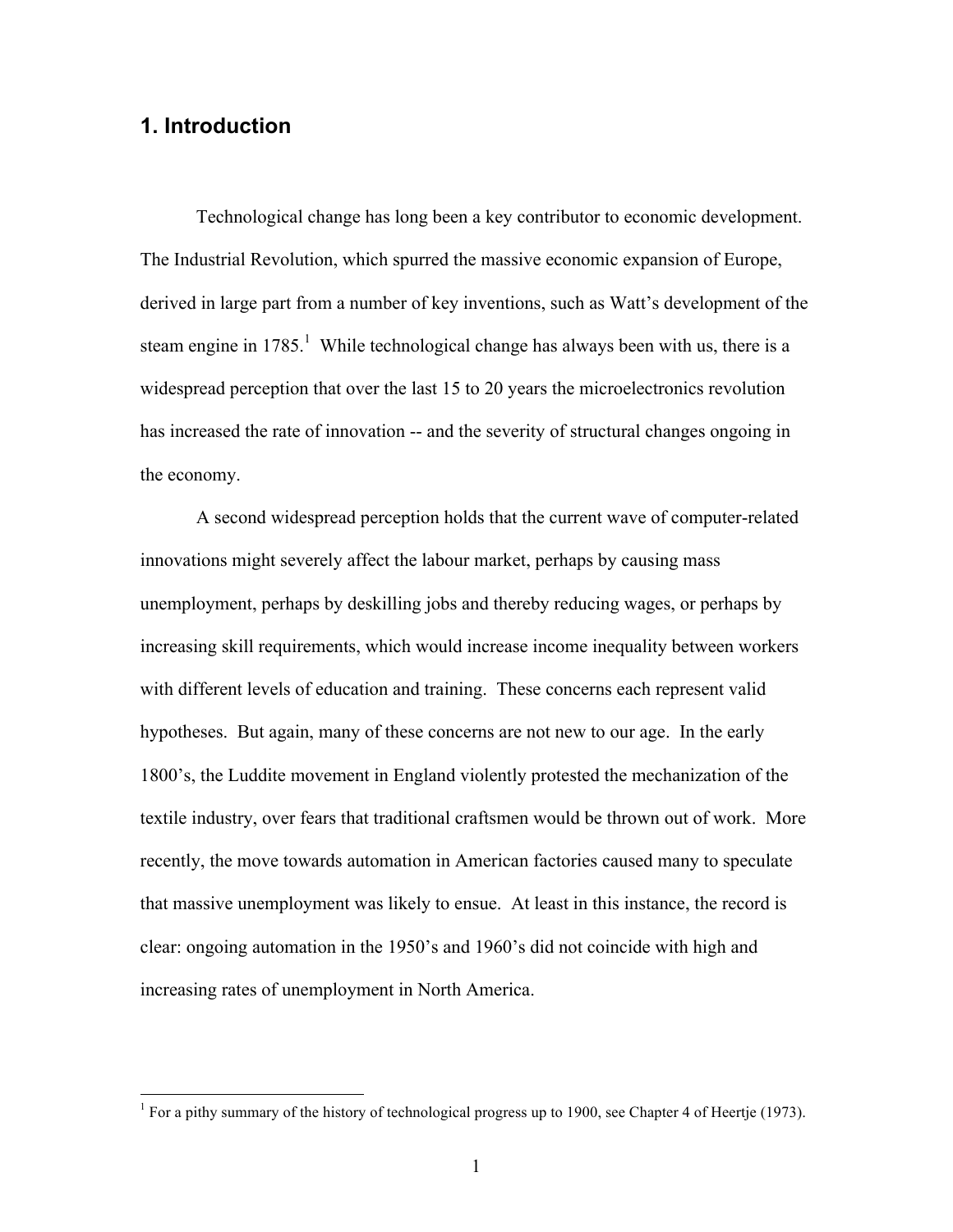This article is intended for a non-technical audience interested in policy issues related to current technological changes. It will survey what we have learned about the labour-market impacts of recent technological changes. General trends likely to ensue in the coming 15 years will be sketched, and in this light the role of government in facilitating technical change without causing adverse labour-market impacts will be discussed. The next section will outline the predictions of economic theory. Section 3 will discuss in detail the evidence accumulated over the last thirty years concerning the extent of technical change, and its impact on employment, wages, and skill requirements. Section 4 asks whether the characteristics of the labour market can themselves influence the rate at which new technologies spread. Section 5 will extrapolate these trends in order to provide a broad outline of likely future developments in workplace technology. Section 6 will present a host of policies that might not only increase the rate of technical change but also facilitate workers' adjustments to technology shocks.

# **2. An Introduction to the Economic Analysis of Technological Change and the Labour Market**

As will be shown below, a central finding in the theory of technological change is that new technologies can take many forms, and that their impact on the labour market can work through many channels, some direct and some indirect. In particular, the impact of technical change on employment and wages is exceedingly difficult to capture in practice, because the implementation of a new technology in one factory may influence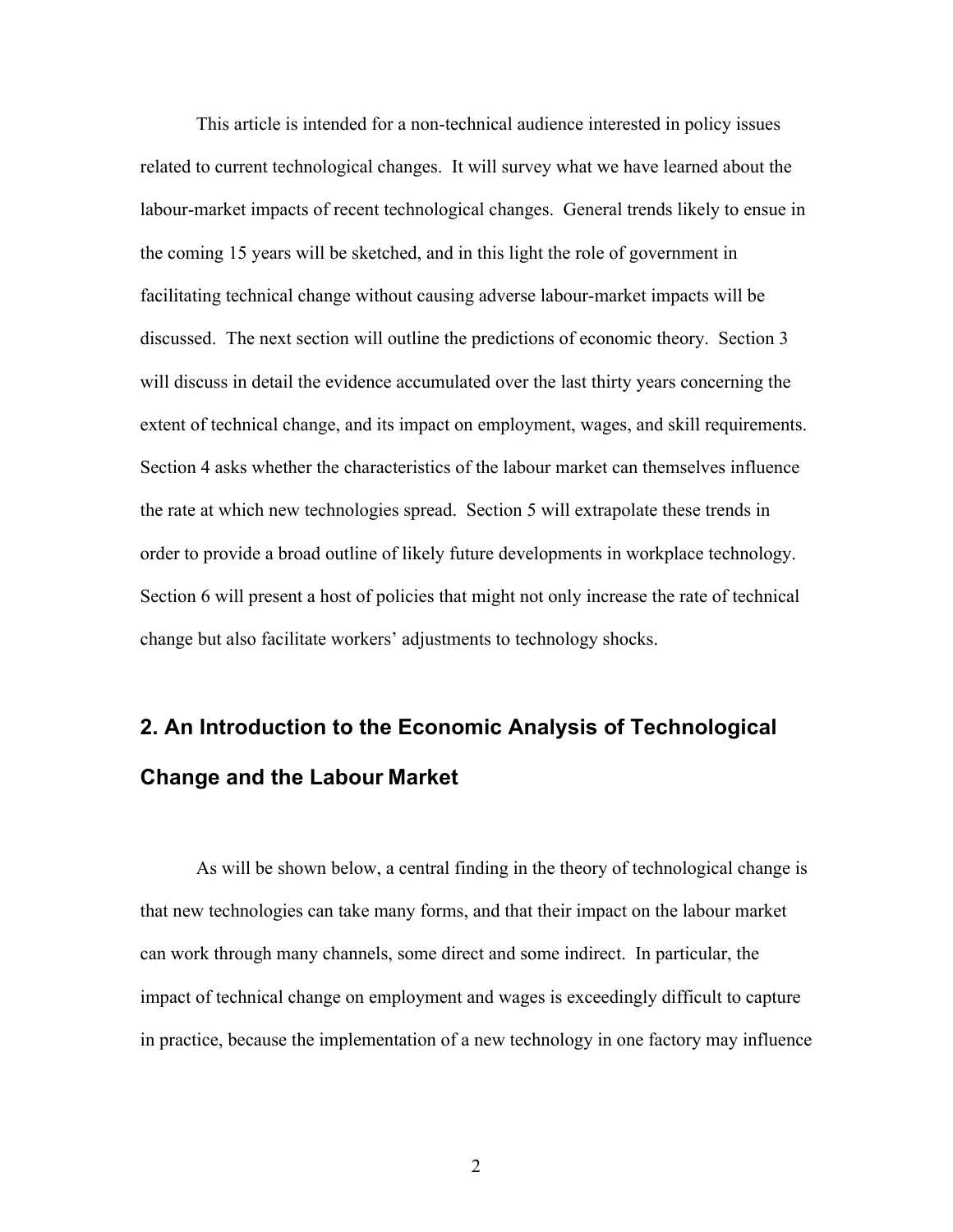wages and employment in other factories thousands of miles away.<sup>2</sup> Furthermore, in a market system in which prices in tens of thousands of inter-connected markets continually adjust to the ebb and flow of supply and demand, workers who are affected by the technological change need not even be in the same industry as the one undergoing the technological change.

# **2.1 The Theoretical Impact of Technological Change on the Overall Level of Employment and Wages**

A technological change occurs when the application of a new idea allows a firm to increase its output without increasing any of its inputs, such as capital, labour, energy and materials. This loose definition of technical change misses many subtleties, though. Below I list some of these complications.

#### *i) Embodied vs. Disembodied Technical Change*

A technical change is 'embodied' if the only way a plant can implement the new technology is to buy new equipment. A good example is provided by the advent of word processors, which improved the efficiency of typists, but could not be implemented unless computers were purchased to replace typewriters. In contrast, a disembodied technical change occurs when existing machinery, or 'capital stock', can be made more efficient by implementing a new idea. In particular, Arrow (1962) advanced the notion of

<sup>&</sup>lt;sup>2</sup> This article will use the terms "technological change" and "technical change" interchangeably to refer to any change in the way which a firm operates that is designed to increase its productivity. Technological change differs from economists' concept of an "invention". An invention is a new idea about how firms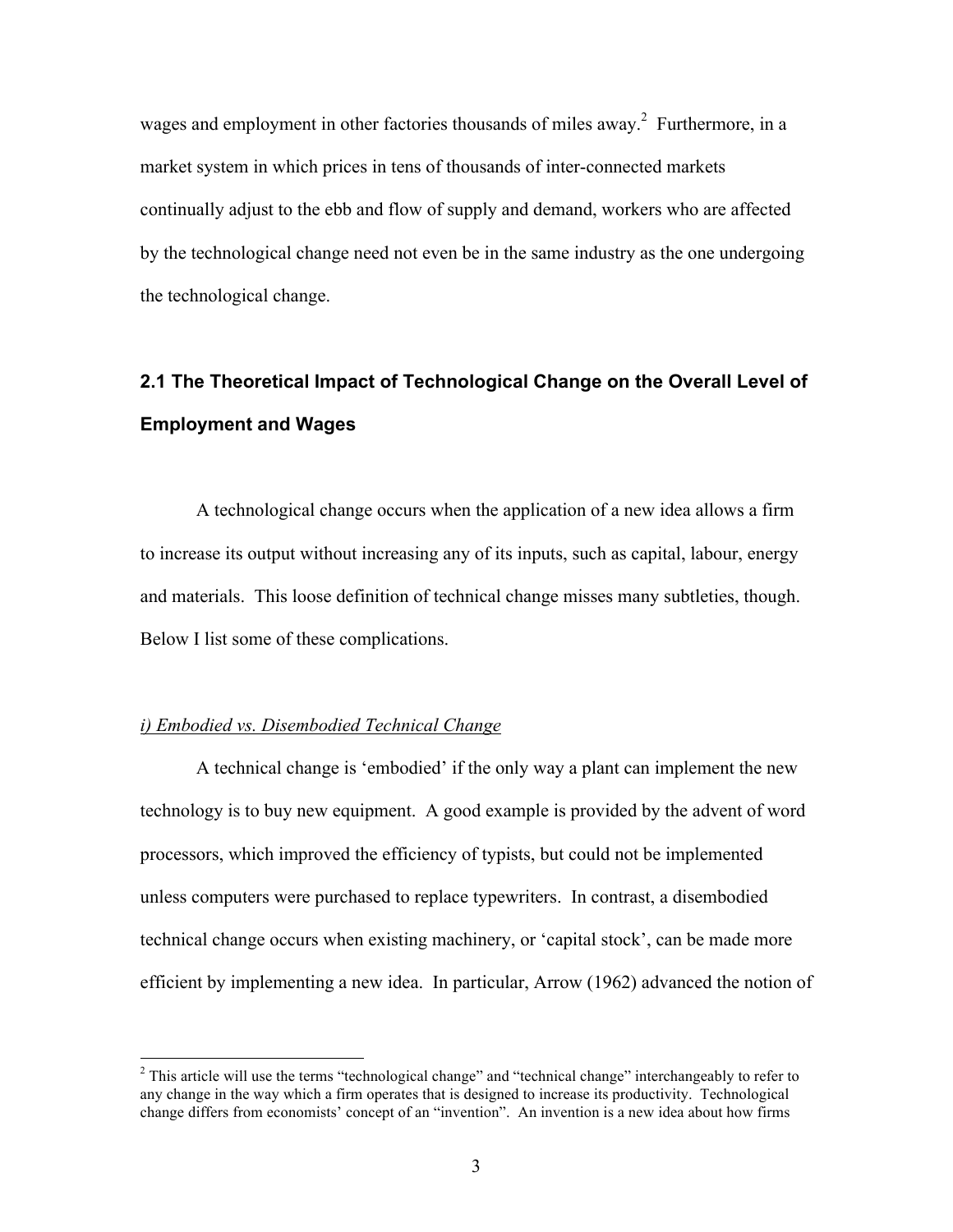learning by doing, which states that as an industry gains experience with producing a given item, it learns better ways of doing things. Often such technical changes result from a continual series of incremental improvements discovered by workers and managers on the plant floor. Enos (1962) provides evidence of exactly this sort of 'disembodied' technical change in the petroleum industry. He finds that the major reductions in production costs in petroleum refining resulting from new techniques such as thermal cracking did not come at the time of the first implementation of the technique but in later years as the industry, in effect, learned by doing. Many of these innovations were largely disembodied in that they did not require new capital equipment. Rosenberg (Chapter 6, 1982) provides detailed examples of how "learning by using" reduced the costs of operating jet aircraft as experience with the operating characteristics of new plane designs and new engines grew. Although some of the cost reductions came about through embodied technological changes, such as the redesign of wing flaps, other cost reductions were clearly disembodied. A more recent example comes from the computer industry, where new versions of software, once installed on an existing computer, can often increase the computer's efficiency without necessitating any outlays for new equipment.

The distinction between embodied vs. disembodied technical change is potentially important for labour markets. Embodied technical changes can entirely change the nature of work within an industry. A good example is the telephone industry, where the introduction of direct distance dialing in the mid 1950's reduced the demand for

might produce a good or service; firms may or may not decide to adopt a new invention, and so an invention may or may not lead to a technological change.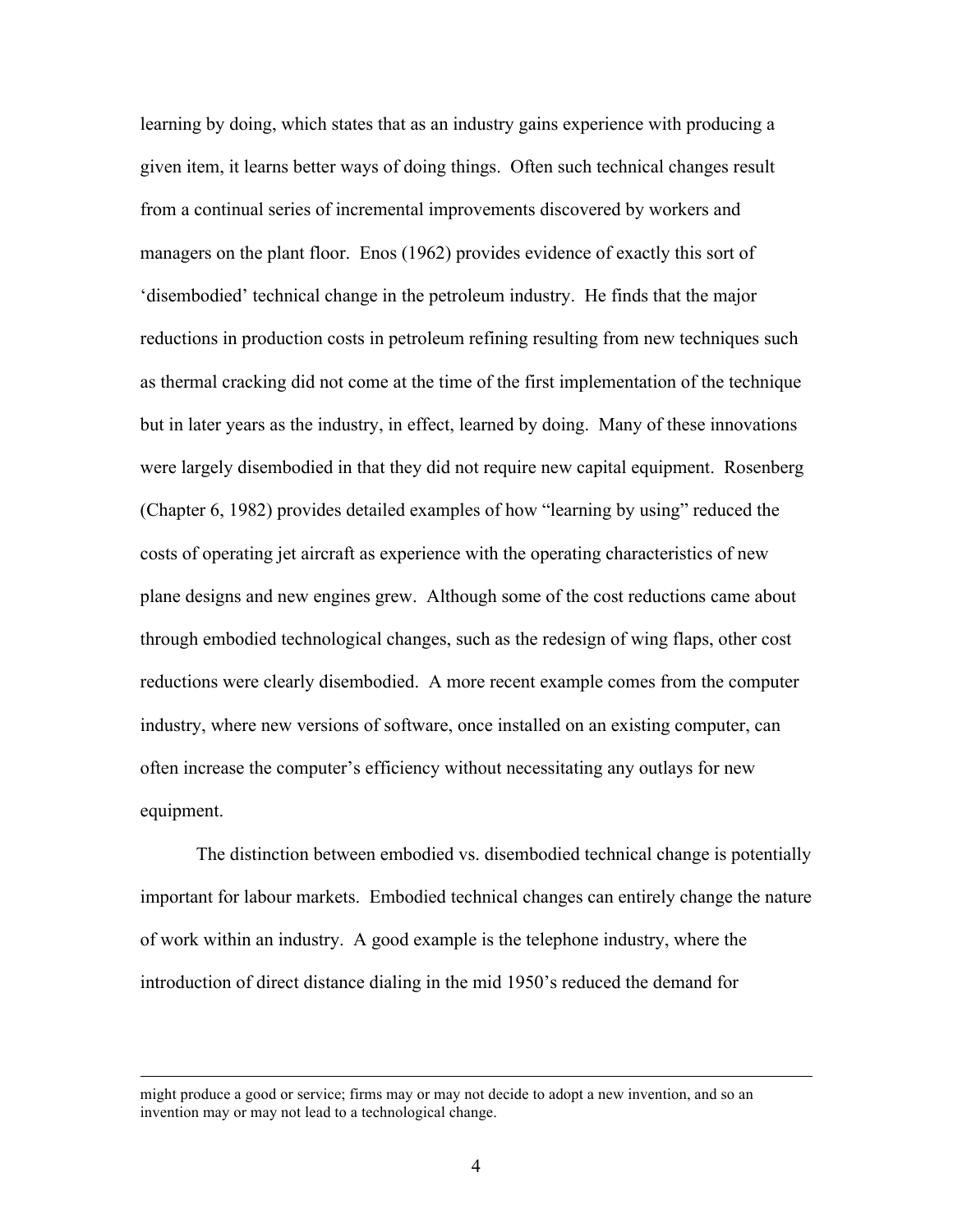operators by approximately half between 1955 and 1972 at Bell Canada.<sup>3</sup> But by its very nature, embodied technical change is unlikely to cause massive layoffs. Investment in new capital equipment takes time; given normal turnover through quits and retirements, firms should in theory be able to manage employment reductions of several percentage points a year without resorting to layoffs.<sup>4</sup> Disembodied technical change, on the other hand, can proceed quickly, especially if the innovation is developed in-house, so that there are no royalties to be paid to an outside inventor. Alternatively, if the disembodied technical change takes the form of an unpatented idea, which quickly becomes general knowledge, firms could adopt the idea at little or no cost. Such changes in theory could reduce employment very quickly.

#### *ii) Neutral vs. Biased Technical Change*

The impact of a new technology on employment and wages depends crucially on whether the innovation is neutral or biased. Consider a firm which uses two inputs, capital and labour (K and L), to produce a single good. A neutral technical change is one which increases the productivity of both inputs proportionately. Possible outcomes are illustrated in Figure 1. The isoquant is the convex solid line denoted  $Q_0$ ; it shows combinations of K and L which will produce  $Q_0$  units of output. The straight solid line which is tangent to the isoquant is the isocost line, showing combinations of the two inputs which cost the firm the same amount. In order to minimize costs, the firm will want

 <sup>3</sup> Denny and Fuss (1983). Section 3.2 will discuss this paper in more detail.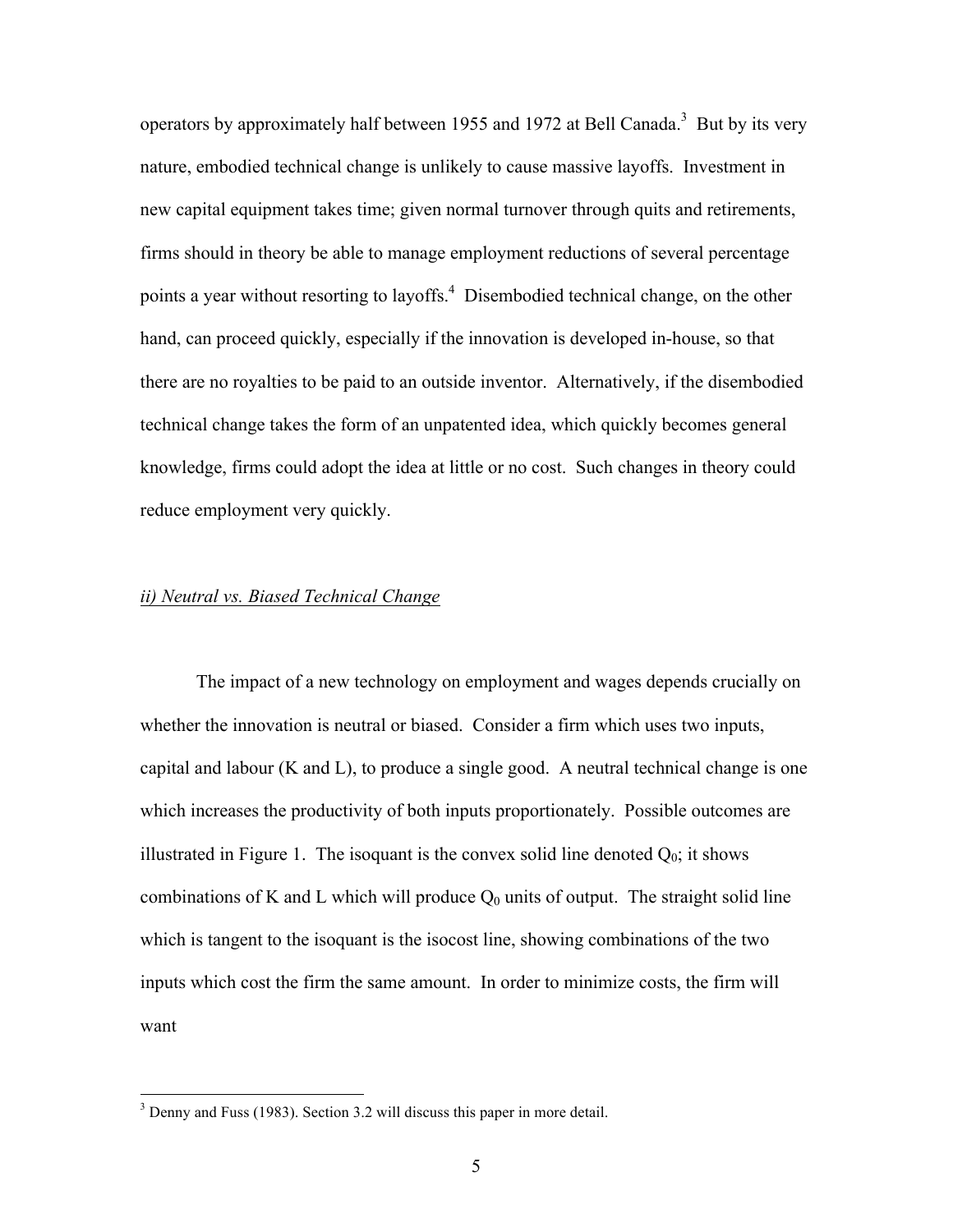<sup>&</sup>lt;sup>4</sup> For instance, suppose that a firm has equal representation in its work force among all ages between 18 and 65. Then retirements alone could reduce employment at the firm by 2.1% per year.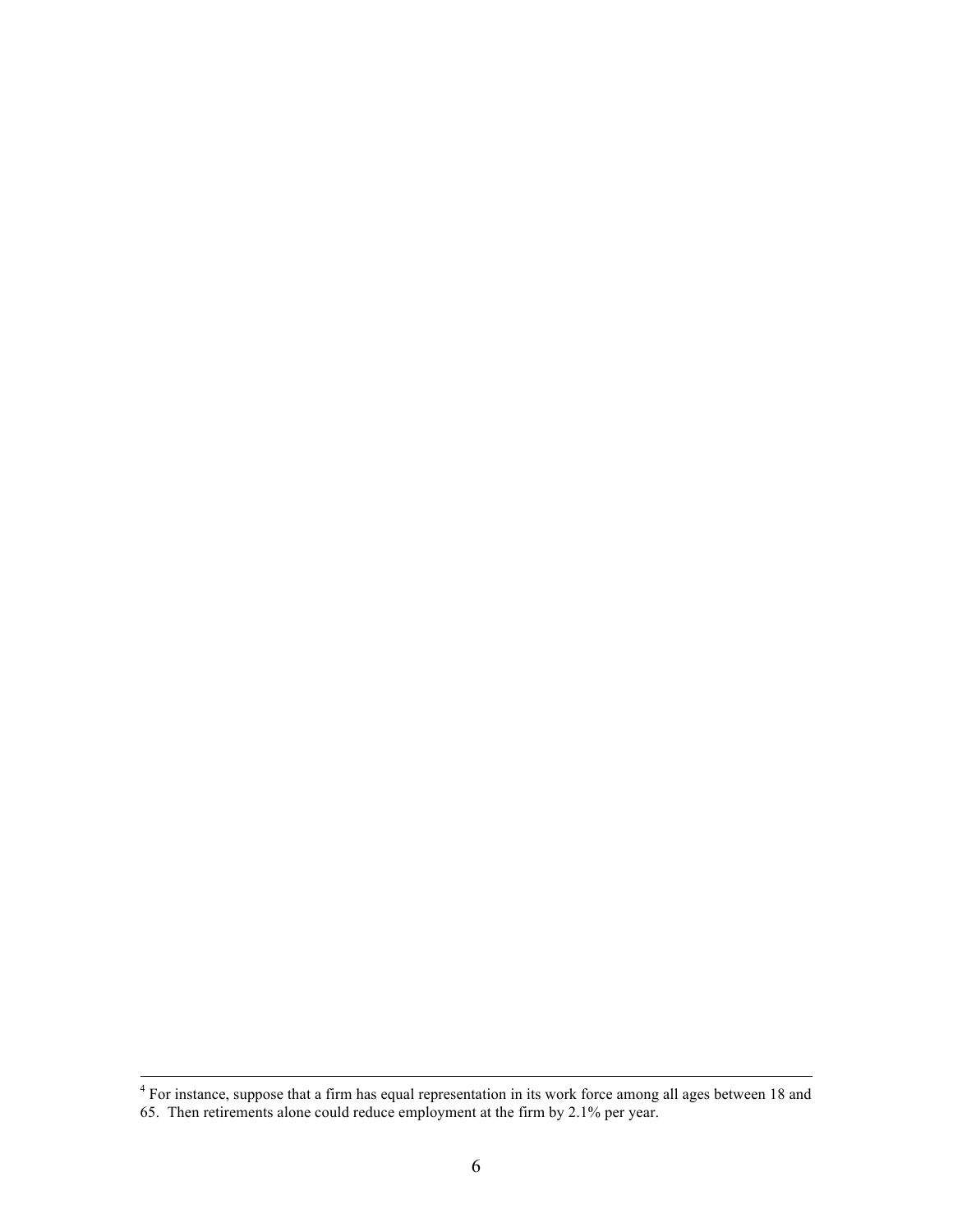

**Figure 2 A Biased (Labour-Saving) Technical Change**

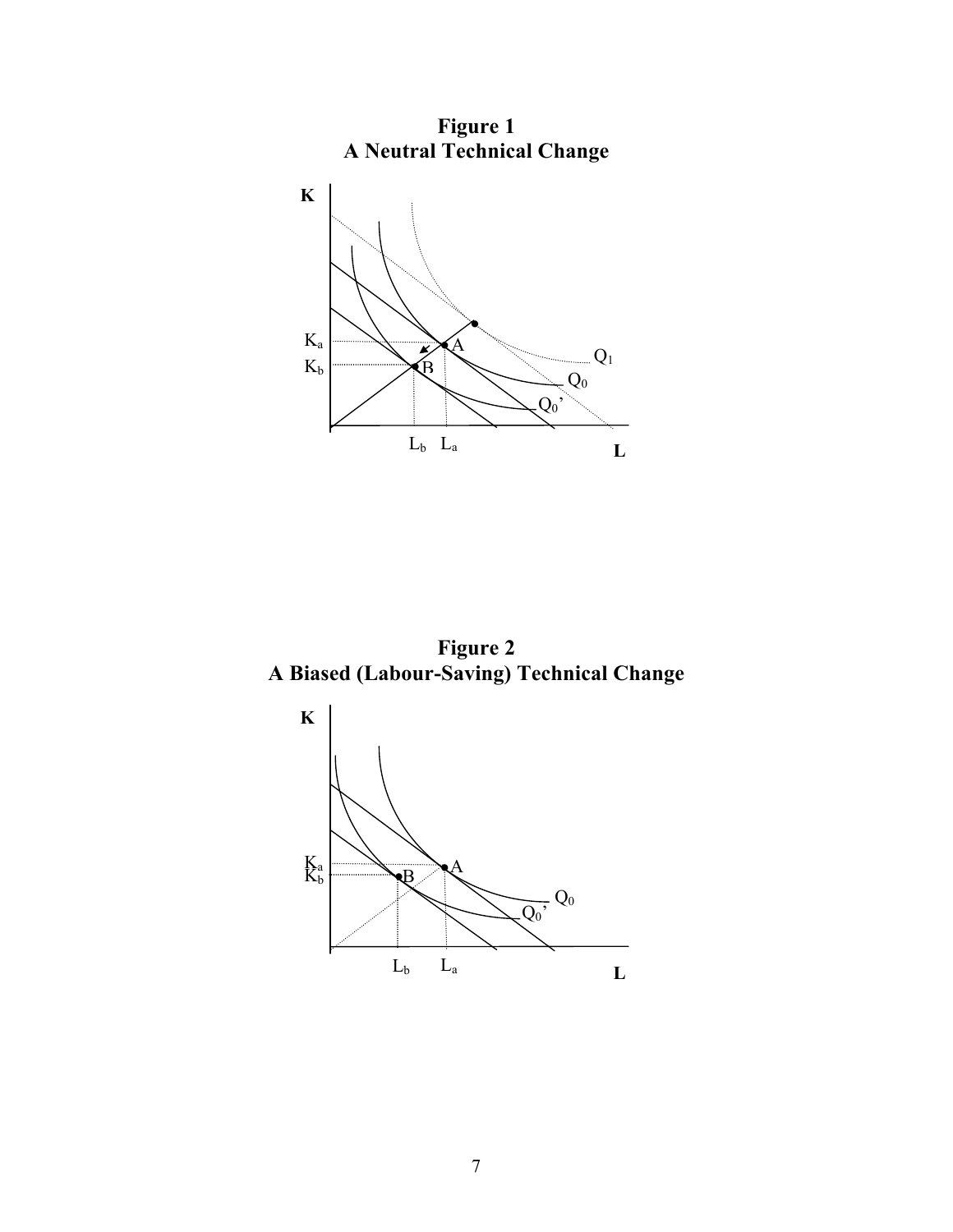to produce at a point of tangency between the isoquant and an isocost, as shown, because isocost curves closer to the origin (to the 'southwest') represent lower costs.

A neutral technical change will move the isoquant inward in a parallel fashion. The firm will react by moving from point A, which produces output  $Q_0$  at the least cost to the firm, to point B, which represents the point on the new isoquant  $Q_0'$  which will minimize costs of producing  $Q_0$  units. The capital-labour ratio,  $K/L$ , will be identical in the new equilibrium.

Although this example is one of 'neutral' technical change, it suggests that employment will drop from  $L_a$  to  $L_b$ . Is it therefore inevitable that technical progress means that firms will lay off workers? The answer is no, because after the firm has adopted the technology, it is possible that the firm will increase output. For instance, even if all firms in the industry adopt the technology, each firm may sell more because it can pass on the cost savings to consumers, who are willing to buy more of the product once the price drops. Alternatively, the likelihood that employment at the innovating firm may rise after the technical change is greater if the firm is the only one, or one of the only ones, to adopt the cost-saving technology. The dotted lines in the Figure illustrate one such possibility, where after the innovation the firm's sales rise from  $Q_0$  to  $Q_1 > Q_0$ , increasing the firm's demand for both capital and labour. The central point is clear: we cannot predict that a technological change, even if it reduces the labour required to produce one unit of output, will reduce employment, given that total sales may rise as a result.

Figure 2 shows an example of a 'biased' technical change. A technological change is said to be 'biased' if it changes the ratio of the amount of one input used to that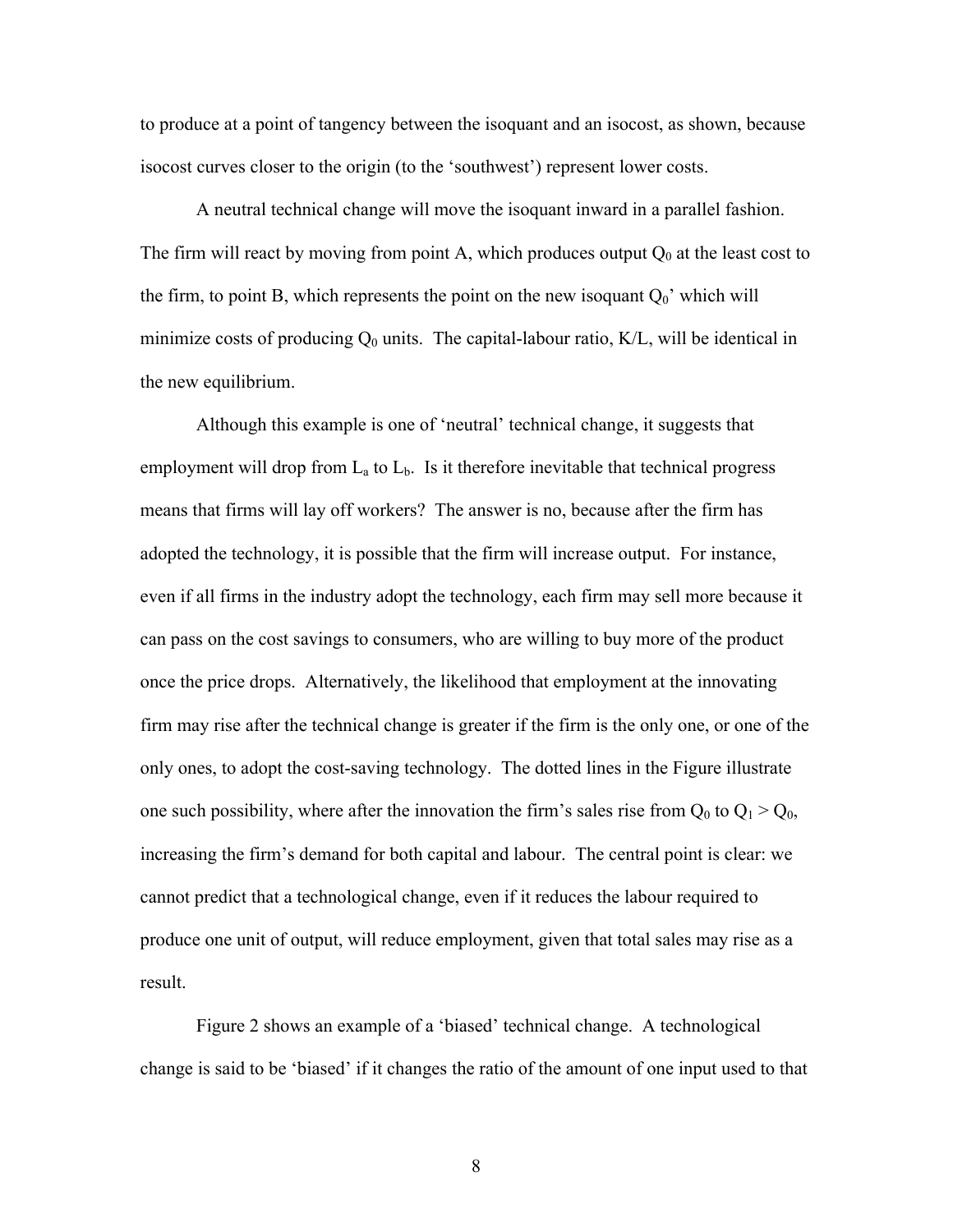of another input, holding constant input prices. For instance, if K/L rose after the technical change, this would be an example of a 'labour-saving' technological change.<sup>5</sup> After the innovation, the isoquant for producing  $Q_0$  units shifts down in a non-parallel fashion. If the ratio of the price of capital to labour remains constant, then the slope of the isocost lines will remain the same. As drawn, the firm after the technical change will reduce employment from  $L_a$  to  $L_b$ , and will reduce its capital stock from  $K_a$  to  $K_b$ . The capital-labour ratio, K/L, will rise after the new invention. Such a technical change is more likely than a Hicks-neutral technical change to reduce employment, since it calls for a greater reduction in labour than in capital. As before though, it is possible that the cost reductions brought about by the technical change will cause the quantity of output demanded to rise, so that employment might not fall at all, and in fact could rise.

#### iii) Technological Change in the Presence of Wage Rigidities

The above analysis assumes that wages and prices adjust quickly to ensure that all workers can find employment. An innovation may decrease the amount of labour which industry demands by, for example, 5% at given wages and prices, but this does not literally mean that employment must drop by 5%. In practice, wages will fall, which in turn will reduce the number of workers that industry will lay off. The final outcome of such a 5% shift in the demand for labour might be a 2% reduction in employment and a 2% reduction in wages. No worker is involuntarily unemployed in the sense that at the new wage level,

<sup>&</sup>lt;sup>5</sup> This definition of neutral vs. biased technical change is referred to in the literature as Hicks-neutral or Hicks-biased technical change. Alternative definitions, based on the ratio of inputs to outputs, are referred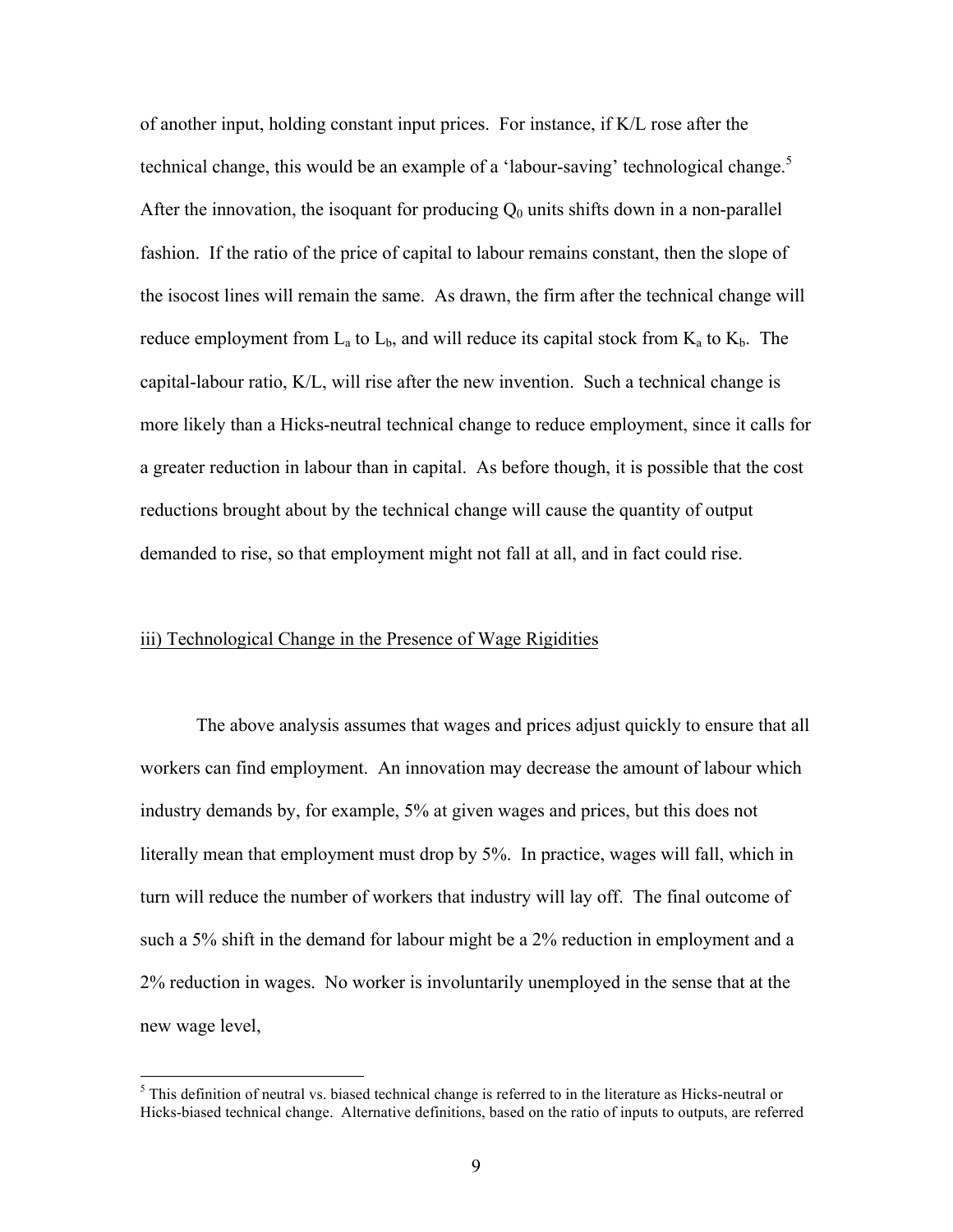to in the economics literature as Harrod-neutral or Harrod-biased.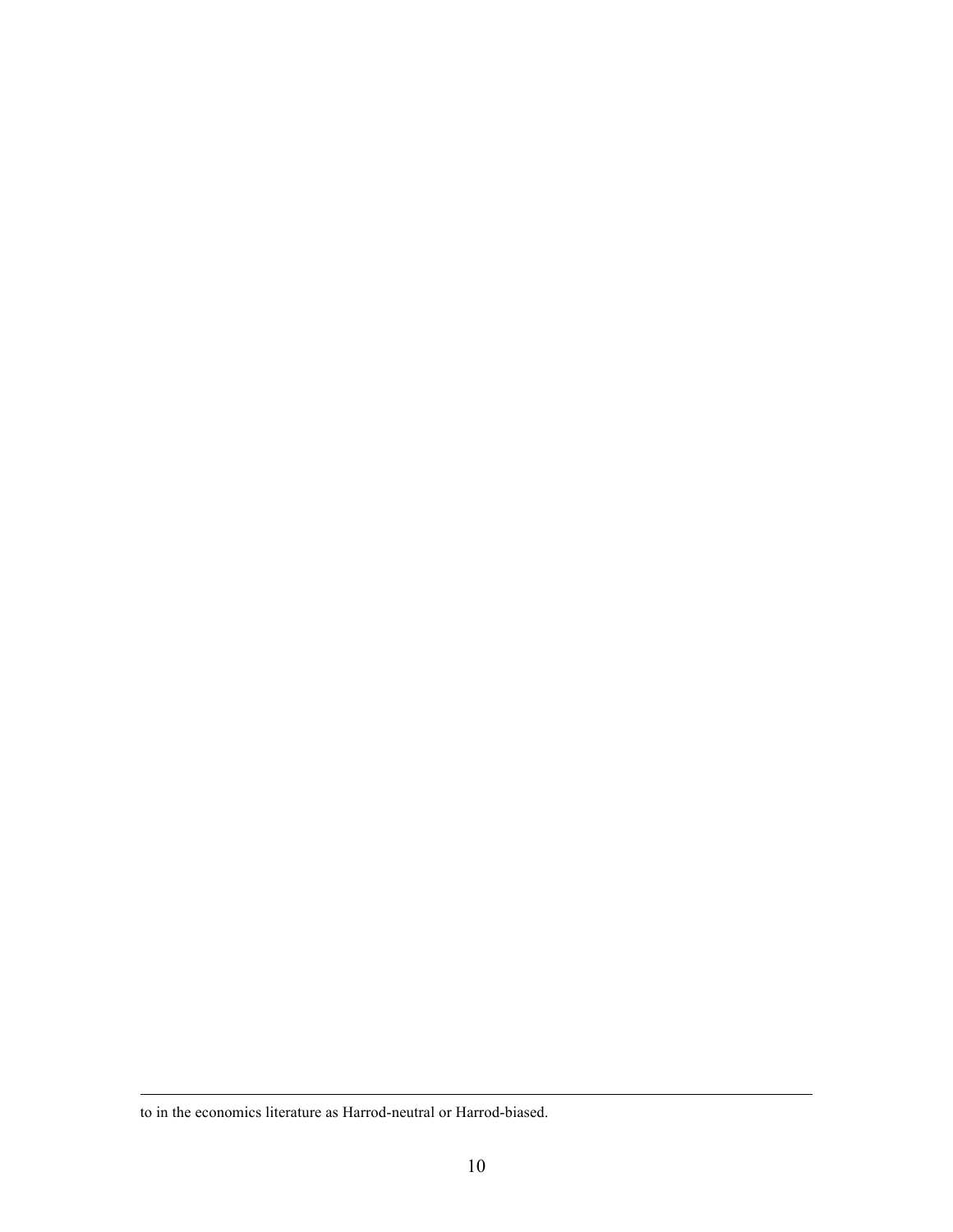**Figure 3 The Impact of a Technological Change on Wages and Employment**

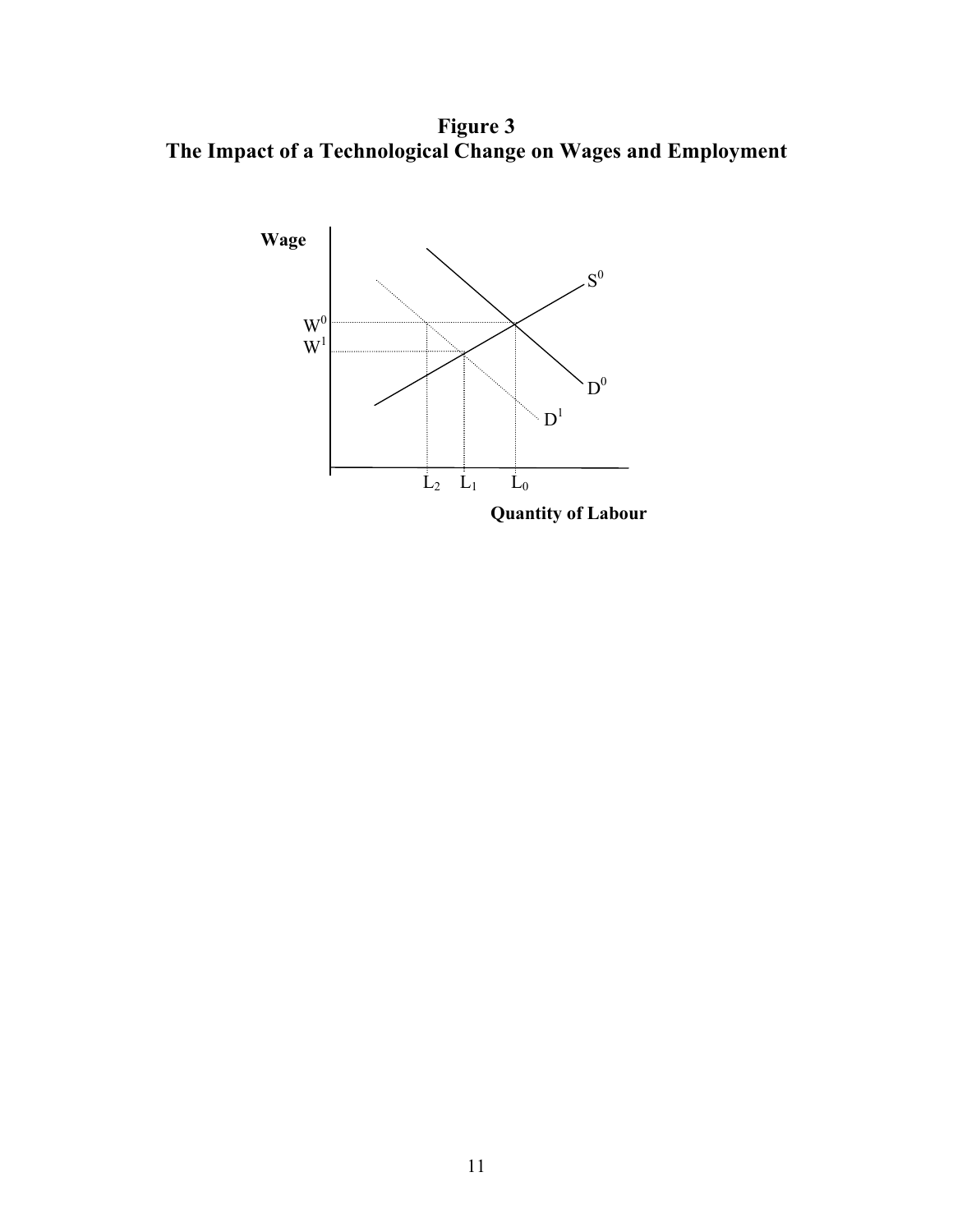anybody who wants to work can find a job. This scenario is illustrated in Figure 3, where a new technology reduces the quantity of labour demanded at any wage from the solid line D<sup>0</sup> to the dotted line D<sup>1</sup>. Instead of reducing employment from L<sup>0</sup> to L<sup>2</sup>, the technological change simultaneously lowers employment and wages, leaving employment at  $L^1$  and wages at  $W^1$ . According to this view, innovation causes wages to drop from  $W^0$  to  $W^1$  for those workers who choose to remain employed. In addition, employment drops because some workers  $(L^0-L^1)$  to be precise) to choose not to work at the new lower wage.

But this story assumes that wages and prices move readily to ensure that anybody who wants to work can find a job. If wages are rigid in the short run, then a reduction in the demand for labour could have much more negative effects on employment. The above example of a 5% reduction in the quantity of labour demanded, at given wages and prices, could indeed lead to a full 5% reduction in employment if wages are rigid. In Figure 3, employment would drop from  $L^0$  to  $L^2$ ; all of the workers who were laid off would be involuntarily unemployed in the sense that they are willing to work at the prevailing wage but cannot find jobs. For a much more detailed analysis, see Neary (1981), who uses a simple neoclassical framework to show that the employment implications of a technological change depend very much on the extent to which prices and wages in the economy are flexible in the short run.

If a labour-saving technical change is more likely to cost jobs if wages are not flexible, what are some possible reasons why wages will not drop after an adverse shock to labour demand? One explanation might be wage contracts. When a firm has signed a collective bargaining agreement with a union representing its workers, such a contract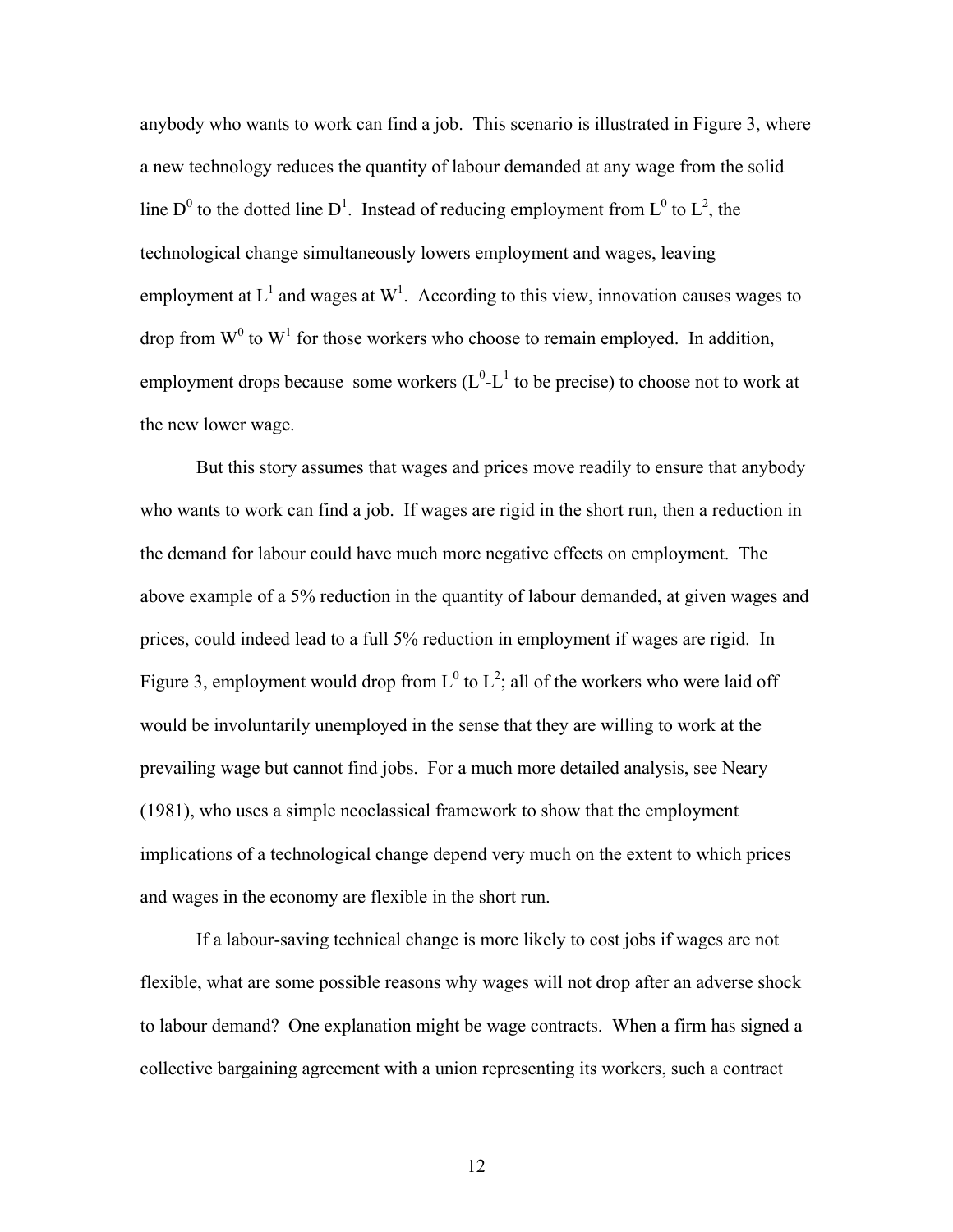typically stipulates the wage at which workers must be hired, but does not pre-commit the firm to a stated level of hires. In such a situation, a labour-saving innovation at the firm might lead to quite large reductions in employment if the firm is not able to adjust wages to reflect the new marginal product of workers. (The marginal product refers to the contribution to output of the last worker hired.) Another source of wage inflexibility might be government regulations, such as minimum wages, which at certain points in time and for certain firms might be above the "market-clearing" wage at which demand equals supply, such as  $W^1$  in Figure 3. The result will be more layoffs for workers after a labour-saving innovation than if wages had been fully flexible.

In summary, different economies might react in different ways to the same labour-saving innovation. In one economy with flexible wages, the result might be a combined reduction in employment and in wages. The adverse impact on the labour market is thus shared among all workers to some extent -- some decide not to work at all, while those who continue to work are paid lower wages. In another economy, the same innovation might have no short-term impact whatsoever on wages, since institutions such as collective bargaining agreements or government regulation of the labour market precludes wage decreases. In this case, the drop in employment will be larger. In such an economy the negative impact of technological change is not distributed across all workers; only those who are laid off suffer from the innovation, while those who remain employed see no change in their wages.<sup>6</sup>

#### *iv) Process vs. Product Innovation*

 $6$  For a good non-technical review of the history of economic thought on technological unemployment, see Standing (1984).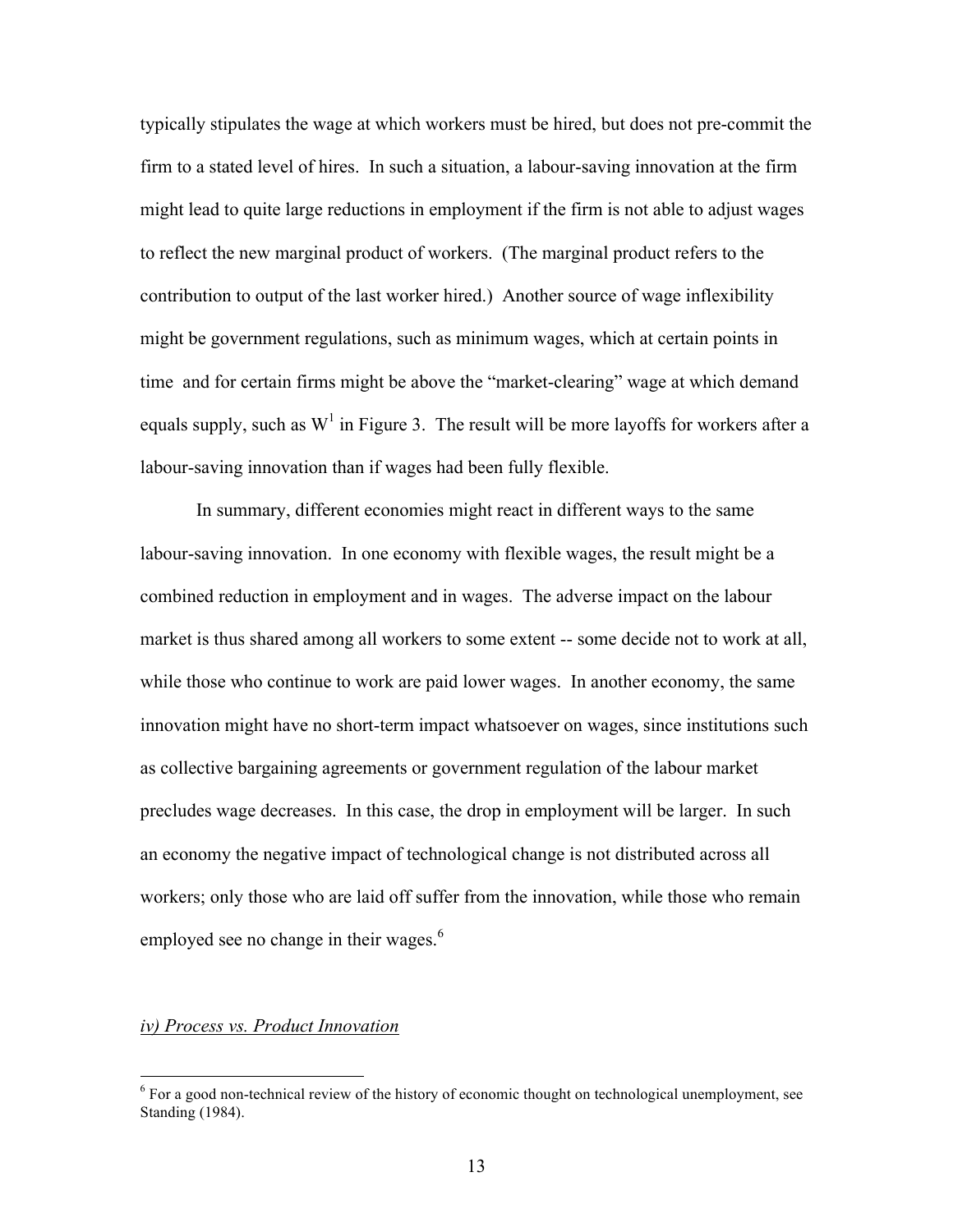The above discussion has focused on 'process' innovations, which refer to innovations which reduce the cost of making an existing product. A second type of technological change, known as 'product' innovation, involves the development of new products. The implications of product innovation for the labour market are in general quite different from those of process innovation. If a firm develops a new product, it is almost sure to increase employment at its factories, unless the new product is cannibalizing sales from its other product lines.

Chapters 4 and 5 of Katsoulacos (1986) theoretically analyze the employment effects of product innovations. The first benefit that accrues to the economy is an increase in the welfare of workers, due to the increase in consumer choice. This is likely to increase employment. In general employment will rise, but to the extent that the new product is a substitute for existing goods the employment gains are weakened.

Product innovation is a hallmark of new computer-related technological changes. Consider for instance how microelectronics have revolutionized the entertainment industry, the number of innovative new products and services which have appeared in the telephone industry over the last two decades, and how educational computer-based games have started to create entirely new ways of teaching children. Such innovations, by creating new markets, are much more likely to increase overall employment than to reduce it.

#### v) Extensions To General Equilibrium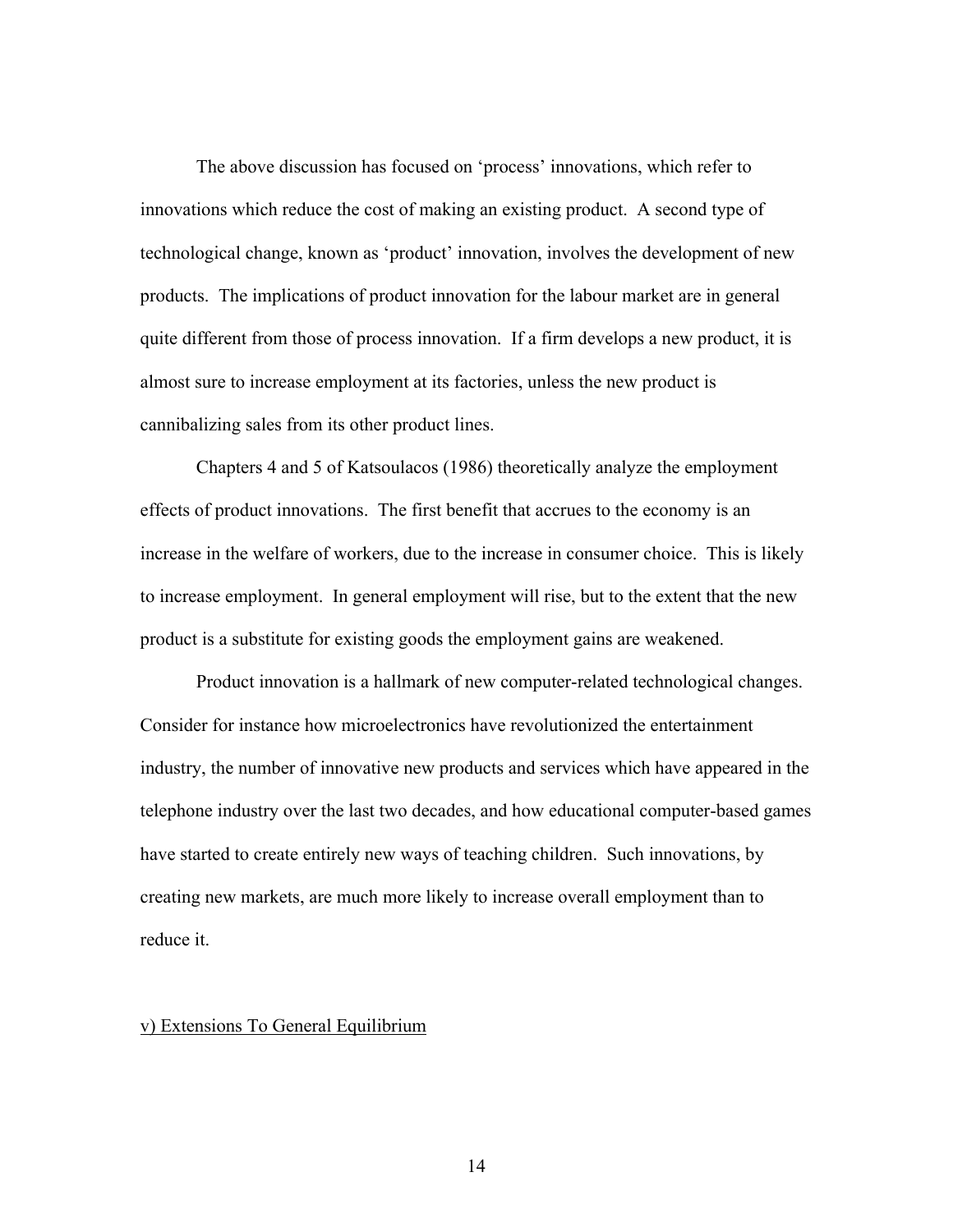The discussion above has implicitly assumed that the impact of a new technology in one firm or industry does not spill over into other firms or industries. Such assumptions are not realistic. Virtually all firms and workers in the economy are interconnected through the prices and wages that they face. General equilibrium theory formalizes this idea, showing how a shock to one firm or industry, such as a technological innovation, can ripple through the economy, altering wages and prices faced by all firms and workers, and hence altering their decisions. In contrast, partial equilibrium theory examines one firm, or perhaps industry, in isolation from the rest of the economy.

Consider first the extension of a partial equilibrium model of a technological shock occurring at a single firm to a general equilibrium model which examines the behaviour of all the firms in the industry. The technological change at firm 1 may reduce labour demand at that firm, but as discussed under point ii) above, it is quite likely that employment could increase after a labour-saving innovation at the firm, because the firm will now increase its sales considerably due to its lower costs. What will happen at the other firms in the industry? If they do not adopt the new technology, they risk losing market share. Indeed, faced by an innovative competitor which has just reduced its costs, the absolute level of sales may slump at the firms which fail to innovate, which in turn will necessitate layoffs. This fact leads to an important observation for any empirical investigation of technical change and employment:

*If only one or some of the firms in an industry adopt a new technology, regardless of whether it is labour-saving or neutral, then the effect on*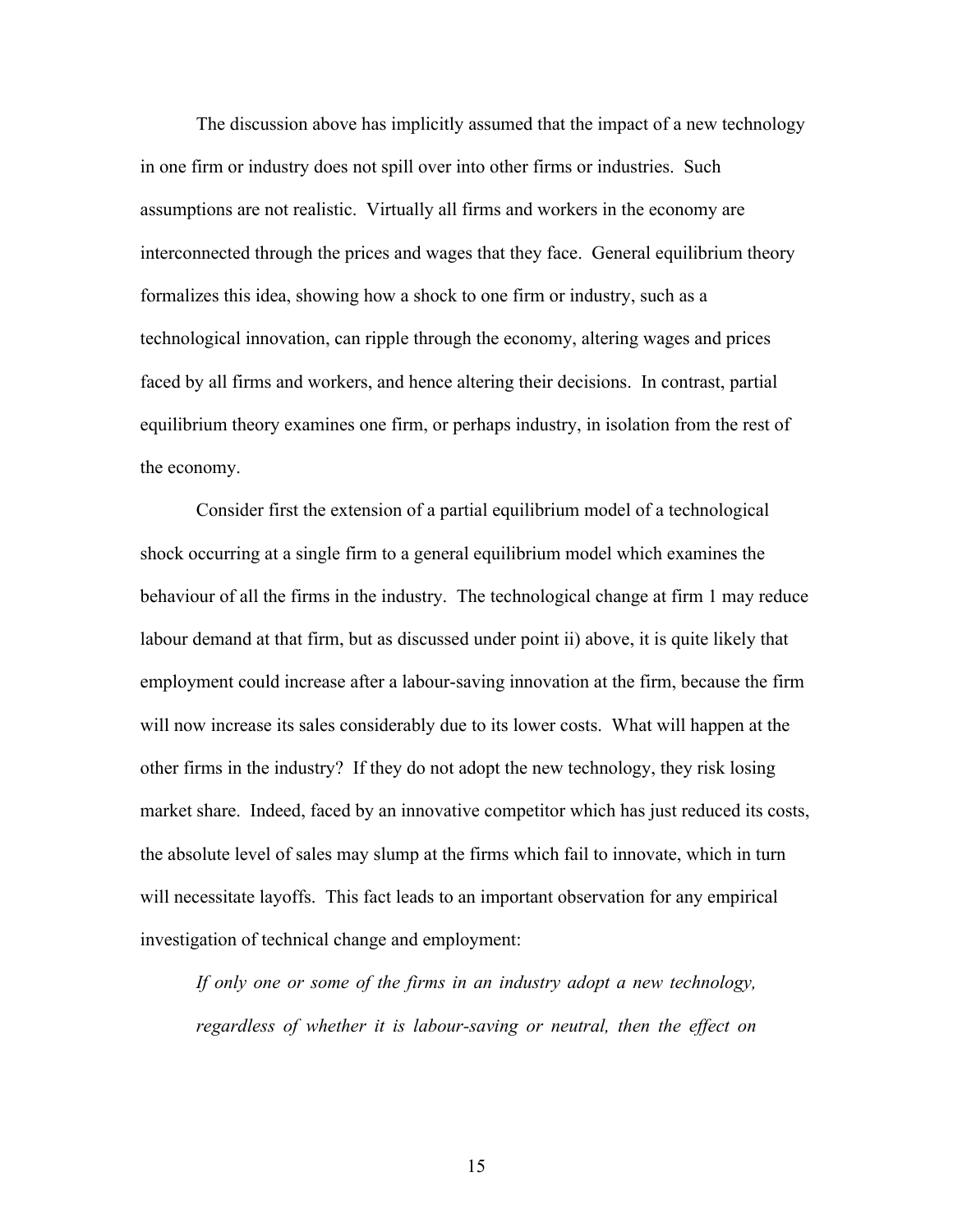*employment could be most negative not at the firm(s) which innovate, but at those which fail to innovate.*

Consequently, the empirical researcher has to recognize that the level of aggregation of his or her study may influence the conclusions reached. The study of innovation at the firm level can capture the employment effects that result at the firm which adopts a new technology, but it may miss the larger employment effects that occur at the firms which fail to keep up with the innovating firm. In contrast, industry-level studies can capture the overall or net effect of technical change on employment in an industry, but of course they will not succeed in illustrating the differential effects on employment among innovators or non-innovators. It seems reasonable to conclude that the only way for researchers to obtain an accurate view of the impact of technology on employment is to conduct both firm-level and industry-level studies.

General equilibrium analysis entails much more than recognizing that the actions of one firm will affect other firms in the industry. Examination of the input-output tables of Canada reveal that even when using disaggregated definitions of industries, apparently unrelated industries are in fact intricately related by the purchase of intermediate inputs - the product of one industry -- for use in production in other industries.<sup>7</sup> If industry A buys the output of industry B to produce its output, then an innovation in industry A will almost surely affect the output of industry B. The effect could be either positive or negative. For instance, suppose that the technical change in industry A is labour-saving but material-using. Such an innovation may increase the quantity of purchases from industry B. Seen in this context, the employment consequences of a labour-saving innovation in industry A are not as negative as partial equilibrium analyses might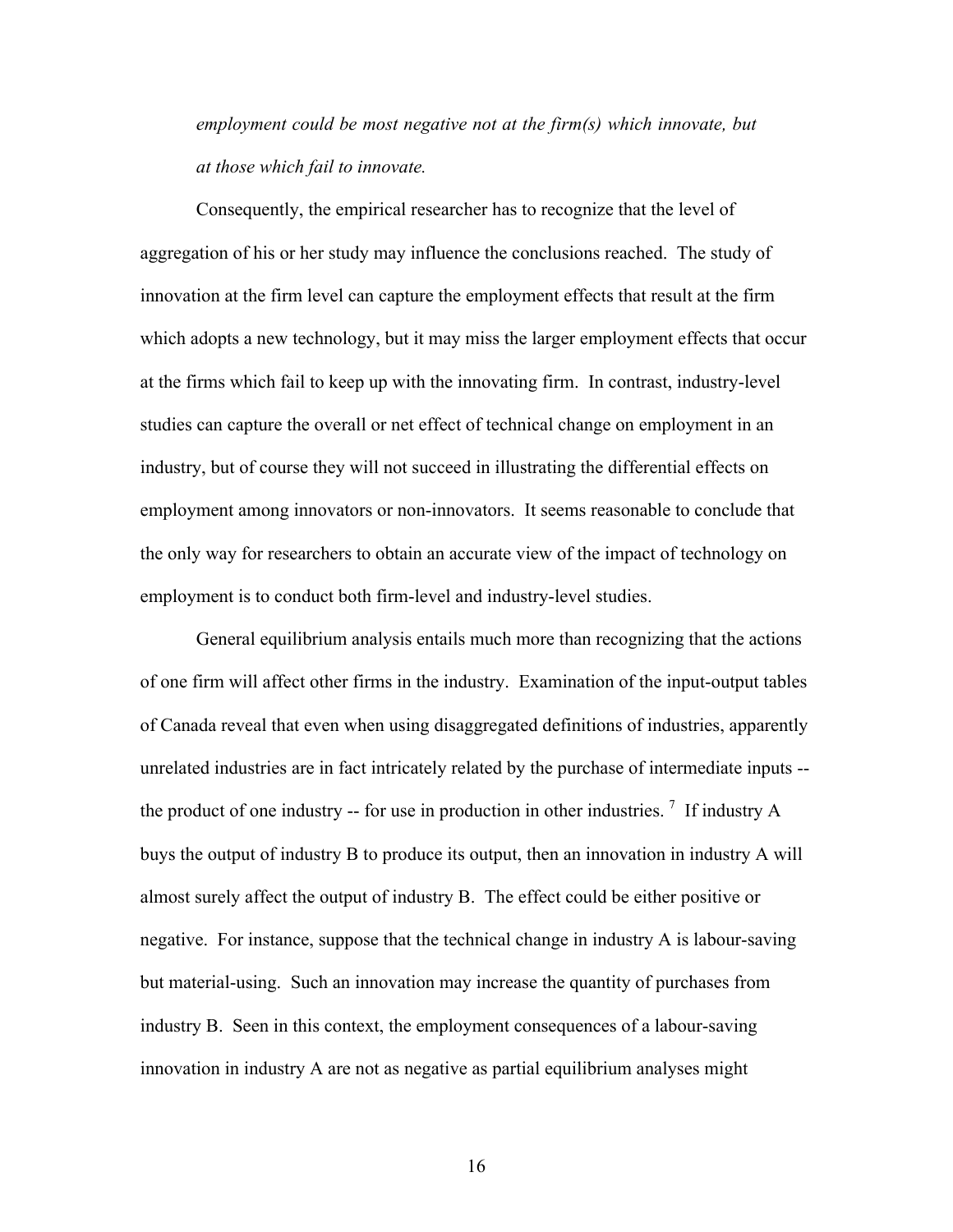indicate. Even though some workers in industry A may lose their jobs, employment will likely rise in industry B due to the increased demand for the materials produced by industry B. Of course, the innovation in industry A may *reduce* the requirements for the materials produced in industry B, suggesting a decline in employment in industry B.

Suppose that there is another industry C, which does not directly supply anything to industry A. It too could be affected by an innovation in industry A because one or more of the suppliers to that industry, such as industry B, does purchase materials from industry C. In this way, even industries which appear unconnected in the input-output tables are virtually guaranteed to be interconnected.

One way in which economists have modeled these interactions is through inputoutput analysis, which explicitly takes account of the fact that directly or indirectly, every industry demands the output of every other industry in the economy. Examples of the application of this analysis to Canadian labour markets include Betts and McCurdy (1993), who analyze changes in employment by industry in the 1960's and 1970's and more recently, Gera and Mang (1995) and Gera and Massé (1996) who analyze employment growth in the 1970's and 1980's. However, it should be pointed out that input-output analysis involves some fairly restrictive assumptions. The most important of these is that, barring technological change, the ratio of each input, such as labour, to output, is assumed constant. In reality, if wages doubled relative to the prices of other inputs such as capital, firms would likely substitute away from labour and towards these other inputs over time.

General equilibrium theory pays attention to how the relative prices of different inputs influence the mix of inputs, including labour, which a firm demands. This

 <sup>7</sup> See for instance Statistics Canada (1987).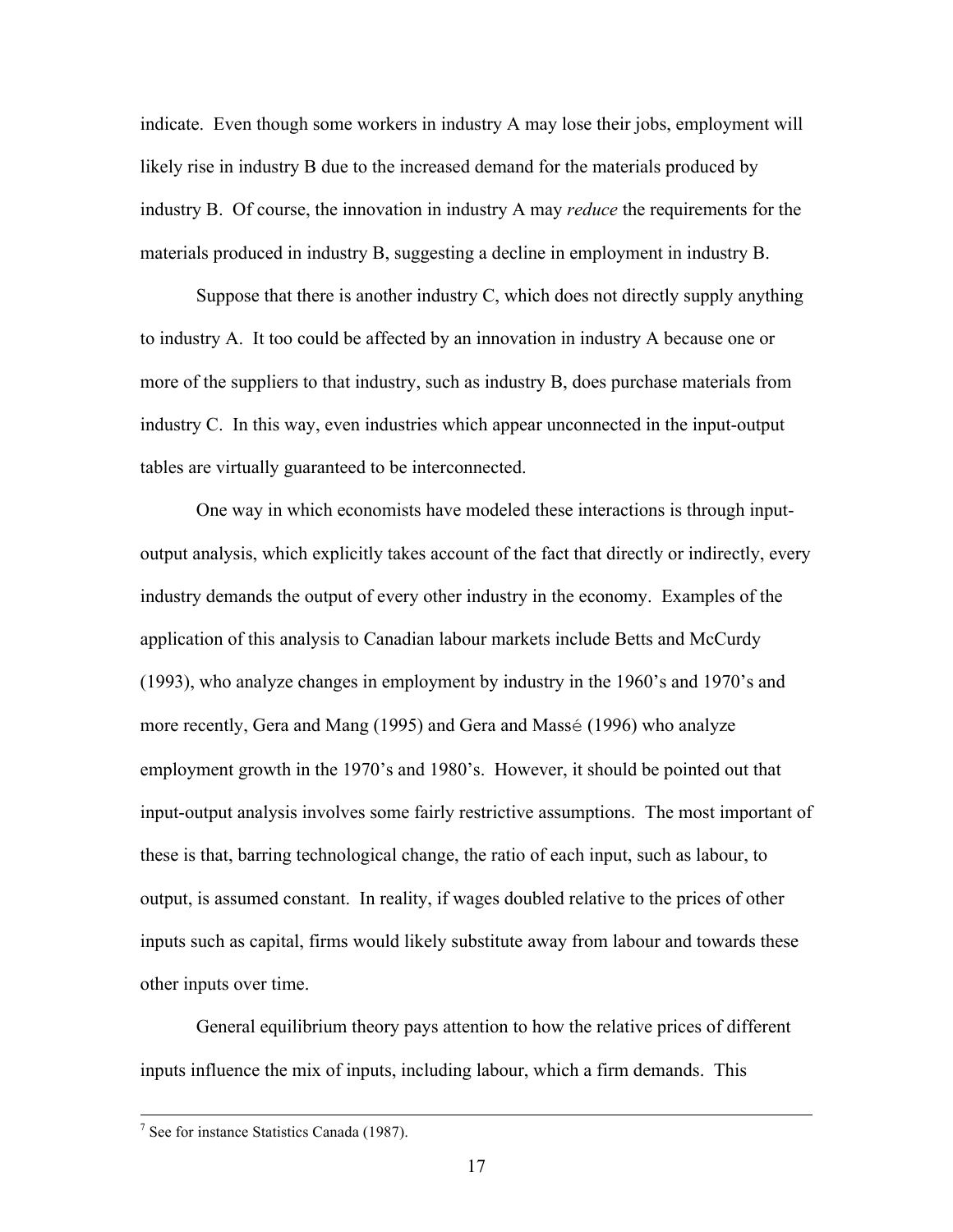approach recognizes that all industries are linked through the prices of inputs. If a shock in one industry increases the demand for labour in that industry, it is likely that wages will rise in *all* industries, which must compete with each other for workers. Thus, another way in which innovation in one industry can affect employment in other industries is through the markets for raw materials and labour themselves. If industry A grows rapidly due to either cost reductions related to process innovation or expanding markets through product innovation, it may increase the overall demand for labour or raw materials. Both of these effects are likely to reduce output, and hence employment, in other sectors, because these industries now face higher input prices. In an economy with fully flexible prices, and no market 'imperfections' such as costly search which might prevent workers from finding a new job once unemployed, total employment might not change after an innovation in industry A, but wages might rise or fall *throughout the economy*, and not just in industry A, depending on the nature of the innovation. In other words, if all employers hire from the same pool of workers, any large increase or decrease in labour demand in one industry which results from technical change will spill over into other industries, since all firms hire from the same pool of labour.

Unfortunately, empirical work has yet to capture all of these possible interindustry effects of technological change in a statistically coherent framework.

#### **2.2 Technological Change and the Skills Mix**

The discussion to this point has assumed that all workers are identical in skills and training, so that one can think of an overall labour market that is homogeneous. In reality, workers differ in many ways, including the occupation in which they work, and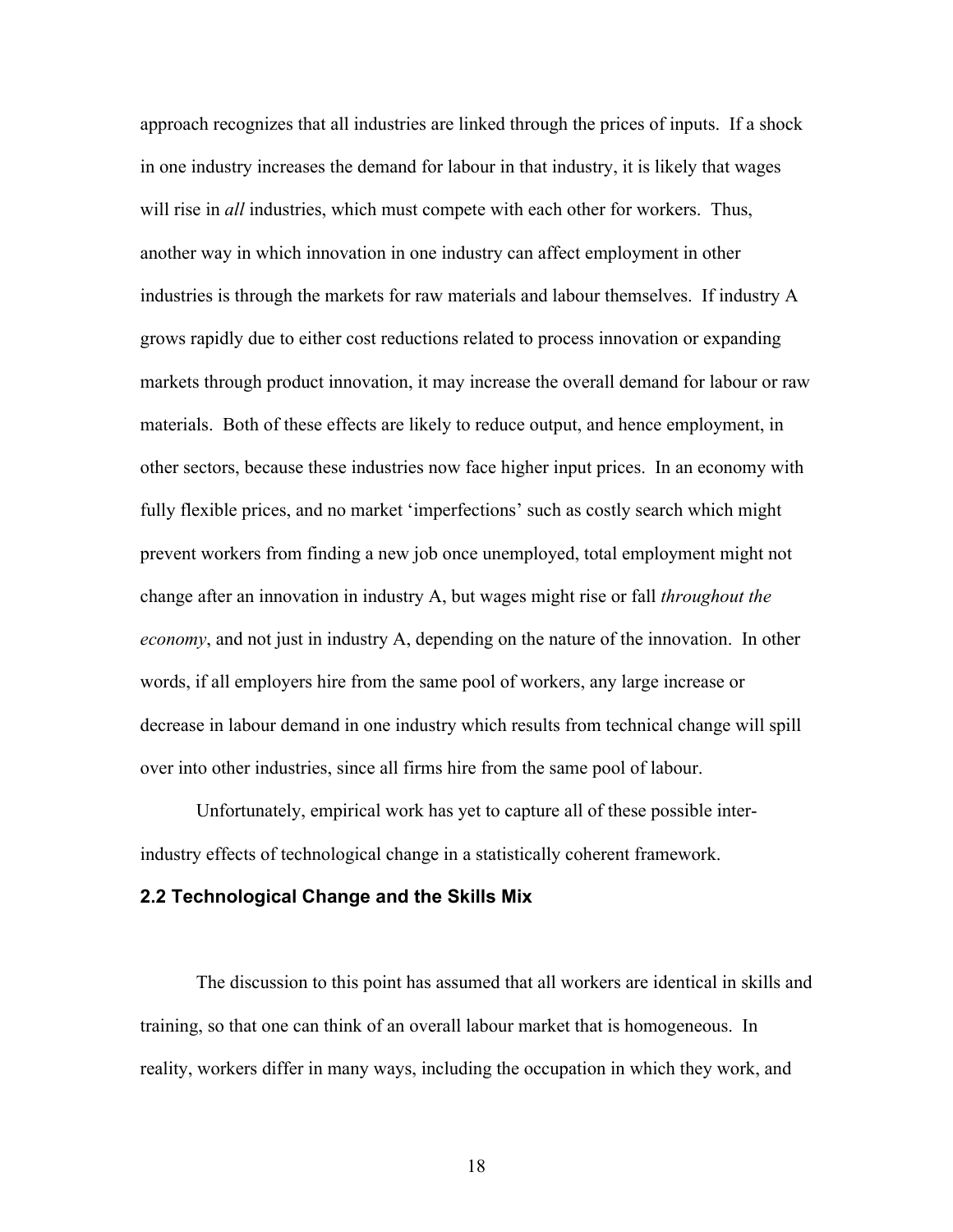the type of training which they have received. If the labour market consists of several distinct markets, and if firms cannot easily substitute one type of labour for another, then a shock in one market may have little immediate effect on employment or wages in other markets. This is especially true in the short run, before workers can retrain to enter labour markets where shortages of workers might have arisen.

A clear possibility, and a focus of much recent empirical research, is that technological change can affect different occupations differently. In particular, it seems likely that new technologies may be "skill-biased", meaning that, holding constant wages of different classes of workers constant, a firm would want to change the ratio of more skilled to less skilled workers after it has adopted the new technology.

This idea is simple to illustrate using a re-labeled version of Figure 2, which showed how a labour-saving innovation could increase the capital to labour ratio. If that figure had instead illustrated the firm's optimal choice of two types of labour, such as skilled and unskilled, then the vertical and horizontal axes of the figure would be labeled "skilled labour" and "unskilled labour". A "skill-using" innovation would shift the isoquant to the southwest in a non-parallel fashion as shown. If the prevailing wages paid to each type of worker are constant, then the firm would shift toward more skilled workers once it adopted the new technology. The opposite would be true of a "skillsaving" invention.

Given the heterogeneity of labour markets, skill-biased technical change of either type could cause both employment ratios and wage ratios between more and less skilled workers to change substantially over time. Furthermore, to the extent that workers in one skill class cannot be substituted for workers in another skill class (whether skill classes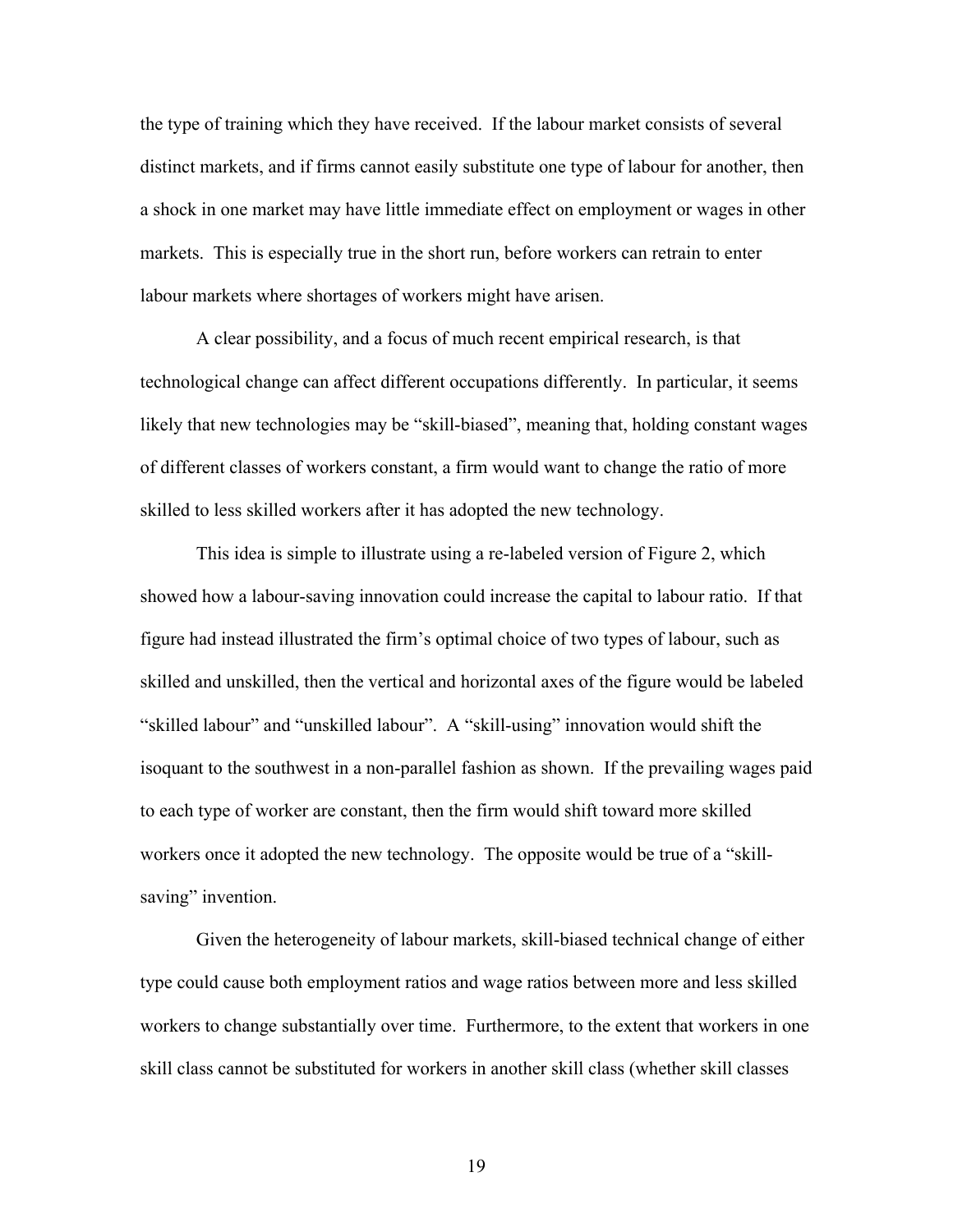are delineated by years of schooling or training specific to an occupation) the possibility of *structural unemployment* induced by technological change emerges. Broadly speaking, structural unemployment refers to unemployment which arises due to a mismatch between the types of job vacancies and the types of workers looking for jobs. If a new technology greatly reduces the employment of a certain type of worker, say, keypunch operators, it may take considerable time before such workers can re-train to work in other occupations where demand remains high. Thus, the possibility of technological unemployment seems much more likely once one allows for heterogeneous labour, with costs to workers from moving between skill classes or occupations. Such retraining costs could make involuntary technological unemployment much more likely.<sup>8</sup>

<sup>&</sup>lt;sup>8</sup> For a theoretical model of the impact of technological change on the distribution of earnings in a world with heterogeneous labour, see Betts (1994).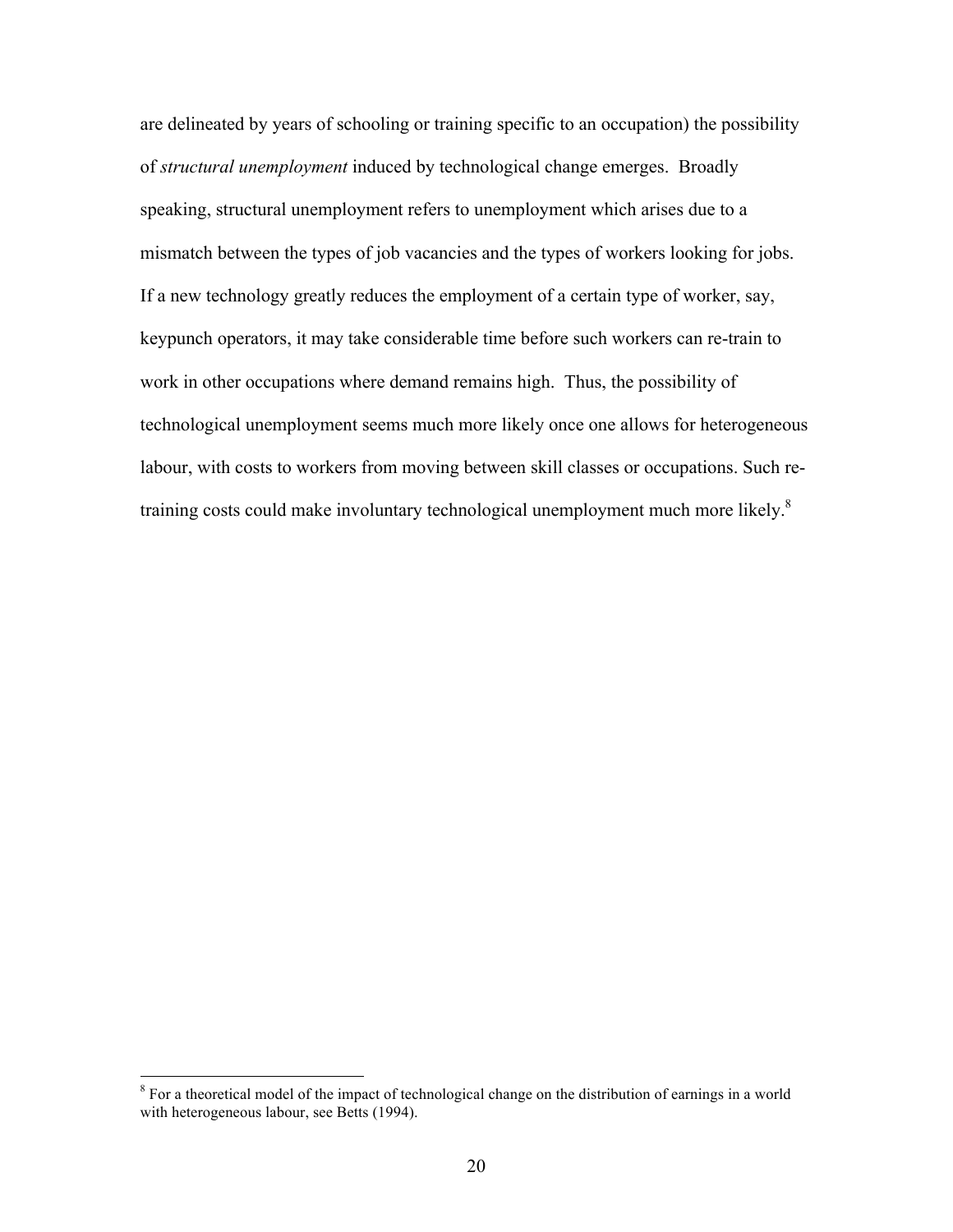### **2.3 Theoretical Implications of Skill-Biased Technological Change on Workers of Different Ages**

New technologies might have considerably different effects on young and old workers. Human capital theory suggests that workers who choose how much education and training to obtain will make most of these investments while young, in order to maximize the present discounted value of their lifetime earnings. The rationale is clear: the longer a payback period there is, the better will be the return on an investment. If a university degree increases a person's wage by 30% over that of a high school graduate, it is best to obtain the university degree while young. A second reason why it is optimal for a worker to acquire training and education while young has to do with opportunity cost. The opportunity cost of time spent training or in school refers to the wages foregone while the person is out of the labour market. Since wages tend to increase significantly with the person's labour market experience, the opportunity cost of training or schooling will rise with the number of years which the worker has participated in the work force. For this reason, training and education will look more attractive to the worker while young, when the foregone wages will be relatively low.

Although in most developed economies education is heavily subsidized by government, university students still must pay tuition fees, and also must 'pay' the wages from foregone work. Thus even if tuition is free, workers still pay an opportunity cost when obtaining education. Similarly, workers will typically pay for at least a portion of training received from their employer. In practice, the worker does not in general literally pay the employer for training; rather, the wage paid to young workers while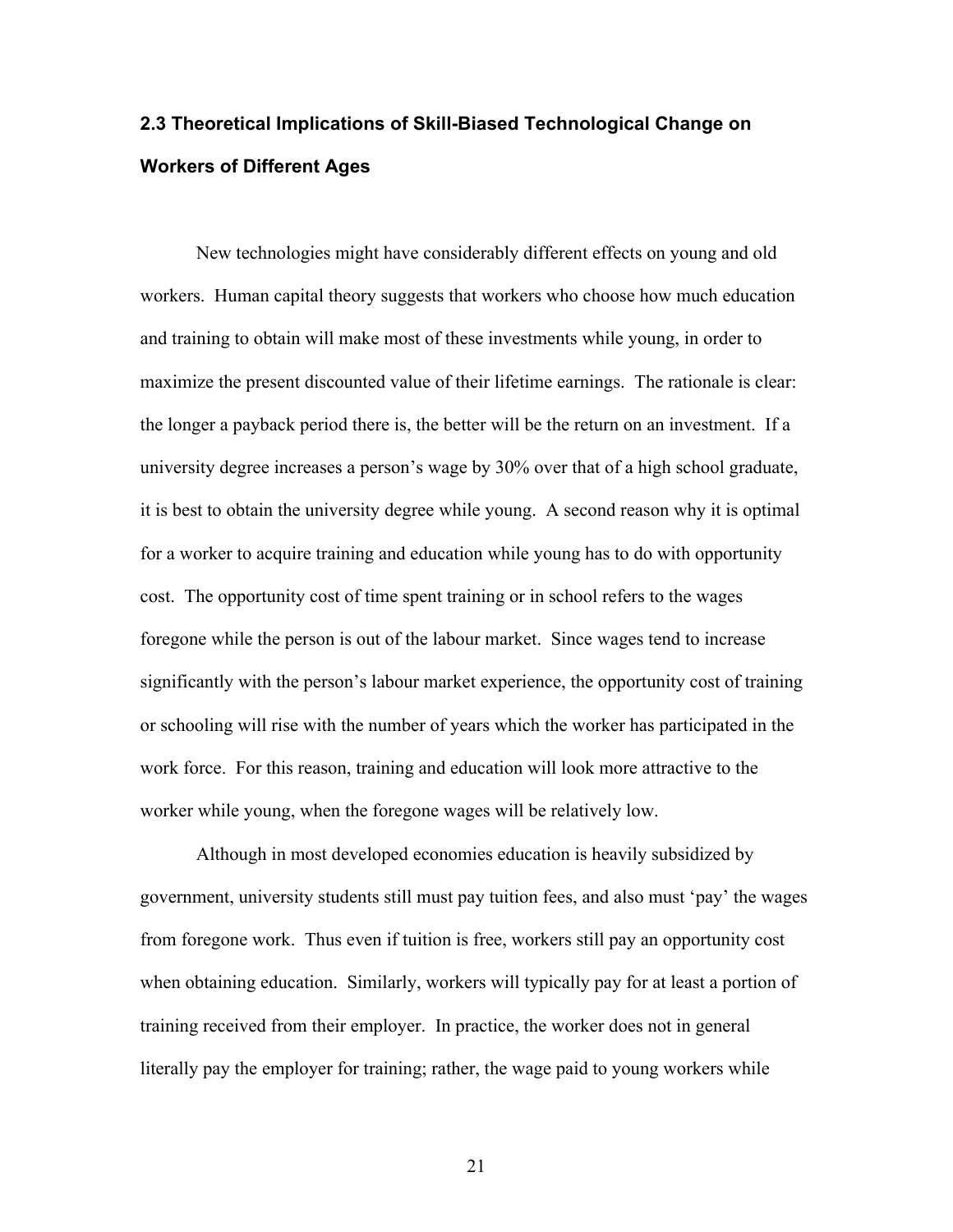training will be low, reflecting the costs to the firm of providing the training. Once trained, the worker's wage will adjust to reflect the post-training productivity.<sup>9</sup>

Since a worker will typically bear at least part of the cost of education and training, it follows that the worker will prefer to train when young, both to increase the payback period of the investment, and also because the opportunity cost of training will rise with working experience.

In this setting, a technological change which changes the skills required to work in a given occupation may affect young and old workers differently. The older workers, since they have a higher opportunity cost of education and training, combined with a shorter time horizon before retirement, may resist the re-training needed to learn the new technology. Young workers, in comparison, who have most of their career paths ahead of them, and who have lower opportunity costs, are more likely to find it worthwhile to re-train to use the new technology. Of course, with very young workers who have just entered the labour market, and who have no formal job training, *re-training* is not even an issue.

Of course, government must take care to provide an initial set of knowledge and skills to younger generations through public education which is designed to equip them to work well with current technologies. The point of the above paragraphs is to indicate that middle-aged workers, rather than the young, may bear the brunt of adjustments in the labour market when a new technology changes the types or levels of skills required.<sup>10</sup>

 $9$  In fact, Becker (1964) has shown that if the skills imparted by training are 'general', in that they are equally useful at other firms, then the firm providing the training must make the worker pay all of the costs of training. Becker's model is described more fully in Section 6.4.

 $10$  See Chapter 7 of Betts (1990) for a theoretical analysis of the diffusion of technologies through the labour market. He shows that older workers will in general have less incentive to invest in the skills specific to new technologies, thus slowing the diffusion of the new technology. But if the technological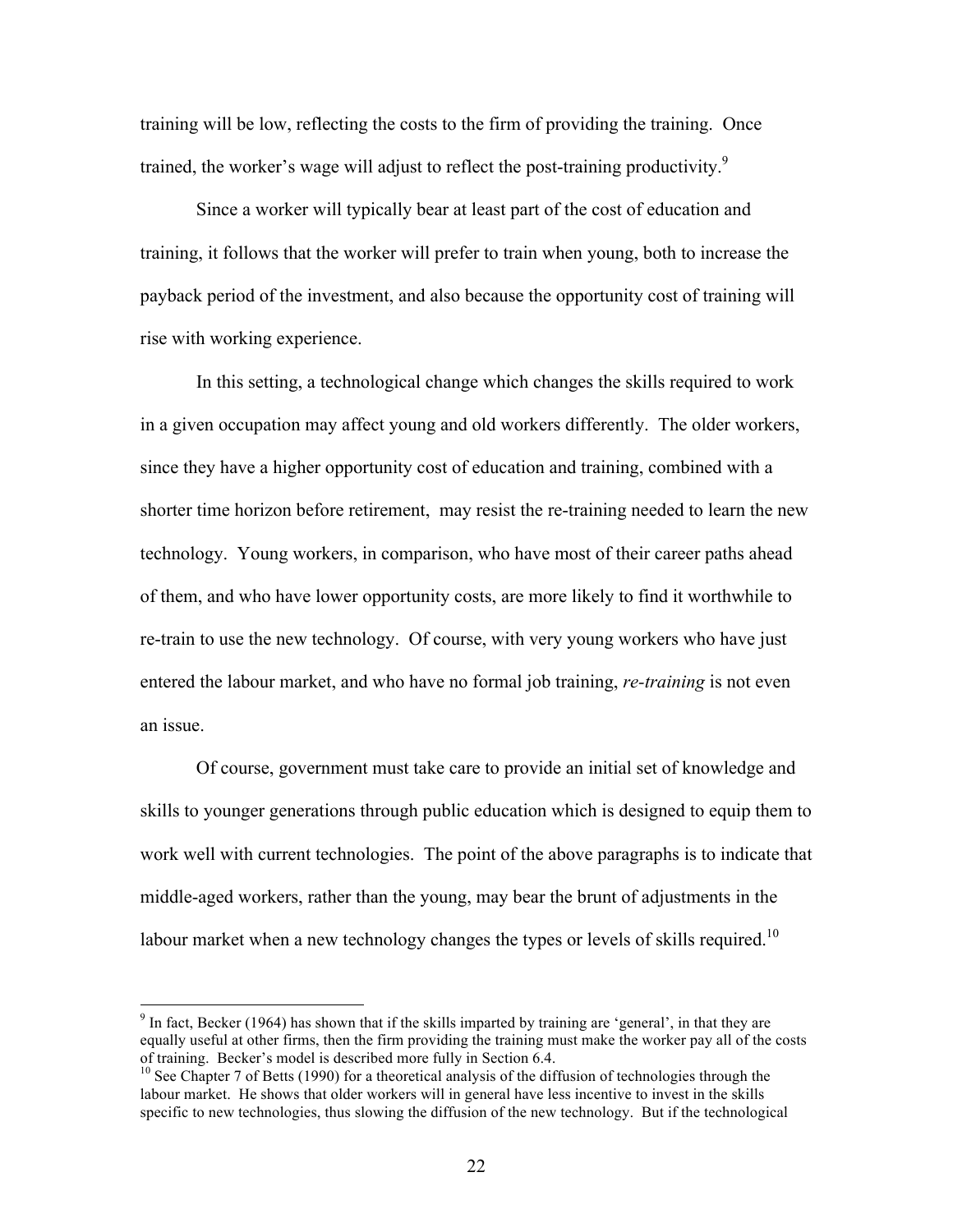### **2.4 Summary**

This section has outlined the predictions which economic theory has yielded about the impact of new technologies on the labour market. Three important distinctions between types of technological change emerge. Disembodied technical changes, which do not require investment in new capital, in theory could create more labour displacement than embodied technical changes, since the latter require investment in new equipment, and so are likely to proceed gradually. The bias of technical change can play a major role in determining how wages and employment evolve after an innovation. A labour-saving innovation is more likely to reduce employment than is a neutral innovation. But in either case, overall employment at the innovating firm could either rise or fall. If the cost reductions accompanying the new technology generate sufficient additional sales, employment could rise at a firm which installs a new technology. Product versus process innovation represents a third important distinction between types of technical change. A process innovation, which enables firms to produce an output with fewer inputs, will in general reduce employment, unless consumers respond by more than proportionately increasing their purchases. Product innovation, on the other hand, creates an entirely new product, and hence is almost sure to increase employment at the given firm. However, by reducing the market share of competing products, a product innovation could reduce employment elsewhere.

change increases productivity by a sufficiently large amount, then older workers may be as likely as younger workers to acquire the new set of skills.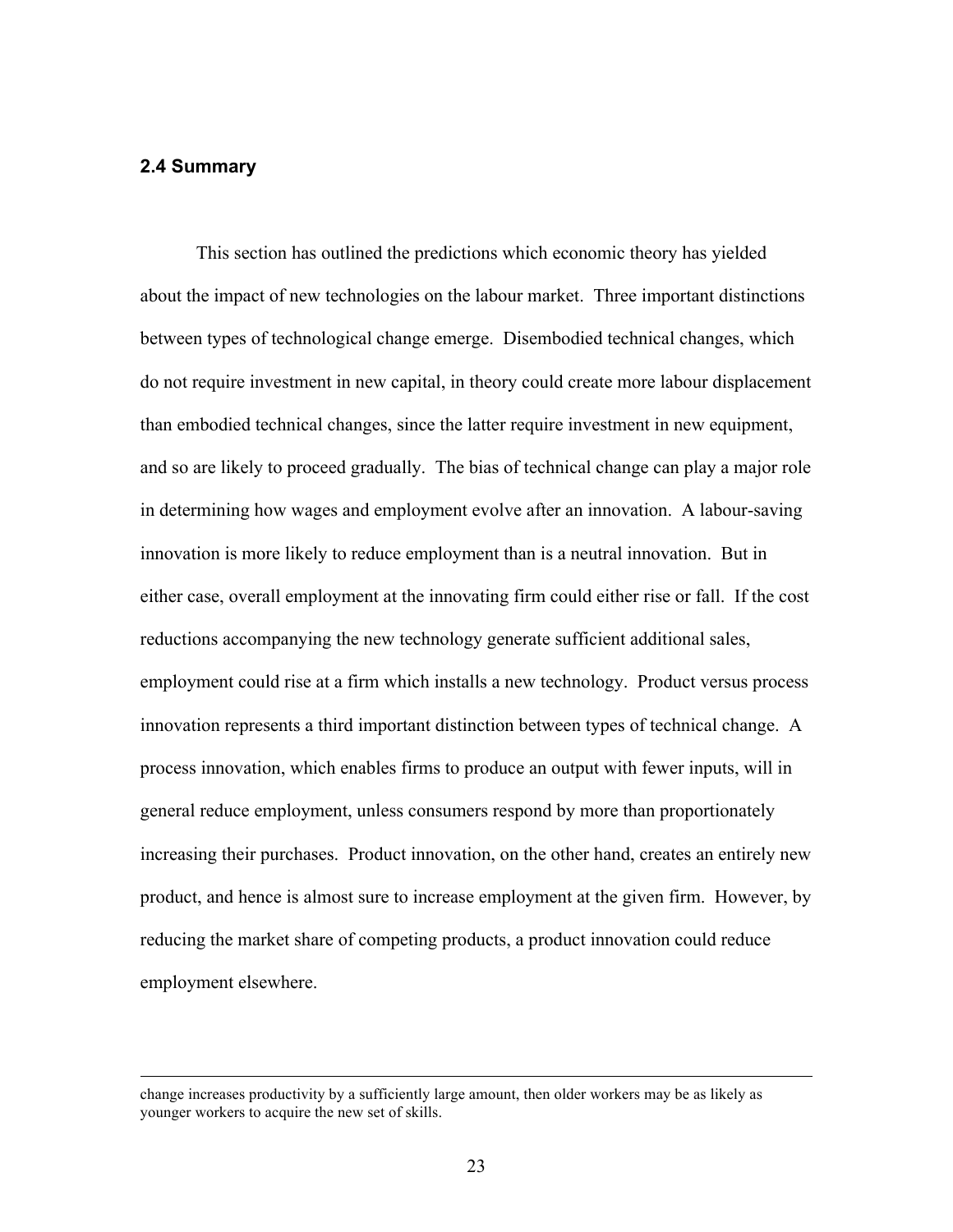Neoclassical economic theory suggests that the effects of a technical change are to alter wages and prices, thus altering the amount of labour which workers are willing to supply and the amount of the firm's product which the market will buy, both in a smooth continuous fashion. In this context, involuntary unemployment, which economists define as unemployment among workers who are willing to work at the current wage but who are unable to find a job, is not possible. The effect of a labour-saving innovation, for instance, will be to reduce wages and hence employment. As shown in Figure 3, those who no longer work after the innovation *choose* not to work at the new lower wage. This type of model may not be entirely realistic. If wages or prices are rigid in the short run, then it becomes possible that an innovation could generate involuntary unemployment. A key example occurs when a collective bargaining agreement prevents the wage from dropping. After a labour-saving innovation, the firm, unable to lower wages, might lay off workers.

The overall direction of changes in employment and wages caused by a new innovation is unclear. It becomes possible that both wages and employment will fall after a technological change. But to the extent that the innovation spurs higher sales, through either lower costs (process innovation) or new markets (product innovation), then both higher employment and wages could result.

Perhaps the most subtle aspect of the theoretical analysis of technical change and the labour market concerns the general equilibrium implications. As discussed above, if one firm in an industry adopts a new technology, employment and wages may change not only at that firm but also at competing firms in the industry. In particular, any employment losses associated with the new technology may occur at the competing firms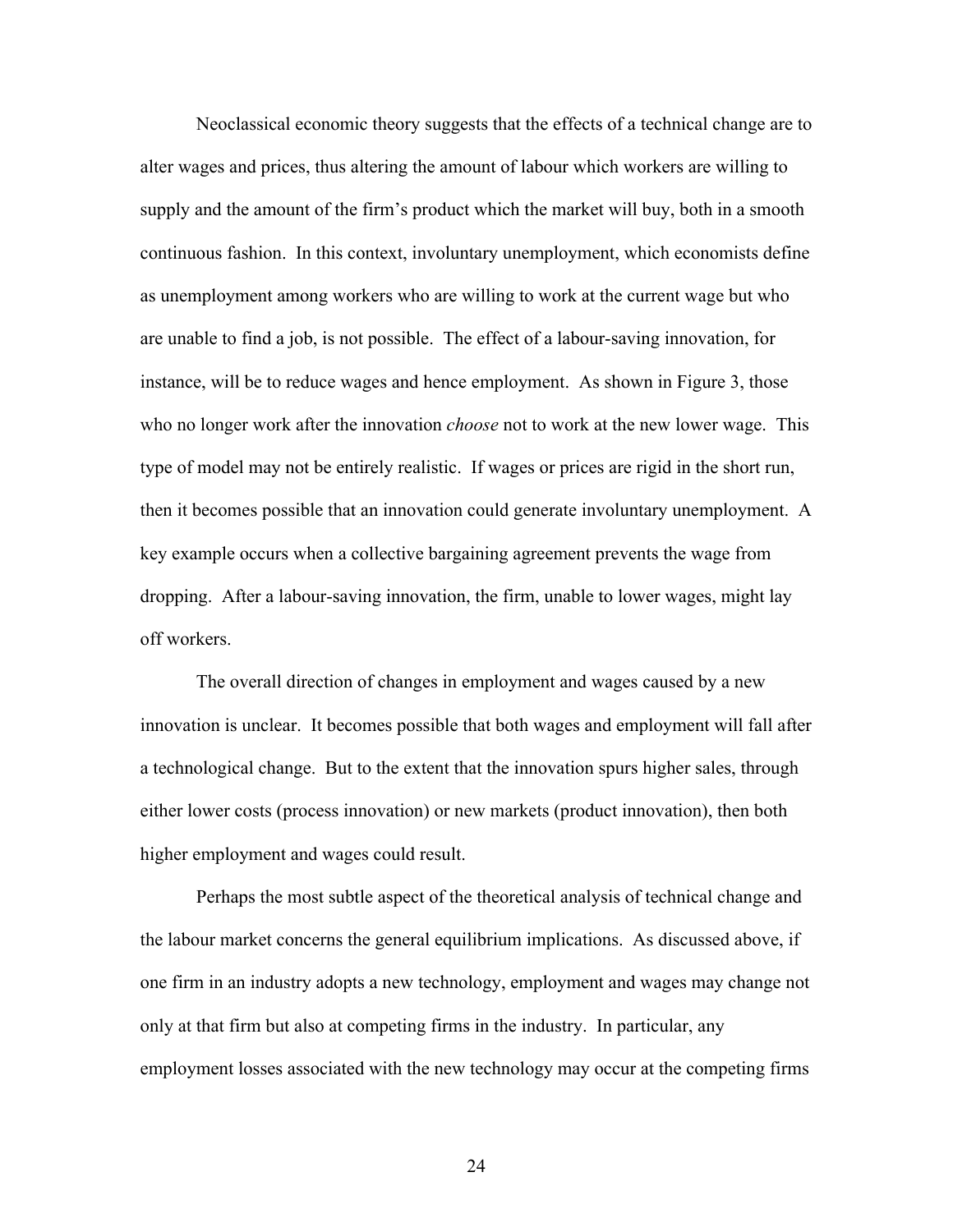in the industry *which fail to innovate*. This insight suggests that industry-level studies are needed in addition to firm-level studies in order to capture the overall effect of technological change. Second, an innovation in one industry may affect employment and wages in other industries because the products from these other industries are used either directly or indirectly in the industry which is innovating. Third, even if another industry appears to be completely unrelated to the industry which has undergone the technical change, in the sense that the innovating industry does not purchase any of the products of the non-innovating industry either directly or through other intermediate industries, the non-innovating industry may experience changes in prices in its labour market or the market for other inputs. For instance, if the innovating industry vastly increases the demand for labour in a certain part of the country, this will raise the costs, and hence reduce the employment, of most other competing industries in the region.

Technical change may affect different workers in different ways. One especially important example is the possibility of innovations which are not skill-neutral. For instance, a skill-using innovation will tend to increase both the wage premium earned by skilled workers relative to less skilled workers, while increasing the relative employment of more skilled workers. If workers cannot quickly acquire new skills, such technical changes could create structural unemployment due to the mismatch between workers' skill levels and skill types and the needs of employers. Finally, as discussed in Section 2.3, a skill-using innovation is likely to have more adverse effects on older workers than younger workers.

The next section studies the state of empirical knowledge about technological change and the labour market. Very little work has been done which fully captures the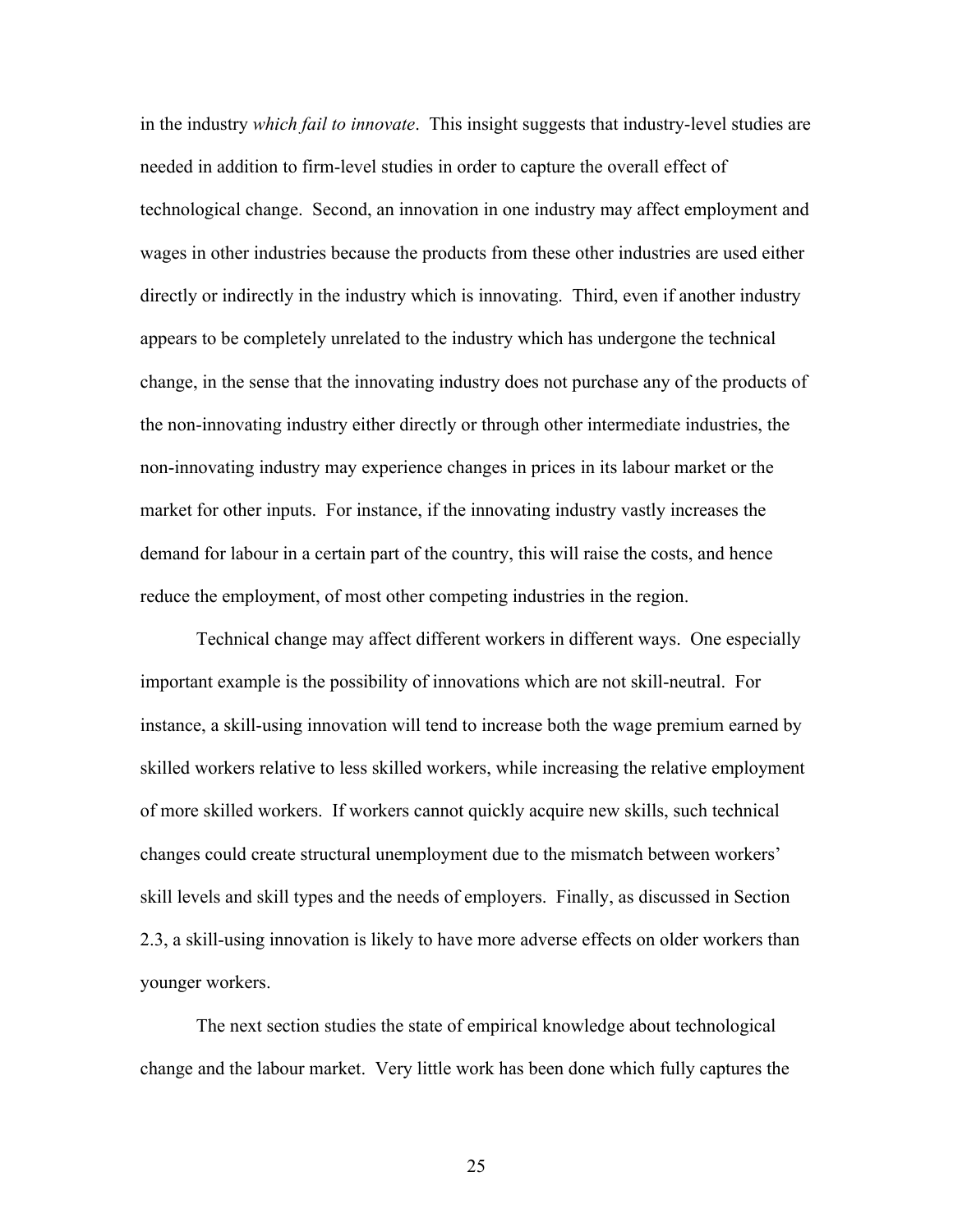complex general-equilibrium interactions across industries alluded to above. But research on how recent technical changes have affected wages and employment at the firm and industry level, and how it has affected the distribution of wages and employment among skilled and unskilled workers, has received considerable attention.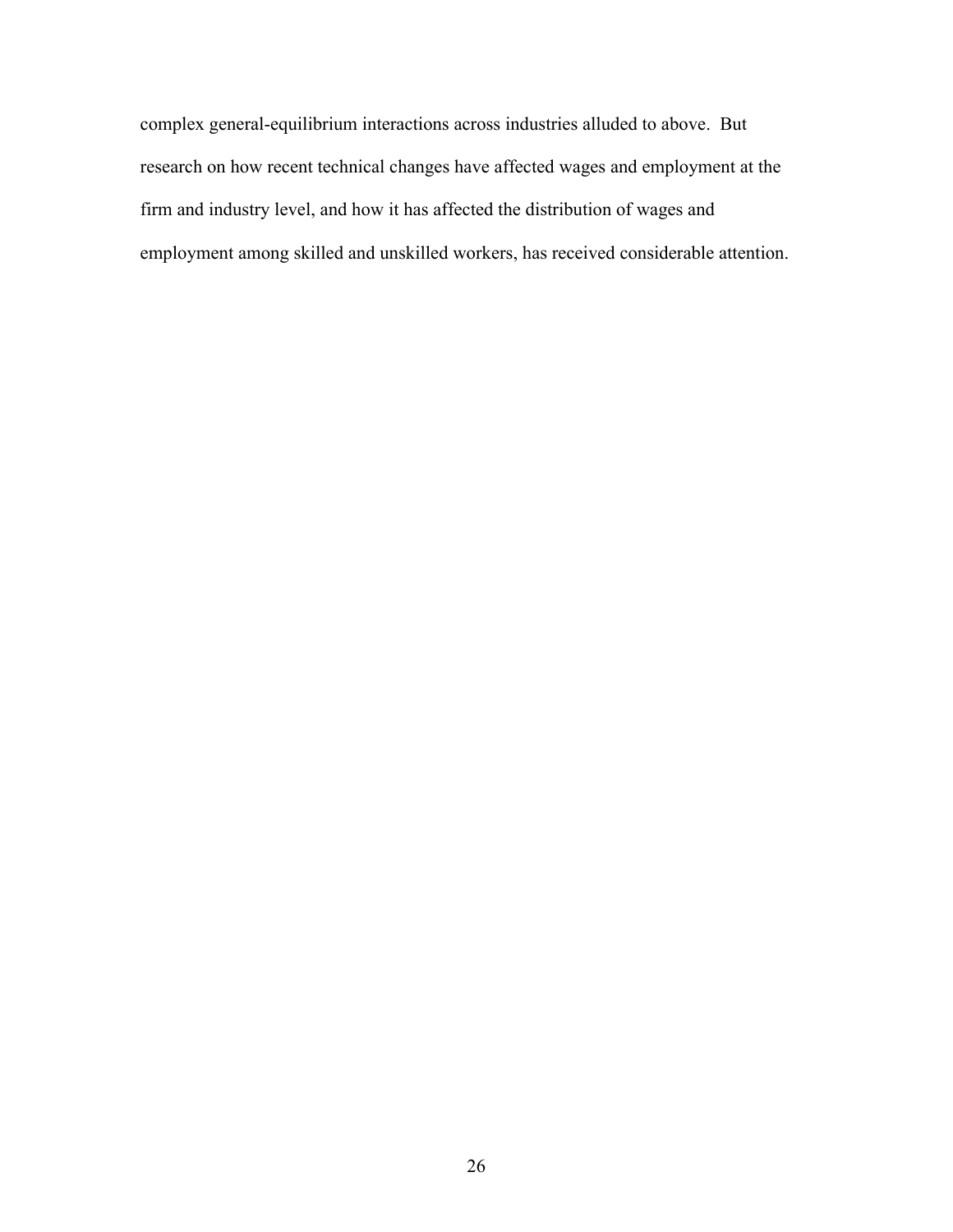# **3. A Survey of Applied Research on New Technology and the Labour Market**

## **3.1 The Extent of Technological Change in Canada, the U.S. and Other Developed Countries**

Before discussing the impact of innovation on the labour market, it is important to confirm that technological progress has occurred in Canada and other developed countries.

It is exceedingly difficult to quantify the rate of technological change, because to the extent that it occurs through disembodied technological change, it is an unseen process. This section summarizes what is known about the rate of technological progress, as measured through various methods. First, one can infer something about the rate of technological change by attempting to measure the overall rate of productivity growth in the economy. This method is imperfect since it is sensitive to measurement error. A second problem is that a country undergoing rapid technological change might not show immediate gains in productivity, because it takes some time for industry to learn how to use a new technology efficiently. Indeed, David (1990) argues that the "productivity paradox" of stagnant productivity growth at a time when computers are spreading throughout the economy reflects the many years it takes before an economy can fully adopt a new technology and use it most efficiently. Similarly, he notes, the rate of diffusion of electrification at the turn of the century was very slow, because industry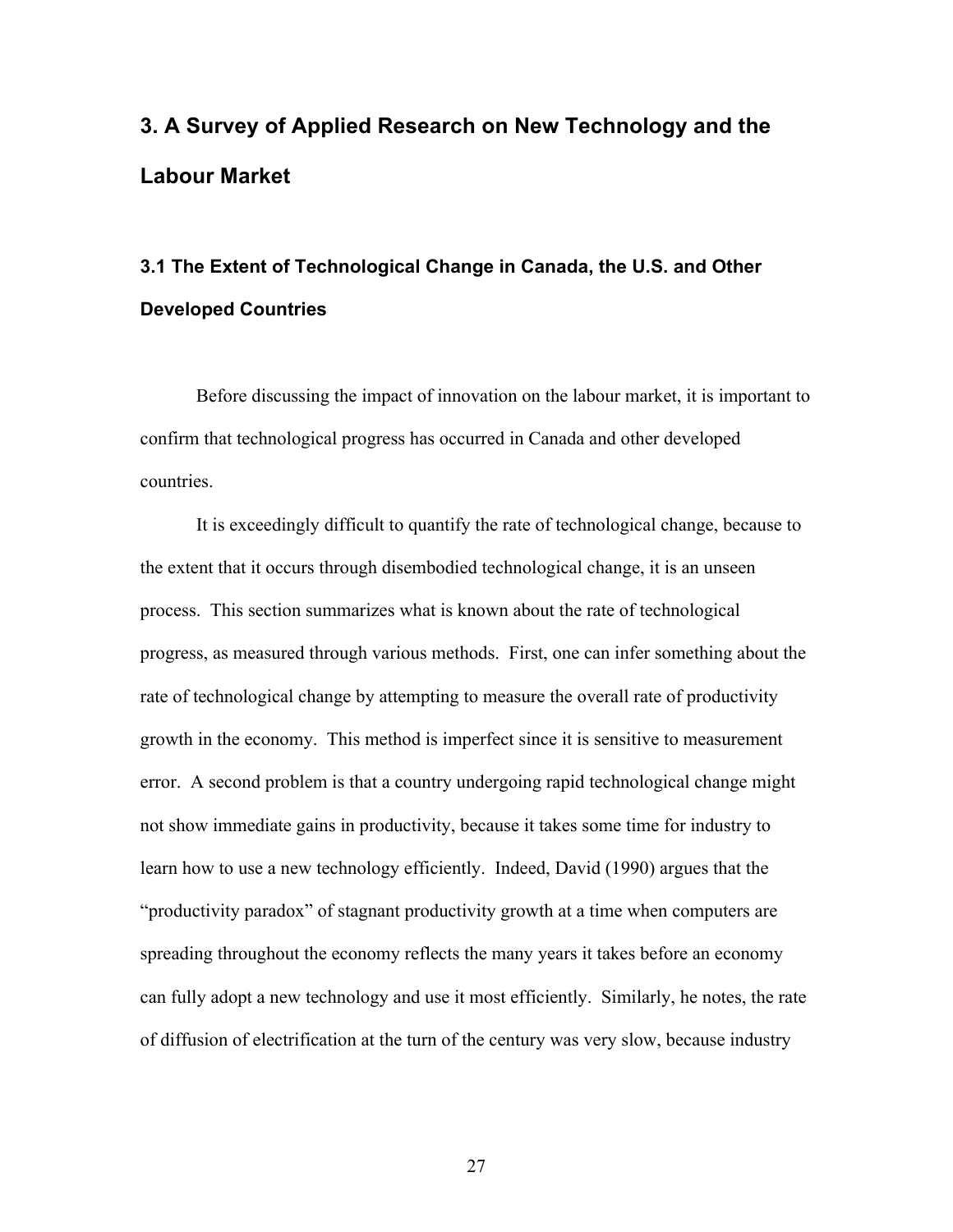needed to restructure radically, and so electrification of industry did not lead to immediate increases in productivity.

Thus, the second sub-section below will review more direct evidence on the rate of technological change, that is based on surveys which attempt to measure the rate at which firms have adopted new technologies.

#### **3.1.1 Econometric Evidence**

The two oil shocks induced by the Organization of Oil Exporting Countries (OPEC) in the 1970's are widely credited for a slowdown in the growth rate of productivity in the 1970's relative to the 1960's. Morrison (1992) attempts to explain differences in this productivity growth slowdown in Canada, the U.S. and Japan, while carefully controlling for a number of factors including the tendency for productivity to fall during recessions and the possibility of economies of scale, under which productivity rises with the level of production. After correcting for changes in productivity that reflect business cycles and economies of scale, she finds that over the 1960-1982 period, productivity growth in Canada was rather low, at 0.062% per year, compared to 0.359% and 0.987% per year over 1960-1981 in the United States and Japan respectively. Between 1960 and 1973, the year of the first OPEC oil shock, productivity growth was very similar in Canada and the United States. The divergence occurred during the 1974- 1982 period, during which Canadian productivity growth was negative, while in the United States it did not fall substantially, according to Morrison.

Morrison's finding does not lend itself to a portrayal of the Canadian economy as having undergone a rapid and continual period of technological change between 1973 and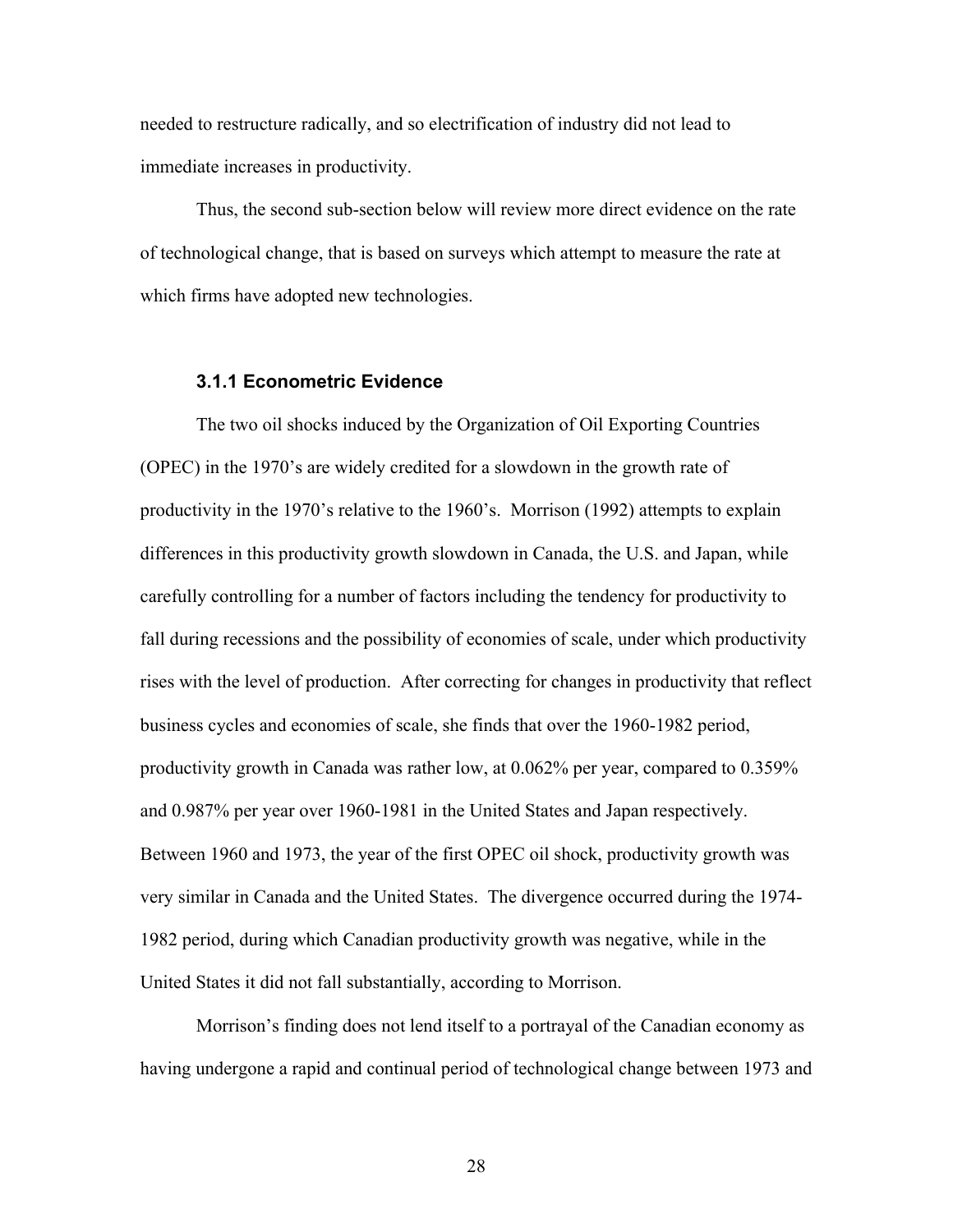1984. Nevertheless, it appears that all three countries in Morrison's study have exhibited increasing productivity over the two decade period under study.<sup>11</sup>

#### **3.1.2 Evidence from Surveys**

Productivity growth provides an indirect measure of technological change. But a number of surveys of firms' use of technology provide a more direct picture of how quickly new techniques diffuse. The international nature of the surveys also allows for some very rough estimates to be made of the relative rates of technology adoption between industrialized countries.

Researchers have conducted a number of surveys of technology use in Canada. The Economic Council of Canada (1987) reported the results of a survey of approximately 1000 firms across Canada, conducted in late  $1985$ <sup>12</sup>. The survey reports the proportion of firms using a variety of computer-based technologies, such as computer-aided drafting and manufacturing (CAD/CAM) and the computerization of office work. The survey, called the Working with Technology Survey, found that approximately two-thirds of the instances of computerization reported involved the purchase of computers for office work. About two-thirds of the firms reported at least some office automation. Automation on the factory floor was proceeding much more

 $11$  For other comparisons of productivity growth between Canada and the United States see Denny, Bernstein, Fuss, Nakamura and Waverman (1992) and Mullen and Williams (1994). The former, which also studies Japanese productivity growth, finds that in general Japan's productivity has grown more quickly than Canada's. Both of these studies provide evidence that Canadian productivity has in general converged toward that of the United States in the postwar period. The latter paper concludes that this convergence stalled in the 1970's and early 1980's. Neither study controls for scale effects or subequilibrium effects, as done in Morrison (1992). See also the comparisons of multifactor productivity growth between Canada and the United States in Statistics Canada (1989, pp. 90-95). The calculations suggest that productivity growth in the two countries was nearly identical from 1960 through 1985, but that productivity growth in the United States substantially exceeded that in Canada between 1986 and 1990.<br><sup>12</sup> This paragraph is based on Chapter 6 of Economic Council of Canada (1987).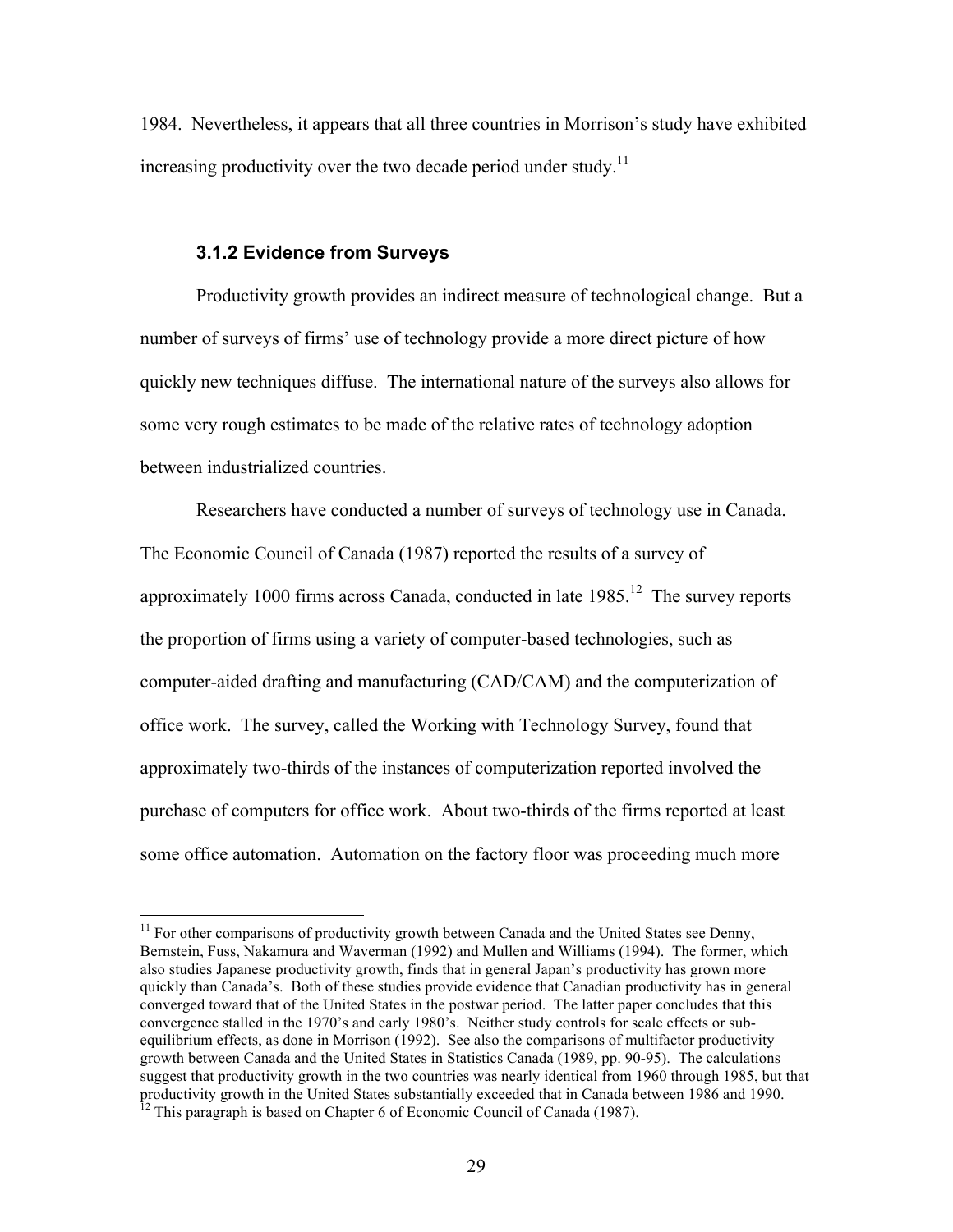slowly. As of 1985, only 43% of the manufacturing firms in the survey reported any process automation.

The Economic Council of Canada study compares the use of certain technologies from its survey with levels found in other surveys. (Economic Council of Canada, 1987, pages 78-79.) It reports that as of 1984, the ratio of robots used for flexible automation per 10,000 employees was 3.7 in Canada, compared to 4.7 in the U.S. and 32.1 in Japan. Similarly the Council reports that Canada lagged behind West Germany, Britain and France in its rate of adoption of microelectronics in manufacturing.<sup>13</sup> A 1991 survey of 23,000 Japanese firms revealed that about 80% used a computer network; about 65% had installed an intra-firm network and 44% had installed a network that enabled communications with other businesses. See Motohashi (1996). By way of comparison, Baldwin and Rafiquzzaman (1996) report that about 40% of Canadian manufacturing firms had installed a local area network by 1989, and that 35% had installed an intercompany computer network. This comparison is not exact, since the Japanese figures refer to all industries, and also refer to 1991, not 1989. But the data suggest that Canada may have fallen behind Japan slightly in the installation of computer networks. Thus, it appears that new technologies may have diffused more quickly in the U.S. and in Japan than in Canada. This finding accords with the observation in Section 3.1.1 that rates of productivity growth in Canada have lagged behind those in the United States and Japan.

More recent surveys show that in Canada and other developed countries, the level of adoption of computer-related technologies rose in the latter part of the 1980's, but even in the 1990's a large proportion of workers still do not work directly with these

<sup>&</sup>lt;sup>13</sup> The corresponding study of the adoption of microelectronics in these three European countries is described in Northcott, Rogers, Knetsch and de Lestapis (1985).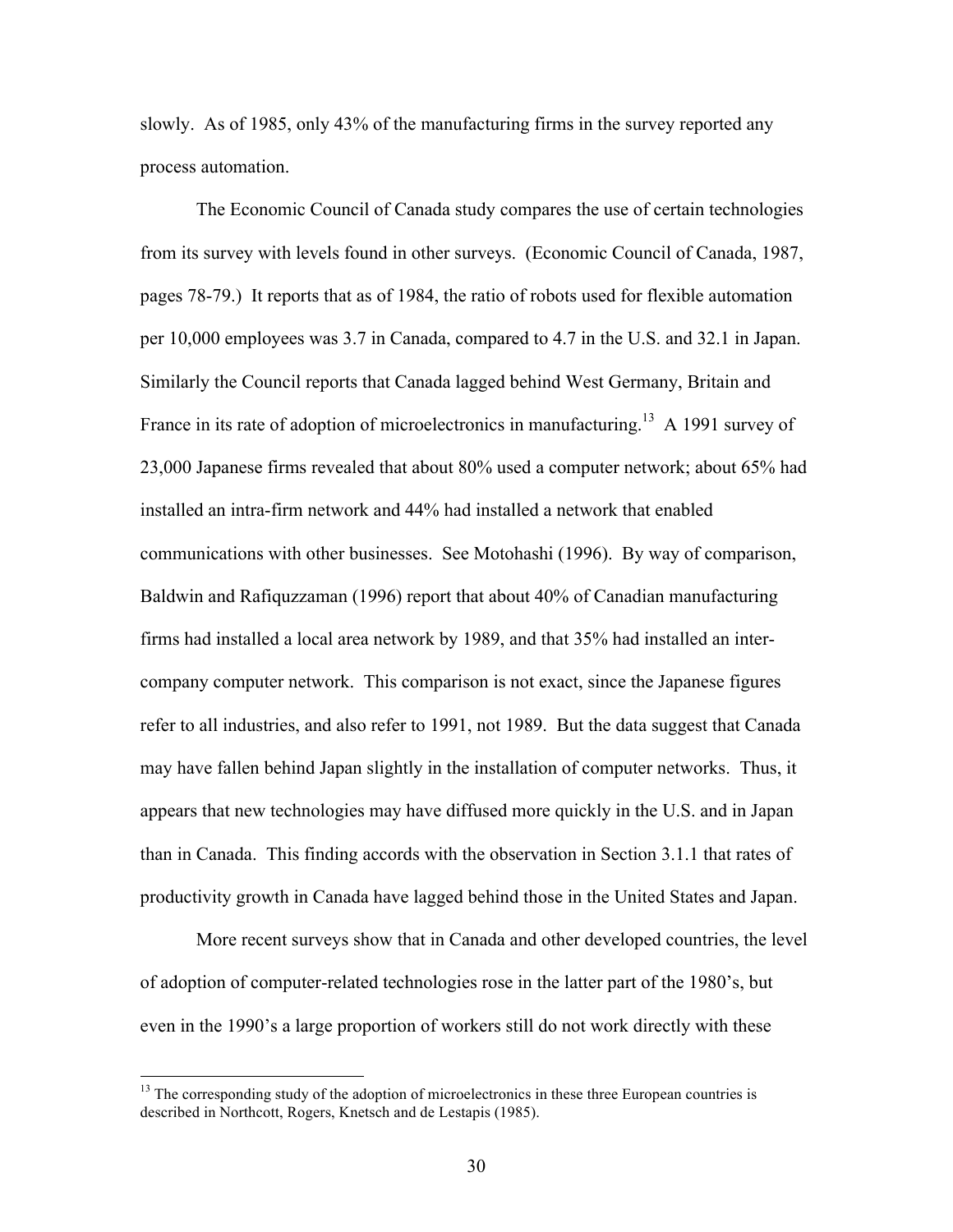technologies. For instance, Grayson (1993) analyzes the General Social Survey of 1989, which surveyed 9338 Canadians on a wide number of issues. Respondents were asked "In the last 5 years, how much has your work been affected by the introduction of computers or automated technology?". Of these respondents, 28% said 'greatly', 15% said 'somewhat', 14% said 'hardly', and 42% replied 'not at all'. This finding, that even by 1989 only a minority of Canadian workers felt that their work had been affected by computers, suggests that the spread of computer technologies has not occurred instantly by any means. As mentioned in Section 2.1, when new technologies are embodied, the cost of buying the necessary equipment can limit the diffusion rate of the new technology. This will be important to bear in mind when considering the evidence surveyed in the next section on the impact of innovation on employment and wages.

Another 1989 Canadian survey, the Survey of Manufacturing Technology, gathered information about the use of 22 technologies (all based on microelectronics) at approximately 2900 individual manufacturing plants. When these are aggregated into six broad groups, the adoption rate of most of these technologies appears to be quite high. Baldwin and Rafiquzzaman (1996) report that, as a percentage of manufacturing shipments, 52% of plants had adopted "design and engineering" technologies such as CAD/CAM. Similar percentages had adopted technologies related to "fabrication and assembly", such as flexible automation and computer numerically controlled (CNC) machine tools. These numbers are not directly comparable to the earlier numbers cited in the 1985 study by the Economic Council, but it appears that during the 4 year intervening period manufacturing plants had continued to adopt these technologies slowly but steadily.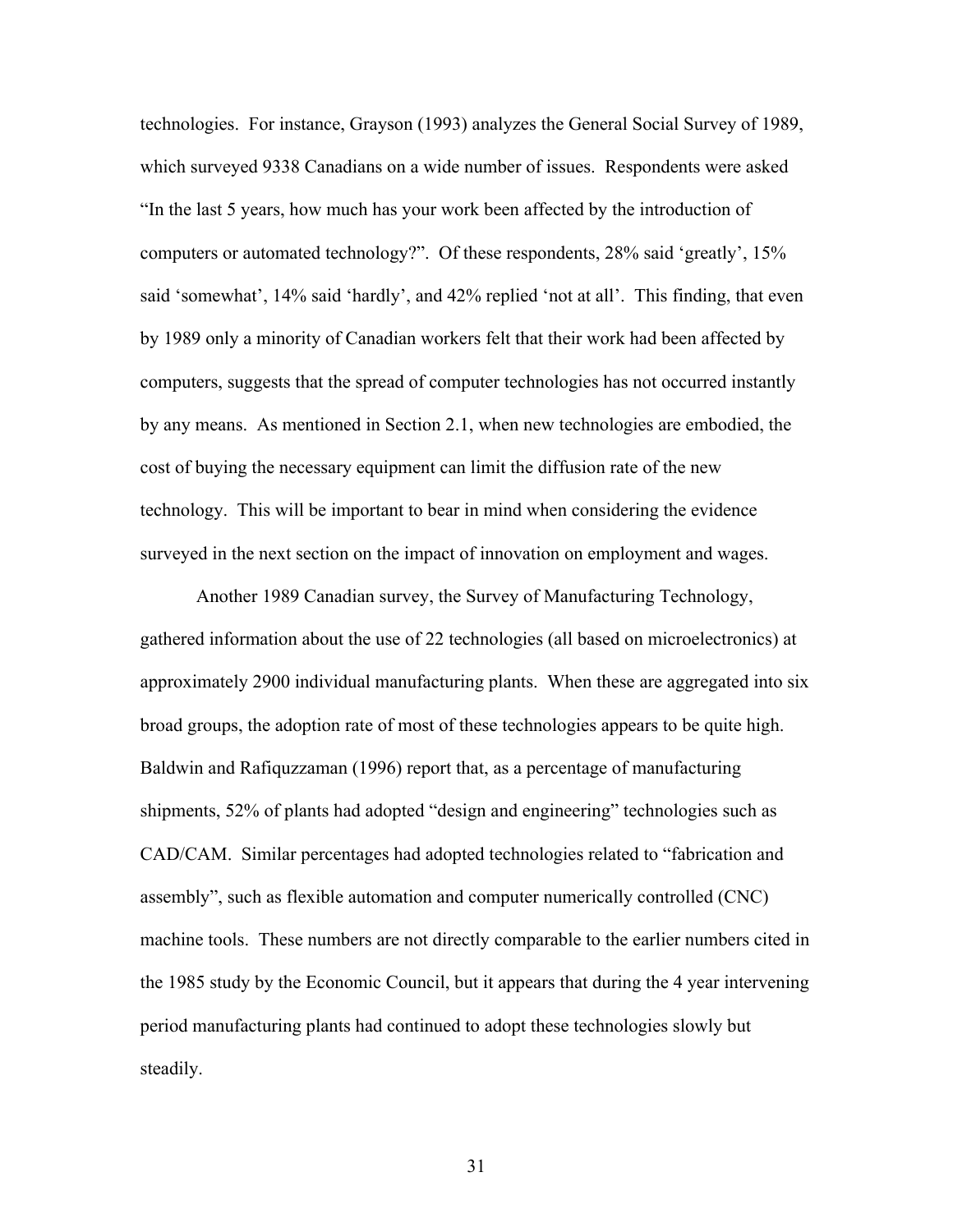Evidence from the United States also indicates that micro-chip based technologies have diffused less than instantaneously. For instance Brynjolsson and Hitt (1996) compile a panel of 600 American firms in the Fortune 1000 covering the period 1987 to 1994. The average share of computer costs in terms of total sales is approximately  $1\%$ <sup>14</sup> This number seems small, but it is not insignificant compared to the average cost share of non-computer capital of 34%.

Greenan and Mairesse (1996) analyze the results of a survey of French workers conducted in 1987, 1991 and 1993. They report that the proportion of French workers who use a personal computer or computer terminal at work increased from 0.25 in 1987 to 0.43 in 1993. While the French workplace is steadily becoming computerized, it would be an over-statement to claim that jobs which do not require use of a computer are about to disappear.

Although the empirical literature provides two distinct methods of measuring technological change -- productivity growth measures and surveys of technology use -- it would be reassuring to confirm that advanced technologies have indeed contributed to productivity growth. The studies by Brynjolsson and Hitt (1996) and Greenan and Mairesse (1996) are unusual in that they test for a correlation between the use of computer technology and firms' rate of productivity growth. The first paper finds that multifactor productivity growth in American firms is positively related to computer use, although the bulk of the productivity gains accrue only several years after the initial investment. The latter study by Greenan and Mairesse suggests that computer investments have increased labour productivity in France. The paper also finds that total

<sup>&</sup>lt;sup>14</sup> The authors include in computer costs the estimated rental price of all computers from mainframes to personal computers but do not include software expenses, computer staff or telecommunications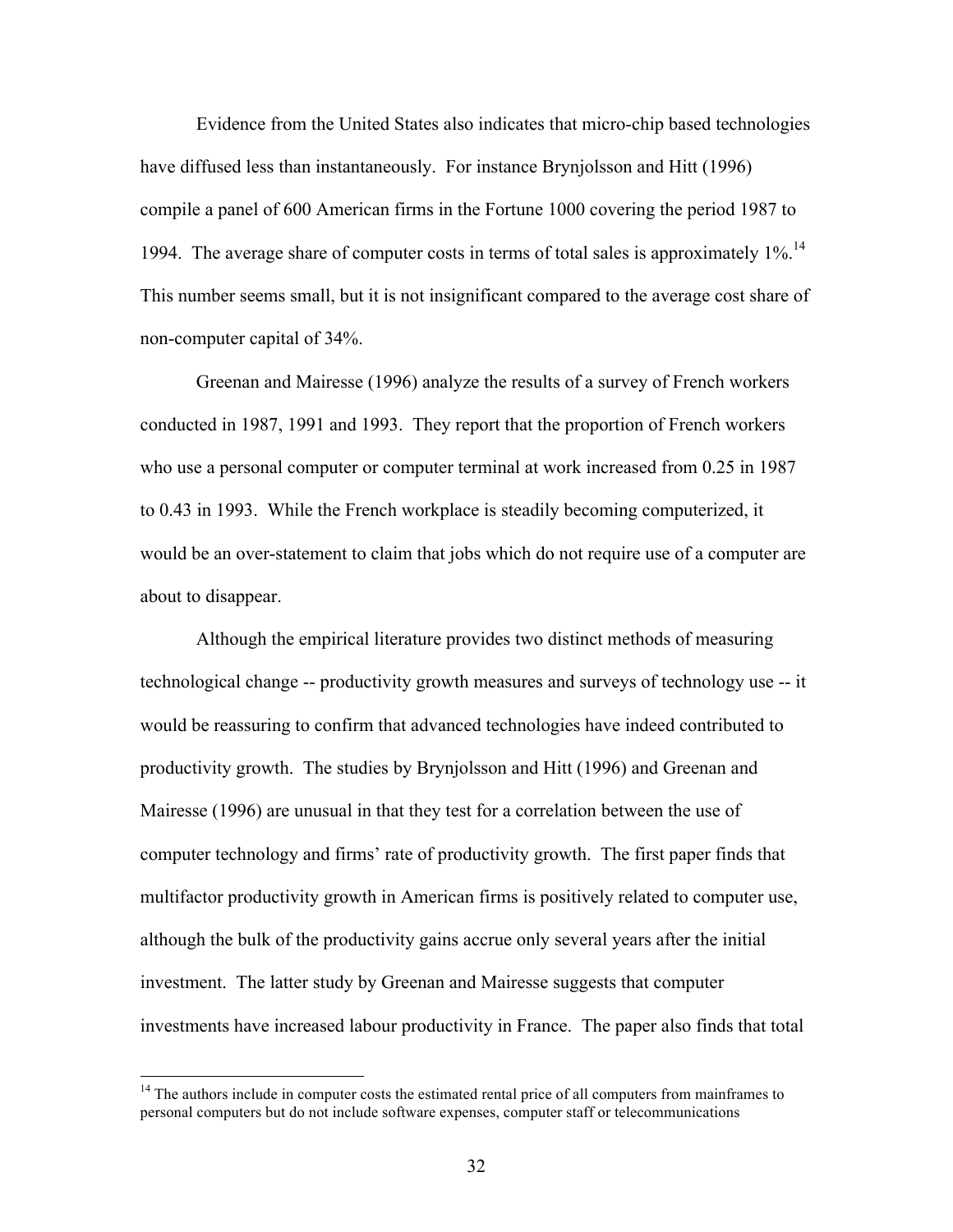factor productivity is positively related to computer usage, but the relation is not statistically significant once they control for unobserved variations in labour quality across firms (in which the assumption is made that the quantity of labour is proportional to total wages paid, not the total number of workers). In a Canadian context, Baldwin, Diverty and Sabourin (1996), in a study of Canadian manufacturing based on the 1989 Survey of Manufacturing Technology, establish that labour productivity tended to be significantly higher in plants which reported use of advanced technologies. Interestingly, the ratio of labour productivity in plants which in 1989 reported usage of advance technology to those that did not in most cases rose significantly between 1981 and 1989. Of course, increases in labour productivity could reflect a rise in the capital to labour ratio, as well as technological change itself. In contrast to these studies, Motohashi's (1996) study of computer networks in Japanese firms finds at best a weak relation between network use and productivity at the firm level. Of the four studies, the one by Brynjolsson and Hitt (1996) is perhaps the most persuasive because it traces the changes in computer usage and changes in productivity over time at individual firms, rather than using differences in productivity or computer usage at a point in time, in order to identify the contribution of technology to productivity growth.

To sum up, estimates of productivity growth provide indirect evidence that technological change has been occurring in North America and Japan. More direct studies, which examine the diffusion of microchip-based technologies, suggest that advanced technologies are slowly but steadily spreading in the workplace. Several studies have confirmed a positive link between the use of advanced technologies and productivity levels and/or productivity growth. Using information on adoption of micro-

equipment.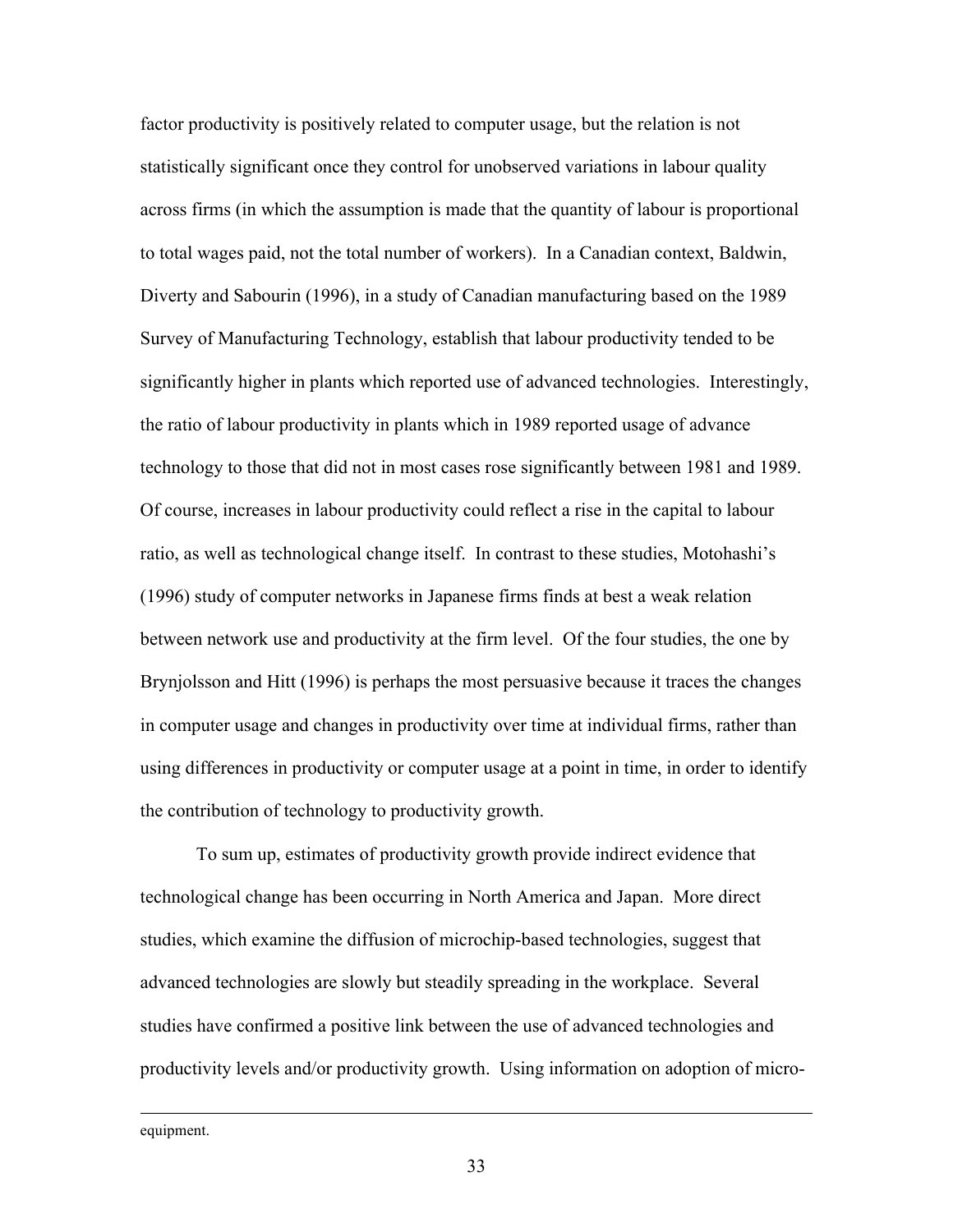chip technologies, it appears that Canada's rate of technological change may lag behind that in the United States, Japan and some European countries. Comparisons of productivity growth rates between Canada, the United States and Japan do not always concur, but Morrison's estimates, which control for business-cycle effects and economies of scale, suggest that Canada's rate of productivity growth has indeed lagged behind that in the United States or Japan.

#### **3.2 Have New Technologies Reduced Employment and Wages?**

Section 2.1 emphasized that a new technology, even if it was labour-saving, could lead to increased employment if the innovating firm's sales rise sufficiently after the technological change. Studies of employment trends at individual plants can address this issue. Section 2.1 also stressed that the main employment consequences of new technologies might occur at the plants which fail to innovate, since the market share of industry laggards will likely shrink over time. For this reason, studies of employment and wages at the industry level can help to measure the overall industry effect of technical change. This section summarizes the current state of knowledge on these matters, first for Canada and then for other developed countries.

Denny and Fuss (1983) study employment at Bell Canada between 1952 and 1972. They model the impact of direct distance dialing on employment of different occupations. They establish that this labour-saving technology was the dominant factor depressing labour demand over this period. In particular, the reduction in the share of operators in total hours worked from 38.7% in 1952 to 18.3% in 1972 occurred mainly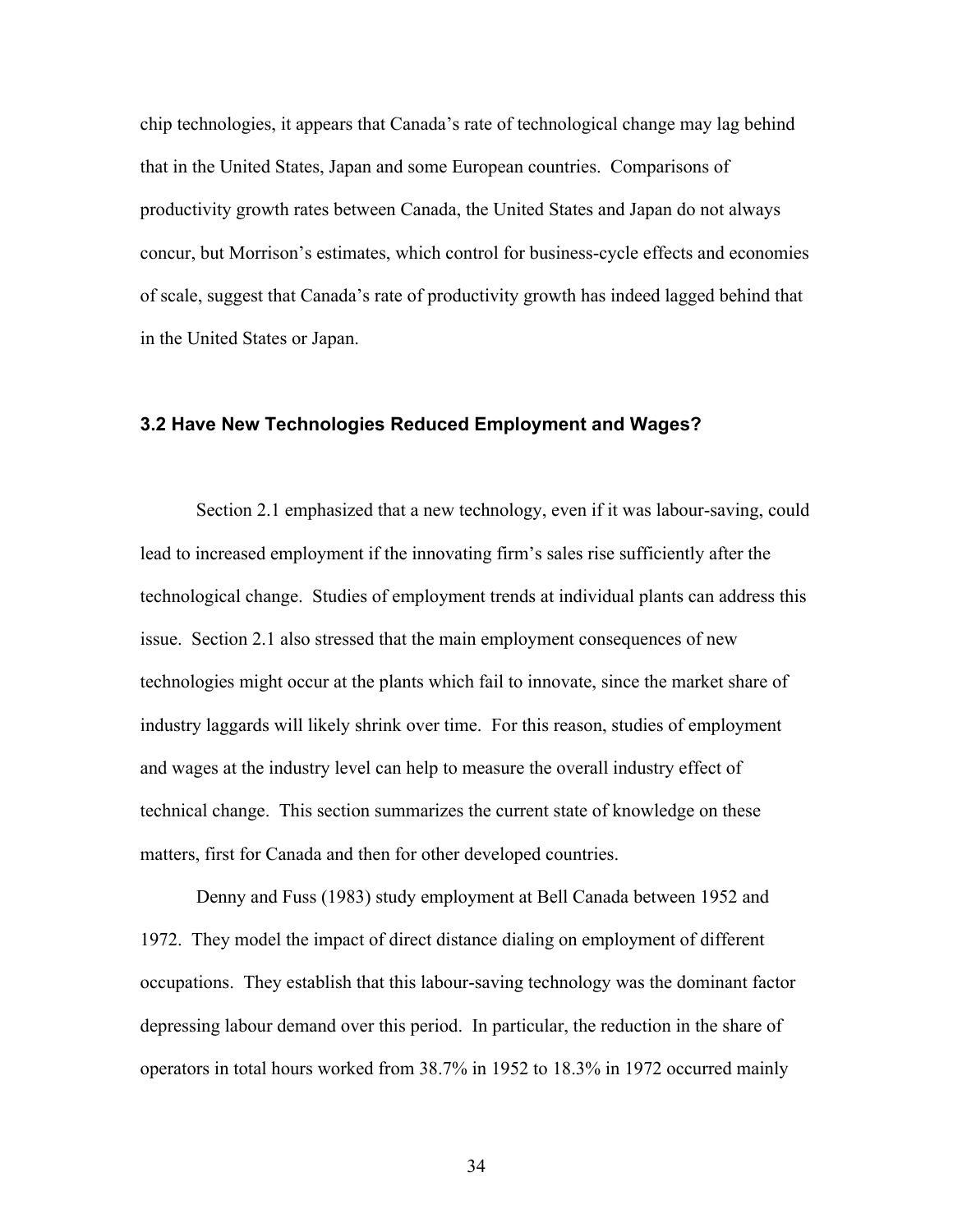due to the new technology, rather than price-induced labour-labour substitution or substitution of capital for labour. Rapid increases in output limited the reduction in the demand for operators to about 3% per year, though, implying that Bell Canada could have accomplished much of the employment reductions through normal turnover. Although this example of technical change is not identical to the micro-chip based innovations of the 1980's and 1990's, it does provide a powerful example of how significantly a labour-saving technology can alter the composition and level of the workforce over two decades.

The aforementioned survey of Canadian firms by the Economic Council of Canada (1987) directly asked respondents to describe how computer-based innovation had changed the nature of labour demand. About two thirds of the firms in the survey reported that between 1980 and 1985 technology had created excess labour, but only 10.4% of this 66.5% said that layoffs had been used to solve the problem. The most common response, listed by 44.0% of firms, was to transfer redundant workers to other parts of the company.

Betts (forthcoming) estimates translog cost models of 18 Canadian manufacturing industries over the period 1962 to 1986. An advantage of this technique is that the demand for labour, energy, materials and capital is estimated in a way which controls for substitution of one input for another as relative input prices change, and for economies of scale. The paper finds that over the period technological change reduced the cost share of labour slightly. The predicted job losses due to technological change for white collar workers were near zero, while for blue-collar workers the predicted job losses over the period 1962-1986 were approximately 50,000. This represents a modest reduction in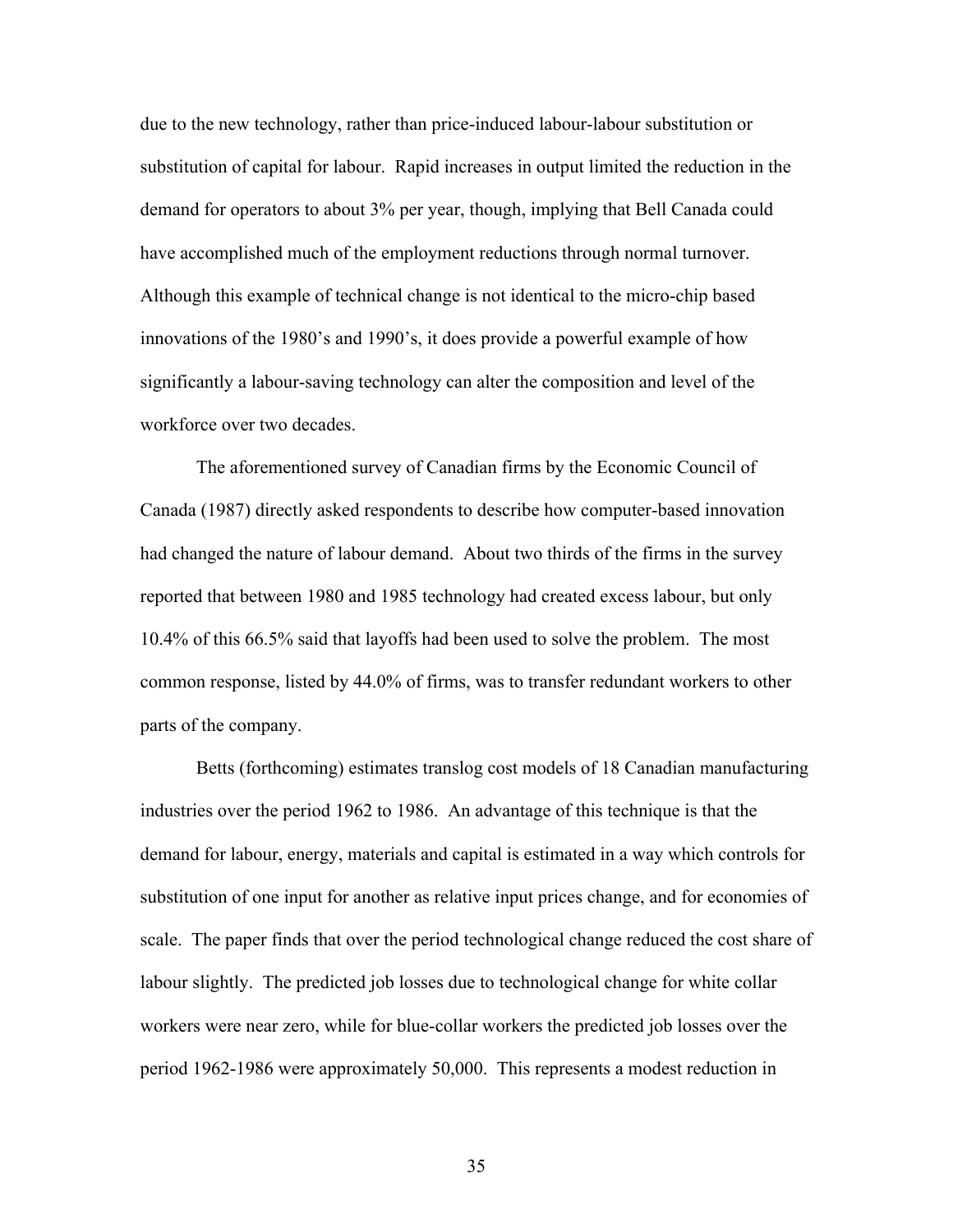employment which should have been easy for firms to manage without recourse to layoffs.

Baldwin, Diverty and Sabourin (1996) combine data from the Survey of Manufacturing Technology and the Census of Manufactures in order to compare growth between 1982 and 1989 in market shares, wages and employment in Canadian plants which had adopted advanced technologies relative to growth in plants which had not adopted. The authors find that adopters had significantly higher growth rates in market share than non-adopters. The authors also find that for most types of technology, the employment share of innovators grew slightly during 1982-1989, but there was no statistically significant difference in employment share in 1989 relative to 1982. In other words, adoption of computer-related technologies in the 1980's did not appear to have large effects on employment shares. This analysis of *shares* cannot address the overall impact on employment, though, since an equally large reduction in employment, say 10%, among adopting plants (due to increased labour productivity) and non-adopting plants (due to decreased market share among the non-adopters) would leave the employment share unchanged.

More direct evidence on rates of employment growth by industry is presented by Gera and Massé (1996), who compare high-, medium- and low-knowledge Canadian industries. This categorization of industries is based on work by Lee and Has (1996), who base their definitions on research and development (R and D) spending, education of employees, and the ratio of scientists and engineers to total employment. Gera and Massé (1996) find that employment growth in the 1970's and 1980's has been largest in the high-knowledge industries. They also find that between 1971 and 1991, employment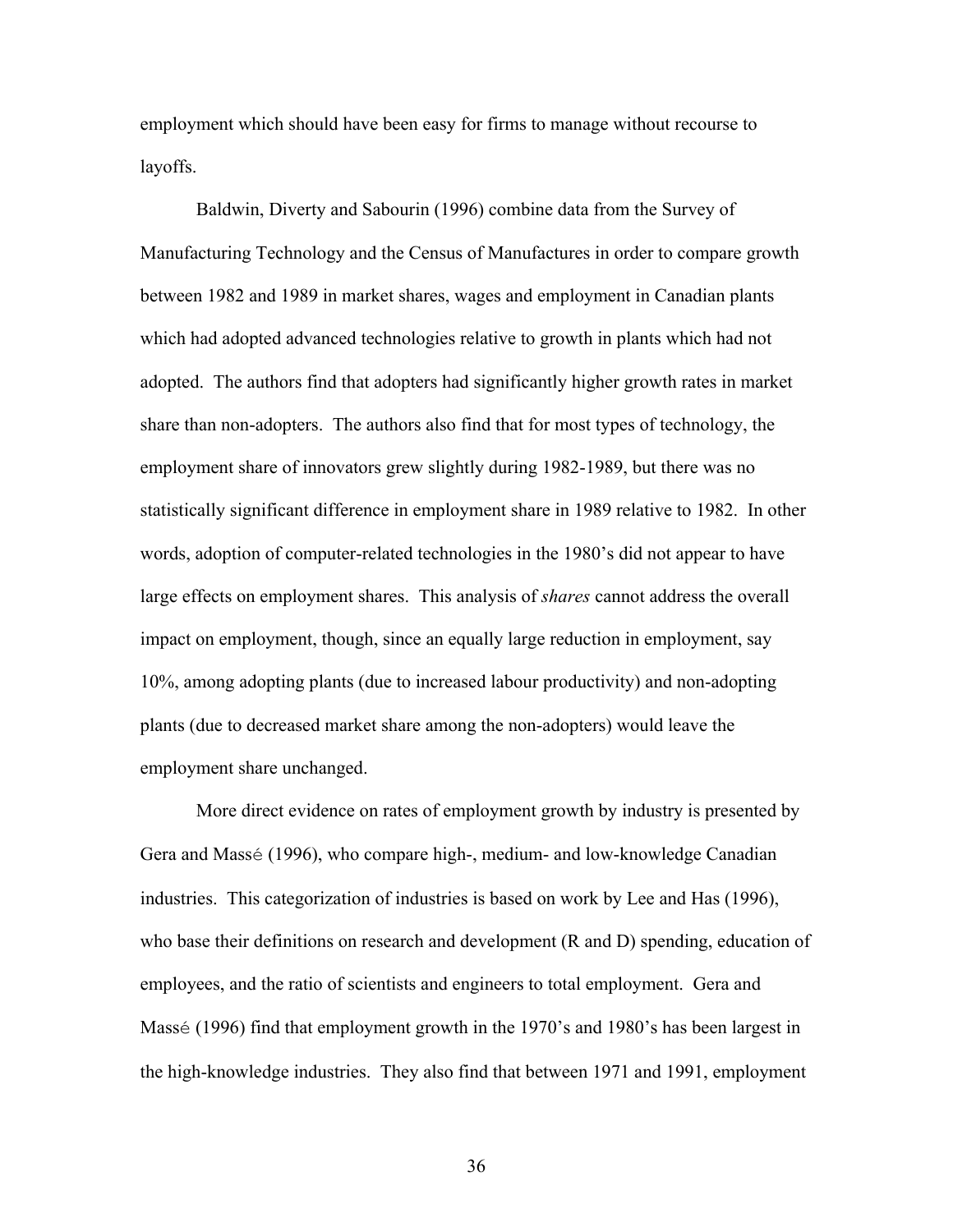growth was most rapid in "high-technology" industries where high-technology industries are defined as those with the highest rate of R and D spending.

According to the Baldwin, Diverty and Sabourin (1996) work, the relative wage between adopters and non-adopters in Canadian manufacturing grew by about 2-8% during the period 1982-1989, depending on the type of advanced technology examined. It is important to recognize, as the authors state, that without information about the types of workers employed at each plant, one cannot distinguish between two alternative explanations for the rising wage ratio. The first explanation is that labour productivity has grown more quickly in innovating plants; the second explanation is simply that the new technologies have required hiring of more skilled, and hence more expensive workers.

Related work from other countries confirms the general conclusion that the direct impact of technological change on employment and wages at the plant level is small, and may in fact be positive. The panel study of American Fortune 1000 firms by Brynjolfsson and Hitt (1996) finds that employment at the firm is positively and significantly related to computer capital and R and D spending. Greenan and Mairesse (1996) report that wages are significantly and positively related to computer usage in their samples of French workers. O'Farell and Oakey (1993), in a British study, found large employment gains at individual plants which adapted CNC machine tools. Their data suggest that the only negative employment effects might arise due to job losses at plants which do not innovate, and therefore which lose market share. They found little difference between the wages of those operating CNC machine tools and those operating machine tools in plants which had not upgraded.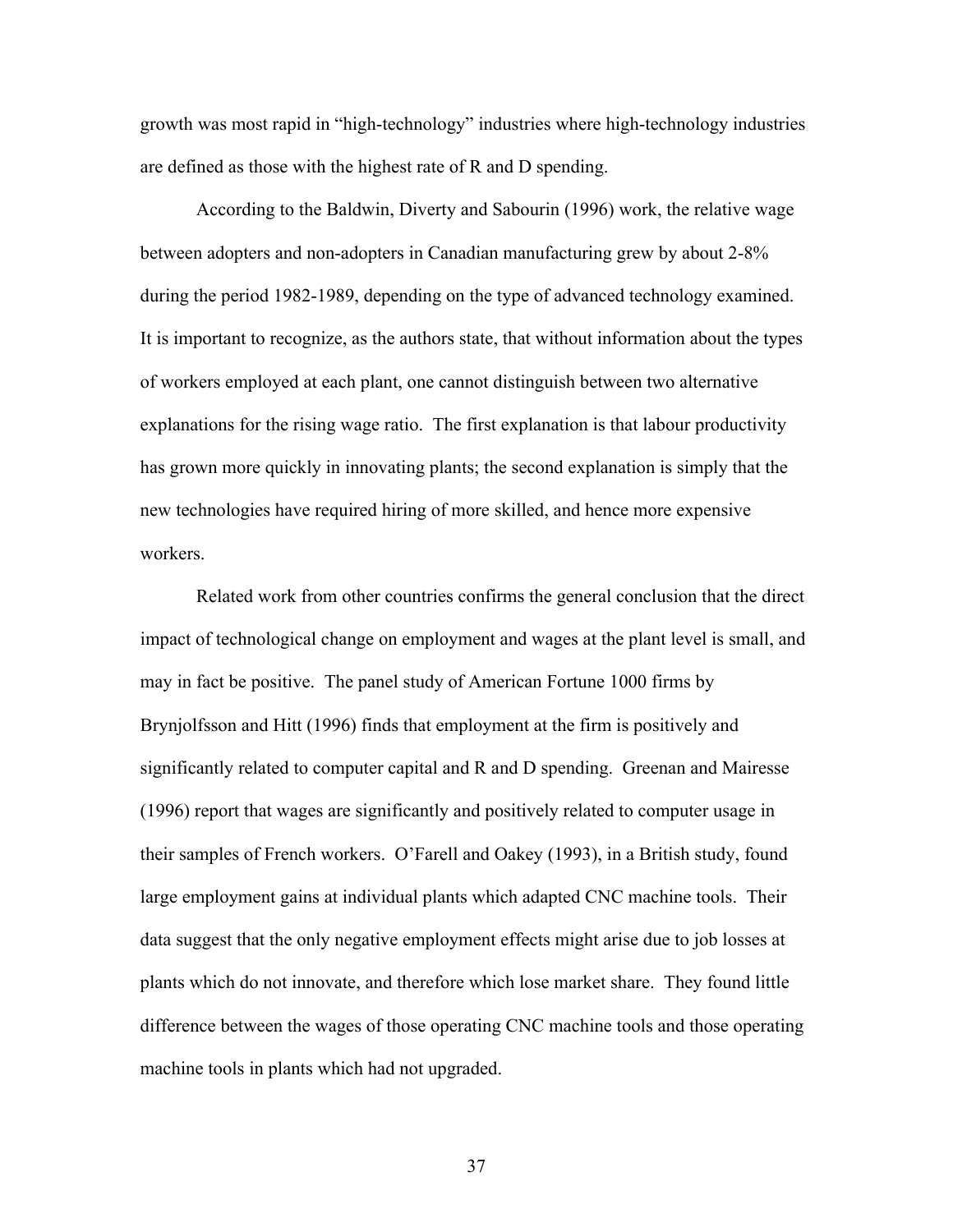Overall, the existing evidence contradicts the notion that new technologies must drastically reduce employment and wages. The overall employment impact is likely to be positive in the firms which innovate. Relatively little is known about the impact of technical change on non-adopting firms within the industry, though. Industry-level studies, such as that by Betts (forthcoming), suggest that overall, the job losses caused by technological change have been small. As for wages, evidence from Canada and France implies that technical change might increase wages, rather than reduce them.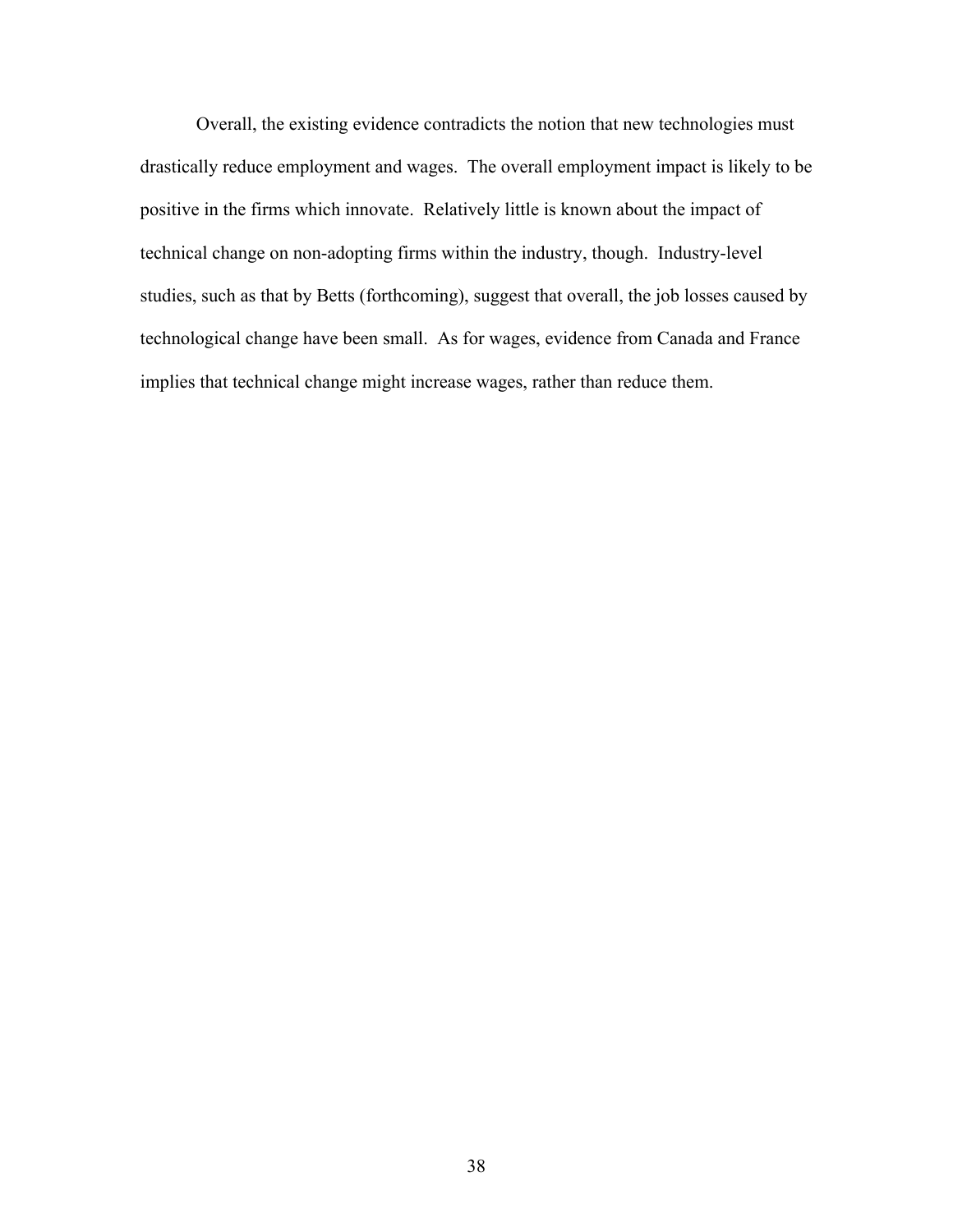### **3.3 Evidence on Technical Change and Skill Upgrading**

The above results suggest that employment levels and wages have not changed radically as a result of technical changes over the last several decades. This section reviews a large body of evidence which suggests that new technologies have altered the relative demand for skilled and unskilled workers.

First, indirect evidence that the demand for more highly educated workers relative to less educated workers has risen in the 1970's and 1980's is provided for the United States by Katz and Murphy (1992) and for Canada by Freeman and Needels (1993). Both sets of authors observe that if the ratio of highly educated workers to less educated workers increases over time, while relative demand stays constant, this trend should decrease the ratio of wages of highly educated to less educated workers. But the opposite has happened in the United States, which in the 1980's witnessed the largest increase in the college wage premium (i.e. the difference between wages paid to college graduates and wages paid to high school graduates and/or dropouts) in the period since World War II.<sup>15</sup> The implication is that during the 1970's and 1980's the demand for highly educated workers must have grown more quickly than did the demand for less educated workers. This trend is consistent with skill-using technological change, but other interpretations are possible. For instance, Griliches (1969) firmly established the existence of capitalskill complementarity, which implies that as an economy grows, and capital is accumulated, firms will require more highly skilled workers than in the past.

<sup>&</sup>lt;sup>15</sup> For documentation on this trend in American wages, see Katz and Murphy (1992) and Blackburn, Bloom and Freeman (1990). Freeman and Needels (1993) document a similar, but much smaller, increase in the returns to a university education in Canada during the 1980's. See Beach and Slotsve (1996) for a careful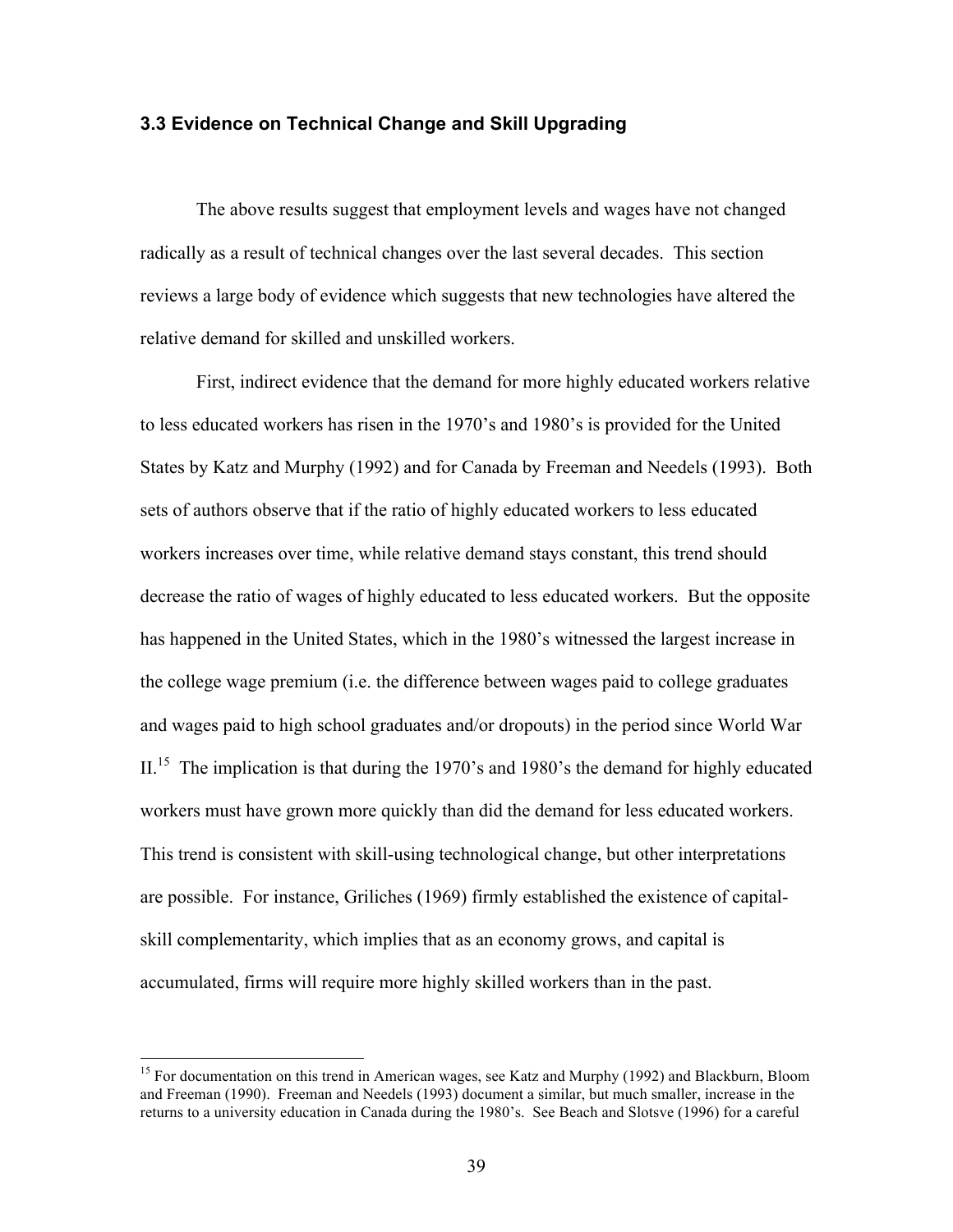The observation that workers are becoming more educated does not necessarily imply that skill requirements are increasing, if workers are increasingly overqualified for the jobs which they hold. But a separate information source suggests that these trends reflect at least in part genuine increases in skill needs. By combining observations on how the distribution of jobs by occupation has evolved with detailed information on the skills required in different jobs (based on a survey of firms), Howell and Wolff (1991) conclude that in the United States the skill requirements of firms have indeed increased over the last few decades. Myles (1988) provides similar conclusions from an analysis of Canadian data.

Berman, Bound and Griliches (1994) examine trends in employment of production and non-production (blue-collar and white-collar) workers in 450 U.S. manufacturing industries. They find a trend toward increasing employment of nonproduction workers relative to (less skilled) production workers in the 1980's, along with an increasing share of non-production workers in the total wage bill. They perform several tests to distinguish between competing hypotheses for these trends, including skill-biased technical change and foreign competition, and conclude that the former explanation is the more likely. For instance, they find that R and D spending and computer investment are both positively correlated with changes in white collar workers' share of the wage bill between 1979 and  $1987<sup>16</sup>$  Using a similar approach and a thirtyindustry level of aggregation, Machin, Ryan and Van Reenen (1996) find similar evidence of increasing employment and wage shares for non-production workers in

analysis of trends in inequality in Canada. They find that after controlling for business cycle effects, the increase in inequality in wages in Canada has been much smaller than in the United States.

<sup>&</sup>lt;sup>16</sup> See Section IV of Berman, Bound and Griliches (1994) for a review of other, mostly American, studies which come to similar conclusions.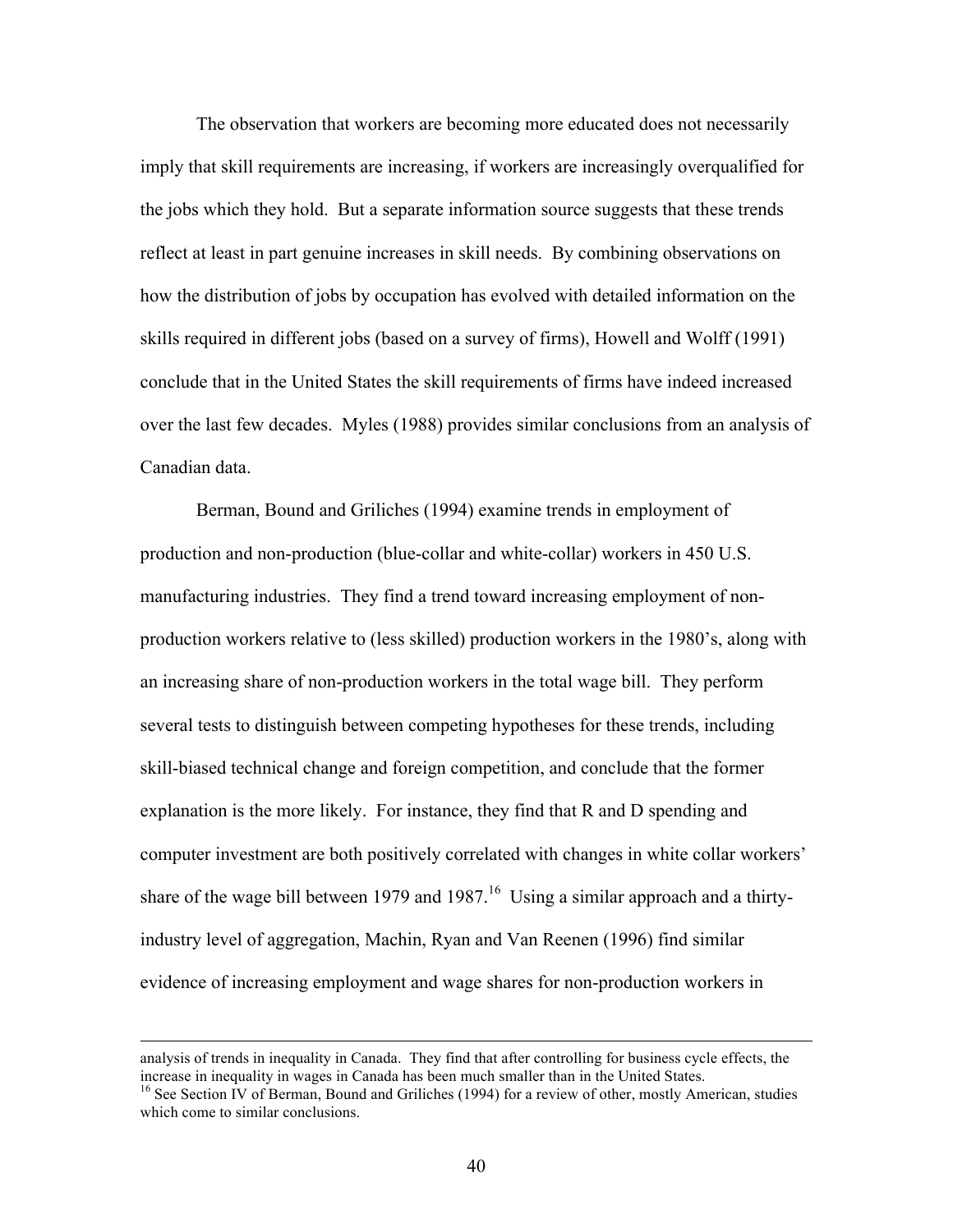Denmark, Sweden and in particular the United Kingdom. They interpret these changes in relative wages and employment as largely due to technical change.

Other studies of the United States concur. Bartel and Lichtenberg (1987) find that the relative demand for more highly educated workers was higher in industries with more recent vintages of capital. To the extent that newer technologies can be introduced on the plant floor only by buying new capital equipment (i.e. to the extent that technical change is embodied), this finding suggests that new technologies increase the demand for highly skilled workers.

Tan (1990) runs log wage regressions for cross-sections of male workers in Japan and the U.S., and interacts the returns to job tenure with previously estimated measures of total factor productivity growth (TFP) in the worker's industry. Since human capital theory predicts that firms will require workers to share the costs of firm-specific training, Tan argues that if higher TFP growth is associated with lower initial earnings and higher returns to tenure, this provides indirect evidence that faster rates of technical change spur greater investments in worker training. Tan finds precisely this pattern in the United States and Japan. He also finds that the returns to an extra year of education are higher in industries with higher rates of TFP growth in the United State (but not in Japan), suggesting that at least in the United States more innovative industries require more highly educated workers.

Unfortunately, economic theory provides a variety of explanations for why wages may increase with tenure at the firm, only one of which explains rising wage profiles in terms of on-the-job training. The other theories suggest that wage profiles that rise with age can be used by firms to prevent shirking on the job, and to reduce quits. Tan attempts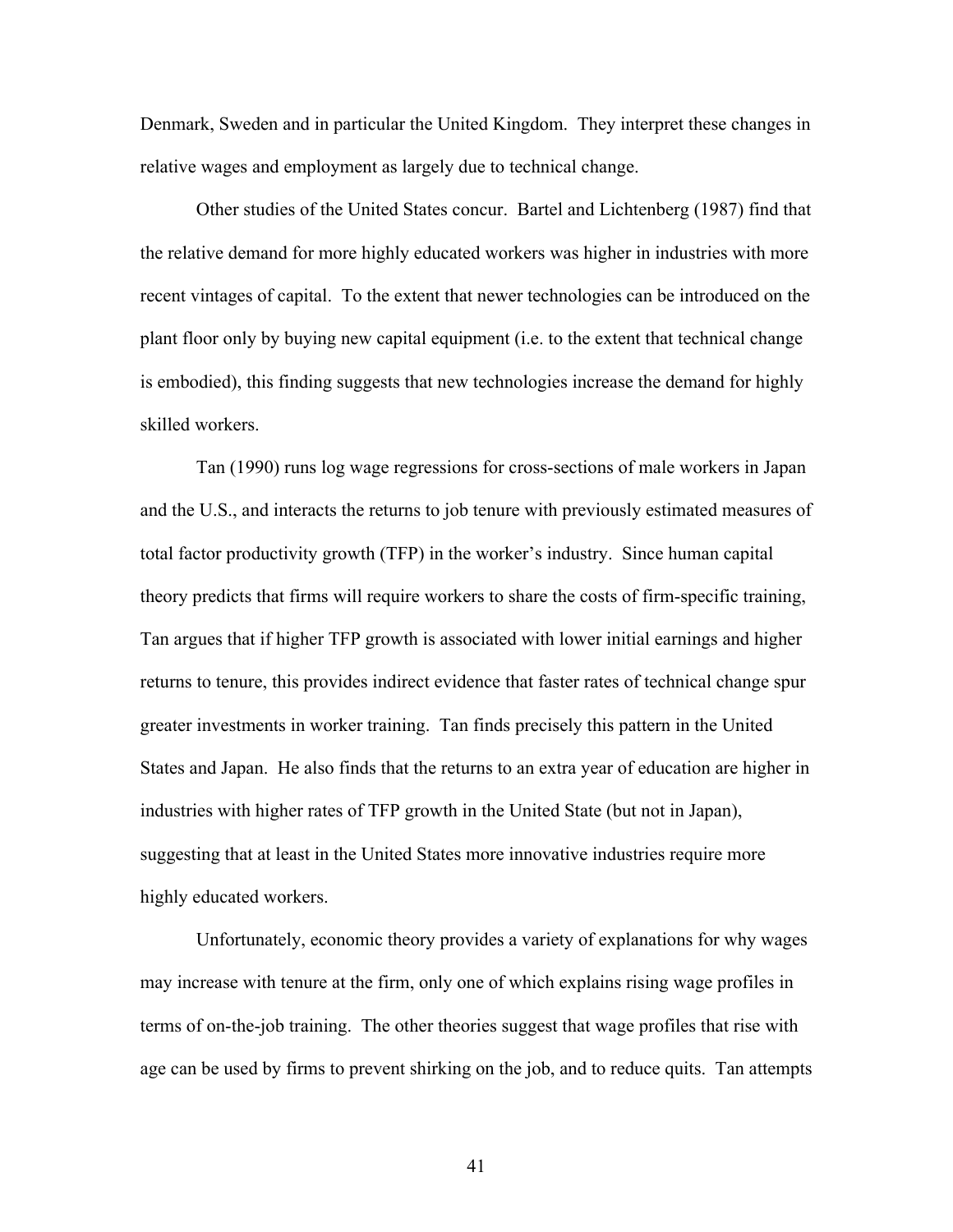to distinguish between these indirectly, by testing whether in the United States workers in industries with higher TFP growth rates are more likely to receive training. The results are not uniform but suggest that in many cases this is true. This finding suggests that Tan's assertion that the finding of a positive coefficient on the interaction between TFP and tenure in the wage equation suggests that technical change encourages firms to upgrade workers' skills.

Considerable evidence on technically induced changes in skill requirements has also been amassed for Canada. The aforementioned paper by Betts (forthcoming) finds that in over half of manufacturing industries in Canada, technical change during the period 1962 to 1986 was skill-using: the change in the share of white collar labour in total costs due to technical change exceeded the corresponding change in blue collar's cost share. In some cases, white collar labour's share of total costs increased due to technical change, in some cases, it declined but insignificantly. For blue collar workers technical change almost always caused blue collar's cost share to decline. The overall shift toward white-collar labour was very small though, and should have been manageable through attrition among blue-collar workers.

While the above study gives an overall picture of the extent of skill upgrading, it is useful to confirm at the firm level that new technologies have tended to increase skill requirements. The literature is far from unanimous, but the overall conclusion is that more often than not, recent innovations have increased skill requirements. For instance, Grayson's (1993) study of the 1989 Canadian General Social Survey revealed that more skilled workers were more likely to report that technical change had affected their jobs.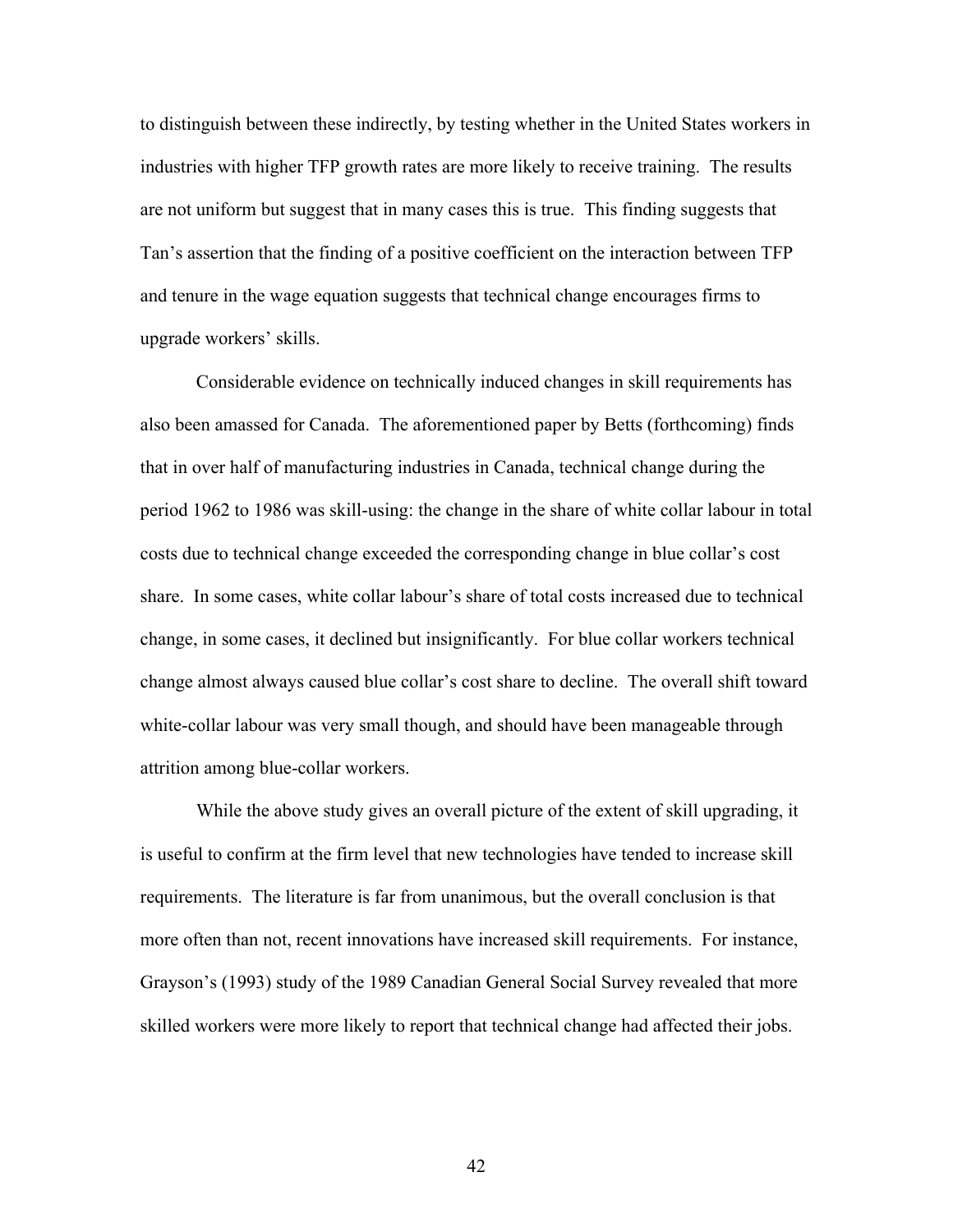Similarly, the Ontario Task Force on Employment and New Technology (1985), in a survey of Ontario firms, found that many occupations were listed by at least 50% of firms as requiring more skills than in the past due to technical change. There were no occupations for which more than 50% of firms stated that technical change had deskilled the job. Similar results obtained for questions about the training requirements of occupations and the knowledge of the firm's operations that was required: no occupations were listed by a majority of firms as requiring fewer skills or knowledge due to technical change, while several were listed as requiring more skills. (The only exception was drafting, which firms believed would require less on-the-job training as a result of new technologies.)

Peitchinis (1978), in a 1976 survey of 104 Canadian firms, finds similar evidence that firms believed that in the previous five years technical change had increased skill requirements. The evidence is not as unequivocal as in the Ontario Task Force report, which perhaps is not surprising given that the Peitchinis study was carried out in the middle of the 1970's, before the microelectronics revolution was in full swing.

Bolton and Chaykowski (1990), in a study of a Canadian telecommunications facility in 1988, found that the move to digital switching technology vastly changed the skills required in each job description, but it was unclear whether overall, skill requirements had risen or fallen.<sup>17</sup>

Evidence from Europe also points towards skill upgrading. Northcott, Rogers, Knetsch and de Lestapis (1985), in a survey of 3800 manufacturing firms in Britain Germany and France, find that workers with expertise in microelectronics represented the

 $17$  For a fuller summary of the Canadian evidence on trends in skill requirements, including many case studies, see Chapter 3 of Betts (1990). See also Muszynski and Wolfe (1989).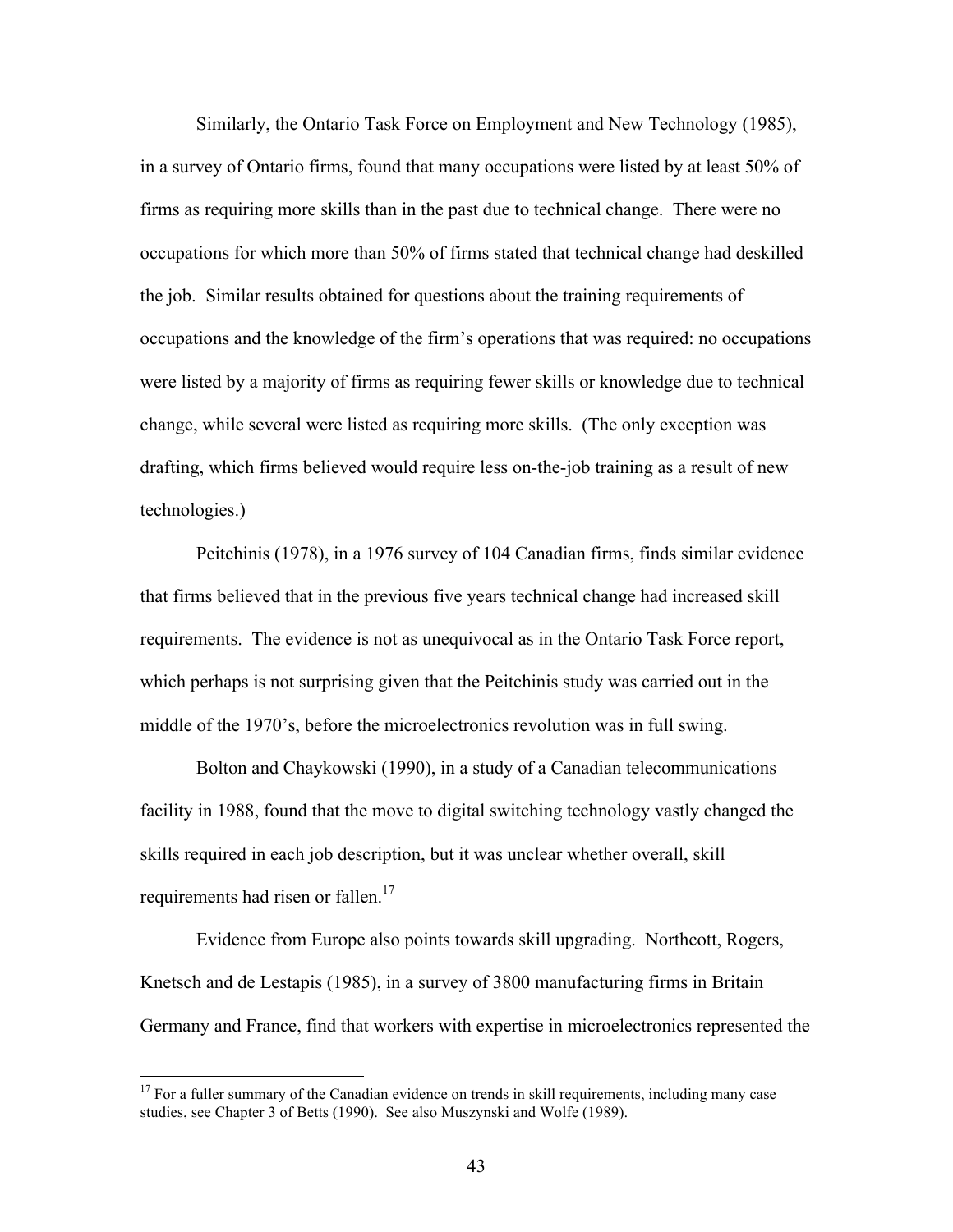main worker shortage in all three countries. Other skill shortages mentioned by firms were far less common. O'Farrell and Oakey (1993) found in Britain that 14% of machine tool operators saw increases in skills after the introduction of computer numerically controlled machine tools in a sample of firms in the U.K., compared to deskilling for only 2%.

Given the evidence listed above that recent technical changes have increased skill requirements, what are plausible reasons for why skill upgrading has occurred? The findings of Bartel and Lichtenberg (1987) are particularly enlightening. Their observation that more skilled workers are favoured in industries with newer vintages of capital suggests that perhaps new methods are innately hard to implement; highly educated workers are better able to adapt the new techniques. A similar positive correlation between education levels and ability to adopt new agricultural technologies has long been observed in studies of individual farmers around the world.<sup>18</sup> Of course, this raises the question of whether a new technology *permanently* raises skill requirements, or whether it is simply the change in technology that temporarily creates a need for highly skilled workers during the implementation period. In a sense this is a moot point if new technologies continually appear.

Another reason why new technologies based on microelectronics might require more skilled workers is the sheer cost of attempting to design electronic devices which are simple to learn. Binkin (1988) offers a revealing account of attempts by the United States Air Force to reduce the training requirements of front-line aircraft mechanics by incorporating electronic test circuitry into aircraft. The theory driving this trend was that when a malfunction occurred, the test circuitry would find and report the problem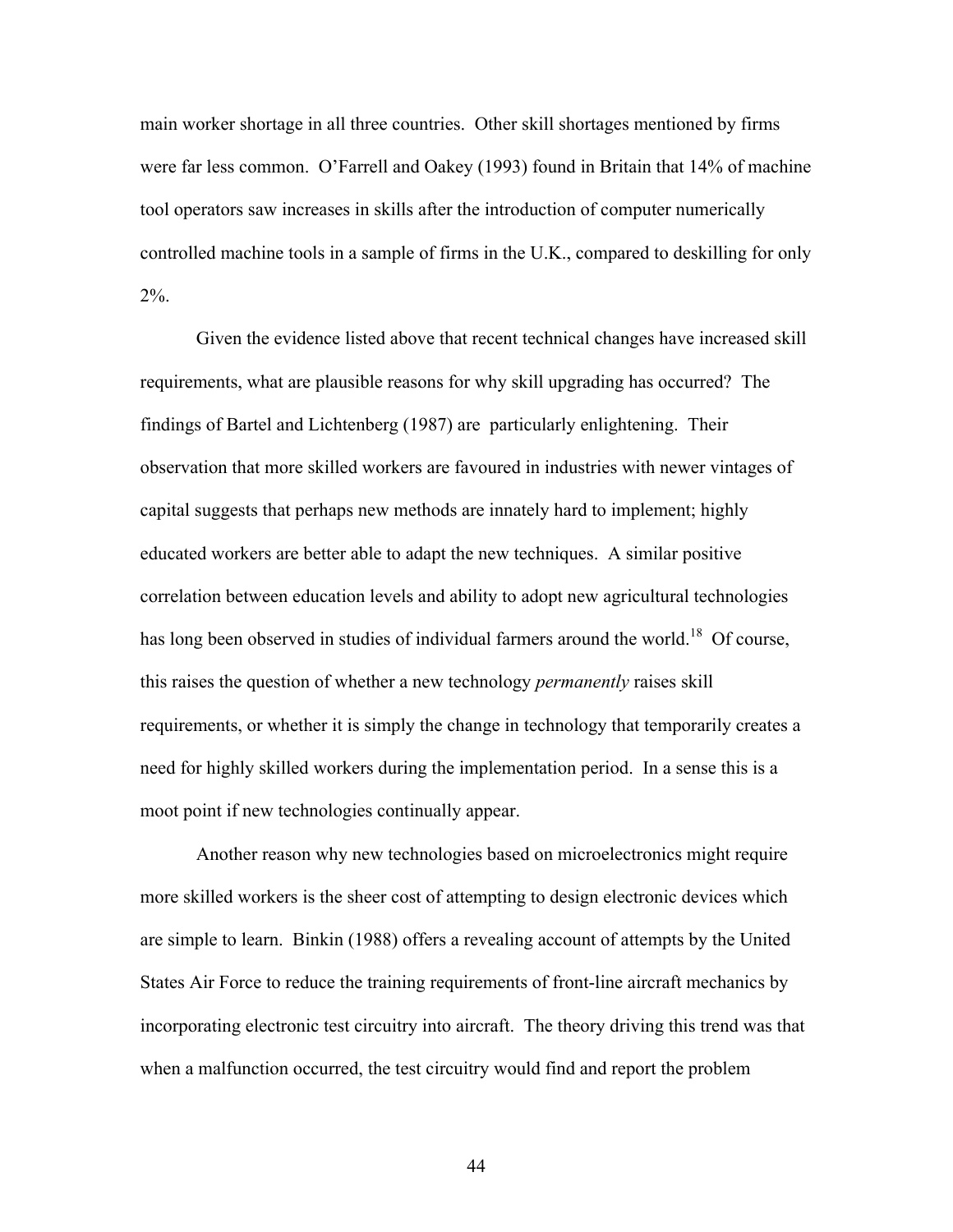immediately, eliminating the need for highly trained technicians to be present in combat situations. In reality, the replacement of manual labour with test equipment did not reduce skill requirements at all, because the test equipment itself was so sophisticated and subject to down time that it required constant attention from highly trained workers.

Doeringer and Piore (1971) offer a novel explanation for why skill upgrading might be more common that deskilling. Based on a series of plant visits, they concluded that often engineers in charge of choosing among competing technologies performed a cost analysis using the average wage rate for all workers in the plant. This procedure led to frequent errors in the estimates of labour costs. The practice biased the selection criteria in favour of technologies which employed a few, highly skilled, workers over possibly cheaper technologies which employed a larger number of less skilled workers. Most of the engineers interviewed by Doeringer and Piore "accepted this view".

Another explanation for why computerization in particular has led to skill upgrading is that it has combined formerly separate jobs into one. Whereas in the past preparation of ad copy, technical journals, newspapers, or for that matter, professors' manuscripts, required contributions from typesetters, graphic artists and photographic specialists, it is now quite literally possible for one person to do 90% of these jobs on a single well equipped computer. The catch is that the person who does this must be highly proficient with a variety of software programs. Through this synthesis of skills, computers may in a sense be reversing the 'division of labour' which Adam Smith long ago identified as a traditional key to productivity growth. A number of social scientists, including Braverman (1974) and Marglin (1982) have suggested that the ongoing division of labour must result in the deskilling of work. It may well be that computers are

<sup>&</sup>lt;sup>18</sup> See for instance Feder, Just and Zilberman (1985).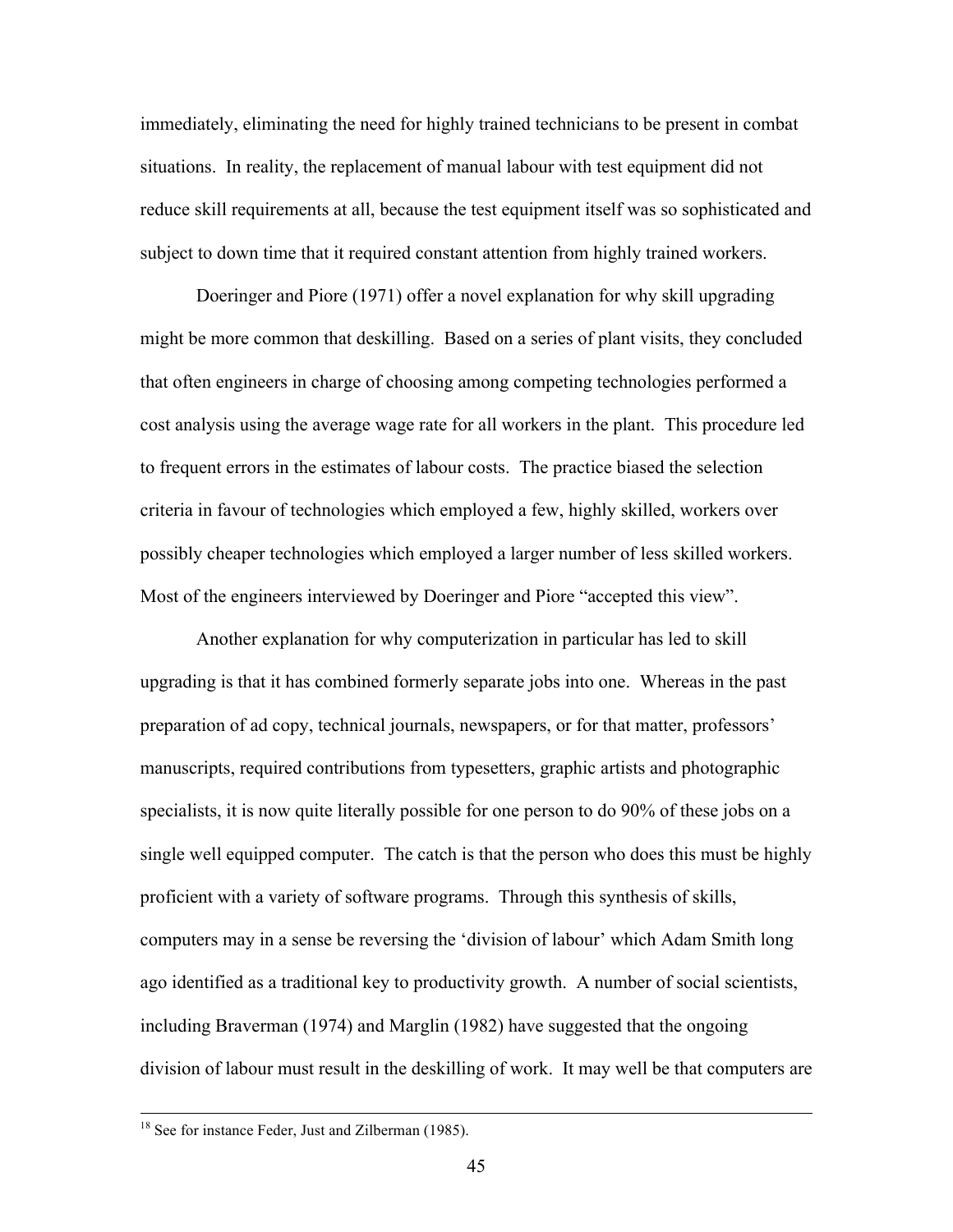reversing the trend towards greater specialization, and in so doing, are increasing the range of skills required by workers.<sup>19</sup>

### **3.4 The Impact of Technology on Workers of Different Ages**

Section 2.3 reviewed the theoretical prediction that new technologies, to the extent that they require different skills than existing techniques, may adversely affect older workers in particular, given their higher opportunity cost of training and their shorter time horizons before retirement. It is also possible that older workers have more difficulties switching from their accustomed ways of doing a job. Limited empirical evidence on this subject tends to confirm the hypothesis.

The following example illustrates. Rosenberg (1988) quotes the manager of a car dealership in Massachusetts as follows: "It's very hard to teach a mechanic who has been in business 25 or 30 years how to use computer test equipment. It makes training more difficult. So we have the older guys doing noncomputer jobs and the younger ones becoming electronics specialists."

More formally, Mueller et al. (p. 52, 1969) in a survey of American workers conducted in 1967, find that the proportion of workers who in the previous five years had accepted a position which involved working with different machinery tended to decline sharply with age. For instance, 30% of workers under age 25 had accepted such a position compared to just 10% of those aged 60-64.

 $19$  For several examples of case studies which suggest that computers have led to a synthesis of job tasks, and hence skill upgrading, see pages 47-50 of Betts (1990).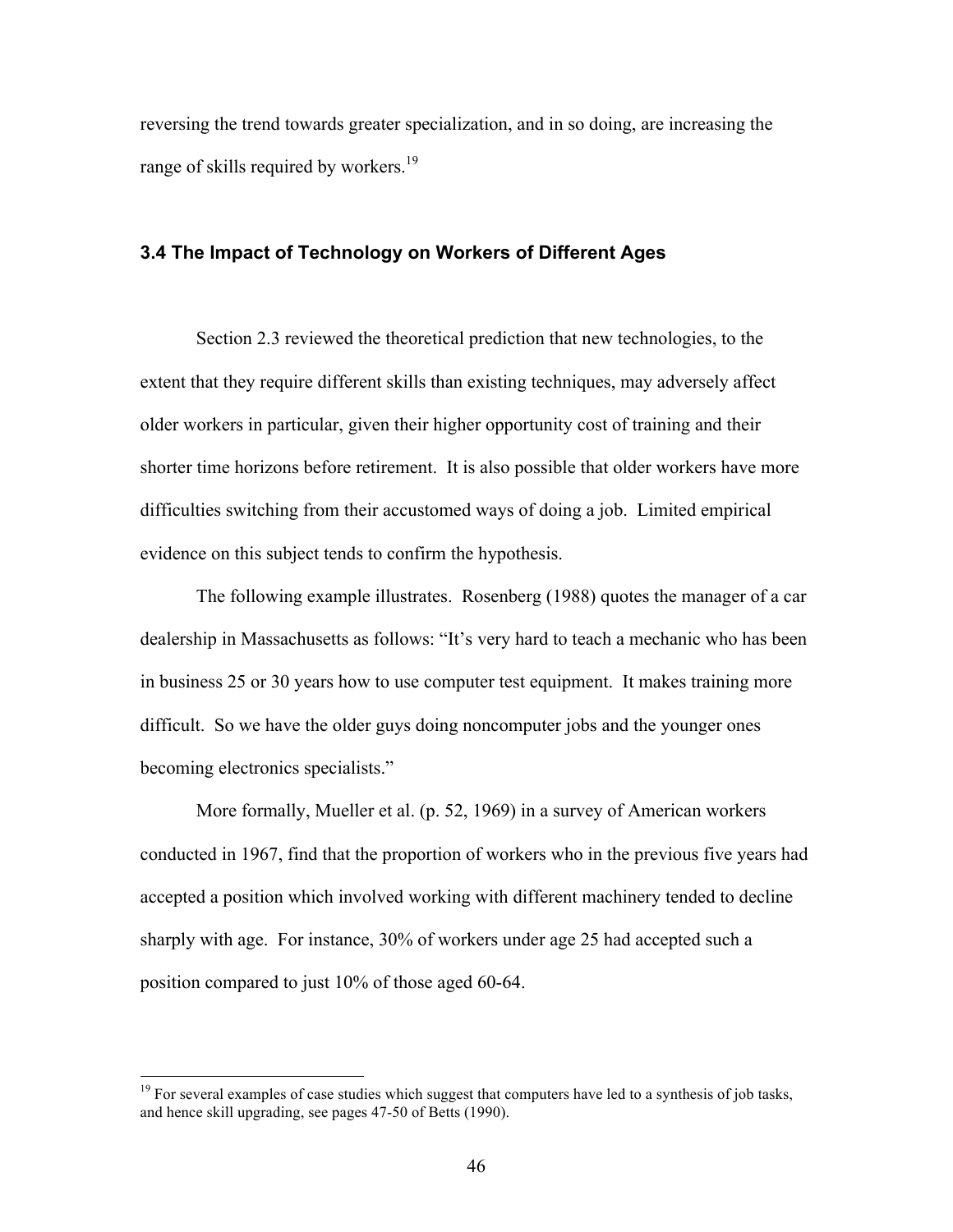The Economic Council of Canada (1987), in its survey of firms, provides insights into whether new technologies are likely to affect adversely older workers to a greater degree than younger workers. About two-thirds of firms reported that new technologies had led to redundancies over the period 1980-1985. As mentioned earlier, 44.0% of firms reported that redundancies had led to transfers of workers to other work. But 6.4% of firms reported that early retirement programs had been used to reduce the work force when a new technology had been invented. This finding suggests that older workers may indeed be disadvantaged relative to younger workers when new technologies arrive.

Bartel and Sicherman (1993) find evidence that in the United States technical change can be most difficult for older workers with only a few years to retirement. Using industry-level measures of productivity growth, and information on retirement decisions from the National Longitudinal Survey of Older Men, they test two hypotheses. The underlying assumption for both of these hypotheses is that industries with higher rates of productivity growth require more highly trained workers. The hypotheses are: 1) Technological which is correctly anticipated causes workers to retire later, so that workers can have a sufficient payback period for the additional training required. 2) Unanticipated technological change causes older workers to retire earlier, because the retraining required is not worth it, given the shorter payback horizons. They find support for both hypotheses. Thus technical change, at least that which is unanticipated, often poses a significant re-training challenge, the cost of which workers (and perhaps firms) sometimes find hard to justify.

The notion that older workers are less likely to be willing to re-train to use a new technology is not limited to computer technology. Harley (1973) studies the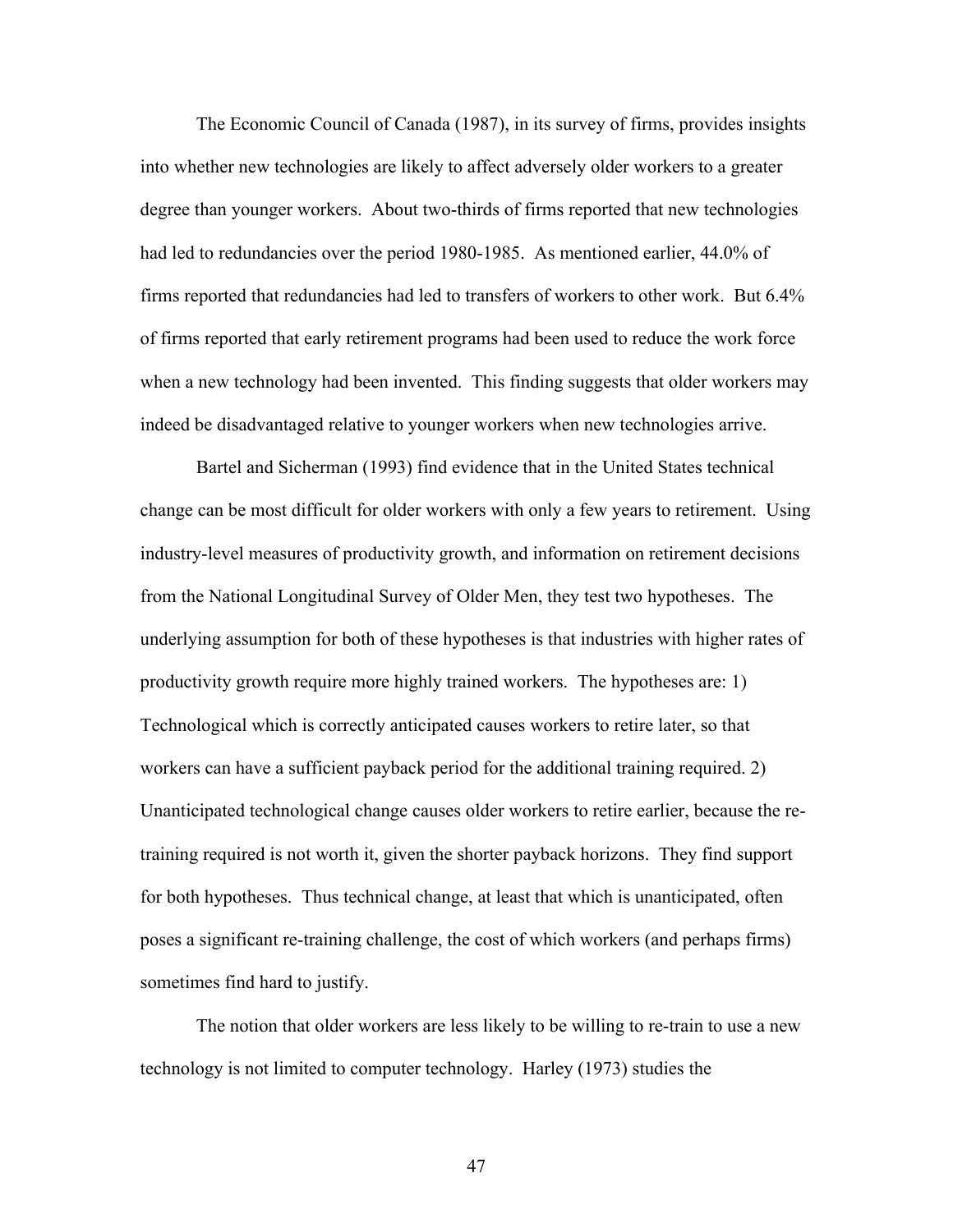displacement of the wooden shipbuilding industry by the advent of iron ships. He cites the Hall Report on the state of industry in Maine in 1880. The report finds that young and old workers reacted differently to declining job opportunities in towns where wooden shipbuilding was a key industry. The younger workers, in the face of declining wages and employment, tended to migrate to find jobs in different industries, even if it meant learning a new set of skills, while the older workers tended to remain on in the shipyards.

These illustrations of the declining incentive to re-train as the worker ages implies that the costs of technical change may be borne primarily by middle-aged and older workers, rather than the young.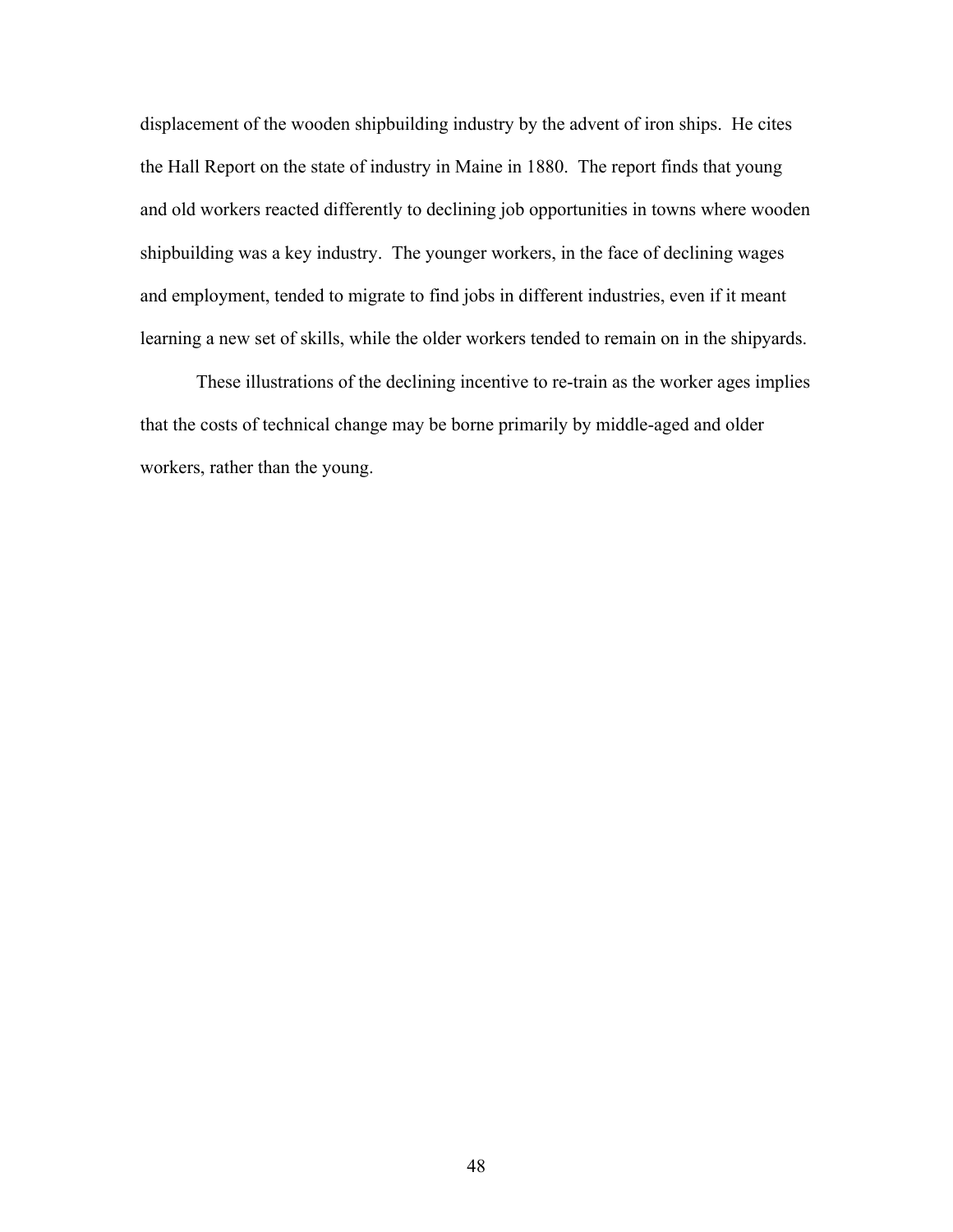### **3.5 Technology, Trade, and Foreign Direct Investment**

Two of the main schools of thought on the causes of the steep rise in the returns to education in United States (and the much smaller rise in Canada) are skill-biased technical change and changing trade patterns. See Lawrence and Slaughter (1993) and Borjas and Ramey (1994) for differing views on the impact of trade on wage inequality in the United States.

One problem with the trade hypothesis is noted by Berman, Machin and Bound (1994). According to standard trade theory, as the world moves from no trade to free trade, the relative wage of skilled workers to unskilled workers should rise in developed countries, but within each industry the relative employment of skilled workers should fall, as firms substitute towards the newly cheap unskilled workers. The latter did not occur in developed countries. Moreover, in developing countries, where unskilled labour is more abundant, free trade should have caused the opposite movements in relative wages and (within-industry) relative employment. Yet when the authors examine a large set of countries they find increases in the share of non-production workers in both developing and developed countries. The authors conclude that the global diffusion of skill-using technical change is more consistent with this fact than is increasing trade between developed and developing countries.

Lee (1996) and Baldwin and Rafiquzzaman (1996) analyze employment and wage trends of blue-collar and white-collar workers in Canadian manufacturing, in an attempt to untangle the effects of trade and technical change. Lee (1996) finds that technical change has contributed to changing relative employment between blue-collar and white-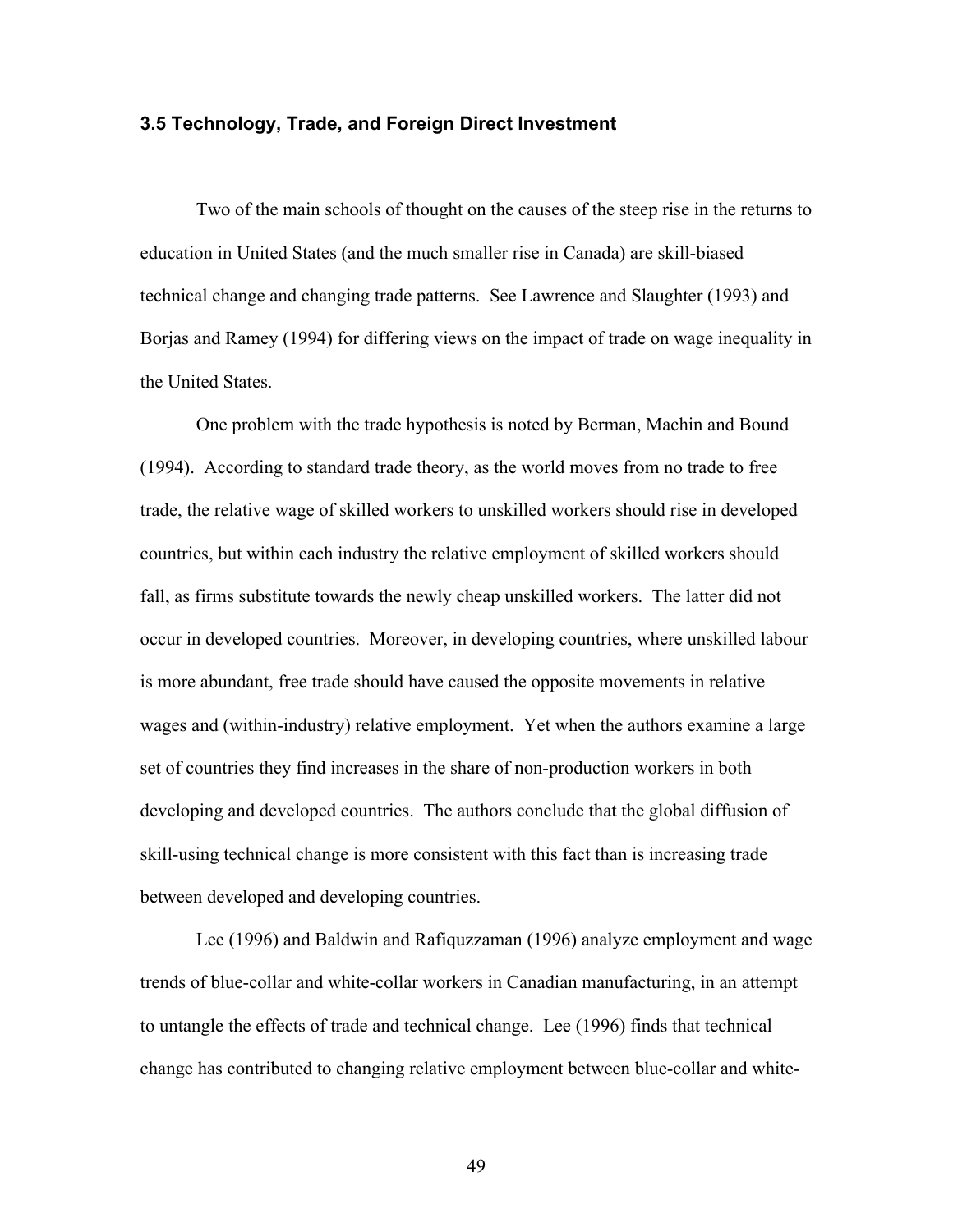collar labour in Canadian manufacturing, expanding employment shares of nonproduction workers while lowering somewhat their relative wages. He finds less clear evidence on whether import penetration has affected the labour market in Canada.

Baldwin and Rafiquzzaman (1996) regress the non-production/production worker wage ratio on net export intensity and technology indicators in Canadian manufacturing and conclude that both trade and technology have contributed to changes in the wage ratio. An increase in imports (or a fall in exports) is predicted to increase the nonproduction worker wage premium. But actual changes in net export intensity can explain only 1-17% of the observed change in the non-production worker wage premium, depending on the sector.

Can one discuss technological shocks and trade shocks separately? It is quite possible that the two are causally intertwined. For example, changes in trade patterns may reflect changing comparative advantage between domestic producers and foreign competitors. On the other hand, changes in trade patterns may induce technical changes at home and abroad. Anecdotal evidence suggests that in the U.S., both textiles and steel mills became quite uncompetitive during the 1970's. A spate of investment in newer computer-related technologies in both of these industries ensued in the 1980's. But note that even if technical change is induced by changing trade patterns, or vice versa, it is still necessary to study the impact of these innovations on wage and employment patterns. See Mowery and Rosenberg (Chapter 10, 1989) for a discussion of the interdependence of trade and technology, and the increasingly blurred distinction between trade policy and technology policy.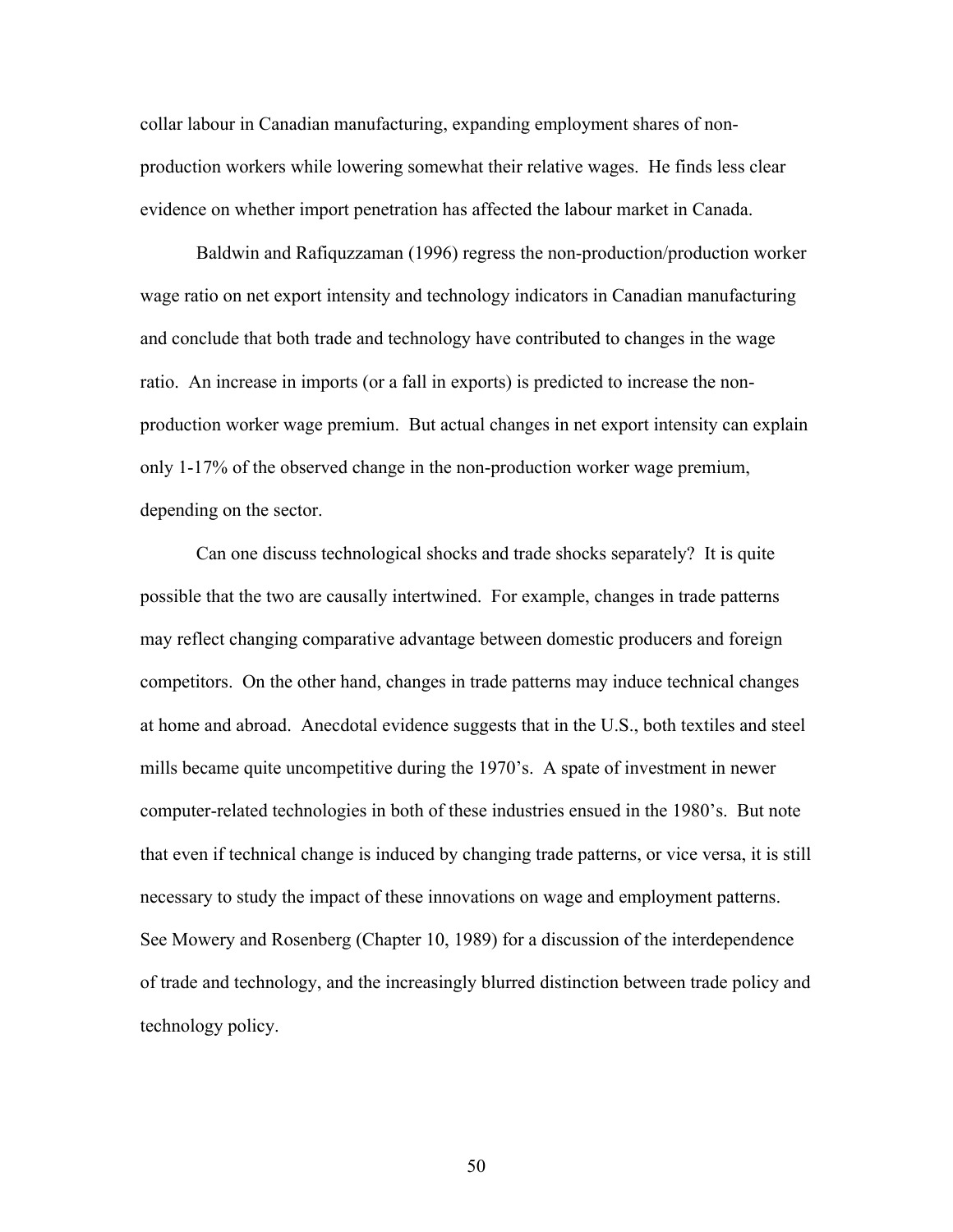## **4. Can Labour Market Traits Affect the Rate and Nature of Innovation?**

### **4.1 Induced Innovation**

Induced innovation refers to technological change which is instigated by changing relative prices. An excellent example is the oil price shocks in the 1970's, which encouraged the development of smaller, more fuel-efficient cars. If the skill bias of innovation is similarly endogenous, it raises the possibility that new technologies cannot forever increase skill requirements if a shortage of skilled workers develops. Indeed, if such a shortage appears, firms would have a powerful incentive to implement skill-*saving* technologies.

The idea that a shortage of skilled workers has delayed implementation of new technologies garners considerable empirical support. The Ontario Task Force on Employment and New Technology (1985) in a survey of Ontario firms found that the most often cited barrier to the implementation of new technologies was a "lack of skills and/or know-how to implement". For instance, in the manufacturing sector 12% of firms cited this reason as the key barrier to innovation, while 38% of firms rated it as one of the three most important barriers.

The aforementioned survey by the Economic Council of Canada in 1985 found that the most commonly cited barrier to innovation was the high cost of equipment. Two problems were the second most commonly cited obstacles, each cited by just under one third of the sample. These were lack of technically qualified personnel, and low returns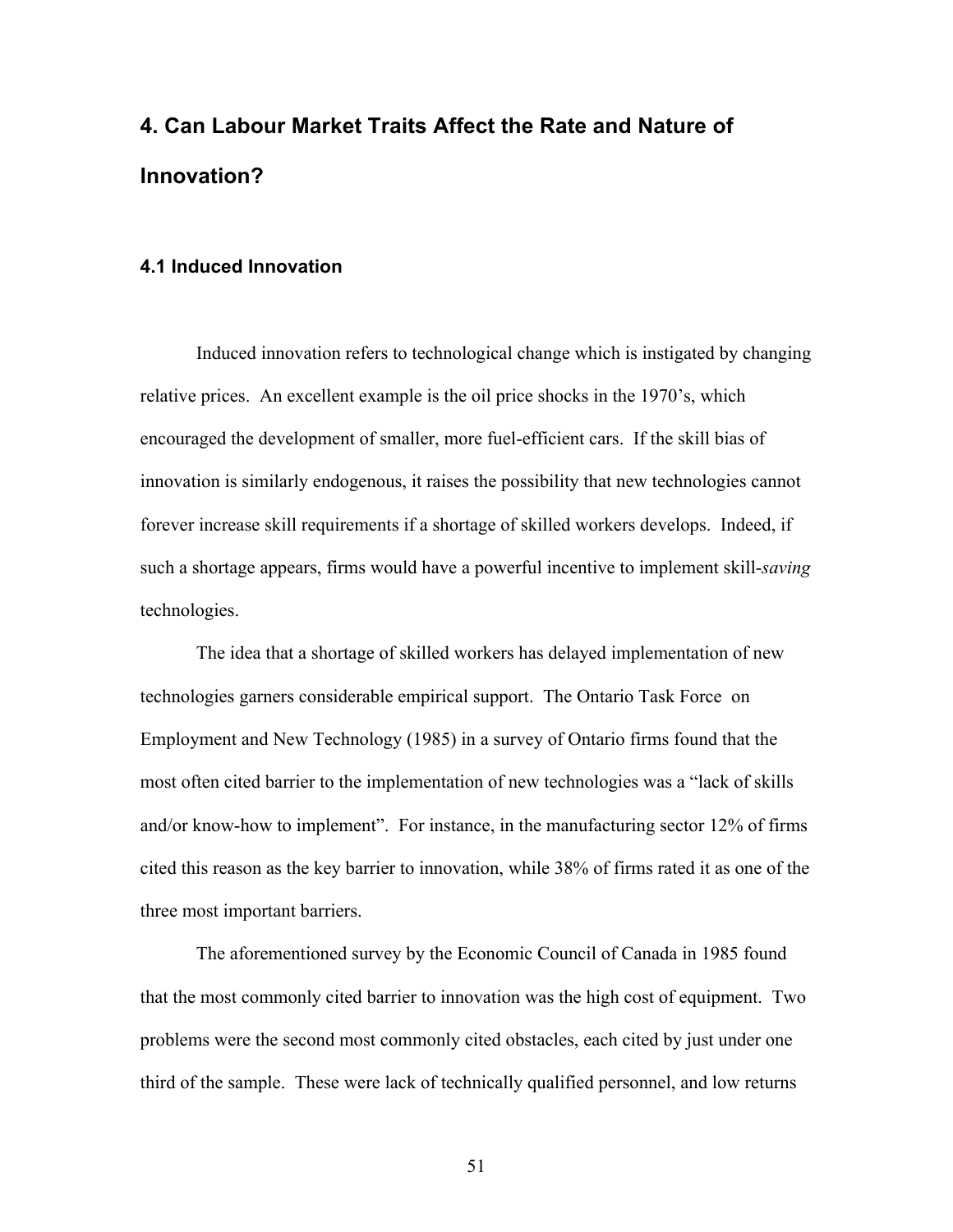on investment. (Economic Council of Canada, 1987, pp. 79-80 and Betcherman and McMullen, 1986, p. 34)<sup>20</sup>

Similarly, Globerman (1986) found that the rate of diffusion of electronic data processing in Canadian insurance firms was slowed by a lack of computer programmers and systems analysts.

It is not only a shortage of workers with sufficient training that has slowed the pace of innovation, but also a shortage of workers with sufficient education. In a 1989 survey of 338 firms by the Conference Board of Canada, 31% of firms said that illiteracy among workers had caused difficulties in the introduction of new technology. (Gibb-Clark, 1989)

In the face of such skill shortages, it is reasonable to expect that in the future, firms will favour technologies which do not require heavy doses of worker training. Indeed, much of the efforts in the development of office-related software in the last ten years have aimed at replacing command-driven software which is difficult to learn (DOS, Wordperfect 5.1 being good examples) with intuitive user interfaces and programs (Windows and almost all popular word processors released in the 1990's). Other commonplace examples are grocery store checkout scanners, which dispense with the need for cashiers to memorize prices. If skill shortages become serious, many more technologies of this sort can be expected.

Similarly, as mentioned above, changing trade patterns can induce domestic firms to invest in newer technologies in order to prevent being closed out of the world market. Such episodes are likely to occur on a continual basis. Canada, as a developed country

<sup>&</sup>lt;sup>20</sup> "Low returns on investment" may themselves be due in part to a "lack of technically qualified personnel". Landry (1989) reports that a study by Nolan, Norton and Company found that of firms'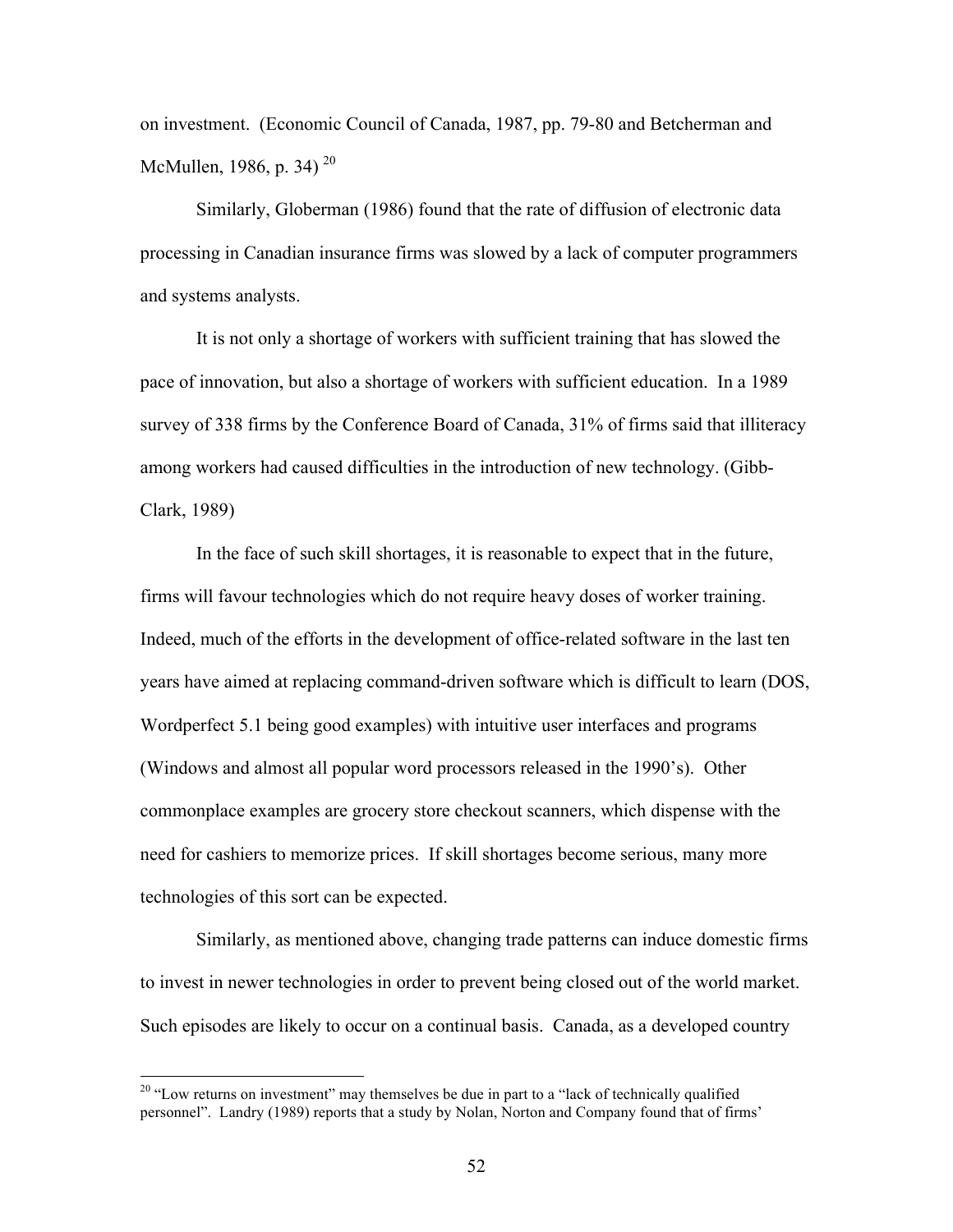with large supplies of well trained and educated workers relative to developing countries, will find that closer integration with developing countries, for instance, through the recent extension of the free trade agreement to Mexico, will find stiff competition from abroad in industries which employ mainly unskilled workers. Technical change and new investment are likely required to shift firms' labour demand away from relatively expensive unskilled labour and towards more skilled workers, especially if regulations such as minimum wage laws prevent factor price equalization. The latter scenario may represent a crucial stimulus to skill upgrading in the Canadian economy over the next two decades. On the other hand, some firms may prefer to leave their labour forces intact, but to use technology to increase the productivity of their less skilled workers, in order to justify maintaining the wages paid in Canada to less skilled workers, relative to the much lower wages of workers in Mexico and other developing countries.

For both of these reasons, the skill bias of technical change is not inexorably upward. Shortages of skilled workers or the rigours of international competition could conceivably spur skill-saving innovations in the future.

spending on personal computers each year, "...fully 70% goes to training and support".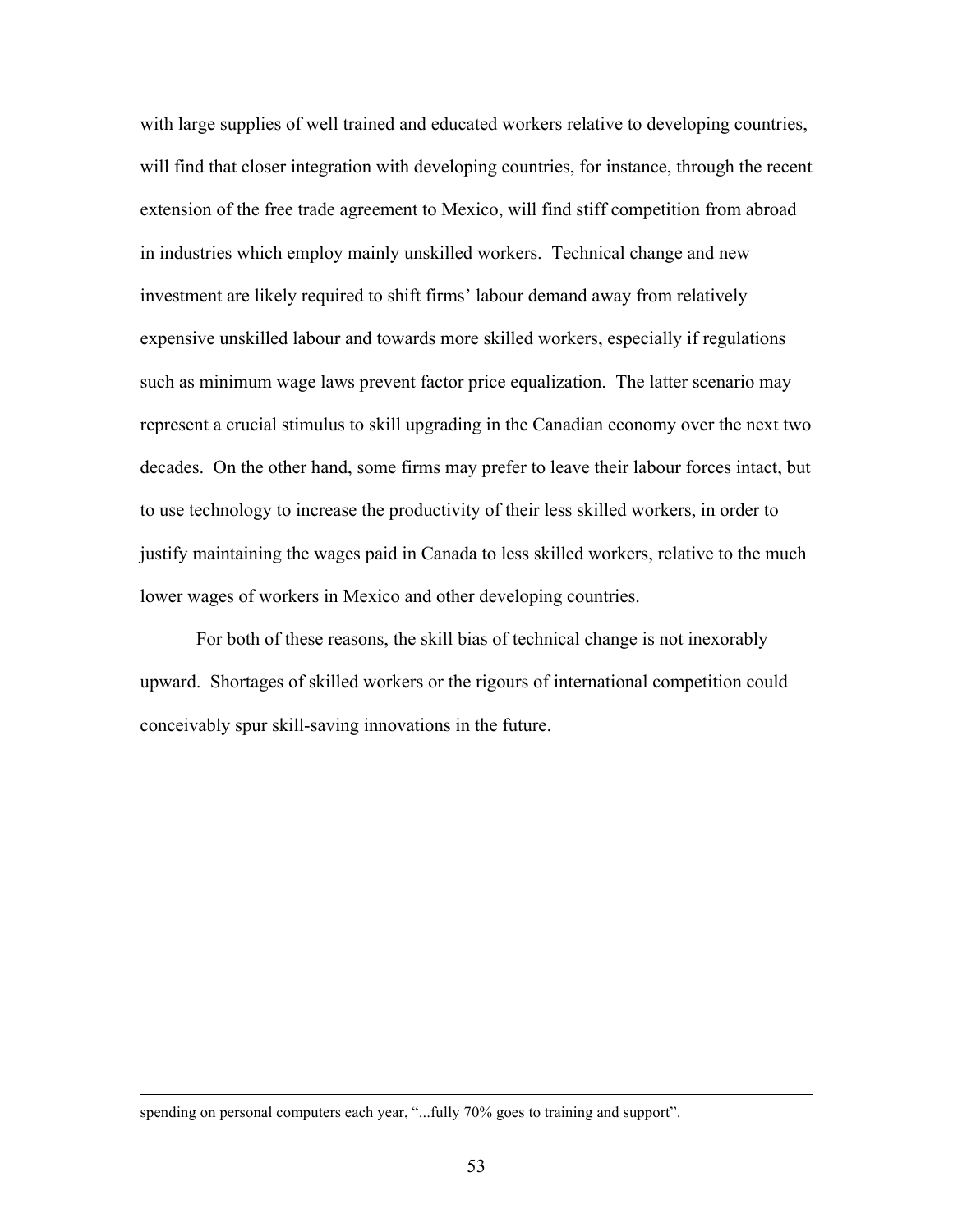### **4.2 Technology, Investment and Unions**

Evidence from the United States (Hirsch, 1991) and Canada (Odgers and Betts, 1995) suggests that unions reduce investment, perhaps by capturing firms' quasi-rents through collective bargaining agreements. To the extent that technological change is embodied in equipment, the negative effect of unions on investment may translate into a negative effect on the rate of technological change. In particular, craft unions representing narrow occupational groups are likely to feel threatened by labour-saving innovations.

On the other hand, union members may recognize the need to innovate to remain internationally competitive, in which case the impact of unions on technical diffusion could be nil or even positive. Freeman and Medoff (1984) argue that unions can increase a firm's productivity by giving workers a 'voice' through which they can channel suggestions or grievances about work practices.

Evidence which directly assesses how unions affect firms' attempts to implement new technologies is limited. On the whole it suggests that unions play a neutral role in the process. Bemmels and Reshef (1991) find that Canadian managers who introduced new technologies between 1980 and 1988 typically reported that unionization heightened worker resistance to innovation. Similar evidence is marshaled in Reshef, Stratton-Devine and Bemmels (1994). Yet a survey of Canadian plants finds that only 20% of plants reported that employee reluctance was an obstacle to technological change, and that "restrictive collective agreement provisions" were cited by less than 10% of firms (Economic Council of Canada, 1987). Betcherman (1991) finds that the union wage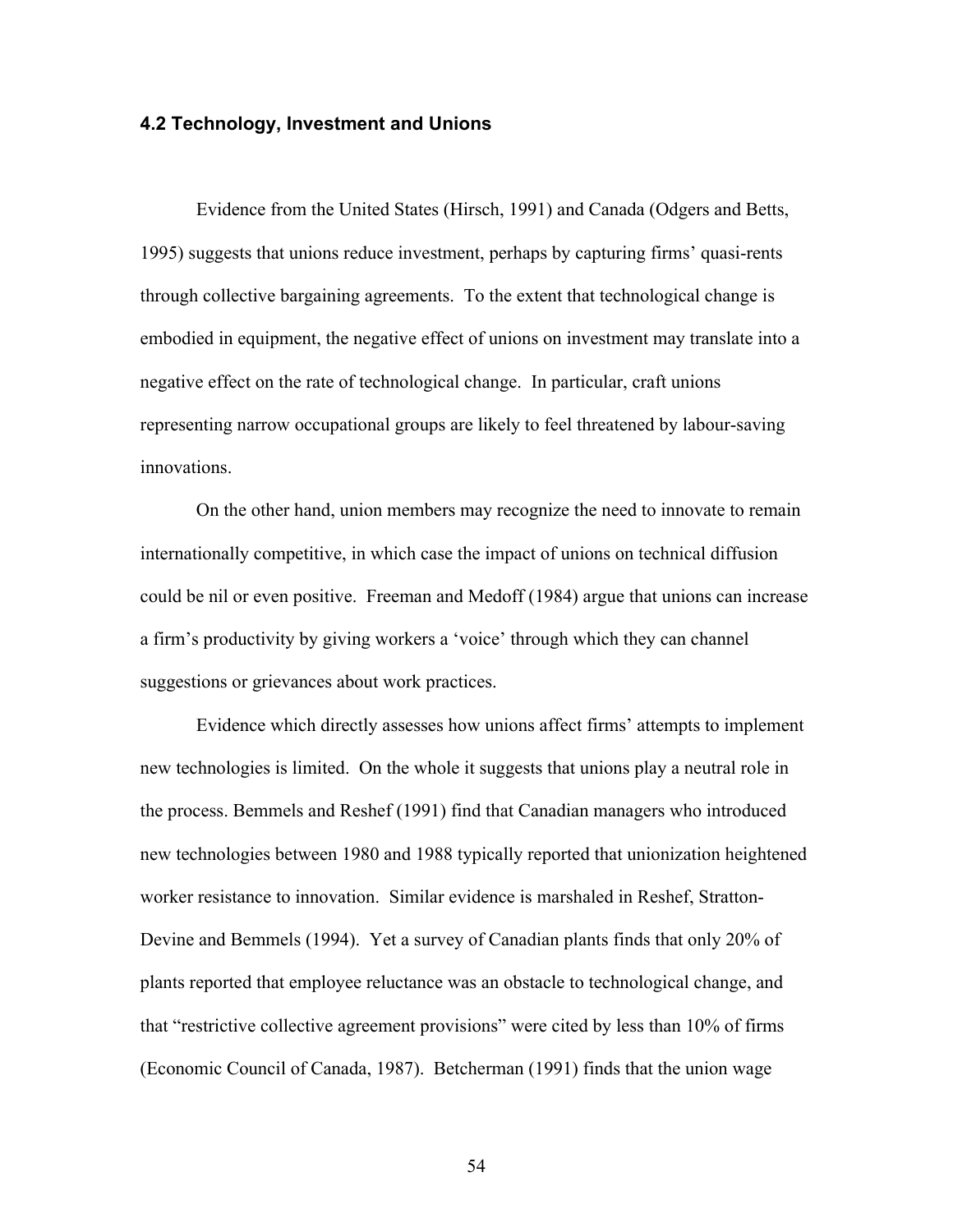premium (over wages paid to non-union workers) was lower in firms which had innovated, suggesting that unions were not capturing rents from new technology. But there is a problem of interpretation here: did firms which innovated have lower union wage premia to begin with? Evidence from other countries suggests that unions do not necessarily impede innovation. Using American data, Taymaz (1991) models the proportion of numerically controlled (NC) machine tools in total purchases of machine tools in selected three-digit manufacturing industries between 1979 and 1983. He finds that the extent of unionization did not influence the diffusion of NC machine tools. Keefe (1991) reports, based on plant-level US data for the non-electrical machinery industry, that union plants and non-union plants were equally likely to have adopted a number of technologies including CAD/CAM, NC and CNC machine tools.

These studies suggest that in the 1980's unions had no effect on the implementation of new technologies. Of course, given that manufacturing, especially in Canada, was only slowly embracing new micro-chip based technologies in the early 1980's, the 1990's may prove quite different.

## **4.3 The Organization of Work as a Determinant of the Rate of Technical Change**

Carmichael and MacLeod (1993) suggest that most innovations derive from workers themselves rather than management. If management divides labour in the sense that each worker is trained in only a very narrow task, it becomes less likely that the worker will volunteer ideas on how to improve efficiency, for fear of making his job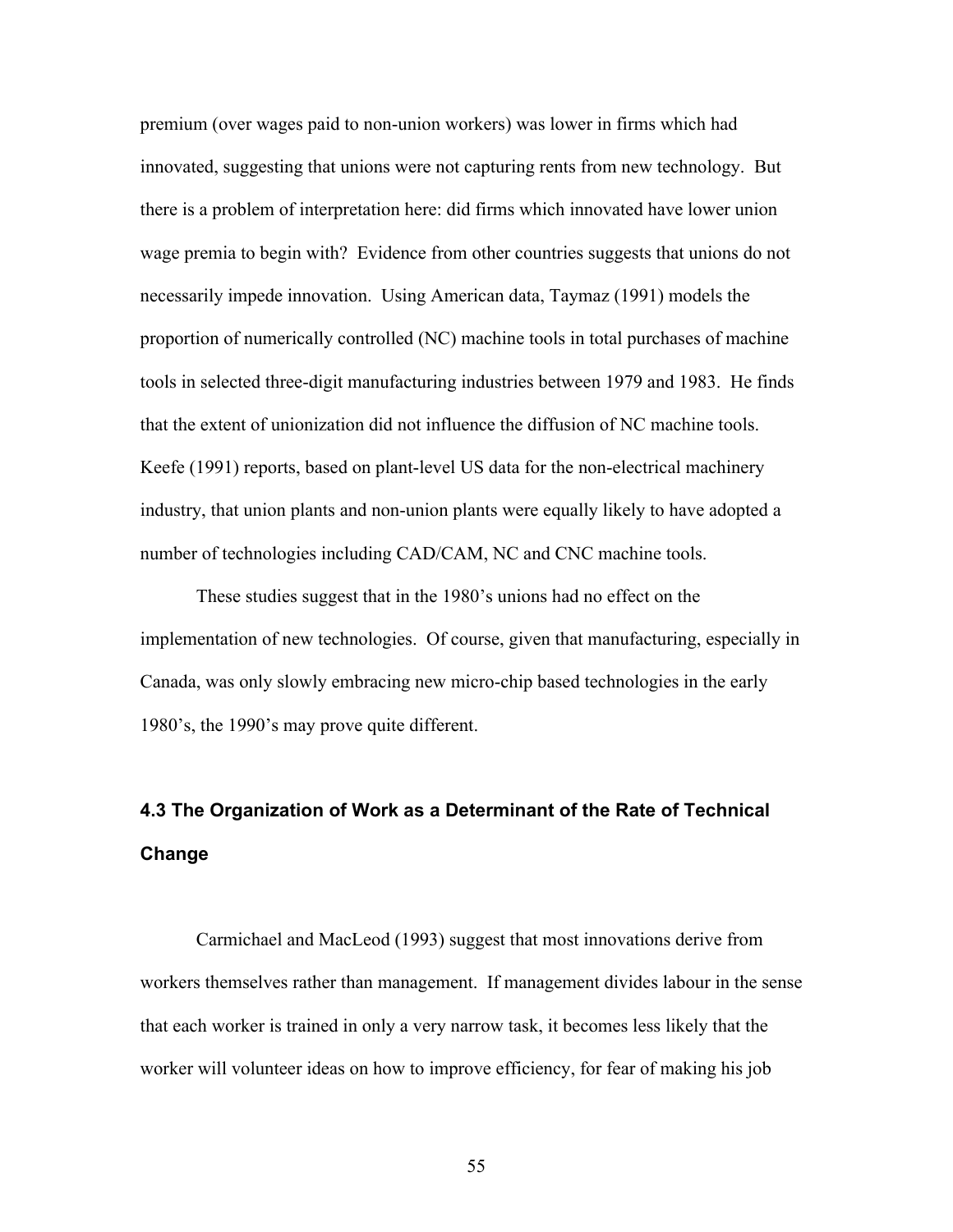redundant. Against this perhaps stereotypical depiction of the American workplace, the authors provide evidence that in Japan workers receive training in multiple tasks. The model predicts that workers will be more likely to come forward with suggestions, even if they make one task redundant, because they know that their jobs are secure given that they are broadly trained. Hence, rotating workers between jobs, and training them in each task, may in fact accelerate the rate of technical change.

A recent paper by Ichniowski, Shaw and Prennushi (1995) reports on a multi-year study of 36 individual production lines in steel mills across the United States. The authors find that if management introduces a variety of workplace reforms, the plant's productivity is significantly higher. The reforms studied are diverse, but fall under the general theme of increasing incentives for workers, including profit sharing, and emphasizing work teams, employment security and training for workers. Although it is not yet clear whether these findings apply to steel mills beyond the 36 production lines studied, or to other industries, the research suggests that technological change and the labour market may be causally linked in both directions -- not only do exogenous innovations affect workers, but the way in which workers are organized and managed by firms may influence the level of productivity.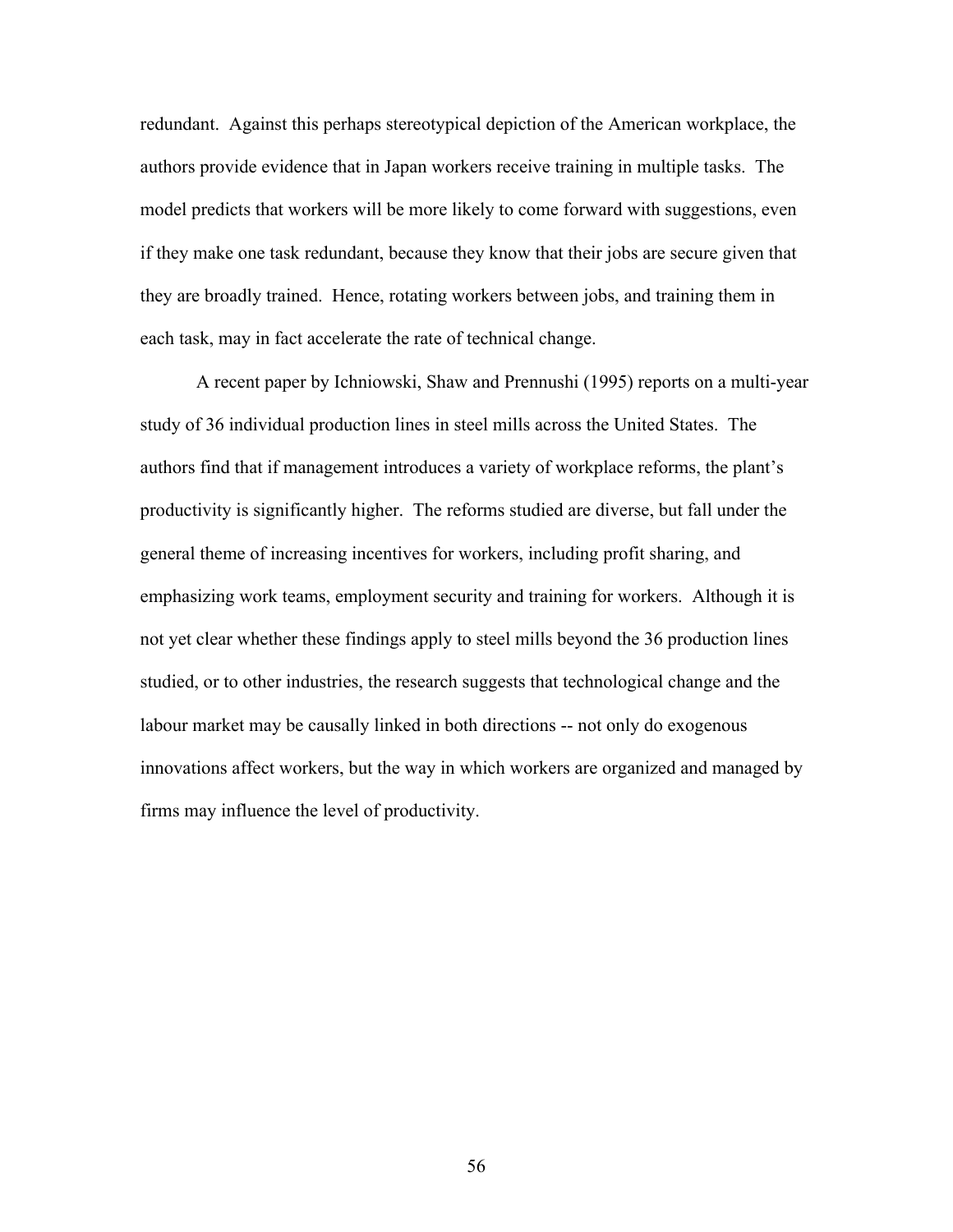# **5. Likely Trends in Technology and Labour Markets over the Next Fifteen Years**

Making specific forecasts on technologies likely to diffuse quickly over the next 15 years is extremely difficult, as volatility in the stock market prices of technology firms amply demonstrates. Nevertheless, the broad outlines of likely future technical change are fairly clear. It appears that Canada lags the United States by several years in technology adoption. Some of the trends that are already apparent in Canada are likely to strengthen, as has happened in the United States.

1) Microprocessors will continue to spread throughout the factory floor, beginning by automating simpler repetitive tasks, and then by taking over more complex tasks.

2) 'Just-in-time' technology to minimize inventories will continue to spread. This type of innovation represents a substitution of capital (partly computer investment) and skilled labour (programmers, people trained in operations research etc.) for materials.

3) Ongoing improvements in telecommunications will accelerate the trend toward geographically distributed production. One implication of this trend is that high-skill jobs in the future may not be limited mainly to major cities. This is particularly true of the service industry, where transport costs are small or non-existent. For example, anecdotal evidence suggests that American high technology firms are increasingly hiring software programmers in such far flung locations as India. $^{21}$ 

4) The rate of obsolescence of both capital and skills has grown, and will continue to grow. For example, Oliner (1996) estimates that the service lives of machine tools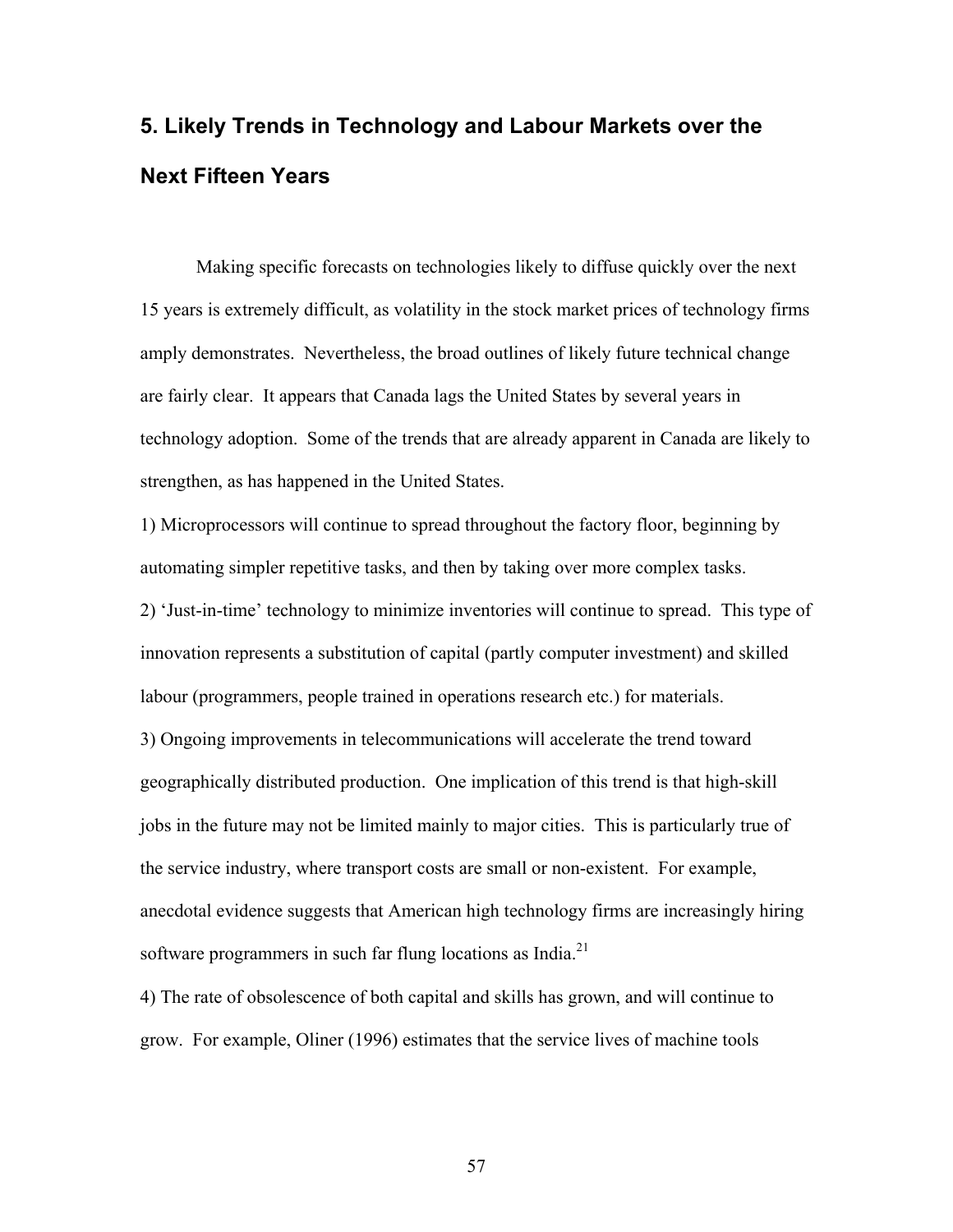diminished in the 1980's because computer numerically controlled machine tools began to make the older machine tools obsolete. The 1990's has seen a major investment in new computing paradigms, in particular away from mainframes toward client-server, intranets and data warehousing. Once a firm has made such a transition, it makes future transitions easier to handle. This is likely to occur as computer operating systems evolve, and the relative merits of different systems change over time. All of these trends suggest that workers will require constant re-training, unlike in past decades.

5) Considerable evidence suggests that the overall thrust of recent innovations has been to increase skill requirements. But this trend is not inexorable, and could level off if firms find it to their advantage to invent and/or adopt technologies which require less training than in the past.

### **6. Policy Responses in a World of Quickly Evolving**

### **Technologies**

### **6.1 Policies for Youth: Improving the School-to-Work Transition**

Given the slow but steady trend toward increasing skill requirements, policies for helping university-bound youth and non-university-bound youth to embark successfully on careers are needed more than ever.

First, increased educational standards in public schools, backed up by testing of students, could help to prepare students for the work force. In several Canadian

<sup>&</sup>lt;sup>21</sup> To give a specific example, one engineering firm in San Diego is reportedly planning to open up three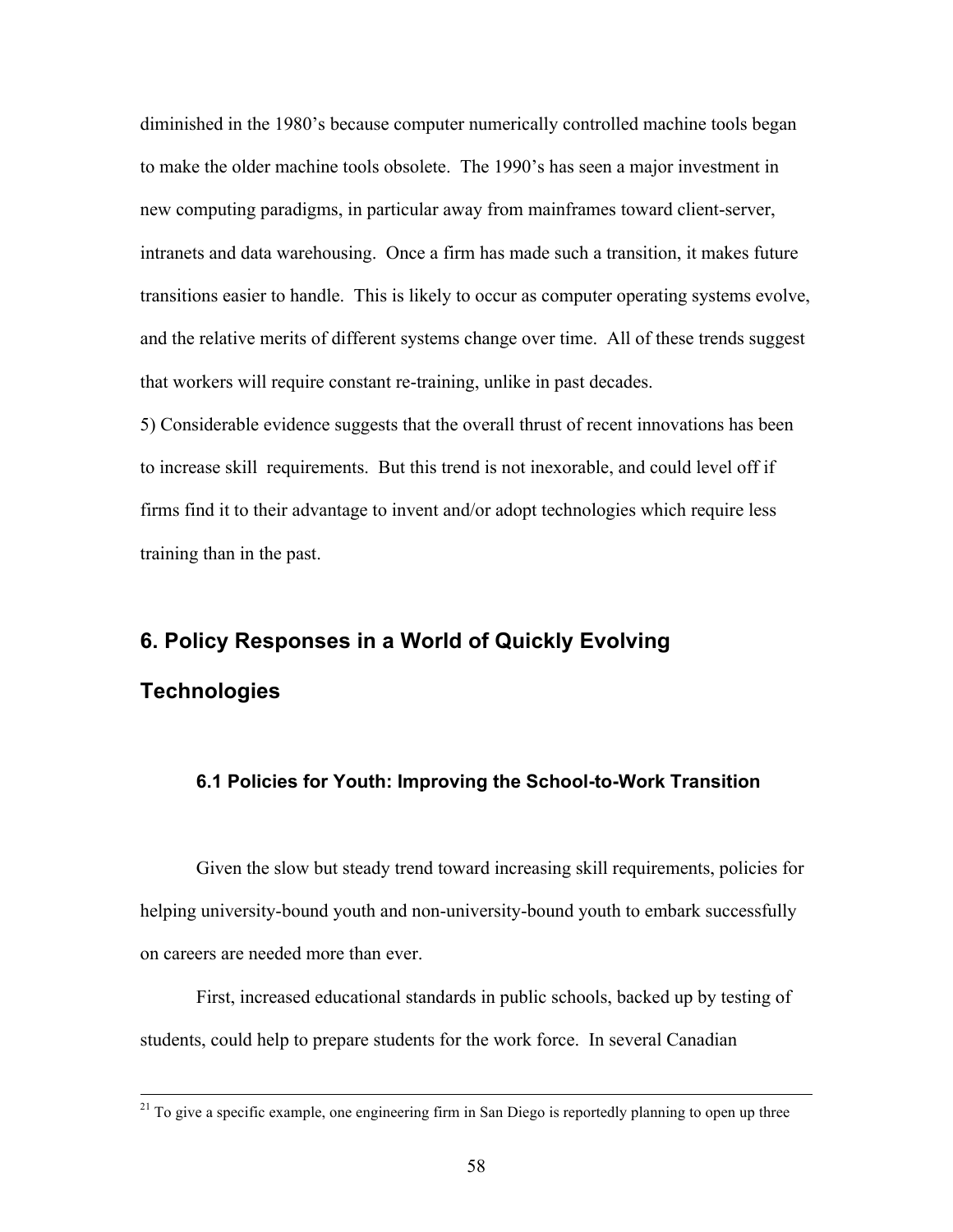provinces and most American states, the requirements which students need to fulfill before leaving grade school are minimal. Public schools are clearly not helping students by letting them drop out, or even to graduate from high school, without testing for competency in verbal and written expression and mathematics.

Academic standards do make a difference. Using a representative national sample of American students, Betts (1996) finds that students learn significantly more quickly in schools with higher standards. Variations in grading standards appear to be more effective in changing rates of increase in test scores than are variations in class size or in teacher traits. Another way of implementing standards is through the institution of graduation exams. As of 1991 British Columbia, Alberta, Quebec and Newfoundland had provincial exams which constituted one of the hurdles students must cross in order to graduate from high school. New Brunswick had similar exams in language arts and mathematics. The other five provinces did not have curriculum-based graduation exams. (Bishop, 1994). Bishop then analyzes math and science scores of 42000 Canadian students who participated in the 1991 International Assessment of Educational Progress. He finds that students from the provinces with curriculum-based external examinations score significantly more highly. Such policies could well be extended in other provinces. Standards should also be set for school-leavers.

Second, minimum levels of competency with computers will increasingly be necessary in entry-level jobs, both in services and manufacturing, and to a lesser extent the primary sector. Furthermore, computers in schools appear to increase the rate at which students learn. Betts (1995) studies the growth in math and science test scores of a representative sample of American high school students, and finds that computers in the

research offices, spaced evenly around the world, in order to facilitate work on projects around the clock.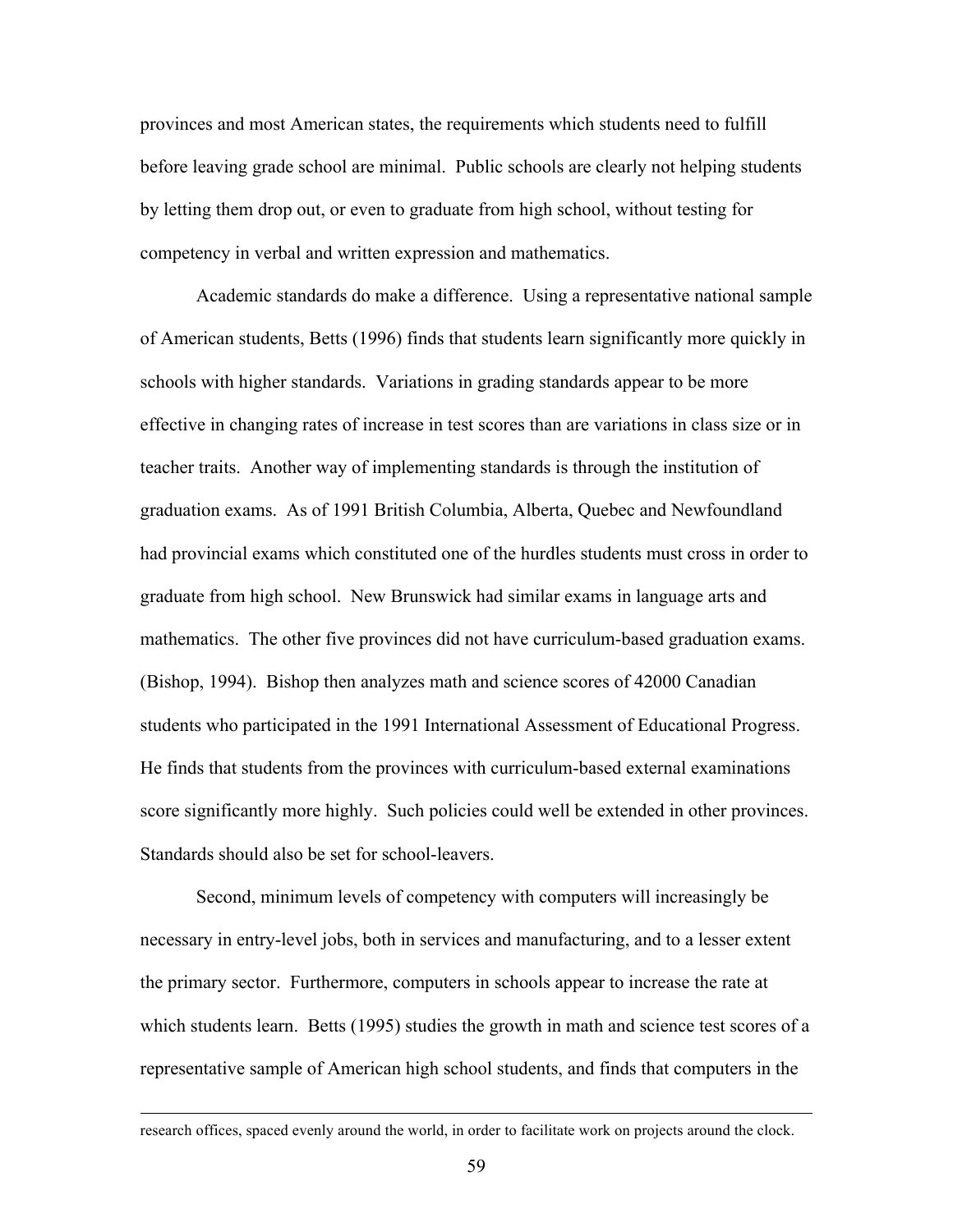science or math class have a large positive impact on rates of learning. Thus the provision of extensive computer training of school students would probably do much to ensure that students make a successful transition into the working world.

Third, vocational education programs in secondary schools should be strengthened. Evidence from the United States, where workers with a high school diploma or less have seen sharp declines in their earnings since the late 1970's, suggests that less educated workers will be particularly vulnerable to skill upgrading in the labour market, regardless of whether technical change or changing international trade patterns is the cause. This suggests the need to revamp radically vocational education in high schools for youths who are unlikely to attend university. Certificate programs are one possibility. Experiments with business internships, for high school and postsecondary students, represent another possibility. In the United States, the National Assessment of Vocational Education found that in the early 1980's American high school graduates who had taken the vocational track were using only a small proportion of these courses once they started to work after high school.<sup>22</sup> An implication is that the involvement of business in helping to set the curriculum of vocational courses in high school would do much to ensure that the courses are up to date and meet the needs of local employers.<sup>23</sup>

More specifically, what skills should vocational education programs seek to provide? Extensive research has been conducted on vocational education for youth in the United States over the last 35 years. The literature finds no "magic bullets", especially when it comes to high school dropouts and those unlikely to attend postsecondary institutions. For instance, in a detailed review of American research over the 1960's and

<sup>&</sup>lt;sup>22</sup> National Assessment of Vocational Education (1989).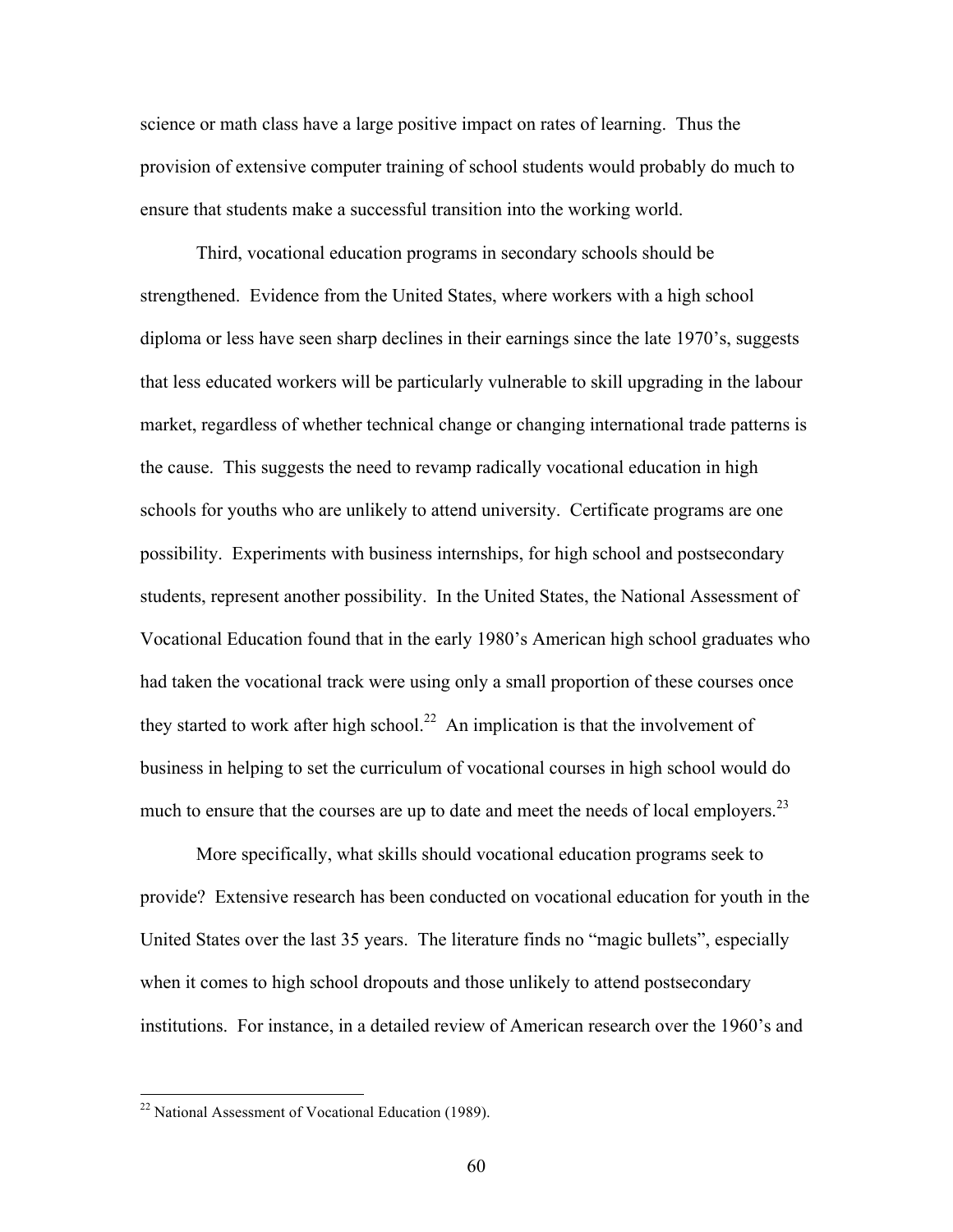1970's, Mangum and Walsh (1980) report that government-sponsored "work experience" programs for those enrolled in school or for recent dropouts provided no significant gains in earnings to participants. Surprisingly, some of the more successful programs trained workers in "soft skills", such as punctuality. Disadvantaged youth in particular appear to gain from training on methods to search for a job. Some programs which subsidized private-sector jobs for youth appeared to be successful, the authors report, especially if the job was not a make-work job and the young workers were well supervised.

Fourth, provinces would do well to focus on strengthening an already rich network of community colleges. As in the United States, community colleges in Canada account for almost half of postsecondary enrollment. (Statistics Canada, 1991, pp. 121- 127) They provide an alternative route into university for some students, remedial education for other students, and general interest courses to the general public. But perhaps the most important function of community colleges is to provide technical training in a variety of certificate and non-certificate programs, lasting a year or longer. Developed countries differ markedly in the way in which they provide such postsecondary vocational training. Germany has developed a much more organized but rigid system whereby young people who have decided to follow a technical vocation attend a vocational institute at the same time as they pursue internships with firms. In almost 400 occupations, a person requires a nationally recognized certificate before he can practice fully.  $24$  It is not clear that Canadian community colleges should adopt an identical system. The North American approach, which emphasizes flexibility, has much to recommend it. But even the United States, where community colleges grant nationally

 $^{23}$  For a thought-provoking review of recommendations for change in the American vocational education system, see Boesel and McFarland (1994).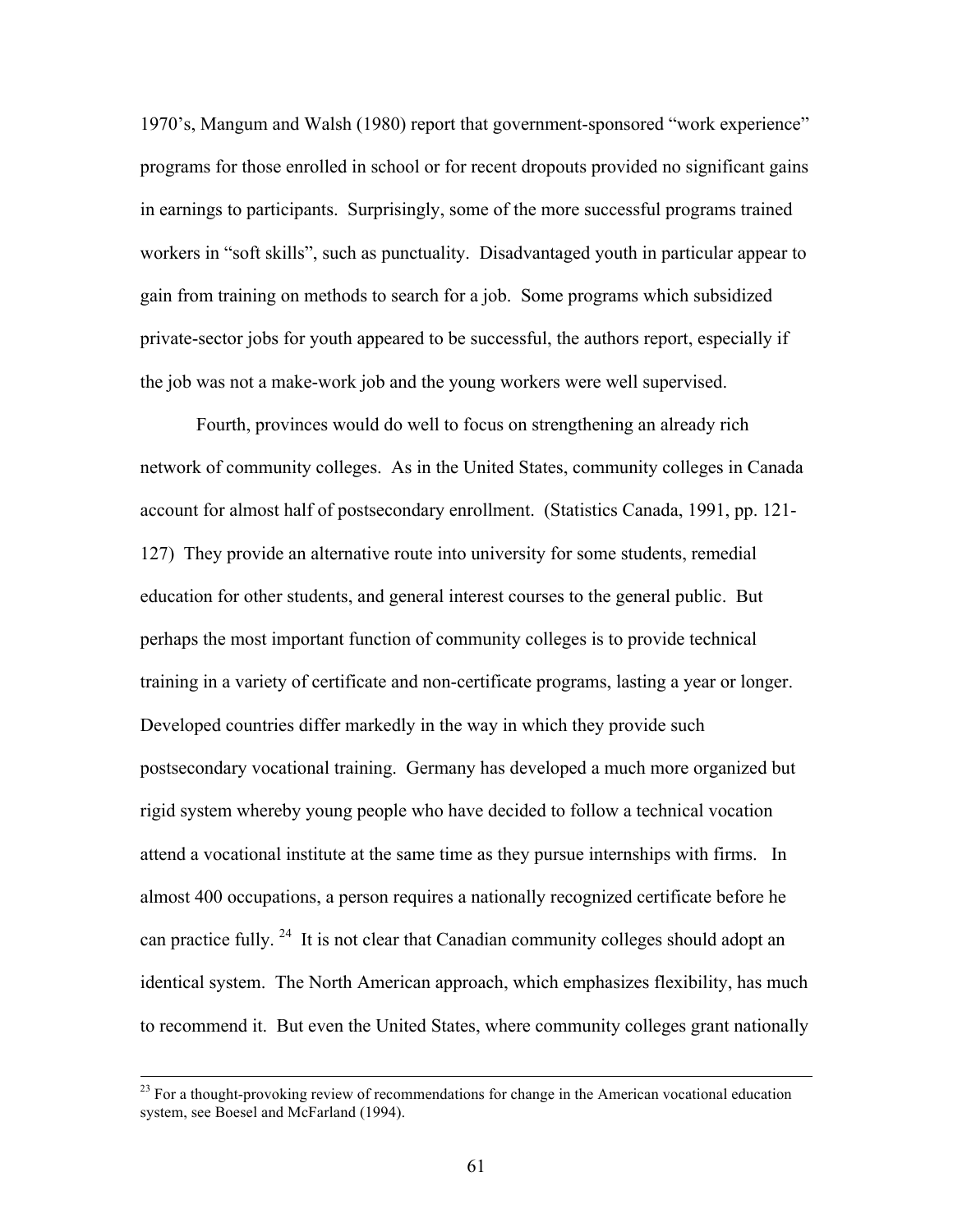recognized Associate Degrees in a wide variety of fields, in a sense has a more structured certification system.

These insights lead to a fifth recommendation: the expansion of certificate programs, and the development of degree programs in technical areas. Both measures could do much to alleviate the shortages of skilled labour reported in the Canadian surveys that were described in Section 4.1.

Sixth, the federal government would do well to encourage the provinces and industry to develop *national standards* in a series of certificate programs. Although this represents a radical departure from the past, the advantages are clear: the standards, if enough input is received from industry, will help young workers find a first job. To the extent that these certificates and degrees can be standardized within and between provinces, both workers and firms will benefit because it will reduce the informational problems which make recruiting young workers such an uncertain process. Furthermore, national standards would reduce provincial barriers to movement of workers. Although this might seem like a hidden subsidy for the more industrialized provinces, which could now recruit from the other provinces with surer knowledge of the training background of workers from the less industrialized provinces, the resulting flows of workers are hard to predict. For instance, the knowledge that in less developed regions of the country a large number of workers were receiving nationally recognized certificates in technical fields each year might prompt many businesses to open new plants there. Over time, supply could well generate its own demand.

The federal government has a crucial role to play in the setting of national standards. It is difficult for private firms on their own to set standards because such

<sup>&</sup>lt;sup>24</sup> See Kinzer (1993).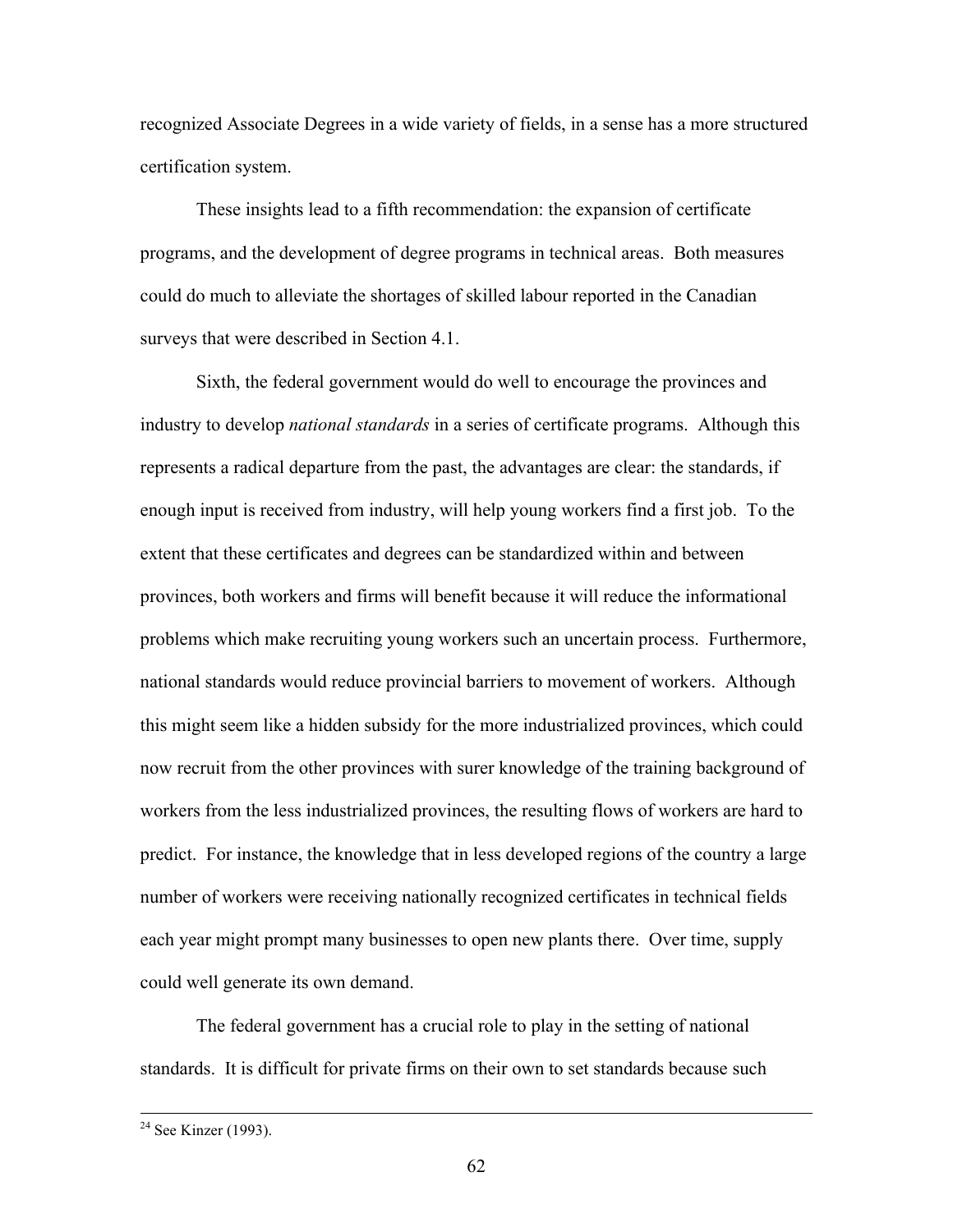standards represent a "public good" -- the creation of standards will benefit all employers, not just those which take the time and effort to design them. Due to the potential for market failure, government must become integrally involved in setting up skill standards.

While some may argue that individual provinces should set standards, there are powerful reasons to believe that the overall economy will function more efficiently if standards were recognized nationally. The idea of national standards in occupational licensing has long been practiced successfully in Japan and Germany. More to the point, the European Community has taken steps to ensure that all member nations will recognize diplomas requiring three or more years of education or training, regardless of the member nation in which a worker obtained the credential. (See Commission of the European Communities, 1993, Chapter 2.) Indeed, given the growing internationalization of the world's economies, it seems likely that *international* standards in certification for skilled occupations are likely to emerge in the next century. The countries which will do best in attracting multinational firms to their shores will include those which can provide these prospective employers with a well administered, easily understood, and *consistent* system for credentialling workers. A national system of licensing or certificates would move a long way in that direction.

Seventh, since national standards and the expansion of certificate programs are both designed in part to help signal information to employers about the skills possessed by workers, a rigorous system of competency testing is required. For certificate programs that are taught at postsecondary institutions, testing should be easy to implement, although if standards are to be national, then a nation-wide body might be created to set examinations. For certificates that workers earn largely through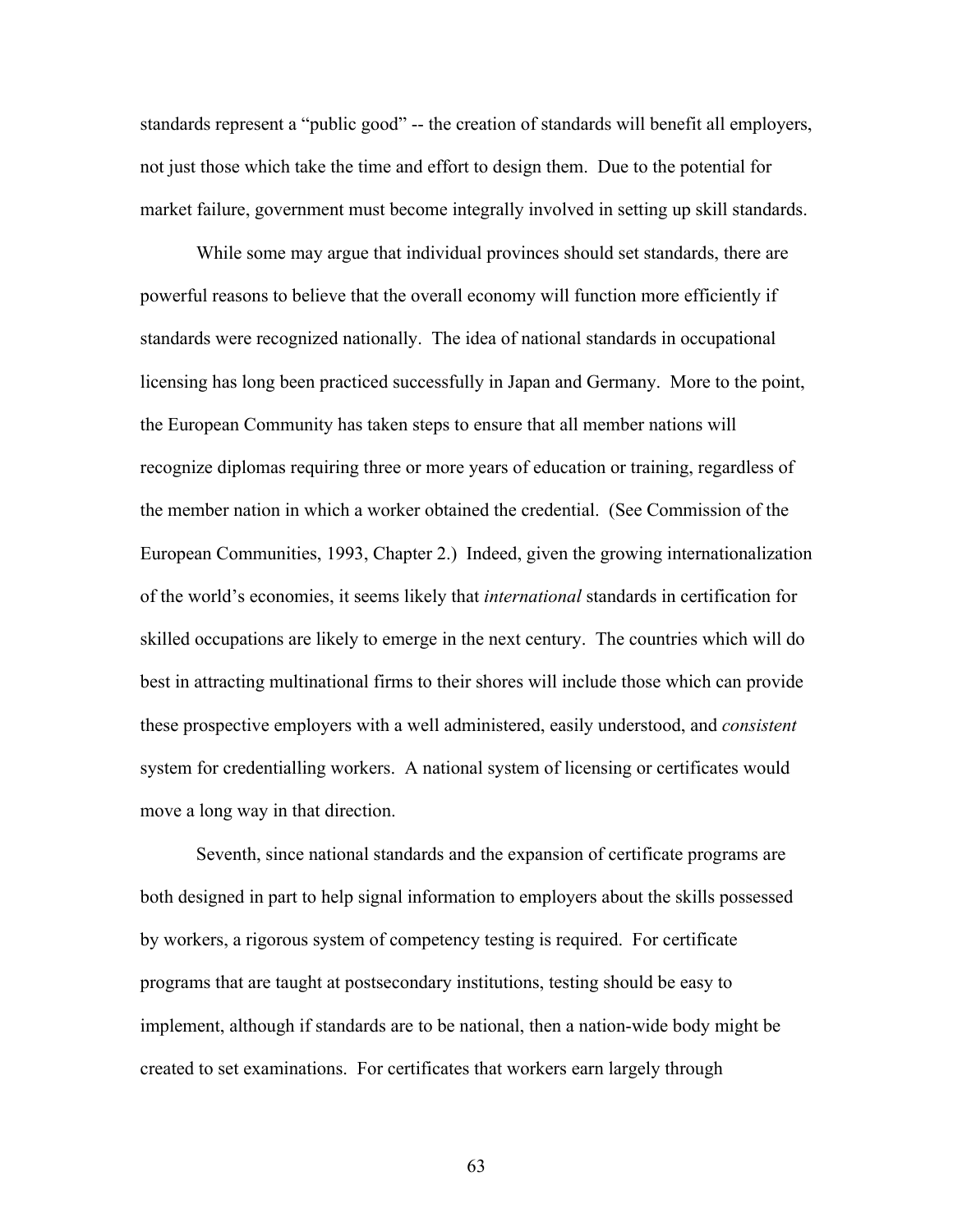apprenticeships in the private sector, the establishment of competency tests would require more effort. Community colleges provide an obvious candidate for hosting such tests, as they represent "neutral ground" outside the individual firm.

Again, government, either provincial or federal, should play a key role in setting up and running these competency exams, since individual firms will have little incentive to administer such a system, given that the benefits will diffuse throughout the whole economy. As already mentioned, government plays a key role in the widely admired German system of occupational certification. Another example comes from Japan, where the central government administers competency tests required for certification in almost 500 occupations. Furthermore, Japan views licensing as more than a one-time hurdle designed to train the youngest workers. For instance, welders in Japan must re-take a written and practical exam once every three years. Firms strongly support this relicensing, because it signals to customers that their employees maintain high standards. (See Dore and Sako, 1989.)

Eighth, given that the steady pace of technological change is constantly changing the nature of labour demand, it is important that young people have access to detailed and up to date information on the success rates of students who have participated in various educational and training programs. To this end, the collection and dissemination of information on graduation rates, employment rates, and perhaps earnings, for students in secondary and postsecondary vocational programs and apprenticeships is in order. Such information could also be of use to all levels of government in that payments to private and public institutions involved in vocational training could be made contingent upon the success rates of each program. At the postsecondary level, the federal government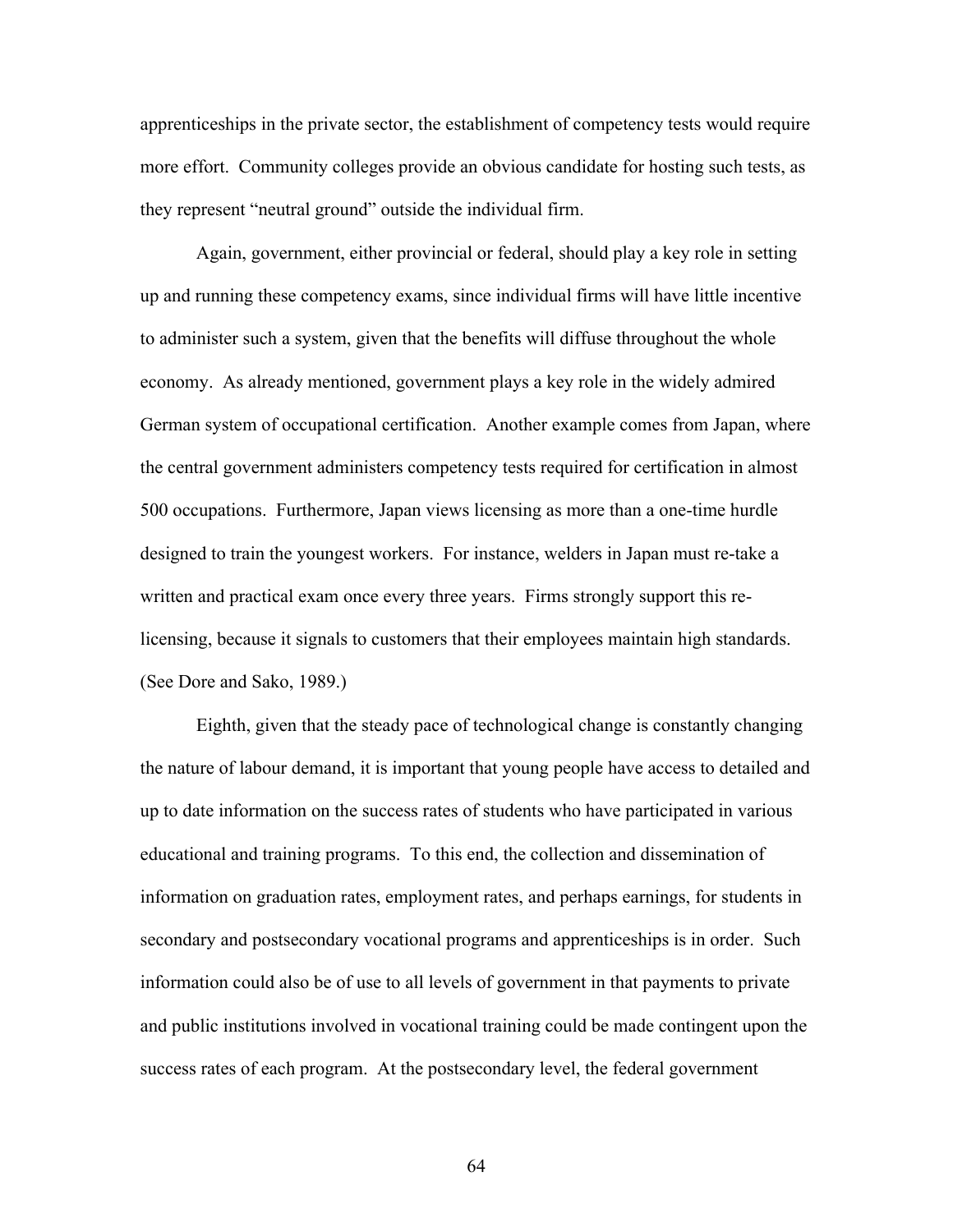already gathers detailed information on how graduates fare in the labour market after leaving their university or community college. This survey, the National Graduate Survey, could provide the basis for such evaluations.

#### **6.2 Policies for Older Workers: Re-Training**

It is older workers, whose education and training have become partly obsolete due to computer-related innovations in the workplace, who may be most threatened by technological change. A number of policies may help to inoculate older workers against technologically induced unemployment. First, government should encourage businesses to retrain such workers through tax credits for training. Second, a re-licensing system similar to Japan's would also ensure that older workers maintained and upgraded their skills on a regular basis. Such a policy would reduce the chances that older workers will be laid off as new technologies emerge. Re-licensing would also likely increase firms' willingness to hire older workers who become unemployed. Experience-rated unemployment insurance premiums are a third possibility. This policy, used in the United States, calls for firms which have laid off a smaller than average proportion of their workers in the past to pay less than average into the fund which finances the unemployment insurance program. A beneficial side effect of such a policy might be to encourage firms to re-train redundant workers rather than to lay them off. To be fair, it should be stressed that the survey conducted by the Economic Council of Canada (1987) suggests that in the mid 1980's Canadian firms were already preferentially using retraining or transfers rather than layoffs to deal with redundancies.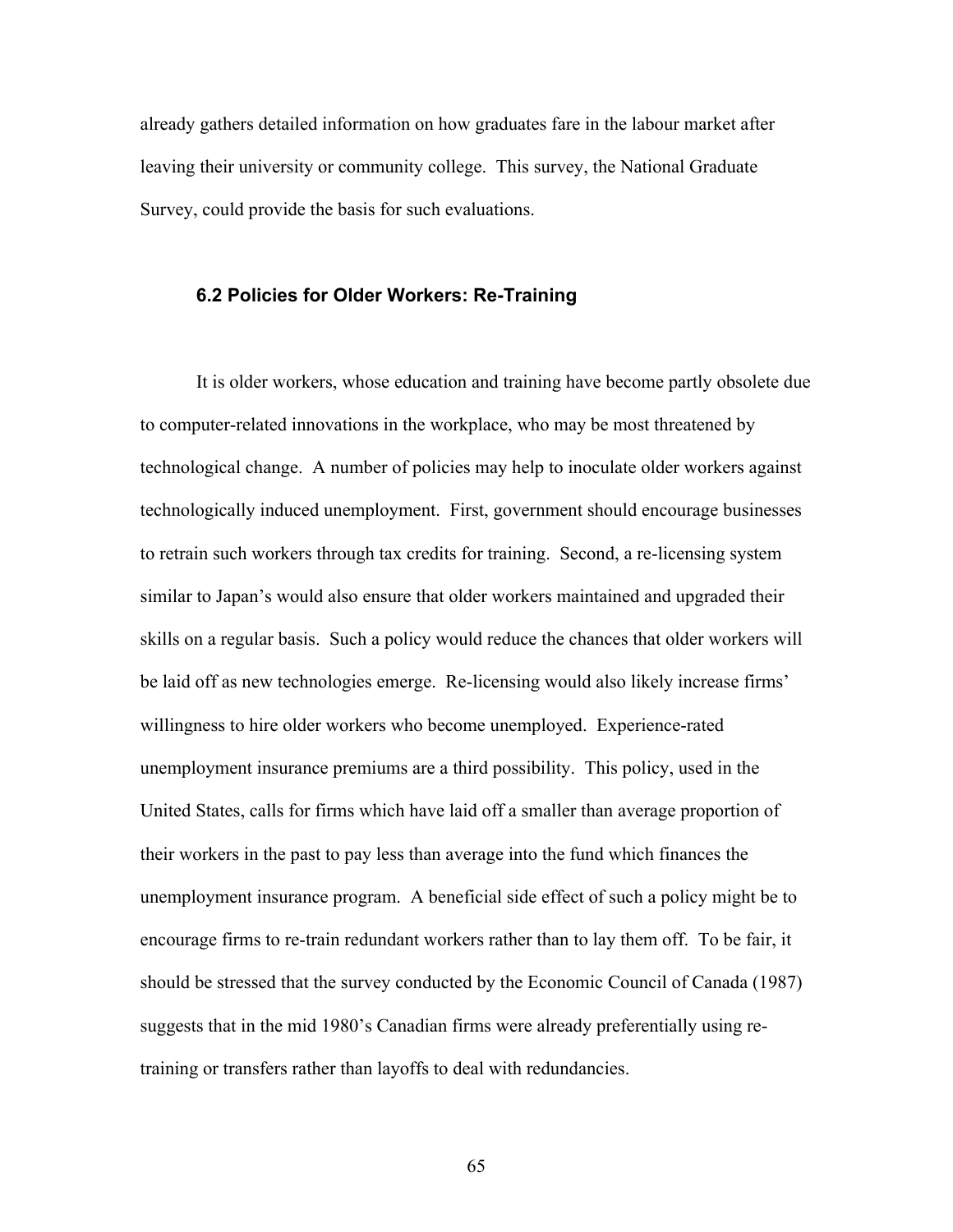What about mid-career workers who are laid off as new technologies are adopted, even if the above policies were implemented? Again, community colleges should play a pivotal role in re-training these workers. Betts and McFarland (1995) document that in the United States enrollment in community colleges burgeons during recessions. They find that enrollment is more sensitive to the adult unemployment rate than to the youth unemployment rate, which implies that older workers may be particularly likely to enroll in community colleges during times of recession. Indeed, the National Assessment of Vocational Education (1989) reported that in the United States in 1986 39% of students enrolled in public vocational institutions were age 30 or older, and 34% of students in all two-year public institutions were 30 or older. These figures compare to just 14% of students in four-year institutions. One reason why older workers may be particularly attracted to community colleges is the duration of the typical certificate program. Given that older workers have a shorter time horizon before retirement, they will be more likely to enroll in re-training if the program lasts a short period. Community colleges can -- and already do -- also help to prevent layoffs in the first place by providing refresher courses for mid-career workers.

An exhaustive review of evidence on training programs for displaced workers in several developed countries by Leigh (1990) has found that classroom training and subsidized on-the-job training for displaced workers have not in general led to significantly higher earnings or probabilities of employment. One policy which Leigh does identify in many American demonstration projects as having a statistically significant and positive effect is job search assistance. Job search assistance typically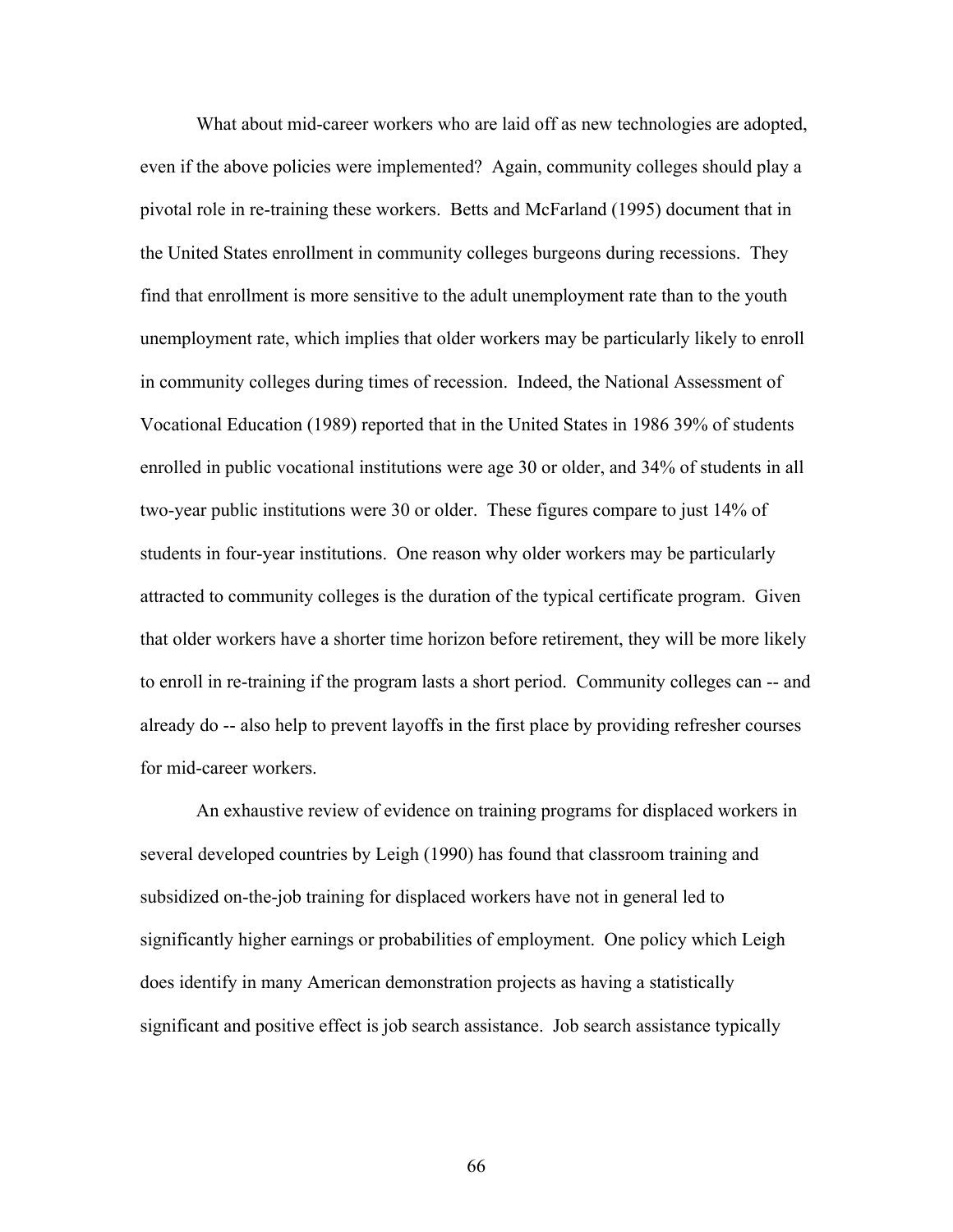refers to short-term classes in job-hunting techniques, practice at interviewing, and in some cases, job referral services.

Leigh (1990) includes in his analysis a review of several studies of the effectiveness of Canadian government programs to aid displaced workers. These studies, conducted in the 1980's, come to similar conclusions to those found in American studies: classroom training and on-the-job training offered as part of Canada's National Institutional Training Program did not significantly increase earnings of workers after they had participated in the program. However, in some cases small sample size might be to blame for the lack of statistical significance. One of the most interesting findings reported by Leigh (1990) is that small firms in Canada are much more likely to participate in government programs to retrain displaced workers.

One reform which might make government training programs for displaced workers more effective would be to move away from short-term classroom training or on-the-job training programs. Instead, government could subsidize unemployed workers who enroll in community colleges or similar institutes which provide longer, more thorough training, and which confer upon the worker a well recognized certificate or degree at the end of the program.

### **6.3 Human Resource Policy from the Point of View of Business: Policies to Enhance Productivity Growth in the Private Sector**

Evidence suggests that training of workers is essential in the global marketplace. As documented in Section 3.3, new technologies appear to have increased the importance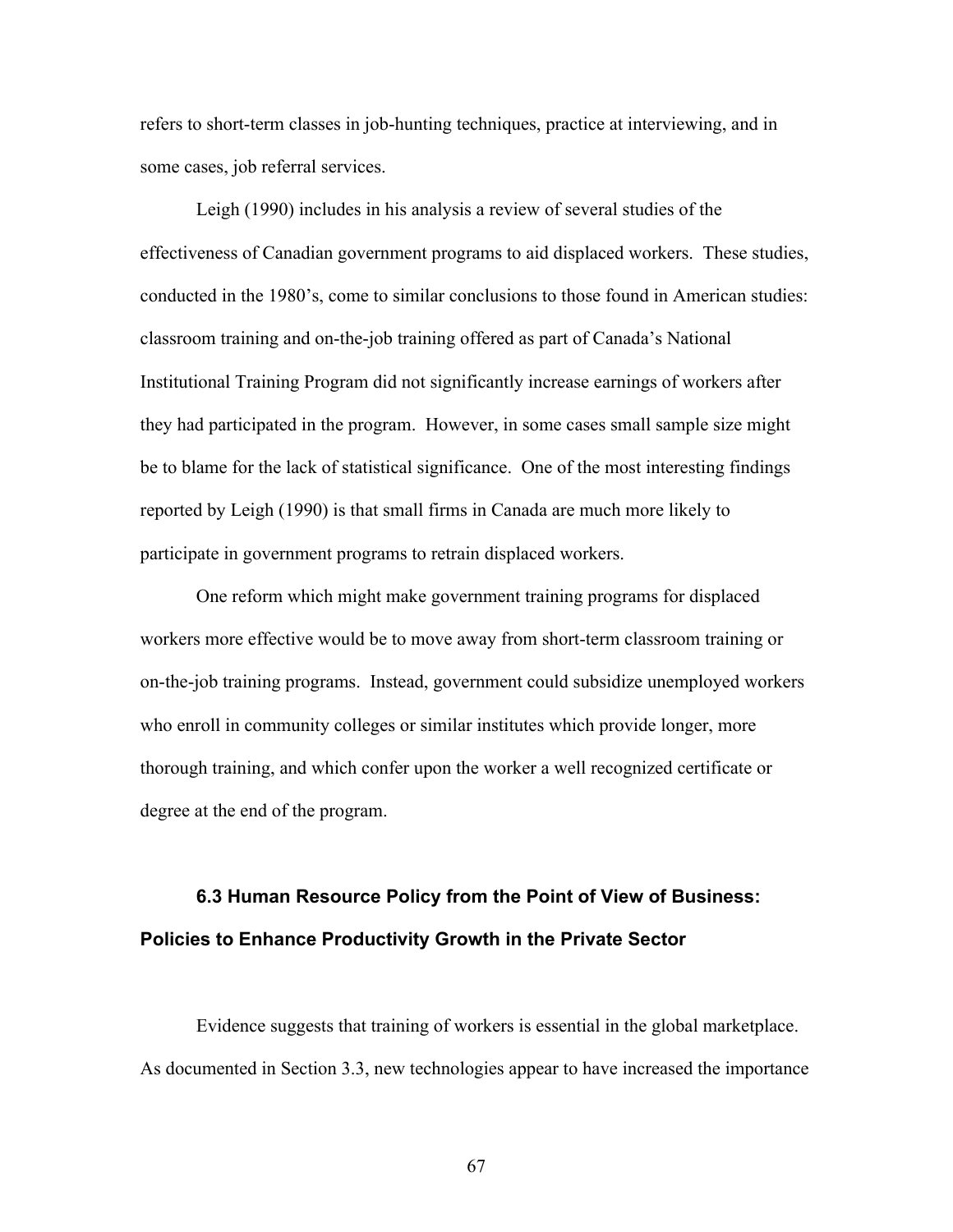of training. There are some actions that firms can take on their own to make their labour force more productive. Section 4.3 reviewed theoretical evidence suggesting that the way in which firms organize their workforce can significantly impact the firm's rate of productivity growth. In particular, team production in which each worker receives training in multiple tasks has been shown both in theory and practice to have tangible benefits. Workers become more flexible and more knowledgeable of how the firm functions. They are also likely to be more willing and able to suggest productivity enhancements, because they know that even if their suggestion makes one of their 'jobs' redundant they have already been trained to work in other jobs within the team. American evidence also suggests that a package of worker incentives such as profit sharing can increase productivity growth substantially.

## **6.4 The Case for Cooperation among Community Colleges, Universities, Business and Government**

The evidence marshaled above makes clear that new technologies have tended to increase skill requirements, and that a lack of sufficiently trained and educated workers is frequently cited in surveys of firms as a predominant barrier to innovation. But from a public policy perspective, who should pay for training: firms, workers or government? If training provides 'general skills', that is, skills that are widely applicable in many firms, then it does not make sense for firms to bear the costs of such training. Becker (1964) demonstrates that unless a firm pays a worker his or her true 'marginal product' during training, it risks losing the worker later. Suppose that a firm subsidizes the worker during

68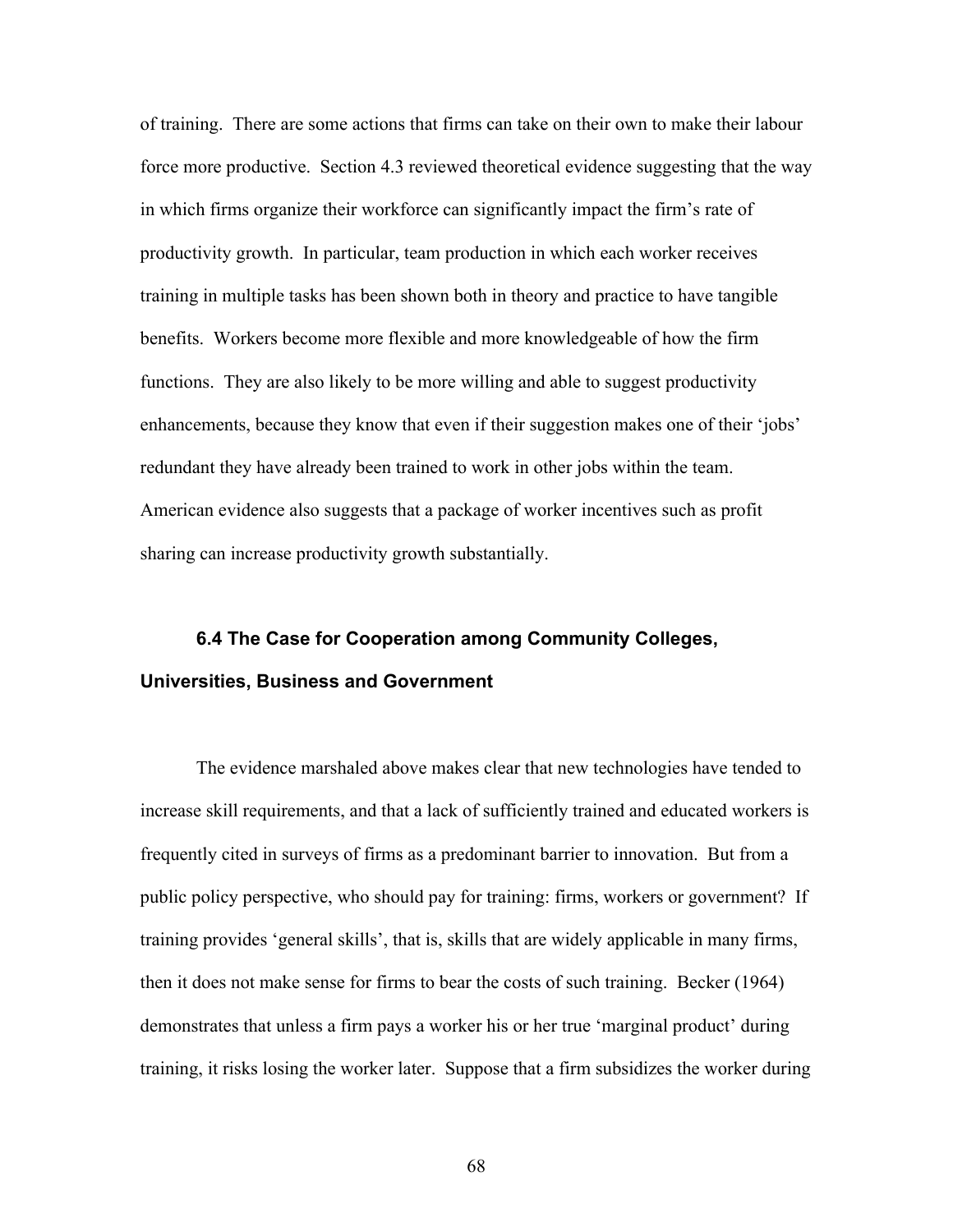training in the hope of recouping training costs by paying the worker less than he or she is worth after the training. Such a policy is naive if other firms find the training equally useful, for the other firms can poach the worker from the firm which has provided the training by paying a higher wage.  $25$ 

But if firms should not in general subsidize training, can the worker always bear the cost? Two important problems suggest that a market failure can result, in which workers acquire too little training. The first problem is liquidity constraints: if a worker is short of money, taking time out of the labour force to go to university or a community college may prove infeasible, regardless of the wage gains which are likely to result after finishing the program. The second problem has to do with incomplete information among workers, combined with risk aversion. If workers cannot be sure that a job awaits at the end of a long training program, the program's attractiveness will diminish greatly.

For these reasons, perhaps the biggest improvements in worker training and firms' productivity will result from a *cooperative* effort between business, higher education and government. Government can reduce the first problem, of liquidity constraints, by continuing to subsidize vocational education. Government tax credits for training provided by firms, or for training courses purchased by workers, are one example of how such a policy could be carried out. Other countries have recognized that a key government role is to subsidize training due to both liquidity constraints among workers and the unwillingness of firms to pay for general training of workers. Japan represents a good example of a country where government plays a predominant role in training. Dore

 $^{25}$  Becker argues that if training provides skills which are useful only at the given firm, then sharing of the costs between worker and firm makes sense. Realistically, almost any training program will provide at least some general skills, which creates the above dilemma: a firm which subsidizes training is likely to lose its workers after they have finished their training.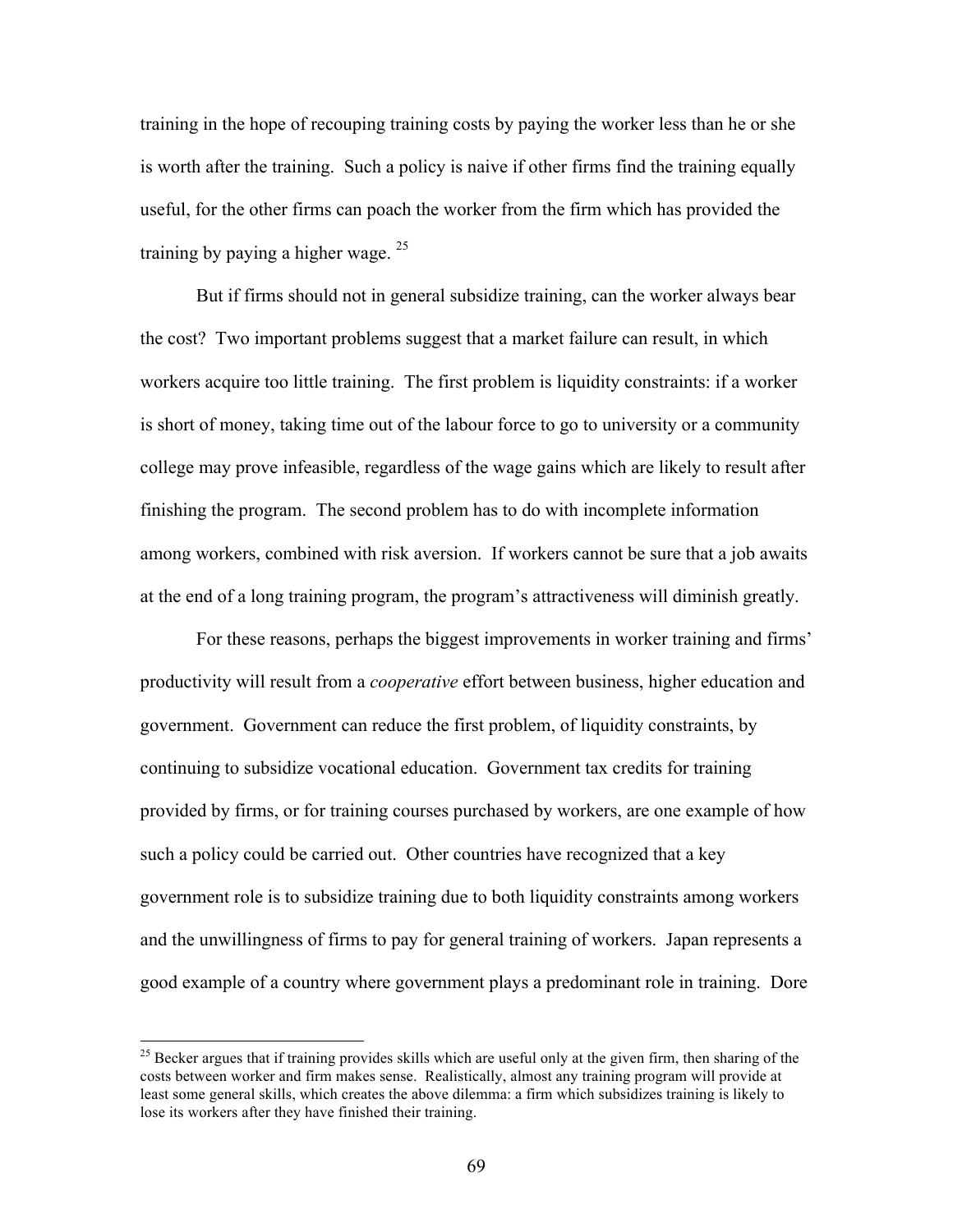and Sako (1989, page 143) estimate that in Japan during the period 1984-1986, government paid for approximately three times as much training as did firms.

Firms can reduce the second problem above, of informational asymmetries, by providing constant feedback to educators about the changing skill requirements on their shop floors.<sup>26</sup> The expansion of internship programs, in which students divide their time between formal study in a community college or university and placements with local firms, can further reduce the risk that the student's training will be out of touch with the needs of the labour market. Universities such as Waterloo already have a sterling reputation for such programs. There are additional advantages to the sharing of training between postsecondary institutions and firms. The colleges, by providing the facilities for training, save the firms substantial fixed costs. At the same time, the participation of community colleges or universities in the joint provision of training can reduce the risk to government that tax credits directed to firms for training might generate huge subsidies for activities that in fact had nothing to do with training.<sup>27</sup>

The idea of cooperation between the private sector and government in order to smooth young workers' transitions into well paying and stable jobs has taken hold in the United States, where Congress passed the School to Work Opportunities Act in 1994. Informal apprenticeships, or "work-based learning", often beginning in Grade 12, are being designed to introduce students to the working world. Cooperation from the private sector is the linchpin of the entire program. However, a preliminary analysis by the U.S.

 $^{26}$  A study of American postsecondary vocational education confirms that the best postsecondary programs, as judged by employers, were more likely to have maintained direct links with local employers and professionals. See Depietro et al. (1989).

 $27$  More broadly, a common complaint in the literature which evaluates government-sponsored training programs is that what appears to be a training subsidy given directly to a firm may in fact be a wage subsidy, in that the firm would have provided the training with or without government assistance. See for instance Chapter 6 of Mangum and Walsh (1980) for a summary of such findings in American research.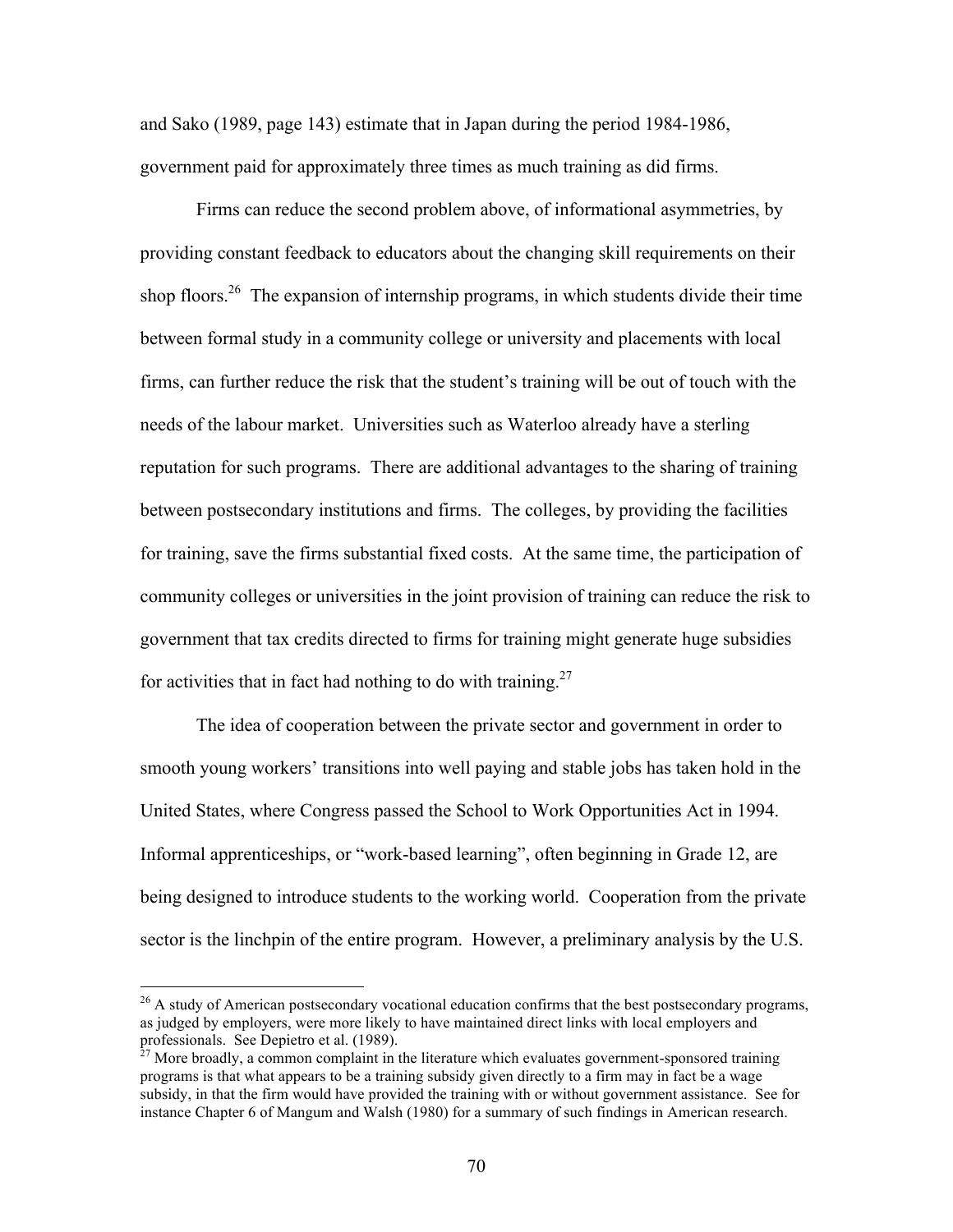Office of Technology Assessment (1995) reported that one of the biggest hurdles to the program has been the slow rate at which local employers have signed up. The report indicates that subsidies for training youth apprentices might increase employer participation. A second complaint made by many firms in a survey performed by the Office of Technology Assessment was inadequate academic preparation among the students.<sup>28</sup> This finding suggests that increasing educational standards must go hand in hand with any attempt to implement informal or formal apprenticeships for young workers.

Canada has already achieved much in the way of cooperative programs between government, postsecondary institutions and business. The idea behind programs such as the National Training Program and the Canadian Jobs Strategy, both initiated in the 1980's, was to combine government subsidization for training, largely at community colleges, with significant input and guidance from business, labour and the broader community.

Past research has indicated that subsidies to Canadian firms have succeeded in increasing the extent of training. Simpson (1984) analyzes the effects of government assistance for training in Canada in 1979. He finds that firms that received government assistance were significantly more likely to train workers. However, he found that the probability that a firm would use government assistance to train workers increased significantly with the firm's size. It is not clear whether this size effect indicates unwillingness of smaller firms to train their workers, or whether it indicates that smaller Canadian firms failed to use government training assistance for other reasons, such as a lack of information about the government program. The differential uptake rate may

<sup>&</sup>lt;sup>28</sup> See U.S. Office of Technology Assessment (1995) for details on the School to Work Opportunities Act.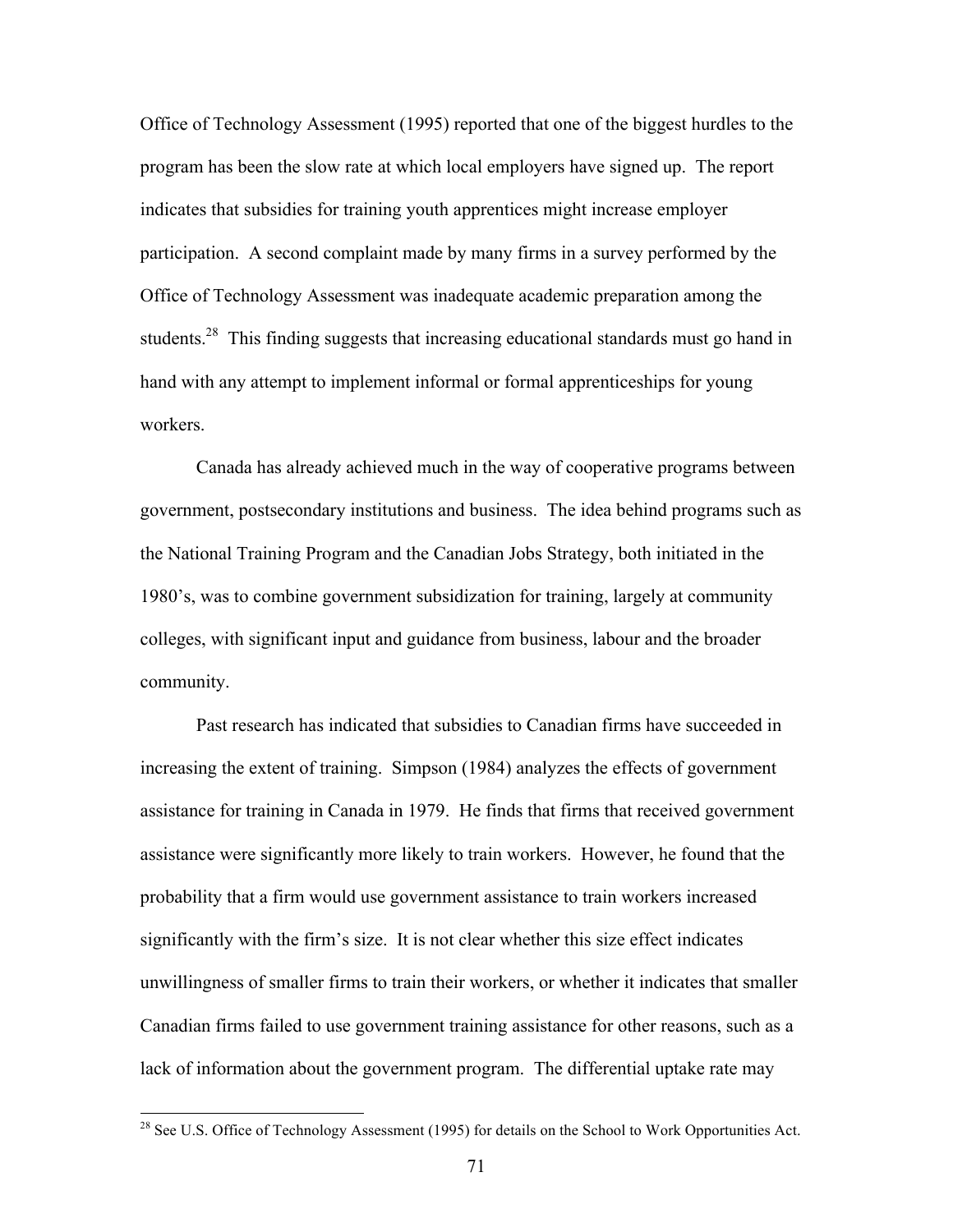reflect liquidity constraints or lack of information on the part of smaller firms, rather than a lack of willingness by small firms to train. Leigh (1990) reports the results of a survey of Canadian firms which found that smaller firms which accepted government training subsidies were much more likely to report that they would not have been able to provide the training without government support than were larger firms.

Government subsidies for training are not the only fertile ground for cooperation between government and business. Business should play a major role in developing national standards for certificate and degree programs in technical fields, and should regularly be invited to participate in revisions to those standards.

Finally, in recognition of the constant evolution of skill requirements, both universities and community colleges should institute or expand a series of mid-career 'refresher' courses for workers who have previously received degrees or certificates. Postsecondary institutions could also become involved in the re-licensing of workers in certain occupations, as was recommended above. For such courses to be useful, industry should be involved in drafting an updated syllabus for these refresher courses in each field on a regular basis.

## **7. Conclusion**

The notion of a technological revolution which has led to mass unemployment and plummeting wages is inconsistent with recent experience. A better characterization of the impact of computer- and electronics-based innovations over the last twenty years is that they have caused a continual evolution in the types of jobs, and a corresponding rise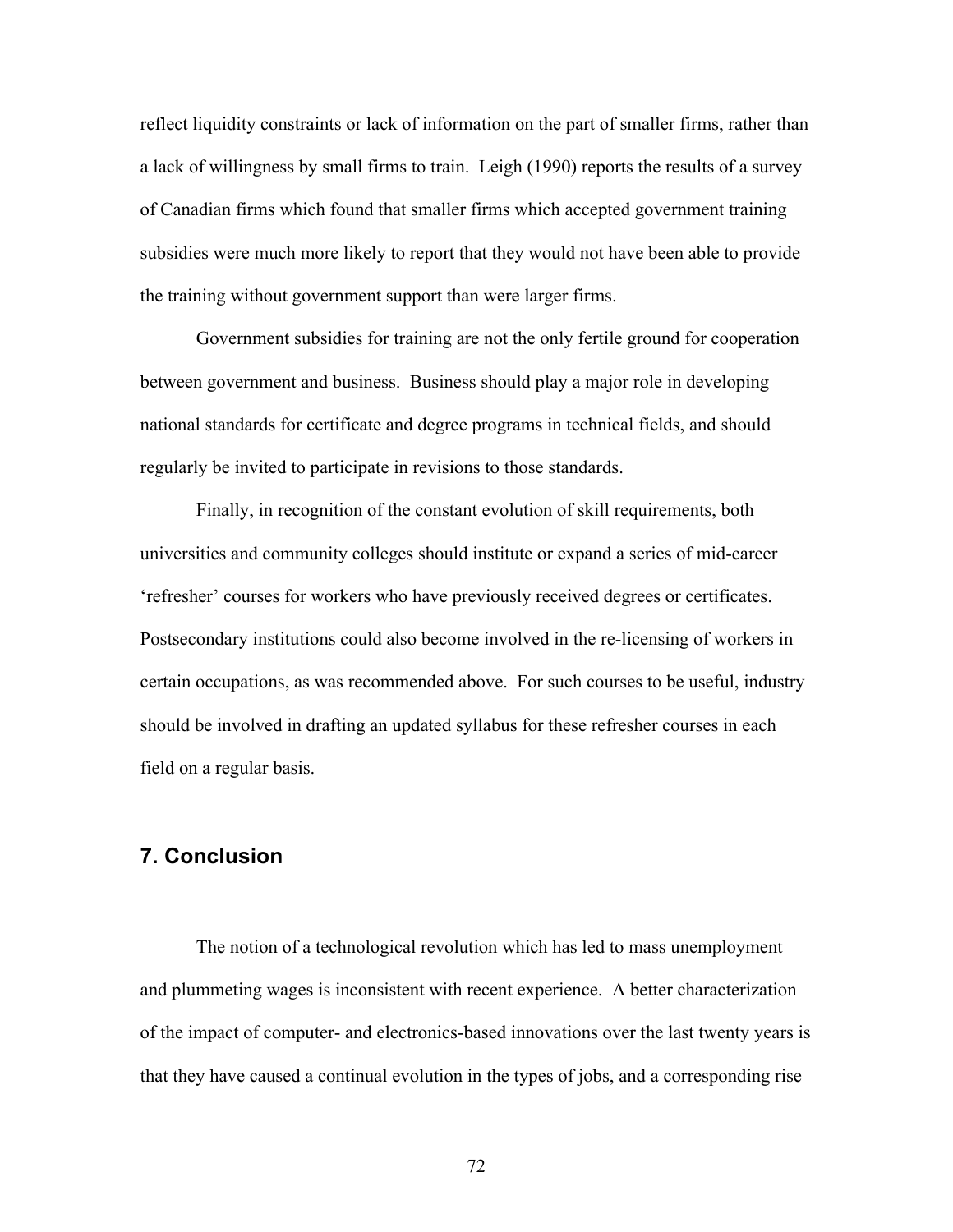in the skill requirements within given types of jobs. These changes have been gradual, suggesting that in cases where certain workers become redundant, normal attrition rather than layoffs can cope with firms' changing needs. Plants which implement new technologies do not seem to reduce employment by large amounts, perhaps because they gain market share thanks to the ensuing gain in productivity. Indeed, it may be that job losses from innovation result mainly at the firms which *fail* to adopt new technologies.

Just as a new technology can affect the labour market, the labour market might influence the overall rate of productivity growth. Canadian firms report that a shortage of skilled workers is a predominant barrier to the implementation of new technologies. This evidence is relevant, because it may help explain why Canadian firms have adopted new technologies slightly more slowly than firms in other developed countries. On a related note, an American study has established that the way in which firms train workers, and provide incentives to workers, can influence the firm's level of productivity. It follows that improved training along with improved incentives such as profit sharing, could actually increase the rate of technical change in Canadian industry.

Government has a key role to play in this process to ensure that the ongoing stream of technological changes within firms each year does not create layoffs, but rather induces retraining, skill upgrading, and, hopefully, higher wages for a continually more productive labour force. An emphasis on education and training, both in the public sector for young people who have yet to enter the labour force, and within firms, community colleges, and universities for those already engaged in careers, is the key to ensuring that the labour force stays current with technology. A key to success in this endeavour is cooperation between postsecondary institutions, as purveyors of training and education,

73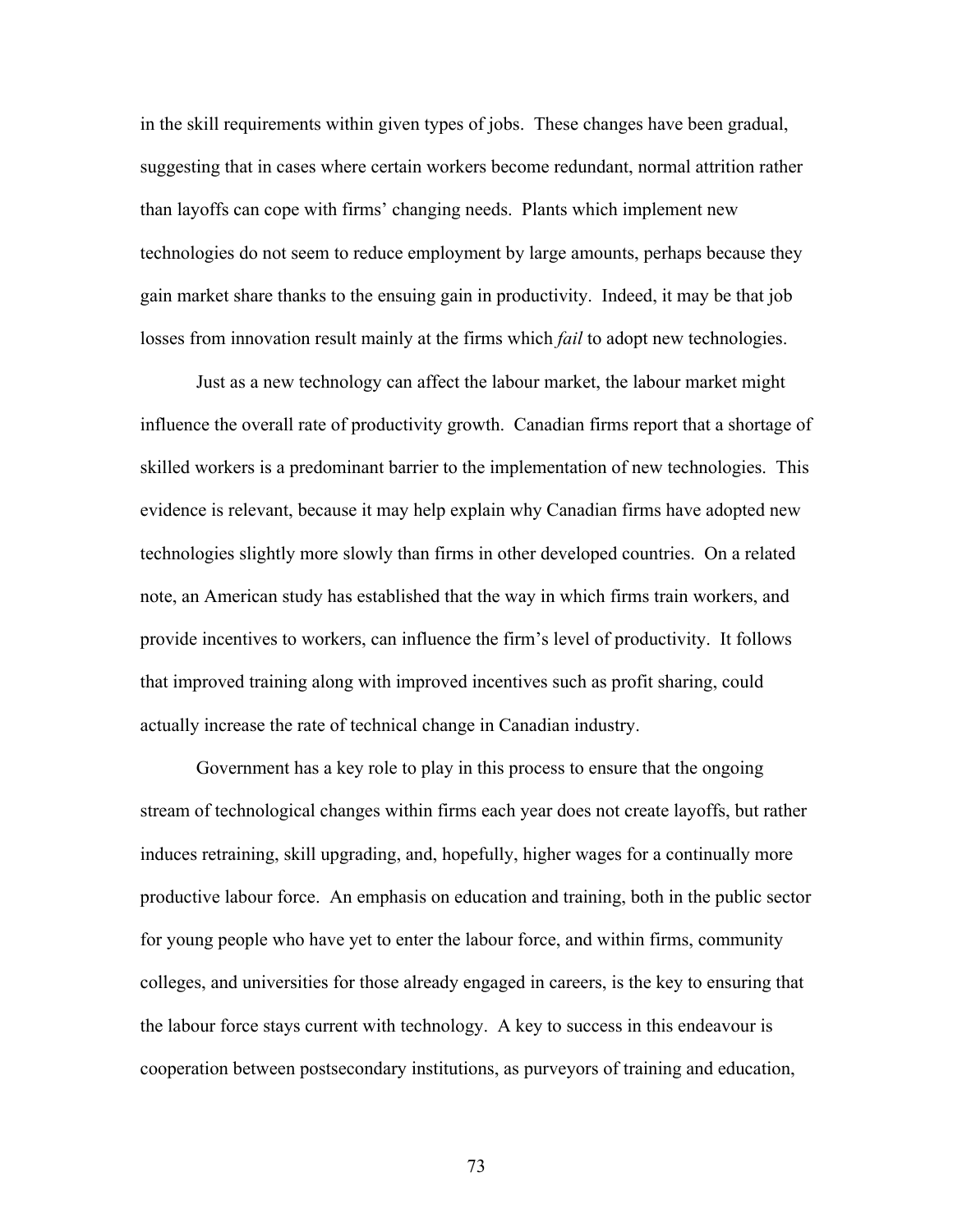provincial and federal government, as subsidizers of education and the setters of standards in certificate in degree programs, and business, which plays a crucial role in guiding the country's training efforts toward the areas of greatest need.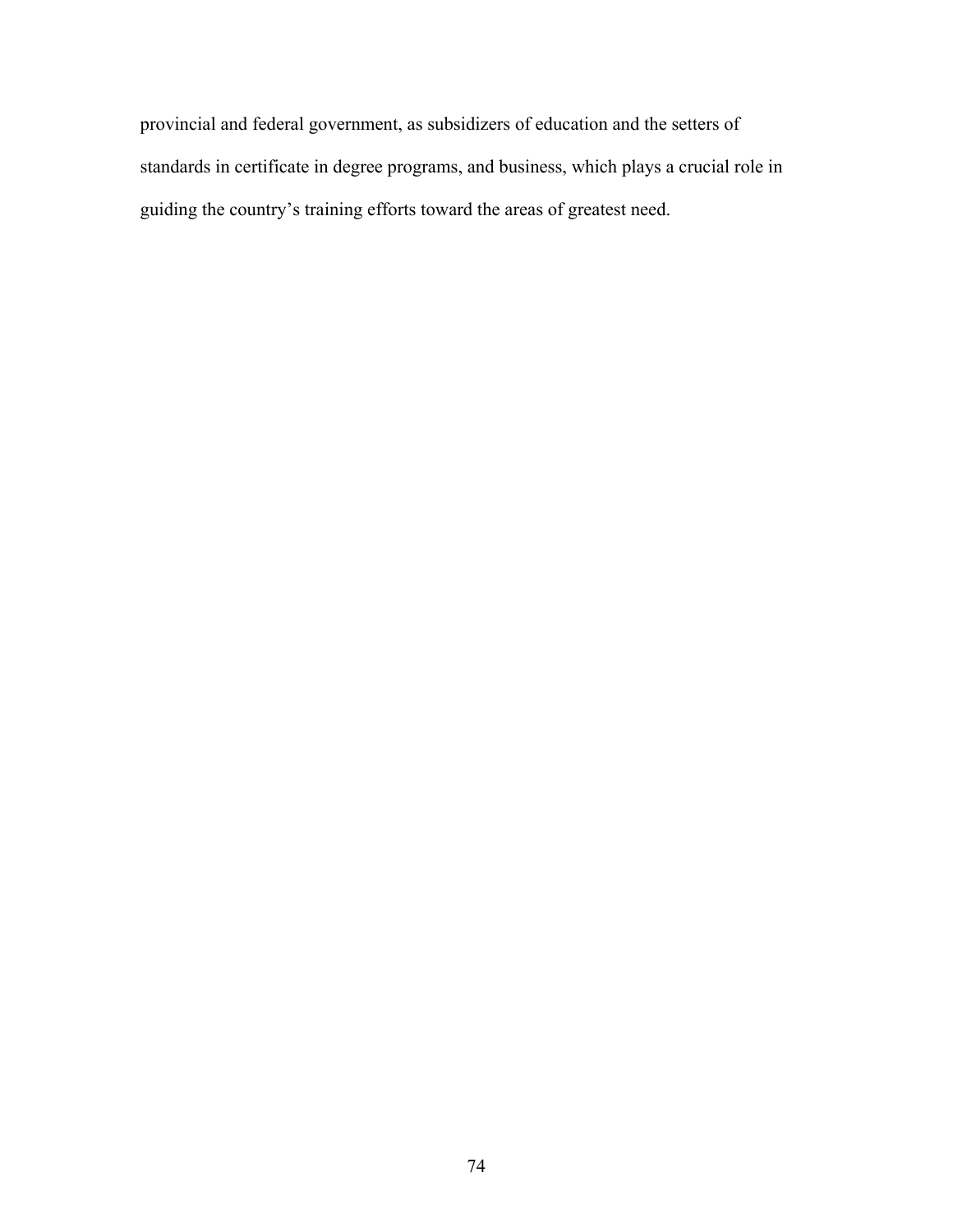## **References**

Arrow, Kenneth. "The Economic Implications of Learning by Doing." *Review of Economics and Statistics* 29 (1962): 155-73.

Baldwin, John, Brent Diverty, and David Sabourin. "Technology Use and Industrial Transformation: Empirical Perspectives." In *Technology, Information and Public Policy*, edited by T. Courchene. Kingston, Ontario: John Deutsch Institute for the Study of Economic Policy, Queen's University, 1996.

Baldwin, John R., and Mohammed Rafiquzzaman. The Effect of Technology and Trade on Wage Differentials Between Nonproduction and Production Workers in Canadian Manufacturing. Manuscript, Micro-Economics Analysis Division, Statistics Canada, 1996.

Bartel, Ann P., and Frank R. Lichtenberg. "The Comparative Advantage of Educated Workers in Implementing New Technology." *Review of Economics and Statistics* 69 (1987): 1-11.

Bartel, Ann P., and Nachum Sicherman. "Technological Change and Retirement Decisions of Older Workers." *Journal of Labor Economics* 11 (1993): 162-83.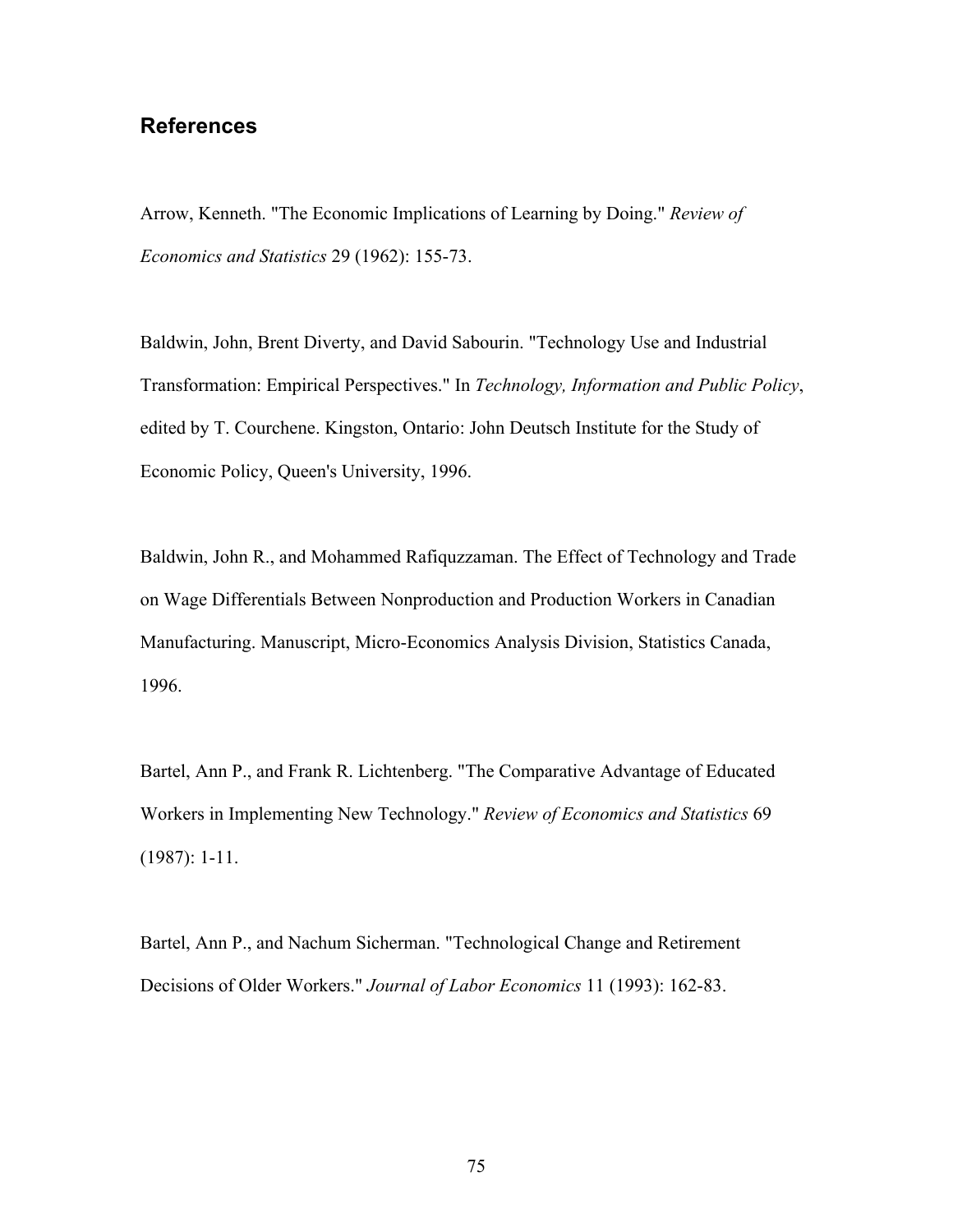Beach, Charles M., and George A. Slotsve. *Are We Becoming Two Societies? Income Polarization and the Myth of the Declining Middle Class in Canada.* The Social Policy Challenge, 12. Toronto, Ontario: C.D. Howe Institute, 1996.

Becker, Gary S. *Human Capital: A Theoretical and Empirical Analysis, with Special Reference to Education.* General series, 80. New York: National Bureau of Economic Research, 1964. Distributed by Columbia University Press.

Bemmels, Brian, and Yonatan Reshef. "Manufacturing Employees and Technological Change." *Journal of Labour Research* 12 (1991): 231-46.

Berman, Eli, John Bound, and Zvi Griliches. "Changes in the Demand for Skilled Labor within U.S. Manufacturing: Evidence from the Annual Survey of Manufactures." *Quarterly Journal of Economics* 109 (1994): 367-97.

Berman, Eli, Stephen Machin, and John Bound. Implications of Skill Biased Technological Change: International Evidence. Manuscript, Department of Economics, Boston University, 1994.

Betcherman, Gordon. "Does Technological Change Affect Union Wage Bargaining Power?" *British Journal of Industrial Relations* 29 (1991): 447-62.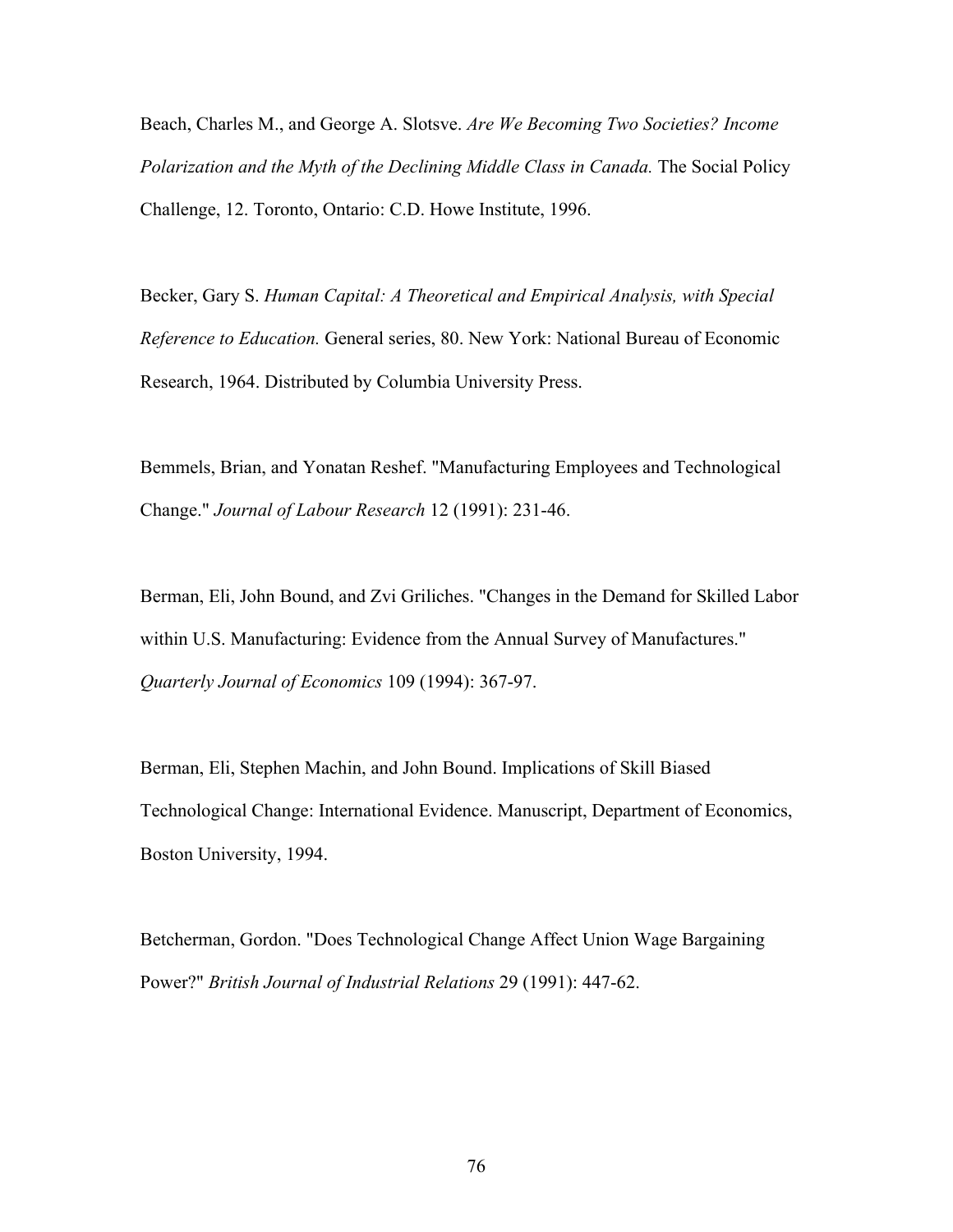Betcherman, Gordon, and Kathryn McMullen. *Working with Technology: A Survey of Automation in Canada.* Ottawa, Ontario: Economic Council of Canada, 1986.

Betts, Julian R. "Technological Change and the Labour Market: Explorations in the Theory of Human Capital." Ph.D. Dissertation, Kingston, Ontario: Queen's University, 1990.

---. "Technological Change, Sectoral Shifts, and the Distribution of Earnings: A Human Capital Model." *Economica* 61 (1994): 475-92.

---. "Which Types of Public School Spending are Most Effective? New Evidence on the School Quality Debate." (1995). Discussion Paper 95-03, Dept. of Economics, University of California, San Diego.

---. "Do Grading Standards Affect the Incentive to Learn?" (1996). Manuscript, University of California, San Diego, Department of Economics.

---. "The Skill Bias of Technological Change in Canadian Manufacturing Industries." *Review of Economics and Statistics* (forthcoming).

Betts, Julian, and Thomas H. McCurdy. "Sources of Employment Growth by Occupation and Industry in Canada." *Relations Industrielles* 48 (1993): 285-304.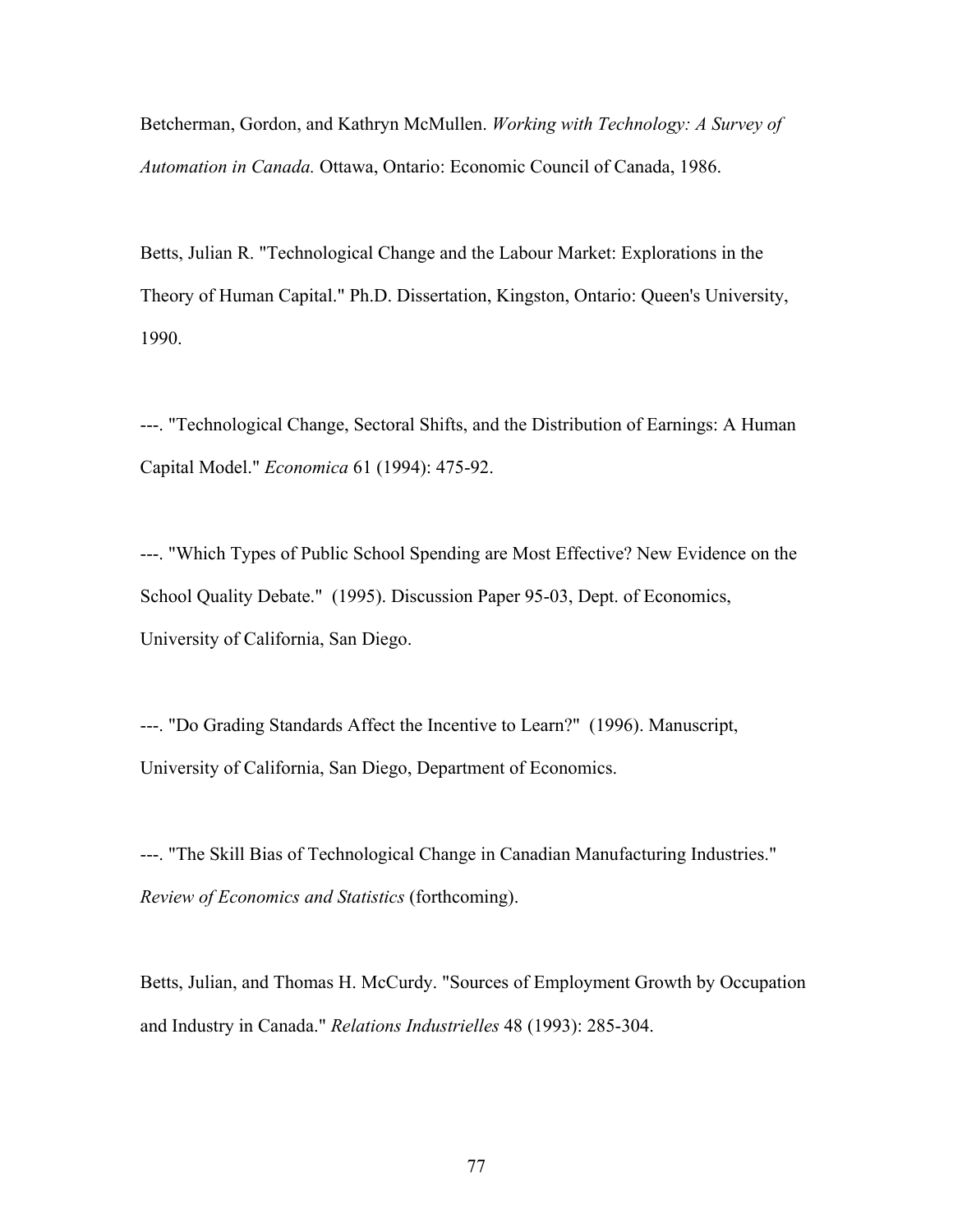Betts, Julian R., and Laurel L. McFarland. "Safe Port in a Storm: The Impact of Labor Market Conditions on Community College Enrollments." *Journal of Human Resources* 30 (1995): 741-65.

Binkin, Martin. "Technology and Skills: Lessons from the Military." In *The Impact of Technological Change on Employment and Economic Growth*, edited by Richard M. Cyert and David C. Mowery. Cambridge: Ballinger Publishing Co., 1988.

Bishop, John H. The Impact of Curriculum-Based Examinations on Learning in Canadian Secondary Schools. Manuscript, School of Industrial and Labor Relations, Cornell University, 1994.

Blackburn, M. L., D. E. Bloom, and R. B. Freeman. "The Declining Economic Position of Less Skilled American Males." In *A Future of Lousy Jobs? The Changing Structure of U.S. Wages*, edited by G. Burtless, 31-67. Washington, D.C.: The Brookings Institution, 1990.

Boesel, David, and Laurel McFarland. *National Assessment of Vocational Education, Final Report to Congress: Summary and Recommendations.* Vol. 1. Washington, D.C.: Office of Research, Office of Educational Research and Improvement, United Stated Department of Education, 1994.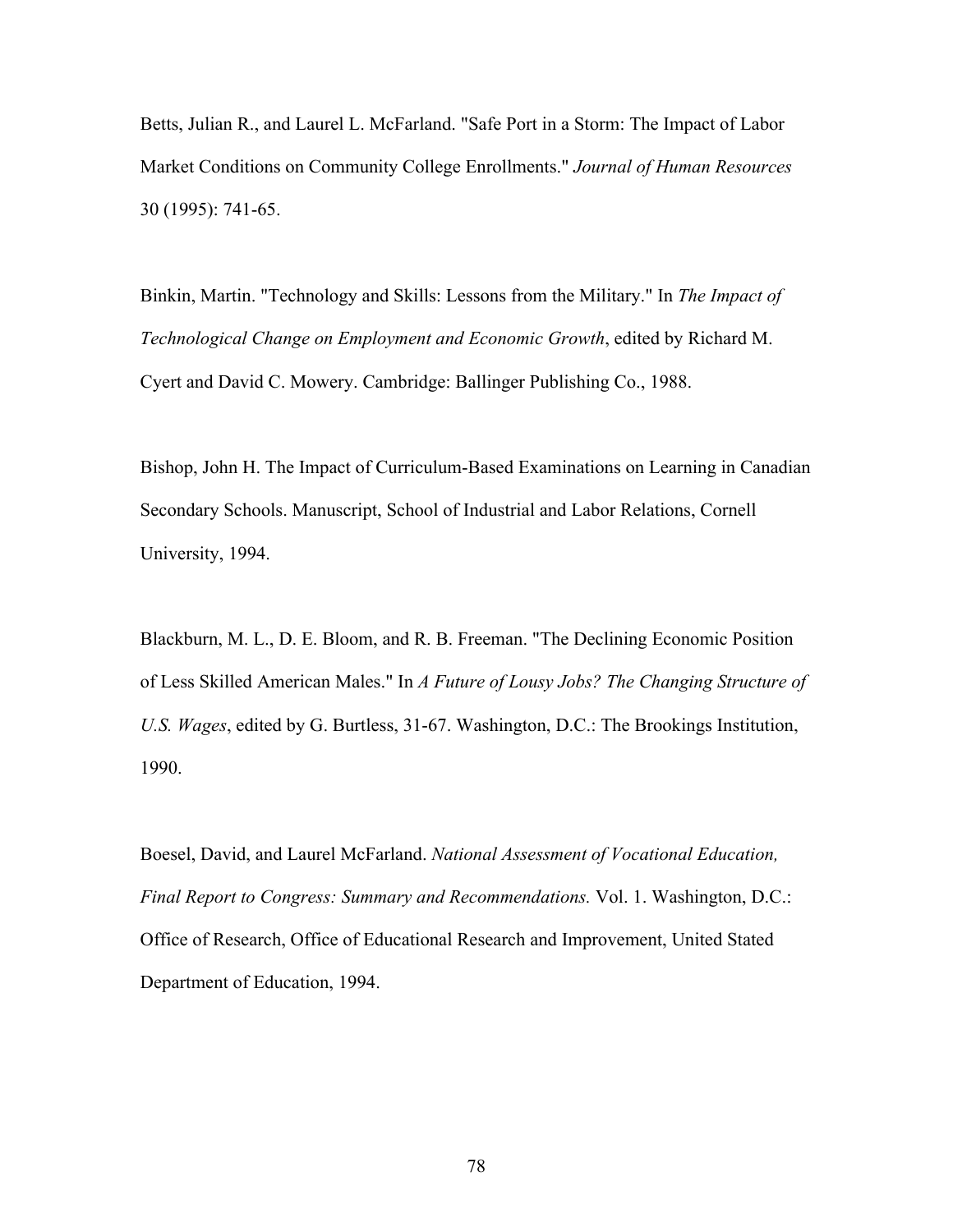Bolton, Natalie J., and Richard P. Chaykowski. The Impact of Technological Change on Work Organization and Wages: A Case Study in the Canadian Telecommunications Industry. Discussion Paper # 90-7, Industrial Relations Centre, Queen's University, 1990.

Borjas, George J., and Valerie A. Ramey. "Time Series Evidence on the Sources of Trends in Wage Inequality." *American Economic Review* 84 (1994): 10-16.

Braverman, Harry. *Labor and Monopoly Capital: The Degradation of Work in the Twentieth Century.* New York: Monthly Review Press, 1974.

Brynjolfsson, Eric, and Lorin M. Hitt. Computers and Productivity Growth: Firm-Level Evidence. Manuscript, Sloan School of Management, Massachusetts Institute of Technology, 1996.

Carmichael, H. Lorne, and W. Bentley MacLeod. "Multiskilling, Technical Change and the Japanese Firm." *Economic Journal* 103 (1993): 142-60.

Commission of the European Communities. *Guide to the European Community Programmes in the Fields of Education, Training, Youth.* 2nd ed. Luxembourg: Office for Official Publications of the European Communities, 1993.

David, Paul A. "The Dynamo and the Computer: An Historical Perspective on the Modern Productivity Paradox." *American Economic Review* 80 (1990): 355-61.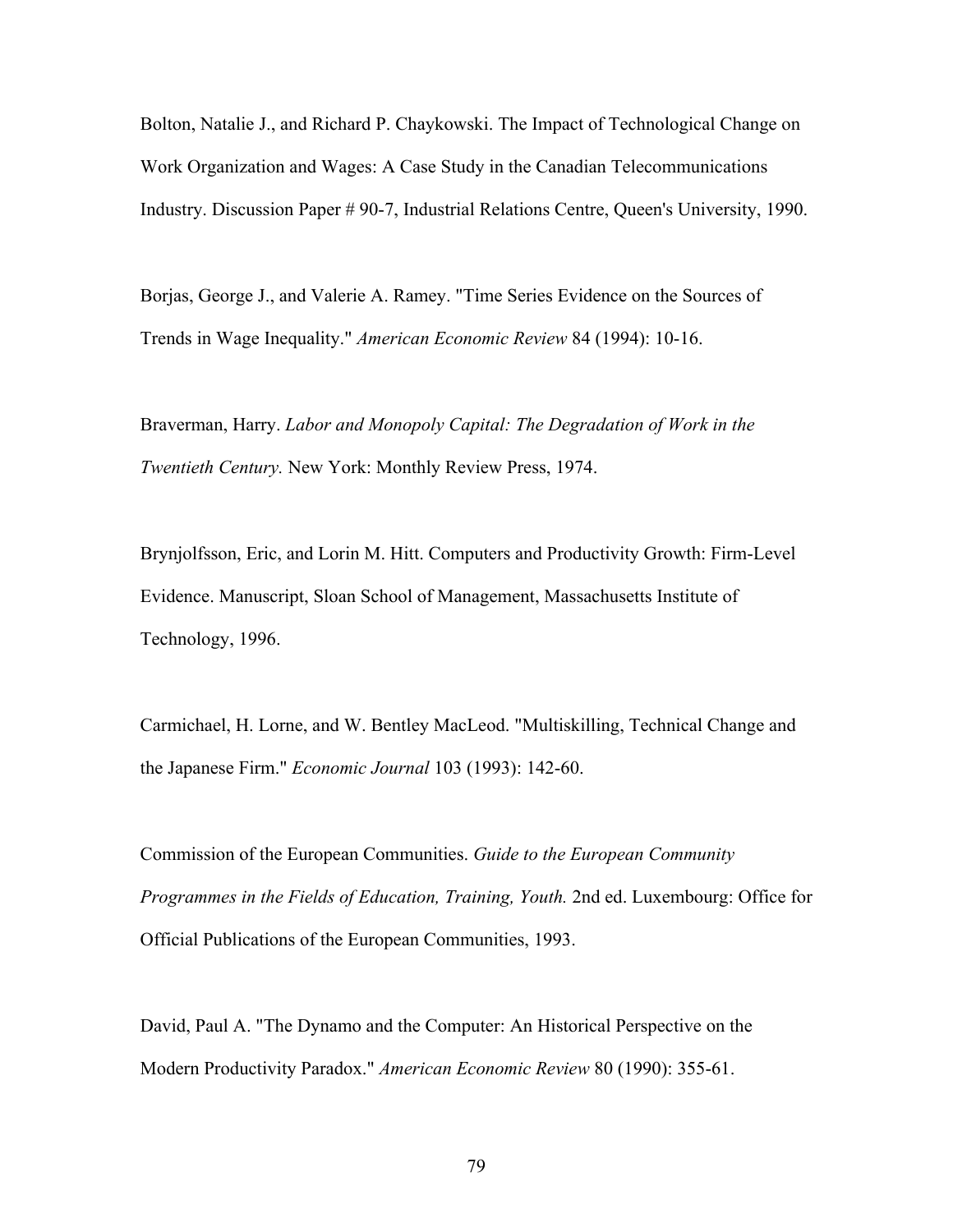Denny, M., J. Bernstein, M. Fuss, S. Nakamura, and L. Waverman. "Productivity in Manufacturing Industries, Canada, Japan and the United States, 1953-1986: Was the 'Productivity Slowdown' Reversed?" *Canadian Journal of Economics* 25 (1992): 584- 603.

Denny, Michael, and Melvyn Fuss. "The Effect of Factor Prices and Technological Change on the Occupational Demand for Labor: Evidence from Canadian Telecommunications." *Journal of Human Resources* 17 (1983): 159-76.

Depietro, Rocco, Lou Tornatzky, James Jacobs, and Michael Woods. *Predictors of High Quality Vocational Education.* Ann Arbor, MI: Industrial Technology Institute, 1989. NAVE Contractor Report.

Doeringer, Peter B., and Michael J. Piore. *Internal Labor Markets and Manpower Analysis.* Lexington, MA: Heath Lexington Books, 1971.

Dore, Ronald P., and Mari Sako. *How the Japanese Learn to Work.* London: Routledge, 1989.

Economic Council of Canada. *Innovation and Jobs in Canada.* Ottawa, Ontario: Supply and Services Canada, 1987.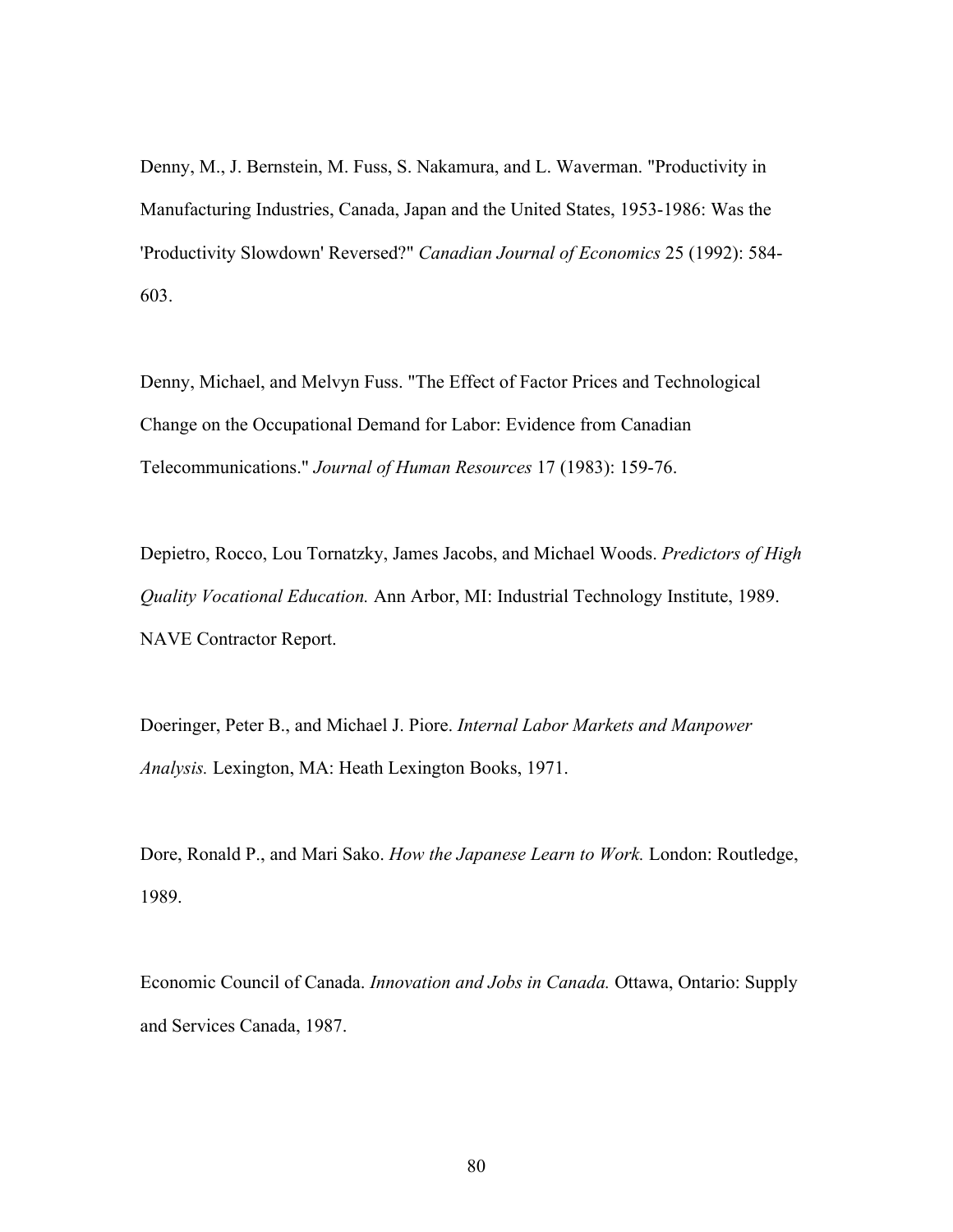Enos, John. *Petroleum, Progress and Profits.* Cambridge, MA: MIT Press, 1962.

Feder, Gershon, Richard E. Just, and David Zilberman. "Adoption of Agricultural Innovations in Developing Countries: A Survey." *Economic Development and Cultural Change* 33 (1985): 255-98.

Freeman, Richard B., and James L. Medoff. *What Do Unions Do?* New York: Basic Books, 1984.

Freeman, Richard B., and Karen Needels. "Skill Differentials in Canada in an Era of Rising Labor Market Inequality." In *Small Differences That Matter: Labor Markets and Income Maintenance in Canada and the United States*, edited by D. Card and R. B. Freeman, 45-67. Chicago: University of Chicago Press, 1993.

Gera, Surendra, and Kurt Mang. Changing Canadian Industrial Structure -- Shifts in Output Growth. Manuscript, Industry Canada, 1995.

Gera, Surendra, and Philippe Masse. Employment Performance in the Knowledge-Based Economy. Manuscript, Industry Canada, 1996.

Gibb-Clark, Margot. "Study Finds Illiteracy Affecting Third of Firms." *The Globe and Mail* (1989): B1, B6.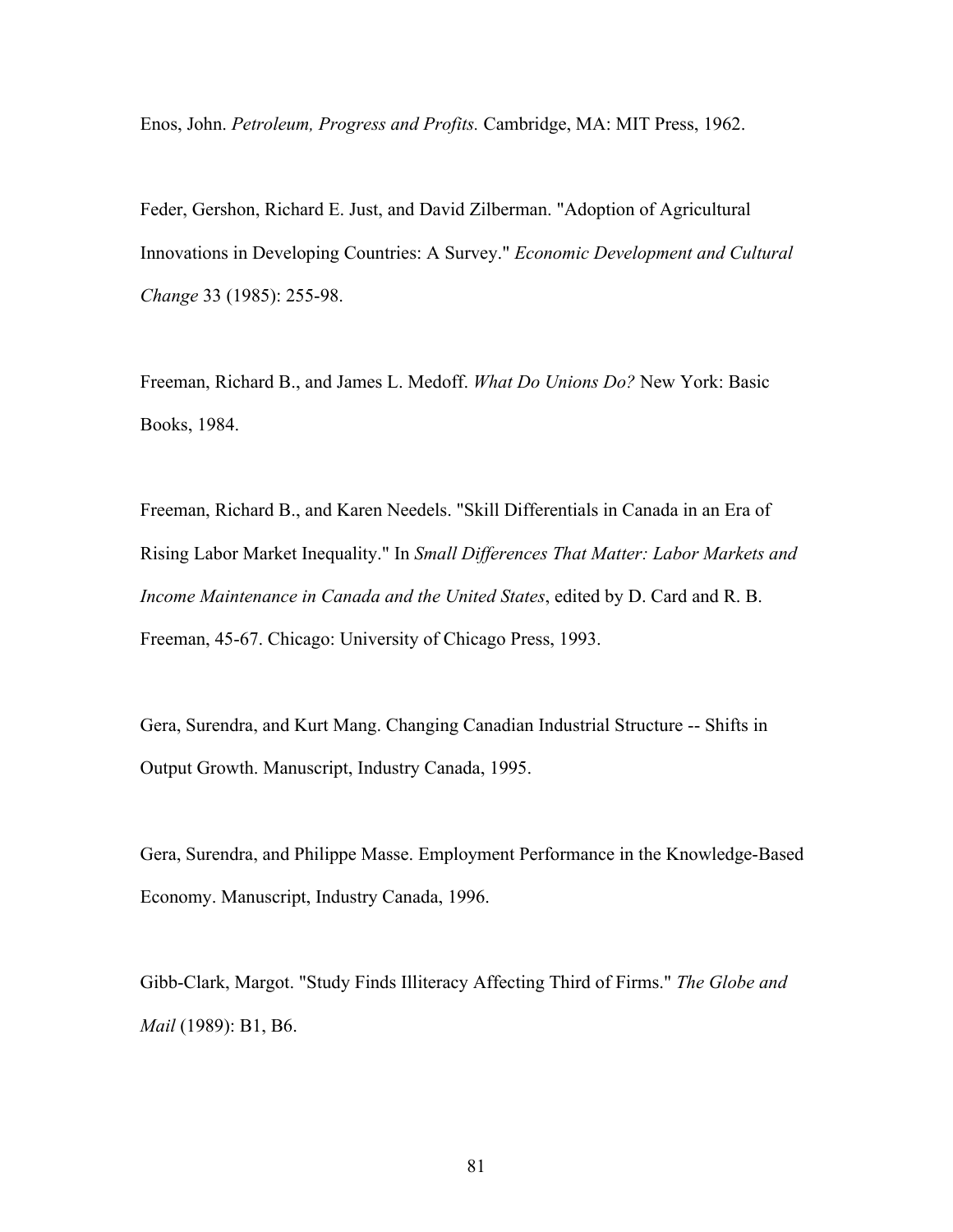Globerman, Steven. "Formal Education and the Adaptability of Workers and Managers to Technological Change." In *Adapting to Change: Labour Market Adjustment in Canada*, edited by W. Craig Riddell, 41-69. The Collected Research Studies, Royal Commission on the Economic Union and Development Prospects for Canada. Vol. 18. Toronto, Ontario: University of Toronto Press, 1986.

Grayson, J. Paul. "Skill, Autonomy, and Technological Change in Canada." *Work and Occupations* 20 (1993): 23-45.

Greenan, Nathalie, and Jacques Mairesse. Computers and Productivity in France: Some Evidence. Manuscript, Institut National de la Statistique et des Etudes Economiques (INSEE), Paris, 1996.

Griliches, Zvi. "Capital-Skill Complementarity." *Review of Economics and Statistics* 51 (1969): 65-68.

Harley, C. K. "On the Persistence of Old Techniques: The Case of North American Wooden Shipbuilding." *Journal of Economic History* 33 (1973): 372-98.

Heertje, Arnold. *Economics and Technical Change.* London: Weidenfeld and Nicholson, 1973.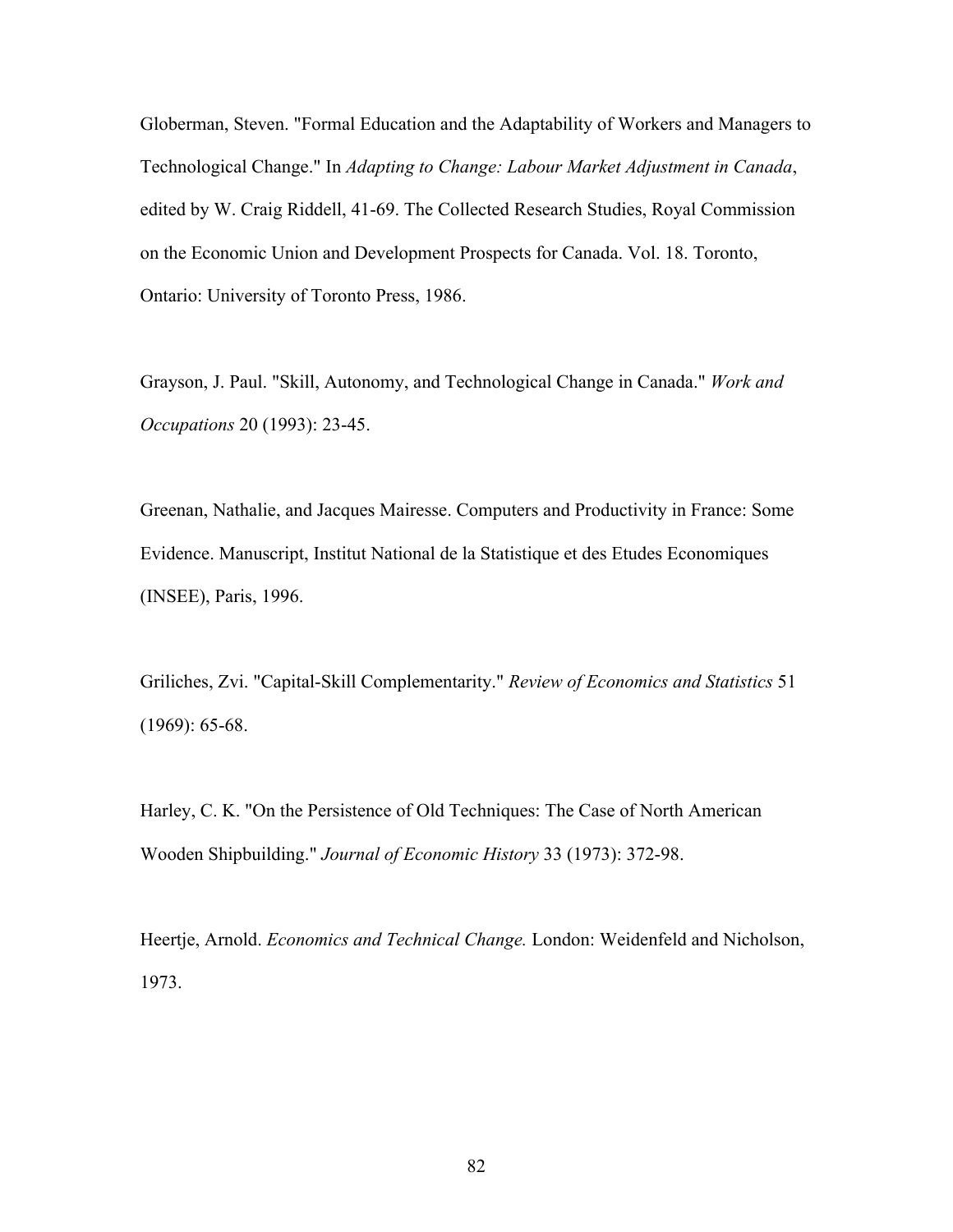Hirsch, Barry T. *Labor Unions and the Economic Performance of Firms.* Kalamazoo, MI: W.E. Upjohn Institute for Employment Research, 1991.

Howell, David R., and Edward N. Wolff. "Trends in the Growth and Distribution of Skills in the United States." *Industrial and Labor Relations Review* 44 (1991): 486-502.

Ichniowski, Casey, Kathryn Shaw, and Giovanna Prennushi. The Effects of Human Resource Management Practices on Productivity. National Bureau of Economic Research Working Paper # 5333, 1995.

Katsoulacos, Y. S. *The Employment Effect of Technical Change: A Theoretical Study of New Technology and the Labour Market.* Brighton, U.K.: Wheatsheaf Press, 1986.

Katz, Lawrence F., and Kevin M. Murphy. "Changes in Relative Wages, 1963-87 - Supply and Demand Factors." *Quarterly Journal of Economics* 107 (1992): 35-78.

Keefe, Jeffrey H. "Do Unions Influence the Diffusion of Technology?" *Industrial and Labor Relations Review* 44 (1991): 261-74.

Kinzer, Stephen. "Germans' Apprentice System is Seen as Key to Long Boom." *New York Times* (1993): 1,5.

Landry, Richard. "Where's the PC Payoff?" *PC World* (1989): 19-20.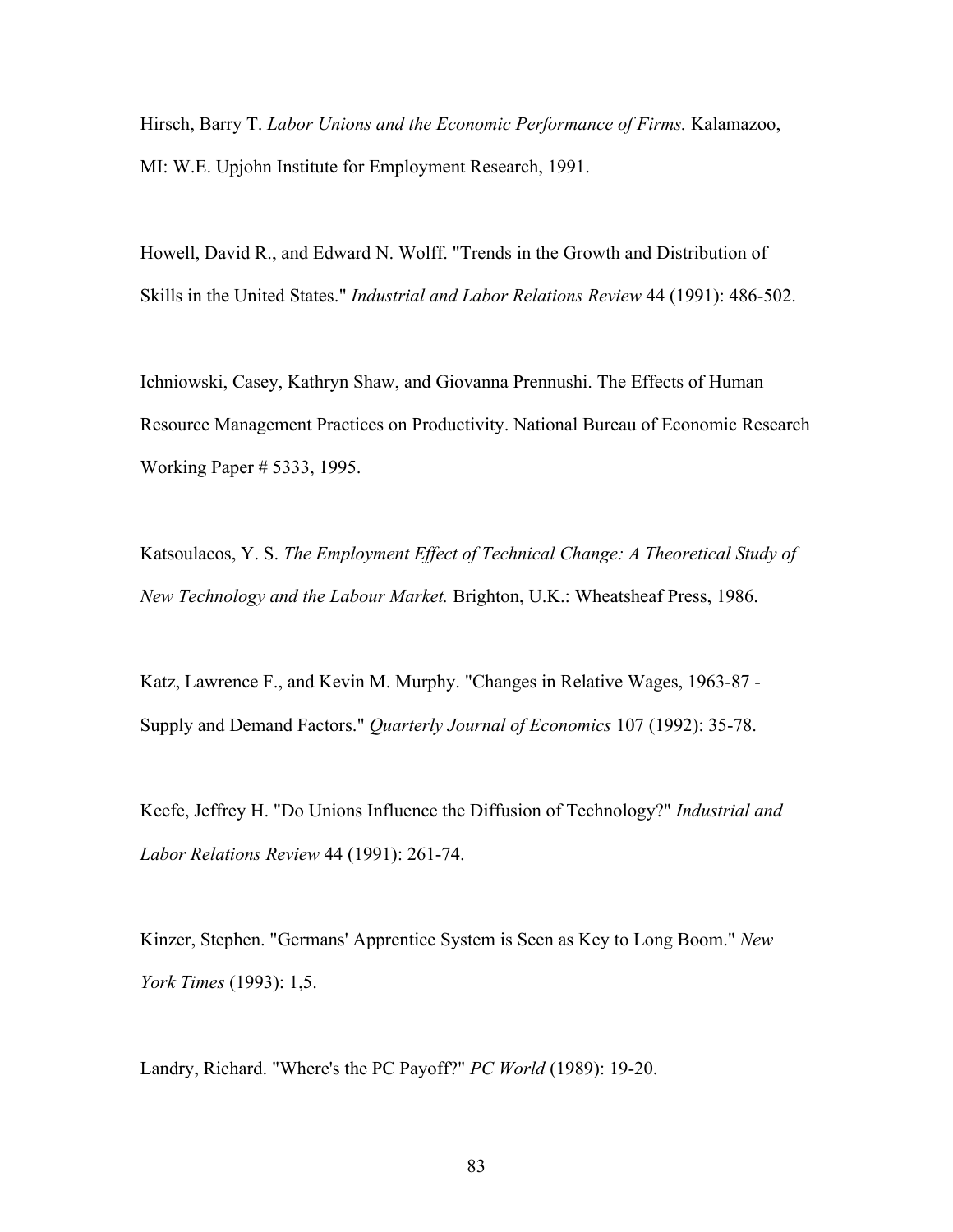Lawrence, Robert Z., and Matthew J. Slaughter. "International Trade and American Wages in the 1980's: Giant Sucking Sound or Small Hiccup?" *Brookings Papers on Economic Activity* (1993): 161-210.

Lee, Frank C. Implications of Technology and Imports on Employment and Wages in Canada. Manuscript, Industry Canada, 1996.

Lee, Frank C., and H. Has. "A Quantitative Assessment of High-Knowledge Industries Versus Low-Knowledge Industries." In *The Implications of Knowledge-Based Growth for Micro-Economic Policies*, edited by Peter Howitt. Calgary, Alberta: University of Calgary Press, 1996.

Leigh, Duane E. *Does Training Work for Displaced Workers? A Survey of Existing Evidence.* Kalamazoo, MI: W.E. Upjohn Institute for Employment Research, 1990.

Machin, Stephen, Annette Ryan, and John Van Reenen. Technology and Changes in Skill Structure: Evidence from an International Panel of Industries. Manuscript, University College, London, 1996.

Mangum, Garth, and John Walsh. *Employment and Training Programs for Youth -- What Works Best for Whom?* Youth Knowledge Development Report 2.2. Washington, D.C.: United States Department of Labor, 1980.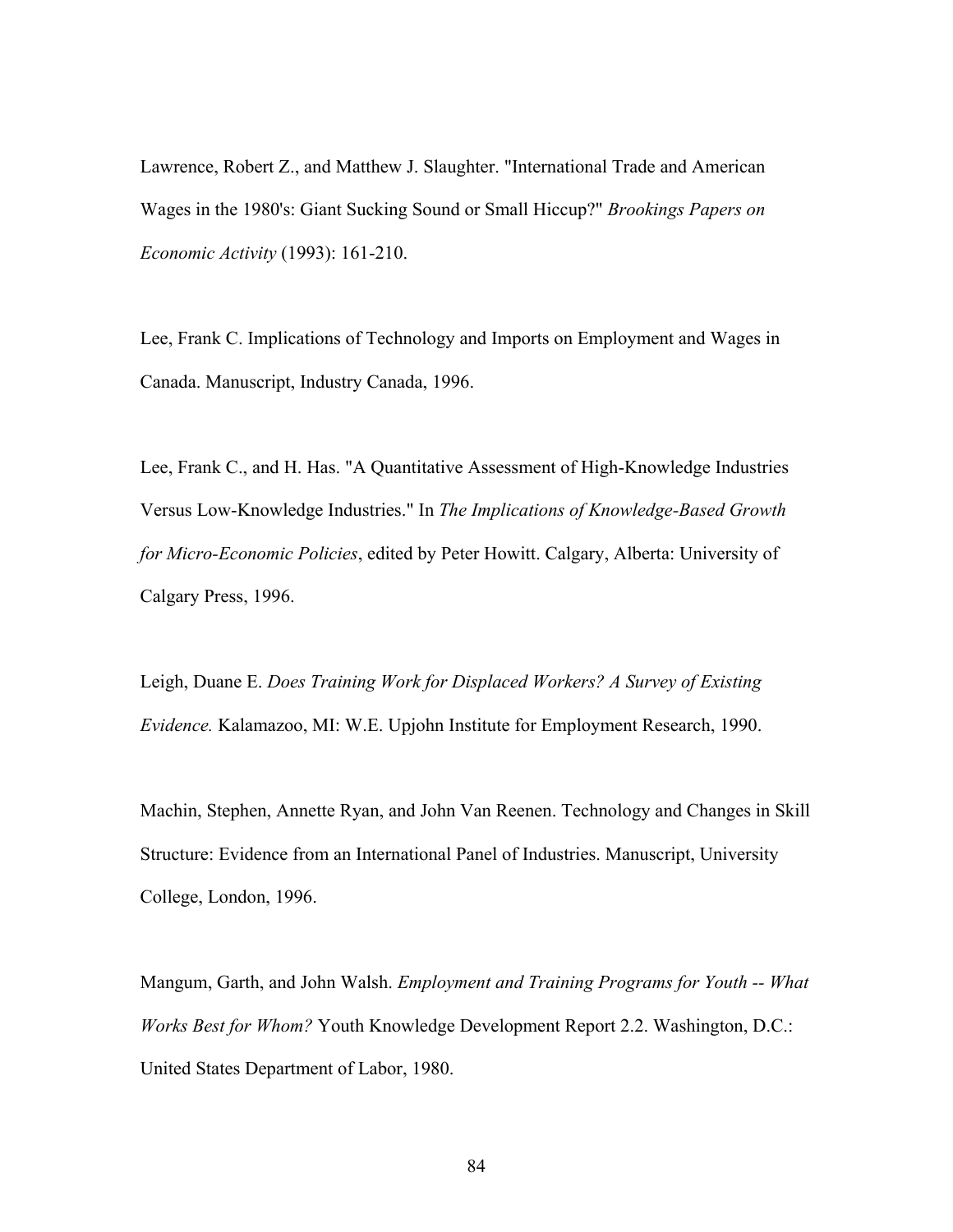Marglin, Stephen A. "What Do Bosses Do? The Origins and Functions of Hierarchy in Capitalist Production." In *Classes, Power, and Conflict: Classical and Contemporary Debates*, edited by A. Giddens and D. Held, 285-98. Berkeley: University of California Press, 1982.

Morrison, Catherine J. "Unraveling the Productivity Growth Slowdown in the United States, Canada and Japan: The Effects of Subequilibrium, Scale Economies and Markups." *Review of Economics and Statistics* 74 (1992): 381-93.

Motohashi, Kazayuki. Use of Information Networks, Organizational Changes and Productivity: Firm Level Evidence in Japan. Manuscript, Economic Analysis and Statistics Division, OECD, Paris, 1996.

Mowery, David C., and Nathan Rosenberg. *Technology and the Pursuit of Economic Growth.* Cambridge: Cambridge University Press, 1989.

Mueller, Eva, Judith Hybels, Jay Schmiedeskamp, John Sonquist, and Charles Staelin. *Technological Advance in an Expanding Economy: Its Impact on a Cross-Section of the Labor Force.* Ann Arbor: Institute for Social Research, University of Michigan, 1969.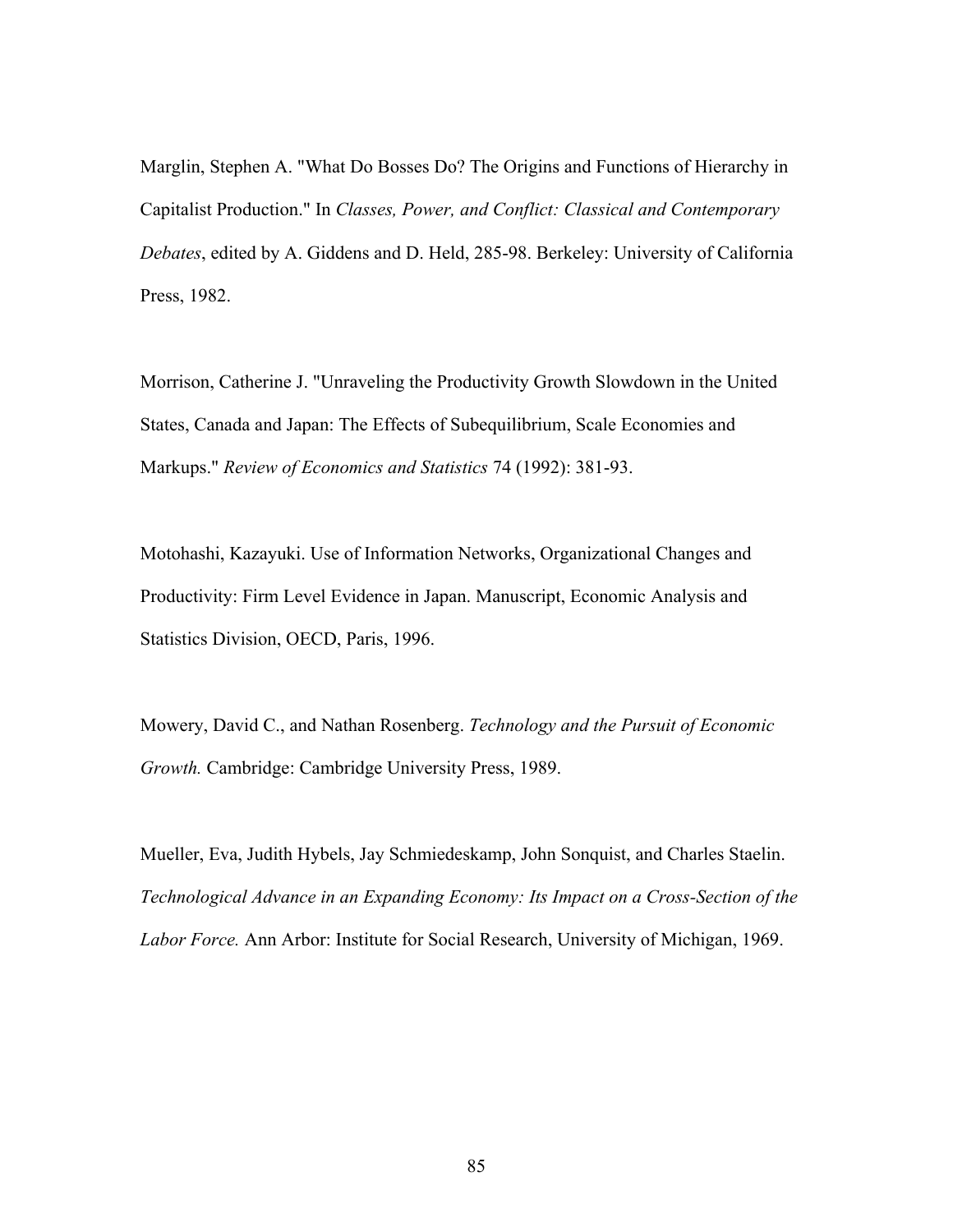Mullen, John K., and Martin Williams. "Convergence, Scale and the Relative Productivity Performance of Canadian-US Manufacturing Industries." *Applied Economics* 26 (1994): 739-50.

Muszynski, Leon, and David A. Wolfe. "New Technology and Training: Lessons from Abroad." *Canadian Public Policy* 15 (1989): 245-64.

Myles, John. The Expanding Middle: Some Canadian Evidence on the Deskilling Debate. Research Paper Series, #9, Analytical Studies Branch, Statistics Canada, 1988.

National Assessment of Vocational Education. *Final Report: Summary of Findings and Recommendations.* Vol. 1. Washington, D.C.: United States Department of Education, 1989.

Neary, J. Peter. "On the Short-Run Effects of Technological Progress." *Oxford Economic Papers* 33 (1981): 224-33.

Northcott, Jim, Petra Rogers, Werner Knetsch, and Berengere de Lestapis. *Microelectronics in Industry -- An International Comparison: Britain, Germany and France.* London: Policy Studies Institute, 1985.

Odgers, Cameron, and Julian R. Betts. Do Unions Reduce Investment? Discussion Paper # 95-08, Department of Economics, University of California, San Diego, 1995.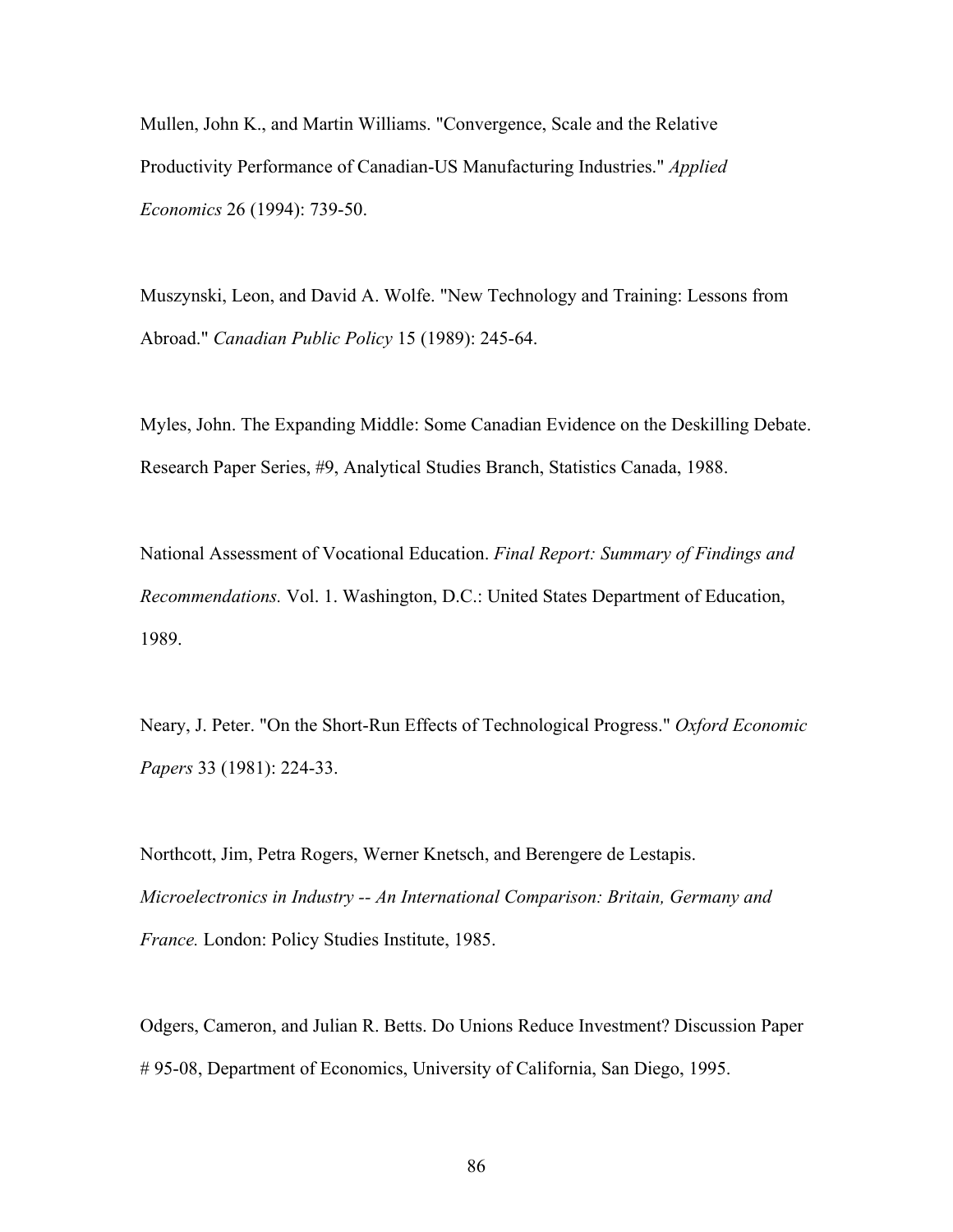O'Farrell, P. N., and R. P. Oakey. "The Employment and Skill Implications of the Adoption of New Technology: A Comparison of Small Engineering Firms in Core and Peripheral Regions." *Urban Studies* 30 (1993): 507-25.

Office of Technology Assessment. *Learning to Work: Making the Transition from School to Work.* Washington, D.C.: United States Government Printing Office, 1995.

Oliner, Stephen D. "New Evidence on the Retirement and Depreciation of Machine Tools." *Economic Inquiry* 34 (1996): 57-77.

Ontario Task Force on Employment and New Technology. *Employment and New Technology.* Toronto, Ontario: Government of Ontario, 1985.

Peitchinis, Steven G. The Effect of Technological Changes on Educational and Skill Requirements of Industry. Research Report #45, Technological Innovation Studies Program, Technology Branch, Department of Industry, Trade and Commerce, Canada, 1978.

Reshef, Yonatan, Kay Stratton-Devine, and Brian Bemmels. "The Impact of Manufacturing Employees on Technological Changes." *Economic and Industrial Democracy* 15 (1994): 505-30.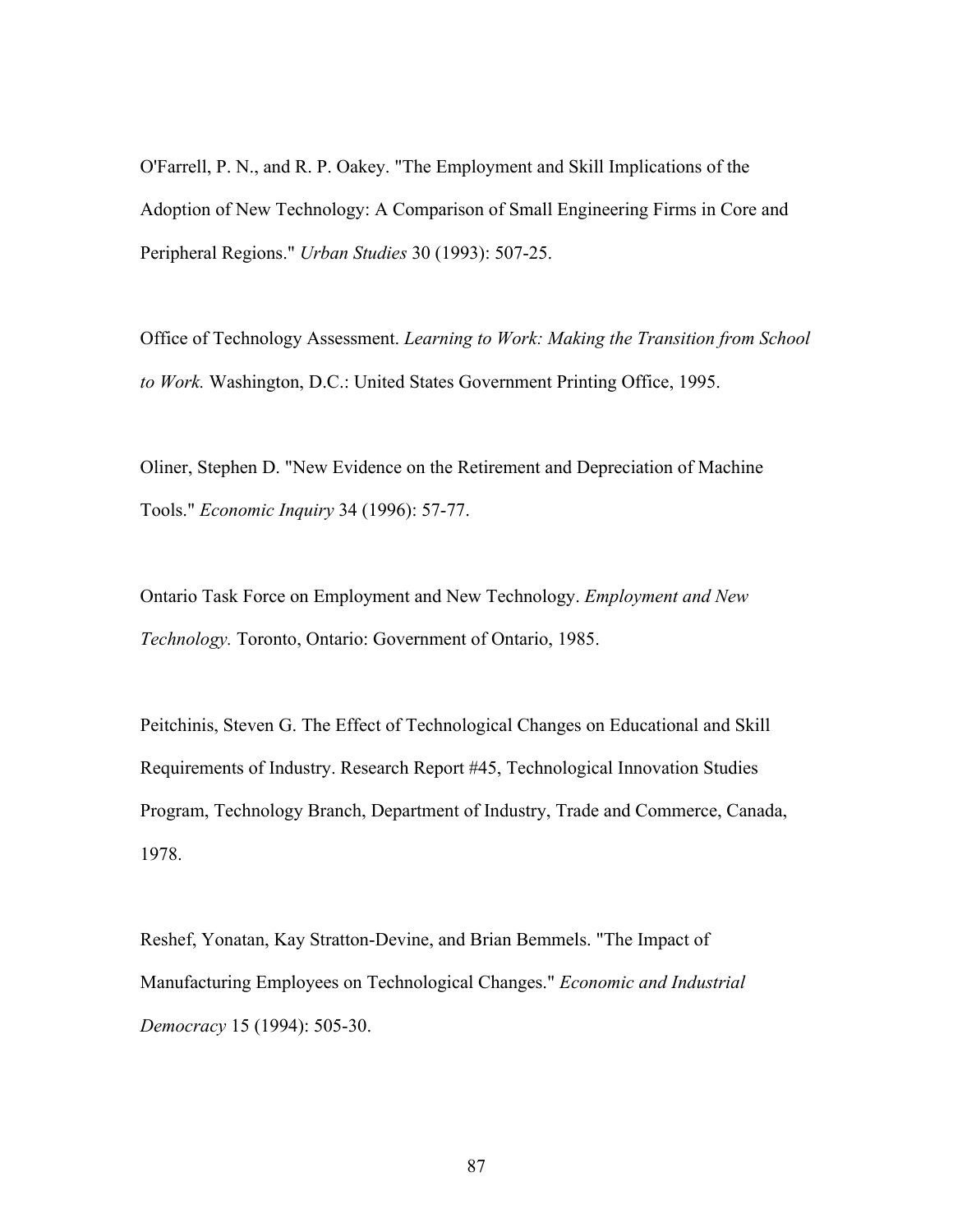Rosenberg, Nathan. *Inside the Black Box: Technology and Economics.* Cambridge: Cambridge University Press, 1982.

Rosenberg, Ronald. "Running on High Tech: Cars Too Complex for Many Mechanics." *Boston Globe* (1988): 1, 6.

Simpson, Wayne. "An Econometric Analysis of Industrial Training in Canada." *Journal of Human Resources* 19 (1984): 435-51.

Standing, Guy. "The Notion of Technological Unemployment." *International Labour Review* 23 (1984): 127-47.

Statistics Canada. *The Input-Output Structure of the Canadian Economy in Constant Prices, 1961-1981.* Ottawa, Ontario: Minister of Supplies and Services Canada, 1987.

---. *Aggregate Productivity Measures.* Ottawa, Ontario: Statistics Canada, 1989. Catalogue 15-204E.

---. *Canada Year Book 1992.* Ottawa, Ontario: Minister of Industry, Science and Technology, 1991.